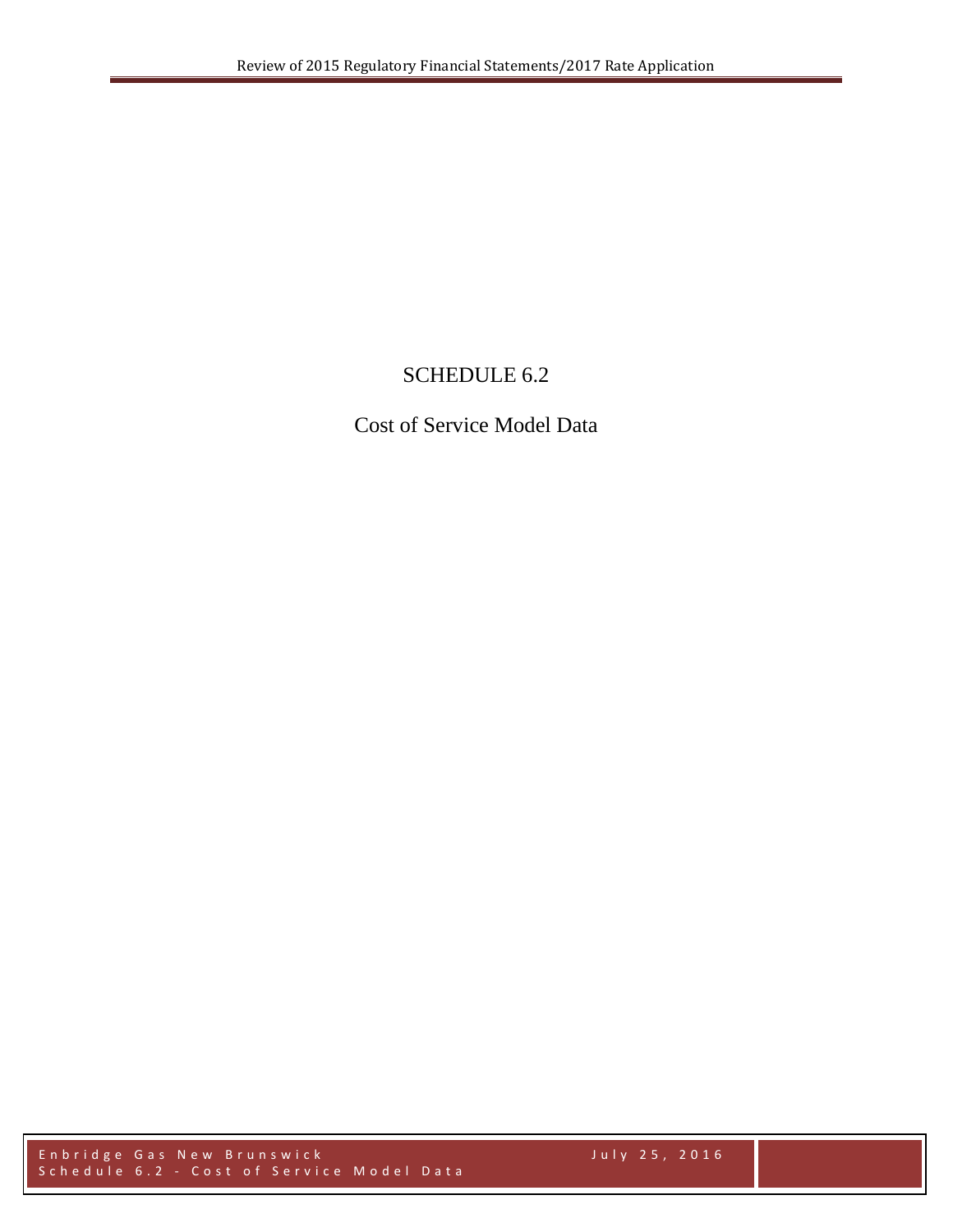### 2378 Total9 Account Account Allocated10 <u>Description</u> and Code Dollars Code Dollars 12 I. GAS PLANT IN SERVICE 13 Franchises & Consents 401 0 14 Other Intangible Plant 402 0 15 Subtotal - INTANGIBLE ASSETS 401-402 0 16 17 B. PRODUCTION PLANT 18 Production Plant 18 and 103-419 18 and 103-419 10 19 Subtotal - PRODUCTION PLANT 403-419 0 2021 C. STORAGE PLANT 22 Storage Plant 120 0 0 0 0 440-459 0 0 0 0 0 0 0  $\frac{0}{0}$ 23 Subtotal - STORAGE PLANT 440-459 0 2425 D. TRANSMISSION PLANT 460-469 0 26 27 E. DISTRIBUTION PLANT 28 Land and Land Rights 470 564,250 29 Structures and Improvements 472 0 30 Services Services 473 68,046,578 31 Regulators and Meter Installations 474 0 32 Mains-PL 475 80,122,521 33 Mains-ST 475 49,808,843 34 Compressor Equipment 476 0 35 Meas. & Reg. Stat. Equip. - General 477 16,372,546 36 Meters Meters 478 23,801,511 37 Other Distribution Equipment 479 0 38 Development O&M 479 479 114,901,733 39 Subtotal - DISTRIBUTION PLANT 470-479 353,617,982 40 41 F. GENERAL PLANT 42 Land and Land Rights 480 0 43 Structures and Improvements 482 208,700 44 Office Furniture and Equipment 483 348,429 45 Transportation Equipment 484 1,986,713 46 Heavy Work Equipment 485 0 47 Tools & Work Equipment 486 2,152,260 48 Equipment on Customers' Premises  $487$  0 49 Communication Structures & Equip 488 0 50 Computer Hardware & Software  $490$  4,494,669 51 Other General Equipment 489 0 52 Subtotal - GENERAL PLANT 480-490 9,190,772 5354 TOTAL UTILITY PLANT 362,808,753 55 56 II. DEPRECIATION RESERVE 57 Intangible Plant 0 58 Production Plant 0 59 Local Storage Plant 0 60 Transmission Plant 0 61 Mains-PL 20,624,498 62 Mains-ST 11,391,593 63 Development O&M 28,918,588 64 Services 18,763,461 65 Meters 5,584,923 **TOTAL Class Allocation2017 COS Budget Rate Classes Industrial** Contract GeneralSmall General - Mid General Large General Contract - Industrial - OPS<br>Residential - Mid General Large General - General - Contract General 0 0 0 0 000 0 0 0 000 0 0 0 000 0 0 0 0 0 0 0 0 0 000 0 0 0 0 0 0 0 0 0 000 0 0 0 0067,858 118,697 131,037 76,838 169,821 0 0 0 0 0 0040,424,695 19,799,513 3,693,974 2,317,434 1,707,266 103,696 0 0 0 0 0037,569,185 23,594,800 12,346,314 6,538,647 0 73,575 0 11,910,205 13,148,483 7,710,051 17,040,104 0 0 0 0 0 001,968,996 3,444,152 3,802,233 2,229,566 4,927,599 0 5,937,406 13,424,274 2,775,027 723,197 871,300 70,307 0 0 0 0 00119.167 41,379,204 34,796,269 17,278,402 9,432,050 11,896,641 127,347,344 107,087,909 53,175,470 29,027,783 36,612,731 366,746 0 0 0 0 0075,476 54,448 30,345 19,035 28,732 664 126,008 90,902 50,662 31,780 47,969 1,109 718,488 518,313 288,869 181,205 273,515 6,323 0 0 0 0 00778,358 561,502 312,940 196,305 296,306 6,849 0 0 0 0 000 0 0 0 001,625,482 1,172,612 653,527 409,953 618,791 14,304 0 0 0 0 0 0 3,323,812 2,397,776 1,336,343 838,278 1,265,314 29,249 130,671,156 109,485,684 54,511,813 29,866,061 37,878,045 395,995 0 0 0 0 00 $\Omega$ 0 0 0 0 000 0 0 0 000 0 0 0 009,670,759 6,073,585 3,178,089 1,683,126 0 18,939 0 2,723,938 3,007,140 1,763,337 3,897,178 0 10,414,361 8,757,561 4,348,646 2,373,868 2,994,159 29,992 11,146,882 5,459,604 1,018,592 639,019 470,769 28,594 1,393,187 3,149,949 651,148 169,695 204,447 16,497 2,450,190 2,056,364 1,018,478 555,780 700,710 7,057

**Enbridge Gas New Brunswick** 

66 Distr Other 6,788,579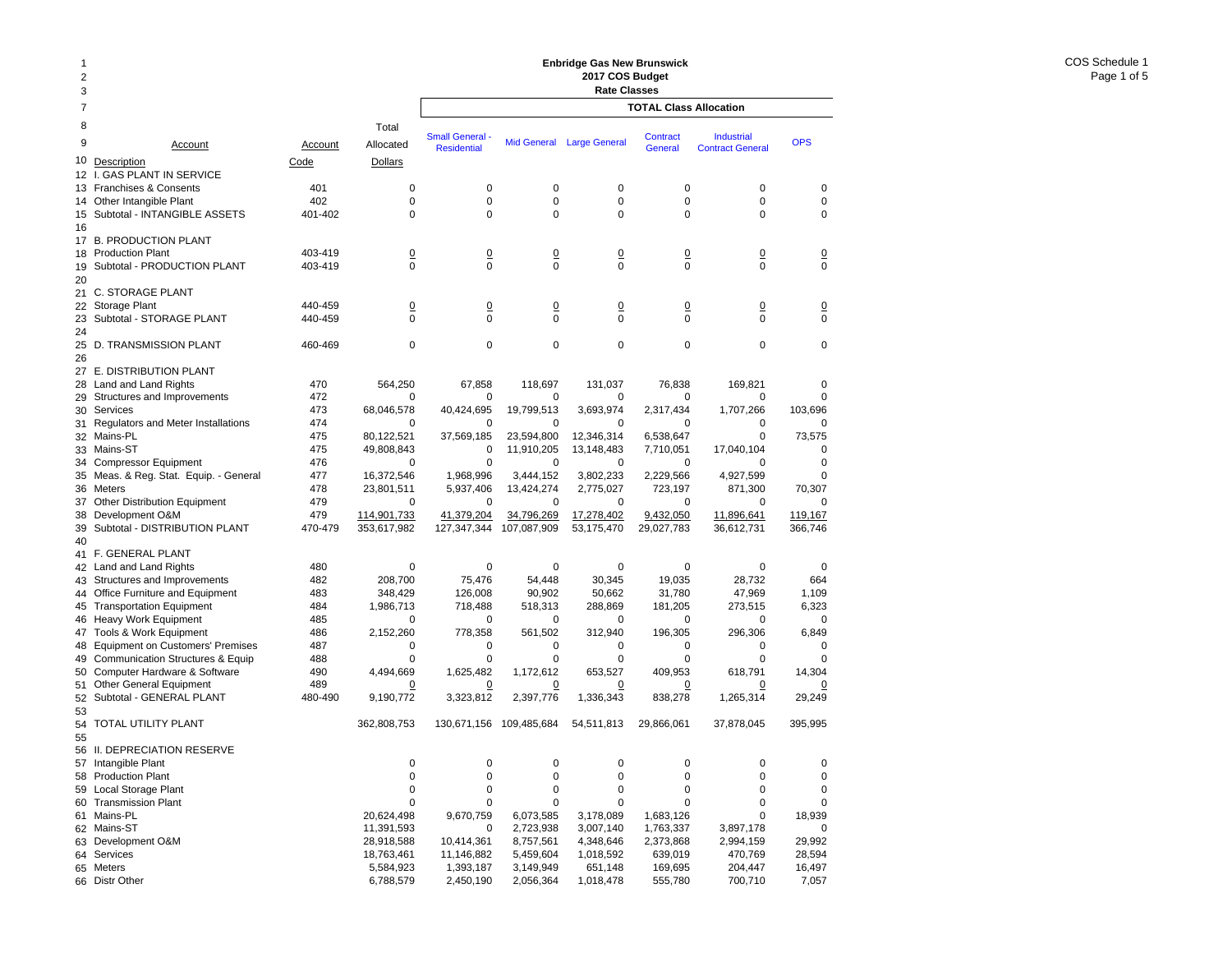## **Enbridge Gas New Brunswick 2017 COS Budget**

| $\overline{2}$ |                                                                      |                    |                            | Enbridge Gas New Brunswick<br>2017 COS Budget |                                   |                                   |                                   |                                    |                    |  |  |  |  |
|----------------|----------------------------------------------------------------------|--------------------|----------------------------|-----------------------------------------------|-----------------------------------|-----------------------------------|-----------------------------------|------------------------------------|--------------------|--|--|--|--|
| 3              |                                                                      |                    |                            |                                               |                                   | <b>Rate Classes</b>               |                                   |                                    |                    |  |  |  |  |
| 7              |                                                                      |                    |                            |                                               |                                   |                                   | <b>TOTAL Class Allocation</b>     |                                    |                    |  |  |  |  |
| 8              |                                                                      |                    | Total                      |                                               |                                   |                                   |                                   |                                    |                    |  |  |  |  |
| 9              | Account                                                              | Account            | Allocated                  | <b>Small General</b>                          | <b>Mid General</b>                | <b>Large General</b>              | <b>Contract</b>                   | <b>Industrial</b>                  | <b>OPS</b>         |  |  |  |  |
| 10             | Description                                                          | Code               | <b>Dollars</b>             | <b>Residential</b>                            |                                   |                                   | <b>General</b>                    | <b>Contract General</b>            |                    |  |  |  |  |
| 67             | <b>General Plant</b>                                                 |                    | 5,788,882                  | 2,093,530                                     | 1,510,258                         | 841,707                           | 527,996                           | 796,968                            | 18,423             |  |  |  |  |
| 68             | TOTAL - DEPRECIATION RESERVE                                         |                    | 97,860,523                 | 37,168,909                                    | 29,731,259                        | 14,063,801                        | 7,712,822                         | 9,064,231                          | 119,502            |  |  |  |  |
| 69             |                                                                      |                    |                            |                                               |                                   |                                   |                                   |                                    |                    |  |  |  |  |
| 70<br>71       | III. OTHER RATE BASE ITEMS<br>Gas Storage Inventory                  |                    | 0                          | 0                                             | $\mathbf 0$                       | $\mathbf 0$                       | 0                                 | 0                                  | 0                  |  |  |  |  |
| 72             | <b>CWIP</b>                                                          |                    | 0                          | 0                                             | 0                                 | 0                                 | $\mathbf 0$                       | 0                                  | $\mathbf 0$        |  |  |  |  |
| 73             | <b>Customer Deposits</b>                                             |                    | 0                          | 0                                             | 0                                 | 0                                 | $\mathbf 0$                       | 0                                  | $\mathbf 0$        |  |  |  |  |
| 74             | Franchise fee<br>Deferred development costs                          |                    | 125,000                    | 45,116                                        | 37,864                            | 18,754<br>0                       | 10.234                            | 12,902<br>0                        | 130<br>$\mathbf 0$ |  |  |  |  |
| 75<br>76       | Deferred carrying costs                                              |                    | 0<br>0                     | 0<br>0                                        | 0<br>$\mathbf 0$                  | $\mathbf 0$                       | 0<br>0                            | $\mathbf 0$                        | $\mathbf 0$        |  |  |  |  |
| 77             | Deferred equity offering costs                                       |                    | 0                          | 0                                             | 0                                 | 0                                 | 0                                 | 0                                  | $\Omega$           |  |  |  |  |
| 78             | Term deposit                                                         |                    | 2,969,136                  | 1,071,645                                     | 899,396                           | 445,454                           | 243,083                           | 306,471                            | 3,087              |  |  |  |  |
| 79             | Deferral account                                                     |                    | 0                          | 0                                             | <u>0</u>                          | 0                                 | 0                                 | 0                                  |                    |  |  |  |  |
| 80<br>81       | Total - OTHER RATE BASE ITEMS                                        |                    | 3,094,136                  | 1,116,761                                     | 937,261                           | 464,207                           | 253,317                           | 319,373                            | 3,217              |  |  |  |  |
|                | 82 IV. TOTAL RATE BASE (Excl. Working Ca                             |                    | 268,042,366                | 94,619,008                                    | 80,691,686                        | 40,912,220                        | 22,406,556                        | 29,133,187                         | 279,709            |  |  |  |  |
| 83             | <b>Working Capital</b>                                               | 131                | 1,557,965                  | 500,769                                       | 421,681                           | 257,419                           | 157,712                           | 214,620                            | 5,763              |  |  |  |  |
| 84             |                                                                      |                    |                            |                                               |                                   |                                   |                                   |                                    | 285,473            |  |  |  |  |
| 85<br>86       | V. TOTAL RATE BASE                                                   |                    | 269,600,330                | 95,119,777                                    | 81,113,367                        | 41,169,639                        | 22,564,268                        | 29,347,807                         |                    |  |  |  |  |
| 87             | I. OPERATION & MAINTENANCE EXPEN                                     |                    |                            |                                               |                                   |                                   |                                   |                                    |                    |  |  |  |  |
| 88             | A. PRODUCTION EXPENSES                                               |                    |                            |                                               |                                   |                                   |                                   |                                    |                    |  |  |  |  |
| 89             | 1. Manufactured Gas Production                                       |                    |                            |                                               |                                   |                                   |                                   |                                    |                    |  |  |  |  |
| 90<br>91       | Operation Supv and Engineering<br><b>Gas Wells</b>                   | 610<br>614         | 0<br>0                     | 0<br>0                                        | $\mathbf 0$<br>0                  | 0<br>0                            | 0<br>0                            | 0<br>0                             | 0<br>$\mathbf 0$   |  |  |  |  |
|                | 92 Other Gas Production                                              | 619                | $\overline{0}$             | $\overline{0}$                                | $\underline{0}$                   | 0                                 | $\overline{0}$                    | $\underline{0}$                    | $\underline{0}$    |  |  |  |  |
| 93             | Subtotal - Production                                                | 610-619            | 0                          | 0                                             | 0                                 | 0                                 | 0                                 | 0                                  | $\pmb{0}$          |  |  |  |  |
| 94             | Supervision                                                          | 810                | 0                          | 0                                             | $\mathbf 0$                       | 0                                 | 0                                 | 0                                  | $\pmb{0}$          |  |  |  |  |
| 95<br>96       | <b>Gas Production Maintenance</b><br>Subtotal - O&M Accounts 617-618 | 814<br>810-819     | $\overline{0}$<br><u>0</u> | $\overline{0}$<br>$\overline{0}$              | $\underline{0}$<br>$\overline{0}$ | $\underline{0}$<br>$\overline{0}$ | $\overline{0}$<br>$\underline{0}$ | $\underline{0}$<br>$\underline{0}$ | $\frac{0}{0}$      |  |  |  |  |
| 97             | Subtotal - Manufactured Gas Production                               | 610-819            | 0                          | 0                                             | $\mathbf 0$                       | 0                                 | $\mathbf 0$                       | $\mathbf 0$                        | $\mathbf 0$        |  |  |  |  |
| 98             |                                                                      |                    |                            |                                               |                                   |                                   |                                   |                                    |                    |  |  |  |  |
| 99             | Gas Supply Expenses                                                  |                    |                            |                                               |                                   |                                   |                                   |                                    |                    |  |  |  |  |
| 100<br>101     | Natural Gas Purchases<br><b>Gas Supply Operation</b>                 | 623<br>624         | 0<br>140,923               | 0<br>56,151                                   | 0<br>39,457                       | 0<br>17,637                       | 0<br>9,484                        | 0<br>18,048                        | 0<br>146           |  |  |  |  |
| 102            | Natural Gas W/D from Storage                                         | 627-628            | 0                          | 0                                             | 0                                 | 0                                 | 0                                 | 0                                  | $\mathbf 0$        |  |  |  |  |
| 103            | Gas Used for Other Util Operations                                   | 629                | 0                          | 0                                             | 0                                 | 0                                 | 0                                 | 0                                  | 0                  |  |  |  |  |
| 104            | Other Gas Supply Expenses                                            |                    | <u>0</u>                   | $\overline{0}$                                | <u>0</u>                          | 0                                 | $\overline{0}$                    | $\overline{0}$                     | $\overline{0}$     |  |  |  |  |
| 105<br>106     | Subtotal - PRODUCTION EXPENSES                                       | 623-629            | 140,923                    | 56,151                                        | 39,457                            | 17,637                            | 9,484                             | 18.048                             | 146                |  |  |  |  |
| 107            | <b>B. NATURAL GAS STORAGE. TERMINAL</b>                              |                    |                            |                                               |                                   |                                   |                                   |                                    |                    |  |  |  |  |
| 108            | Storage Operation & Maintenance                                      | 640-859            | 0                          | 0                                             | 0                                 | 0                                 | 0                                 | 0                                  | 0                  |  |  |  |  |
| 109            | Subtotal - NATURAL GAS STORAGE                                       | 640-859            | $\Omega$                   | 0                                             | $\Omega$                          | $\mathbf 0$                       | $\mathbf 0$                       | 0                                  | 0                  |  |  |  |  |
| 110            | 111 C. TRANSMISSION EXPENSES                                         | 660-869            | 1,794,114                  | 215,764                                       | 377,412                           | 416,651                           | 244,317                           | 539,969                            | 0                  |  |  |  |  |
| 112            |                                                                      |                    |                            |                                               |                                   |                                   |                                   |                                    |                    |  |  |  |  |
|                | 113 D. DISTRIBUTION EXPENSES<br>114 Supervision                      | 670-870            | 1,065,434                  | 384,297                                       | 322,884                           | 160,009                           | 87,323                            | 109,814                            | 1,108              |  |  |  |  |
| 115            | Load Dispatching                                                     | 671                | 0                          | 0                                             | 0                                 | 0                                 | 0                                 | 0                                  | $\mathbf 0$        |  |  |  |  |
| 116            | Meter and Regulator Work                                             | 673-878            | 0                          | 0                                             | $\mathbf 0$                       | $\mathbf 0$                       | 0                                 | 0                                  | $\mathbf 0$        |  |  |  |  |
| 117            | Service Work                                                         | 674                | 0                          | 0                                             | $\mathbf 0$                       | 0                                 | 0                                 | $\mathbf 0$                        | $\mathbf 0$        |  |  |  |  |
| 118<br>119     | Mains and Services<br><b>Compressor Equipment</b>                    | 675-875<br>676-876 | 148,450<br>0               | 58,482<br>0                                   | 41,469<br>0                       | 21,887<br>0                       | 12,422<br>0                       | 14,057<br>0                        | 133<br>$\mathbf 0$ |  |  |  |  |
| 120            | Measuring and Regulation                                             | 677-877            | 1,100,179                  | 132,310                                       | 231,435                           | 255,497                           | 149,819                           | 331,118                            | $\mathbf 0$        |  |  |  |  |
| 121            | <b>Other Distribution Equipment</b>                                  | 679-879            | 0                          | 0                                             | 0                                 | 0                                 | 0                                 | 0                                  | $\mathbf 0$        |  |  |  |  |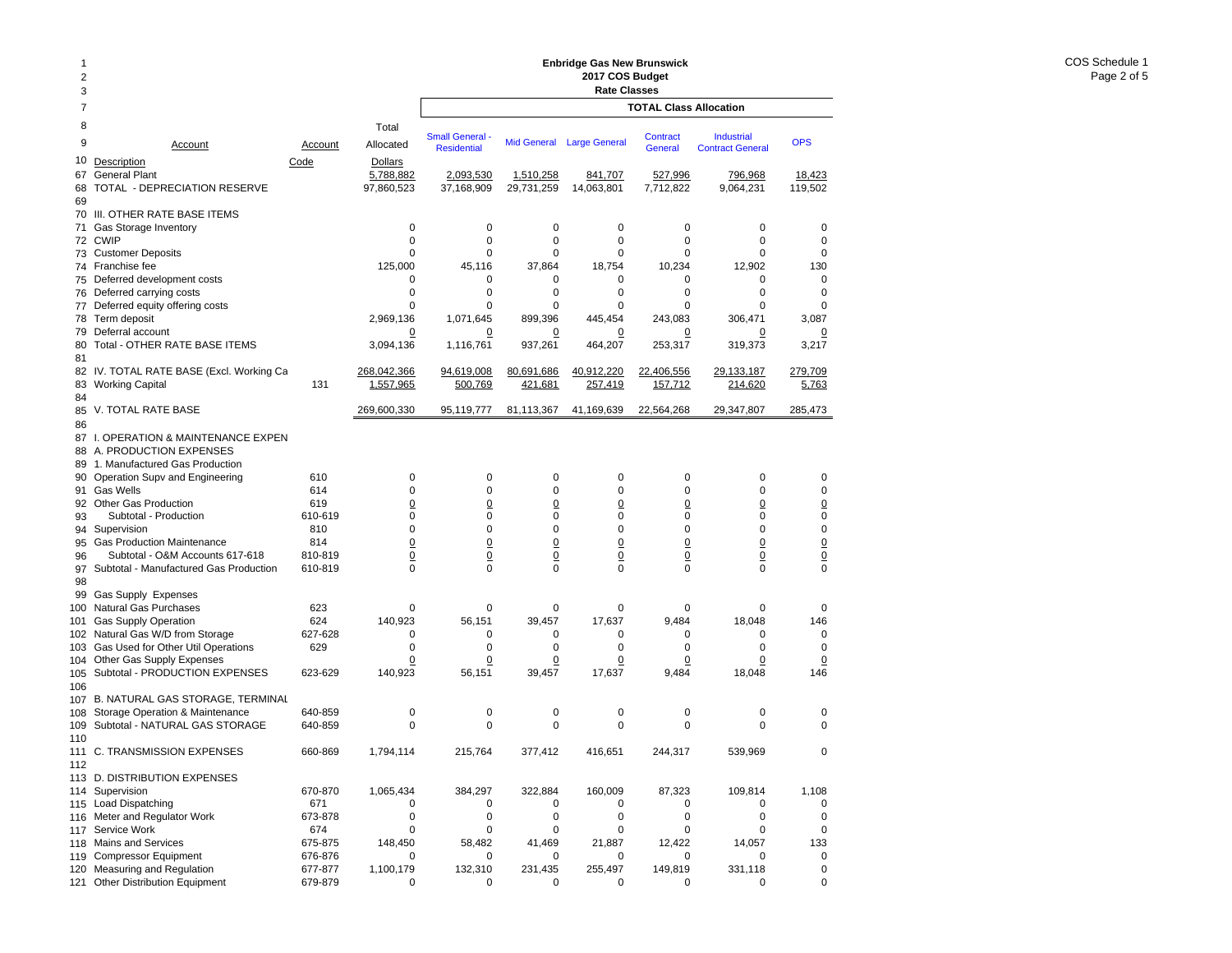### Total Account Account AllocatedDescription Code Dollars Structures and Improvements 672 General Maintenance 884-889 2,925,494 124 Subtotal - DISTRIBUTION EXPENSES 670-889 5,239,557 125 Total - OPERATION & MAINTENANCE EX 7,033,671 127 II. SALES & MARKETING 128 Supervision 2700 372,351 129 Advertising - Natural Gas Promotion 701 693,438 130 Demonstration and Selling Exp  $702$  229,464 131 Revenue from Merchandising 703 0 132 Expense of Merchandising 704 0 133 Advertising - Other 705 40,000 134 Other Sales Promotion 709 0 135 Total - CUSTOMER ACCOUNTS EXPENS 1,335,253 137 III. CUSTOMER SERVICE & INFORMATIO 138 Operatin Supervision 138 Operatin Supervision 131,486 139 Customers' Contracts and Orders 711 0 140 Meter Reading 712 1,200 141 Customers' Billing and Accounting **713** 1,181,969 142 Credit and Collection 714 0 143 Uncollectable Accounts 718 277,546 144 Other Customer Accounting 719 0 145 Total - CUSTOMER SERVICE & INFORM. 1,592,201 Total - CUSTOMER ACCOUNTS, SERVIC 2.927.454 149 IV. ADMINISTRATIVE & GENERAL EXPE 151 Administrative & General 151 721 6,000 152 Special Services 722 982,744 153 Insurance 723 0 154 Injuries & Damages 724 0 155 Employee Pensions and Benefits 725 2,690,813 156 Other Admin & Gen Expenses 728 3,930,202 Admin & Gen Expenses Transferred 729 (3.416.844) 158 Subtotal - O&M Accounts 721-729 4,192,915 160 TOTAL - OPERATING EXPENSES (Excl D 14,154,039 162 VI. DEPRECIATION EXPENSE 163 Intangible Plant 403 0 164 Production Plant 403 0 165 Local Storage Plant 165 2003 165 2004 165 2004 165 2004 165 2004 165 2005 166 2004 167 2005 168 2007 168 20 166 Transmission Plant 403 0 167 Mains-PL 404 1,638,447 168 Mains-ST 404 471,747 169 Development O&M 404 2,792,099 170 Services 404 1,227,723 171 Meters 404 1,843,205 172 Distr Other 404 461,998 173 General Plant **173 General Plant** 173 General Plant **TOTAL Class AllocationEnbridge Gas New Brunswick 2017 COS Budget Rate Classes Industrial** Contract GeneralSmall General - Mid General Large General Contract Industrial OPS<br>Residential - Mid General Large General General Contract General 0 0 0 0 009.310 1,057,995 763,231 425,368 266,830 402,759 9,310 1,633,084 1,359,019 862,761 516,394 857,748 10,551 1,848,848 1,736,431 1,279,412 760,711 1,397,718 10,551 134,094 112,761 55,992 30,566 38,552 386 249,726 209,997 104,276 56,923 71,797 719 82,636 69,490 34,506 18,836 23,758 238 0 0 0 0 000 0 0 0 00 $41$ 14,405 12,113 6,015 3,284 4,142 41 0 $\overline{0}$  0 0 0 0 480,861 404,361 200,789 109,608 138,249 1,385 91,651 34,271 4,409 875 101 179 0 0 0 0 00802 300 58 23 9 8763,495 285,493 36,726 72,892 8,411 14,952 0 0 0 0 001.345 45,531 81,793 75,666 32,315 40,896 1,345 0 0 0 0 00901,479 401,857 116,859 106,104 49,416 16,485 1,382,339 806,219 317,649 215,713 187,665 17,869 2,170 1,565 872 547 826 19 355,406 256,388 142,892 89,635 135,297 3,128 0 0 0 0 000 0 0 0 00973,124 702,005 391,246 245,425 370,450 8,563 1,421,345 1,025,348 571,454 358,468 541,080 12,508 (1,215,082) (893,251) (508,245) (313,315) (486,952) (0) 1,536,963 1,092,055 598,219 380,761 560,700 24,218 4,768,150 3,634,705 2,195,279 1,357,185 2,146,083 52,638 0 0 0 0 000 0 0 0 000 0 0 0 000 0 0 0 00768,262 482,496 252,473 133,711 0 1,505 0 112,803 124,531 73,023 161,389 0 1,005,510 845,546 419,863 229,198 289,087 2,896 729,358 357,231 66,648 41,812 30,803 1,871 459,797 1,039,585 214,900 56,005 67,474 5,445 166,378 139,909 69,473 37,925 47,834 479 224,380 161,866 90,212 56,589 85,417 1,975

 $\Omega$ 

 $\overline{0}$ 

46,769 39,329 19,529 10,661 13,446 135

3,400,454 3,178,765 1,257,630 638,923 695,451 14,304

0 0 0 0

9

10

122

123

126

136

146147

148

150

157

159

161

174 Amort Ltd-Term Elect/Gas Plant 404 129,868 175 Adjustment 2018 2019 12:00:00 00:00 00:00 00:00 00:00 00:00 00:00 00:00 00:00 00:00 00:00 00:00 00:00 00:0 176 Total - DEPRECIATION EXPENSE 403-404 9,185,527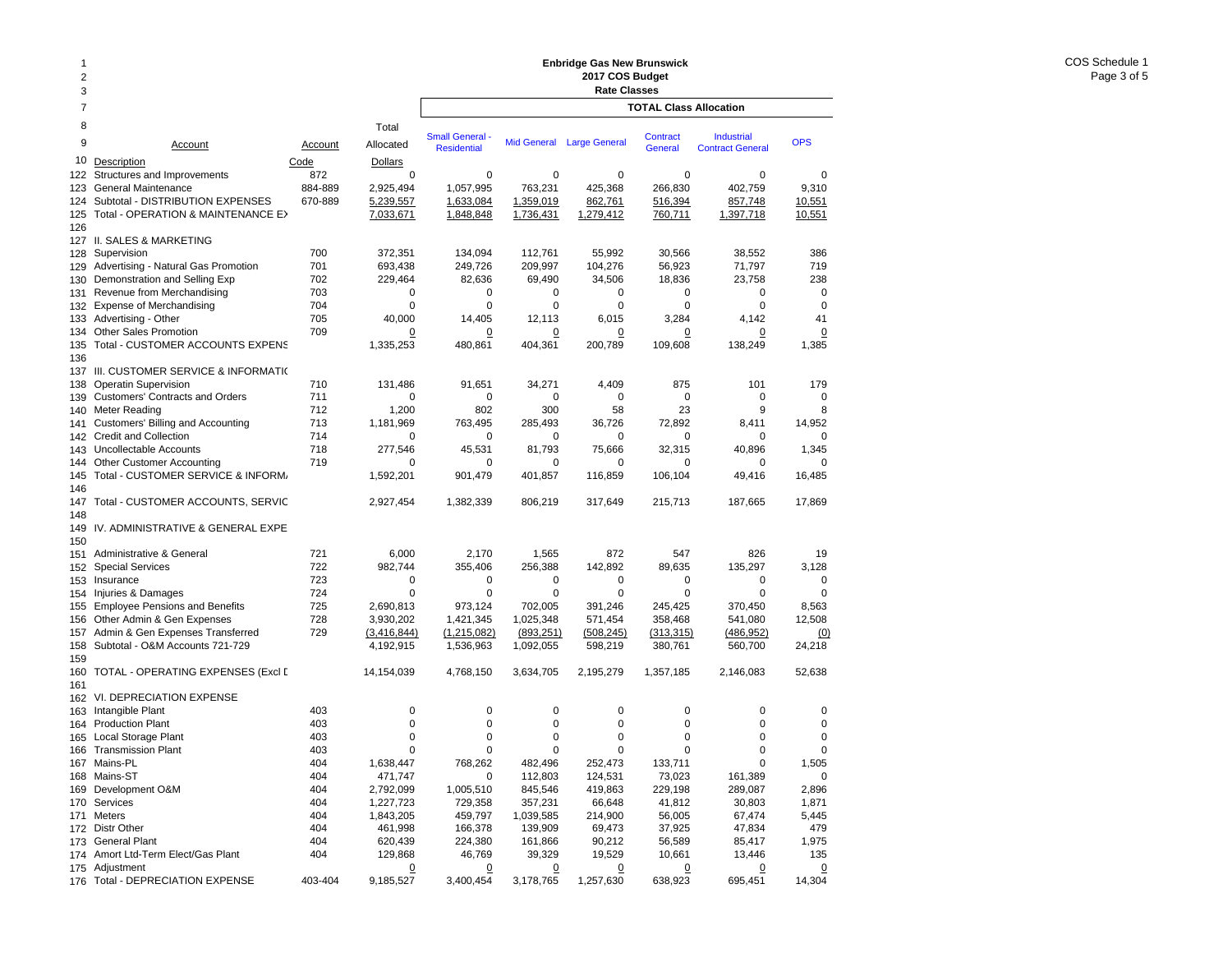### 2378 Total9 Accountt Account Allocated 10Description Code Dollars 177178 VII. TAXES OTHER THAN INCOME TAXE 179 A. General Taxes 180 Property Tax- Plant 1,240,850 181 Distribution Tax 0 182 Payroll related 0 183Other taxes 0 184 Property Tax- Gas <u>0</u> 185 Total Taxes Other Than Income Taxes 408 1,240,850 186 187 B. Franchise and Revenue Taxes 188 Gross Receipts Tax 0 189 GRT- Uncoll Rider 0 190 Subtotal- Franchise and Gross Receipts Tandoversity of the CO 191 192 C. Income Tax Expense 193 State Income Tax expense 0 194 Federal Income Tax expense 0 195 Subtotal- Income tax expense 00 196 Total- TAX EXPENSE 1,240,850 197 198 TOTAL EXPENSES 24,721,339 199 200 V. REVENUES at Present Rates 201 Retail Revenue 520 44,042,769 202 Commercial Sales 521 0 203 Industrial Sales 522 0 204 Other Sales 529 175,513 205 Late Payment Penalties 660 560 303,000 206 Revenue from Service Work  $561$  219,091 207 Transportation Revenue 570 0 208 Miscellaneous Operating Revenue 579 by the settlement of the settlement of the settlement of the settlemen 209 Other Revenue 17,416 210 Rent from Gas Ppty / Other Rev 466,936 211 Subtotal Gas Revenues, net 45,224,725 212213 Non-Operating Income 0 214 Non-Operating Income <u>0</u> 215 Total Non-Oper Income 0 216 217 Total Revenue 45,224,725 218219 Total Expenses 24,721,339 220221 NET INCOME at Present Rates 20,503,385 222 7.6%223 Tariff Revenue Requirements 45,207,309 **TOTAL Class Allocation2017 COS Budget Rate Classes** Industrial Contract GeneralSmall General - Mid General Large General Contract Industrial OPS<br>Residential - Mid General Large General General Contract General 506,342 347,196 208,126 113,079 65,168 941 0 0 0 0 000 0 0 0 00 $\mathbf 0$ 0 0 0 0 000 0 0 0 0 0 506,342 347,196 208,126 113,079 65,168 941 0 0 0 0 000 0 0 0 0 0 0 0 0 0 000 0 0 0 000 0 0 0 0 0  $\Omega$  0 0 0 0 0 506,342 347,196 208,126 113,079 65,168 941 8,731,097 7,200,122 3,678,672 2,118,671 2,924,749 68,029 7,225,106 12,979,500 12,007,240 5,127,887 6,489,585 213,451 0 0 0 0 00 $\Omega$ 0 0 0 0 0028,792 51,724 47,850 20,435 25,861 851 95,137 127,464 53,907 16,553 9,925 15 35,941 64,567 59,730 25,509 32,282 1,062 0 0 0 0 000 0 0 0 002,857 5,132 4,748 2,028 2,566 84 168,156 141,405 70,216 38,330 48,345 484 7,555,989 13,369,792 12,243,690 5,230,741 6,608,566 215,947 0 0 0 0 00 $\Omega$  0 0 0 0 0 0 0 0 0 000 7,555,989 13,369,792 12,243,690 5,230,741 6,608,566 215,947 8,731,097 7,200,122 3,678,672 2,118,671 2,924,749 68,029 (1,175,107) 6,169,670 8,565,018 3,112,070 3,683,816 147,918 -1.2% 7.6% 20.8% 13.8% 12.6% 51.8%7,553,132 13,364,659 12,238,942 5,228,713 6,606,000 215,863

**Enbridge Gas New Brunswick** 

224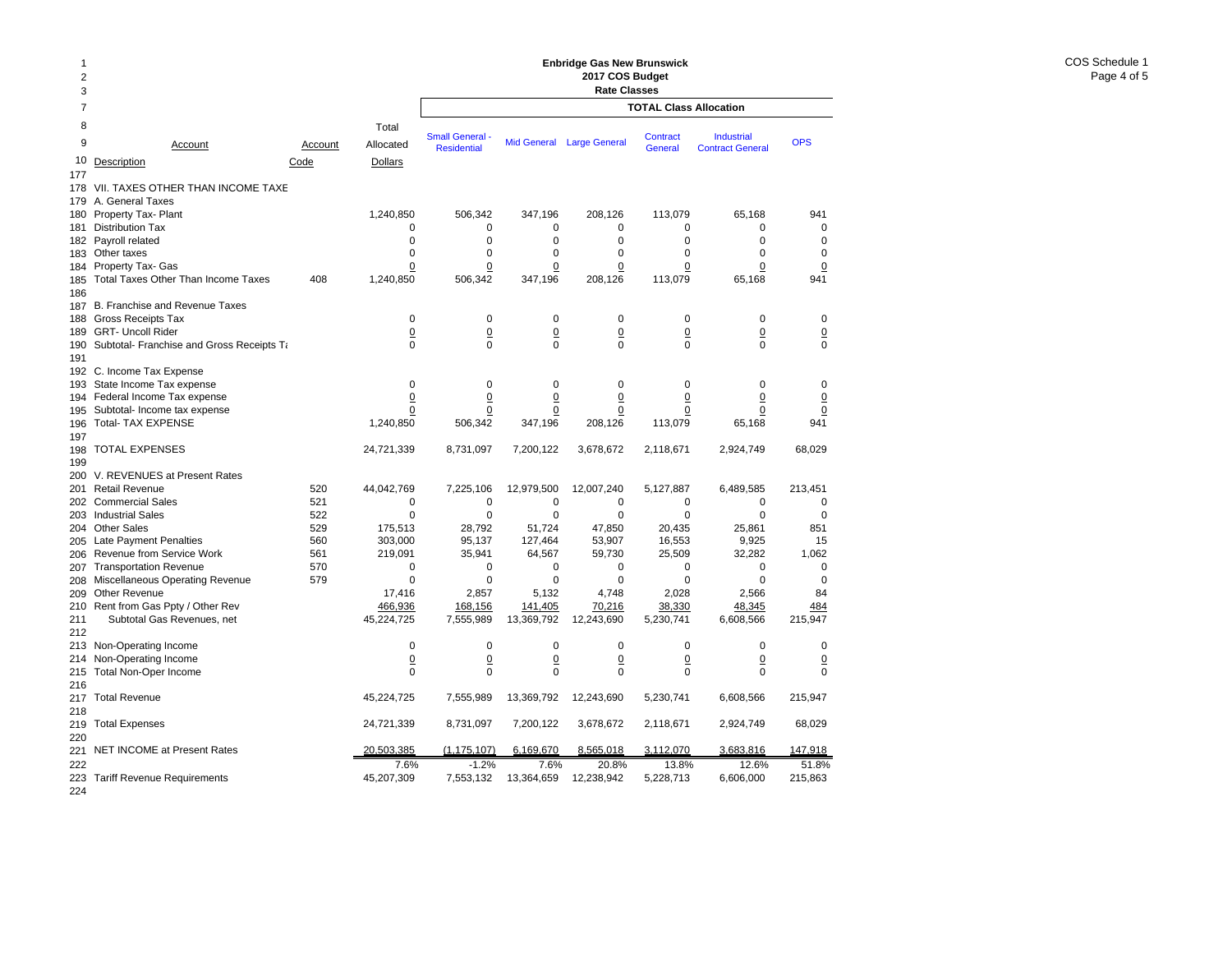## **Enbridge Gas New Brunswick 2017 COS Budget**

| 2              |                                             |          |                    | <b>Enbridge Gas New Brunswick</b><br>2017 COS Budget |                |                           |                               |                                       |                |  |  |  |  |  |
|----------------|---------------------------------------------|----------|--------------------|------------------------------------------------------|----------------|---------------------------|-------------------------------|---------------------------------------|----------------|--|--|--|--|--|
| 3              |                                             |          |                    |                                                      |                | <b>Rate Classes</b>       |                               |                                       |                |  |  |  |  |  |
| $\overline{7}$ |                                             |          |                    |                                                      |                |                           | <b>TOTAL Class Allocation</b> |                                       |                |  |  |  |  |  |
| 8<br>9         | Account                                     | Account  | Total<br>Allocated | <b>Small General</b> -<br><b>Residential</b>         |                | Mid General Large General | Contract<br>General           | Industrial<br><b>Contract General</b> | <b>OPS</b>     |  |  |  |  |  |
| 10             | Description                                 | Code     | <b>Dollars</b>     |                                                      |                |                           |                               |                                       |                |  |  |  |  |  |
| 225            | <b>SUMMARY</b>                              |          |                    |                                                      |                |                           |                               |                                       |                |  |  |  |  |  |
| 226            | Revenues                                    |          |                    |                                                      |                |                           |                               |                                       |                |  |  |  |  |  |
| 227            | Gas revenues                                |          | 45,224,725         | 7,555,989                                            | 13,369,792     | 12,243,690                | 5,230,741                     | 6,608,566                             | 215,947        |  |  |  |  |  |
| 228            | Non-operating income                        |          | $\overline{0}$     | $\Omega$                                             | $\overline{0}$ | $\overline{0}$            | $\overline{0}$                | $\overline{0}$                        | $\overline{0}$ |  |  |  |  |  |
| 229            | <b>Total revenues</b>                       |          | 45,224,725         | 7,555,989                                            | 13,369,792     | 12,243,690                | 5,230,741                     | 6,608,566                             | 215,947        |  |  |  |  |  |
| 230            |                                             |          |                    |                                                      |                |                           |                               |                                       |                |  |  |  |  |  |
| 231            | <b>Operating Expenses</b>                   |          |                    |                                                      |                |                           |                               |                                       |                |  |  |  |  |  |
| 232            | <b>Production Expenses</b>                  |          | 140,923            | 56,151                                               | 39,457         | 17,637                    | 9,484                         | 18,048                                | 146            |  |  |  |  |  |
| 233            | Natural Gas Storage, Terminaling & Proc.    |          | $\Omega$           | 0                                                    | $\mathbf 0$    | $\Omega$                  | 0                             | $\Omega$                              | $\Omega$       |  |  |  |  |  |
| 234            | <b>Transmission Expenses</b>                |          | 1,794,114          | 215,764                                              | 377,412        | 416,651                   | 244,317                       | 539,969                               | $\mathbf 0$    |  |  |  |  |  |
| 235            | <b>Distribution Expenses</b>                |          | 5,239,557          | 1,633,084                                            | 1,359,019      | 862,761                   | 516,394                       | 857,748                               | 10,551         |  |  |  |  |  |
| 236            | <b>Total Operating Expenses</b>             |          | 7,174,593          | 1,904,999                                            | 1,775,888      | 1,297,049                 | 770,195                       | 1,415,765                             | 10,697         |  |  |  |  |  |
| 237            |                                             |          |                    |                                                      |                |                           |                               |                                       |                |  |  |  |  |  |
| 238            | Customer Accounts, Services, & Sales Exp    |          | 2,927,454          | 1,382,339                                            | 806,219        | 317,649                   | 215,713                       | 187,665                               | 17,869         |  |  |  |  |  |
| 239            | Administrative & General Expenses           |          | 4,192,915          | 1,536,963                                            | 1,092,055      | 598,219                   | 380,761                       | 560,700                               | 24,218         |  |  |  |  |  |
| 240            | <b>Depreciation Expense</b>                 |          | 9,185,527          | 3,400,454                                            | 3,178,765      | 1,257,630                 | 638,923                       | 695,451                               | 14,304         |  |  |  |  |  |
| 241            | Taxes other than Income, GRT                |          | 1,240,850          | 506,342                                              | 347,196        | 208,126                   | 113,079                       | 65,168                                | 941            |  |  |  |  |  |
| 242            | <b>Total Other Expenses</b>                 |          | 17,546,746         | 6,826,098                                            | 5,424,234      | 2,381,623                 | 1,348,476                     | 1,508,984                             | 57,332         |  |  |  |  |  |
| 243            |                                             |          |                    |                                                      |                |                           |                               |                                       |                |  |  |  |  |  |
| 244            | Income tax expense                          |          | $\pmb{0}$          | $\mathbf 0$                                          | $\mathbf 0$    | $\mathbf 0$               | $\mathbf 0$                   | $\mathbf 0$                           | $\mathbf 0$    |  |  |  |  |  |
| 245            | Gross receipts tax expense                  |          | $\Omega$           | $\mathbf 0$                                          | 0              | $\overline{0}$            | $\overline{0}$                | 0                                     | 0              |  |  |  |  |  |
| 246            | Total expenses                              |          | 24,721,339         | 8,731,097                                            | 7,200,122      | 3,678,672                 | 2,118,671                     | 2,924,749                             | 68,029         |  |  |  |  |  |
| 247            |                                             |          |                    |                                                      |                |                           |                               |                                       |                |  |  |  |  |  |
| 248            | <b>NET INCOME at Present Rates</b>          |          | 20,503,385         | (1, 175, 107)                                        | 6,169,670      | 8,565,018                 | 3,112,070                     | 3,683,816                             | 147,918        |  |  |  |  |  |
| 249<br>250     | <b>Total Rate Base</b>                      |          | 269,600,330        | 95,119,777                                           | 81,113,367     | 41,169,639                | 22,564,268                    | 29,347,807                            | 285,473        |  |  |  |  |  |
| 251            | Effective tax rate                          |          | 0.0%               | 0.0%                                                 | 0.0%           | 0.0%                      | 0.0%                          | 0.0%                                  | 0.0%           |  |  |  |  |  |
| 252            | <b>Effective GRT Rate</b>                   |          | 0.00%              | 0.00%                                                | 0.00%          | 0.00%                     | 0.00%                         | 0.00%                                 | 0.00%          |  |  |  |  |  |
| 253            |                                             |          |                    |                                                      |                |                           |                               |                                       |                |  |  |  |  |  |
| 254            | <b>REVENUE REQUIREMENTS</b>                 |          |                    |                                                      |                |                           |                               |                                       |                |  |  |  |  |  |
| 255            |                                             |          |                    |                                                      |                |                           |                               |                                       |                |  |  |  |  |  |
| 256            | <b>Target ROR</b>                           |          | 7.60%              | 7.60%                                                | 7.60%          | 7.60%                     | 7.60%                         | 7.60%                                 | 7.60%          |  |  |  |  |  |
| 257            | Using Target for System                     |          |                    |                                                      |                |                           |                               |                                       |                |  |  |  |  |  |
| 258            | Rate Base                                   |          | 269,600,330        | 95,119,777                                           | 81,113,367     | 41,169,639                | 22,564,268                    | 29,347,807                            | 285,473        |  |  |  |  |  |
| 259            |                                             |          |                    |                                                      |                |                           |                               |                                       |                |  |  |  |  |  |
| 260            | Operating expenses                          |          | 14,294,962         | 4,824,301                                            | 3,674,162      | 2,212,916                 | 1,366,669                     | 2,164,130                             | 52,784         |  |  |  |  |  |
| 261            | Depreciation expense                        |          | 9,185,527          | 3,400,454                                            | 3,178,765      | 1,257,630                 | 638,923                       | 695,451                               | 14,304         |  |  |  |  |  |
|                |                                             |          | $\mathbf 0$        | $\mathbf 0$                                          | $\mathbf 0$    | $\mathbf 0$               | $\mathbf 0$                   | 0                                     | $\mathbf 0$    |  |  |  |  |  |
| 262            | Additional Bad Debt expense                 |          |                    |                                                      |                |                           |                               |                                       |                |  |  |  |  |  |
| 263            | Taxes other than Income, GRT                |          | 1.240.850          | 506,342                                              | 347,196        | 208,126                   | 113,079                       | 65,168                                | 941            |  |  |  |  |  |
| 264            | Operating expenses to recover               |          | 24,721,339         | 8,731,097                                            | 7,200,122      | 3,678,672                 | 2,118,671                     | 2,924,749                             | 68,029         |  |  |  |  |  |
| 265            |                                             |          |                    |                                                      |                |                           |                               |                                       |                |  |  |  |  |  |
|                | 266 Target Return on Rate Base- After taxes |          | 20,500,946         | 7,233,097                                            | 6,168,022      | 3,130,621                 | 1,715,832                     | 2,231,666                             | 21,708         |  |  |  |  |  |
| 267            |                                             |          |                    |                                                      |                |                           |                               |                                       |                |  |  |  |  |  |
| 268            | Income taxes to recover                     | 0        | $\overline{0}$     | 0                                                    | 0              | $\overline{0}$            | 0                             | 0                                     |                |  |  |  |  |  |
| 269            | Subtotal- Rev Req before GRT                |          | 45,222,285         | 15,964,194                                           | 13,368,144     | 6,809,293                 | 3,834,503                     | 5,156,415                             | 89,737         |  |  |  |  |  |
| 270            | <b>GRT</b> needed                           | $\Omega$ | 0                  | 0                                                    | 0              | 0<br>6,809,293            | 0                             | $\Omega$                              | 0              |  |  |  |  |  |
| 271            | TOTAL REVENUE REQUIREMENT                   |          | 45,222,285         | 15,964,194                                           | 13,368,144     |                           | 3.834.503                     | 5,156,415                             | 89,737         |  |  |  |  |  |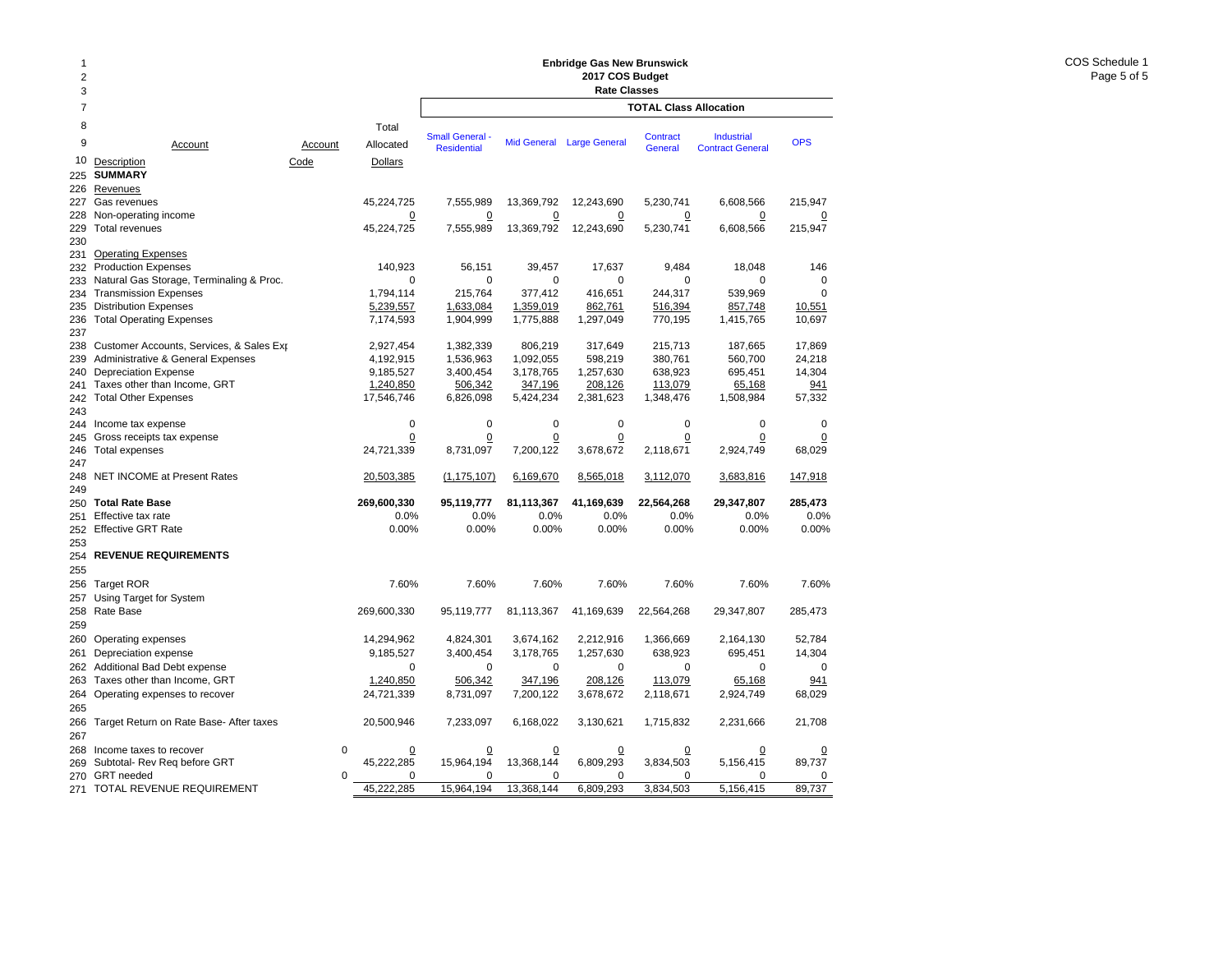| 8<br>Account<br>Account<br>Account<br>Allocation<br>9<br>Description<br>Code<br><b>Balance</b><br>Factor<br><b>SUPPLY</b><br>STORAGE TRANSMISSION DISTRIBUTION<br><b>ONSITE</b><br>10<br>11<br>12 I. GAS PLANT IN SERVICE<br>13 Franchises & Consents<br>401<br><b>DIST</b><br>$\mathbf 0$<br>0<br>0<br>0<br>$\mathbf 0$<br>0<br>402<br>14 Other Intangible Plant<br>0<br><b>DIST</b><br>$\mathbf 0$<br>$\mathbf 0$<br>$\mathbf 0$<br>$\mathbf 0$<br>$\mathbf 0$<br>15 Subtotal - INTANGIBLE ASSETS<br>401-402<br>$\Omega$<br>$\mathbf 0$<br>$\Omega$<br>$\Omega$<br>$\mathbf 0$<br>$\Omega$<br>16<br>17 B. PRODUCTION PLANT<br>18 Production Plant<br>403-419<br>$\underline{0}$<br>$\overline{\mathbf{0}}$<br>$\underline{0}$<br>$\underline{0}$<br><b>None</b><br>$\overline{0}$<br>$\overline{0}$<br>$\Omega$<br>$\Omega$<br>$\Omega$<br>$\Omega$<br>$\Omega$<br>Subtotal - PRODUCTION PLANT<br>403-419<br>$\Omega$<br>19<br>20<br>21 C. STORAGE PLANT<br>22 Storage Plant<br>440-459<br>$\overline{0}$<br><b>None</b><br>$\Omega$<br>$\overline{0}$<br>$\Omega$<br>$\overline{0}$<br>$\Omega$<br>$\Omega$<br>$\Omega$<br>$\Omega$<br>$\Omega$<br>$\Omega$<br>23<br>Subtotal - STORAGE PLANT<br>440-459<br>$\Omega$<br>24<br>$\mathbf 0$<br>$\mathbf 0$<br>$\mathbf 0$<br>$\mathbf 0$<br><b>D. TRANSMISSION PLANT</b><br>460-469<br>$\mathbf 0$<br><b>TRANS</b><br>$\mathbf 0$<br>25<br>26<br>27 E. DISTRIBUTION PLANT<br>Land and Land Rights<br>470<br>564.250<br><b>DIST</b><br>$\mathbf 0$<br>$\mathbf 0$<br>$\mathbf 0$<br>564.250<br>$\mathbf 0$<br>28<br>29 Structures and Improvements<br>472<br><b>DIST</b><br>$\mathsf 0$<br>$\Omega$<br>0<br>0<br>$\Omega$<br>$\Omega$<br>30 Services<br>473<br><b>DIST</b><br>$\mathsf 0$<br>$\mathbf 0$<br>0<br>68,046,578<br>0<br>68,046,578<br>474<br>31 Regulators and Meter Installations<br><b>DIST</b><br>$\mathsf 0$<br>$\mathbf 0$<br>0<br>0<br>0<br>$\Omega$<br>475<br><b>DIST</b><br>$\Omega$<br>0<br>32 Mains-PL<br>80,122,521<br>$\mathbf 0$<br>80,122,521<br>0<br>475<br>33 Mains-ST<br><b>DIST</b><br>49,808,843<br>$\mathbf 0$<br>$\Omega$<br>$\mathbf 0$<br>49,808,843<br>$\mathbf 0$<br>476<br><b>DIST</b><br>$\mathbf 0$<br>$\Omega$<br>$\mathbf 0$<br>$\mathbf 0$<br>34 Compressor Equipment<br>0<br>$\Omega$<br>35 Meas. & Reg. Stat. Equip. - General<br>477<br><b>DIST</b><br>$\mathbf 0$<br>$\mathbf 0$<br>$\mathbf 0$<br>$\mathbf 0$<br>16,372,546<br>16,372,546<br>478<br>36 Meters<br><b>DIST</b><br>$\mathbf 0$<br>$\Omega$<br>$\mathbf 0$<br>$\mathbf 0$<br>23.801.511<br>23.801.511<br>479<br><b>Other Distribution Equipment</b><br><b>DIST</b><br>$\mathbf 0$<br>$\Omega$<br>$\mathbf 0$<br>$\mathbf 0$<br>$\mathbf 0$<br>$\mathbf 0$<br>37<br>479.1<br>38 Development O&M<br><b>PLANT</b><br>$\overline{0}$<br>$\overline{0}$<br>$\overline{0}$<br>114,901,733<br>114,901,733<br>$\overline{0}$<br>39 Subtotal - DISTRIBUTION PLANT<br>470-479<br>$\Omega$<br>353,617,982<br>353,617,982<br>$\Omega$<br>$\Omega$<br>$\Omega$<br>40<br>41 F. GENERAL PLANT<br>42 Land and Land Rights<br>480<br>0<br><b>LABOR</b><br>$\mathbf 0$<br>$\mathbf 0$<br>$\mathbf 0$<br>$\mathbf 0$<br>$\mathbf 0$<br>482<br><b>LABOR</b><br>43 Structures and Improvements<br>208,700<br>$\mathbf 0$<br>$\mathbf 0$<br>0<br>125,220<br>83,480<br>44 Office Furniture and Equipment<br>483<br><b>LABOR</b><br>$\mathsf 0$<br>$\mathbf 0$<br>0<br>209,058<br>139,372<br>348,429<br>484<br>45 Transportation Equipment<br>1,986,713<br><b>LABOR</b><br>$\mathbf 0$<br>$\mathbf 0$<br>0<br>1,192,028<br>794,685<br>485<br>46 Heavy Work Equipment<br><b>LABOR</b><br>$\mathbf 0$<br>$\mathbf 0$<br>$\mathbf 0$<br>0<br>0<br>0<br>486<br>$\mathbf 0$<br>$\Omega$<br>$\mathbf 0$<br>47 Tools & Work Equipment<br>2,152,260<br><b>LABOR</b><br>1,291,356<br>860,904<br>487<br>48 Equipment on Customers' Premises<br><b>LABOR</b><br>$\mathbf 0$<br>$\Omega$<br>$\mathbf 0$<br>$\mathbf 0$<br>$\mathbf 0$<br>$\mathbf 0$<br><b>Communication Structures &amp; Equip</b><br>488<br><b>LABOR</b><br>$\mathbf 0$<br>$\Omega$<br>$\mathbf 0$<br>$\mathbf 0$<br>$\mathbf 0$<br>$\mathbf 0$<br>49<br>490<br>Computer Hardware & Software<br><b>LABOR</b><br>$\mathbf 0$<br>$\mathbf 0$<br>$\mathbf 0$<br>4,494,669<br>2,696,802<br>1,797,868<br>50<br>51 Other General Equipment<br>489<br><b>LABOR</b><br>$\overline{0}$<br>$\overline{0}$<br>$\overline{0}$<br>0<br>$\overline{0}$<br>0<br>52 Subtotal - GENERAL PLANT<br>480-490<br>$\mathbf 0$<br>$\Omega$<br>$\mathbf 0$<br>9,190,772<br>5,514,463<br>3,676,309<br>53<br>$\mathbf 0$<br>54 TOTAL UTILITY PLANT<br>362,808,753<br>$\mathbf 0$<br>$\mathbf 0$<br>359,132,445<br>3,676,309<br>55 | 1<br>$\overline{c}$<br>3<br>7 |  |  | <b>Enbridge Gas New Brunswick</b><br>2017 COS Budget<br><b>Rate Classes</b><br><b>FUNCTIONALIZATION</b> |  |  |
|--------------------------------------------------------------------------------------------------------------------------------------------------------------------------------------------------------------------------------------------------------------------------------------------------------------------------------------------------------------------------------------------------------------------------------------------------------------------------------------------------------------------------------------------------------------------------------------------------------------------------------------------------------------------------------------------------------------------------------------------------------------------------------------------------------------------------------------------------------------------------------------------------------------------------------------------------------------------------------------------------------------------------------------------------------------------------------------------------------------------------------------------------------------------------------------------------------------------------------------------------------------------------------------------------------------------------------------------------------------------------------------------------------------------------------------------------------------------------------------------------------------------------------------------------------------------------------------------------------------------------------------------------------------------------------------------------------------------------------------------------------------------------------------------------------------------------------------------------------------------------------------------------------------------------------------------------------------------------------------------------------------------------------------------------------------------------------------------------------------------------------------------------------------------------------------------------------------------------------------------------------------------------------------------------------------------------------------------------------------------------------------------------------------------------------------------------------------------------------------------------------------------------------------------------------------------------------------------------------------------------------------------------------------------------------------------------------------------------------------------------------------------------------------------------------------------------------------------------------------------------------------------------------------------------------------------------------------------------------------------------------------------------------------------------------------------------------------------------------------------------------------------------------------------------------------------------------------------------------------------------------------------------------------------------------------------------------------------------------------------------------------------------------------------------------------------------------------------------------------------------------------------------------------------------------------------------------------------------------------------------------------------------------------------------------------------------------------------------------------------------------------------------------------------------------------------------------------------------------------------------------------------------------------------------------------------------------------------------------------------------------------------------------------------------------------------------------------------------------------------------------------------------------------------------------------------------------------------------------------------------------------------------------------------------------------------------------------------------------------------------------------------------------------------------------------------------------------------------------------------------------------------------------------------------------------------------------------------------------------------------------------------------------------------------------------------------|-------------------------------|--|--|---------------------------------------------------------------------------------------------------------|--|--|
|                                                                                                                                                                                                                                                                                                                                                                                                                                                                                                                                                                                                                                                                                                                                                                                                                                                                                                                                                                                                                                                                                                                                                                                                                                                                                                                                                                                                                                                                                                                                                                                                                                                                                                                                                                                                                                                                                                                                                                                                                                                                                                                                                                                                                                                                                                                                                                                                                                                                                                                                                                                                                                                                                                                                                                                                                                                                                                                                                                                                                                                                                                                                                                                                                                                                                                                                                                                                                                                                                                                                                                                                                                                                                                                                                                                                                                                                                                                                                                                                                                                                                                                                                                                                                                                                                                                                                                                                                                                                                                                                                                                                                                                                                                  |                               |  |  |                                                                                                         |  |  |
|                                                                                                                                                                                                                                                                                                                                                                                                                                                                                                                                                                                                                                                                                                                                                                                                                                                                                                                                                                                                                                                                                                                                                                                                                                                                                                                                                                                                                                                                                                                                                                                                                                                                                                                                                                                                                                                                                                                                                                                                                                                                                                                                                                                                                                                                                                                                                                                                                                                                                                                                                                                                                                                                                                                                                                                                                                                                                                                                                                                                                                                                                                                                                                                                                                                                                                                                                                                                                                                                                                                                                                                                                                                                                                                                                                                                                                                                                                                                                                                                                                                                                                                                                                                                                                                                                                                                                                                                                                                                                                                                                                                                                                                                                                  |                               |  |  |                                                                                                         |  |  |
|                                                                                                                                                                                                                                                                                                                                                                                                                                                                                                                                                                                                                                                                                                                                                                                                                                                                                                                                                                                                                                                                                                                                                                                                                                                                                                                                                                                                                                                                                                                                                                                                                                                                                                                                                                                                                                                                                                                                                                                                                                                                                                                                                                                                                                                                                                                                                                                                                                                                                                                                                                                                                                                                                                                                                                                                                                                                                                                                                                                                                                                                                                                                                                                                                                                                                                                                                                                                                                                                                                                                                                                                                                                                                                                                                                                                                                                                                                                                                                                                                                                                                                                                                                                                                                                                                                                                                                                                                                                                                                                                                                                                                                                                                                  |                               |  |  |                                                                                                         |  |  |
|                                                                                                                                                                                                                                                                                                                                                                                                                                                                                                                                                                                                                                                                                                                                                                                                                                                                                                                                                                                                                                                                                                                                                                                                                                                                                                                                                                                                                                                                                                                                                                                                                                                                                                                                                                                                                                                                                                                                                                                                                                                                                                                                                                                                                                                                                                                                                                                                                                                                                                                                                                                                                                                                                                                                                                                                                                                                                                                                                                                                                                                                                                                                                                                                                                                                                                                                                                                                                                                                                                                                                                                                                                                                                                                                                                                                                                                                                                                                                                                                                                                                                                                                                                                                                                                                                                                                                                                                                                                                                                                                                                                                                                                                                                  |                               |  |  |                                                                                                         |  |  |
|                                                                                                                                                                                                                                                                                                                                                                                                                                                                                                                                                                                                                                                                                                                                                                                                                                                                                                                                                                                                                                                                                                                                                                                                                                                                                                                                                                                                                                                                                                                                                                                                                                                                                                                                                                                                                                                                                                                                                                                                                                                                                                                                                                                                                                                                                                                                                                                                                                                                                                                                                                                                                                                                                                                                                                                                                                                                                                                                                                                                                                                                                                                                                                                                                                                                                                                                                                                                                                                                                                                                                                                                                                                                                                                                                                                                                                                                                                                                                                                                                                                                                                                                                                                                                                                                                                                                                                                                                                                                                                                                                                                                                                                                                                  |                               |  |  |                                                                                                         |  |  |
|                                                                                                                                                                                                                                                                                                                                                                                                                                                                                                                                                                                                                                                                                                                                                                                                                                                                                                                                                                                                                                                                                                                                                                                                                                                                                                                                                                                                                                                                                                                                                                                                                                                                                                                                                                                                                                                                                                                                                                                                                                                                                                                                                                                                                                                                                                                                                                                                                                                                                                                                                                                                                                                                                                                                                                                                                                                                                                                                                                                                                                                                                                                                                                                                                                                                                                                                                                                                                                                                                                                                                                                                                                                                                                                                                                                                                                                                                                                                                                                                                                                                                                                                                                                                                                                                                                                                                                                                                                                                                                                                                                                                                                                                                                  |                               |  |  |                                                                                                         |  |  |
|                                                                                                                                                                                                                                                                                                                                                                                                                                                                                                                                                                                                                                                                                                                                                                                                                                                                                                                                                                                                                                                                                                                                                                                                                                                                                                                                                                                                                                                                                                                                                                                                                                                                                                                                                                                                                                                                                                                                                                                                                                                                                                                                                                                                                                                                                                                                                                                                                                                                                                                                                                                                                                                                                                                                                                                                                                                                                                                                                                                                                                                                                                                                                                                                                                                                                                                                                                                                                                                                                                                                                                                                                                                                                                                                                                                                                                                                                                                                                                                                                                                                                                                                                                                                                                                                                                                                                                                                                                                                                                                                                                                                                                                                                                  |                               |  |  |                                                                                                         |  |  |
|                                                                                                                                                                                                                                                                                                                                                                                                                                                                                                                                                                                                                                                                                                                                                                                                                                                                                                                                                                                                                                                                                                                                                                                                                                                                                                                                                                                                                                                                                                                                                                                                                                                                                                                                                                                                                                                                                                                                                                                                                                                                                                                                                                                                                                                                                                                                                                                                                                                                                                                                                                                                                                                                                                                                                                                                                                                                                                                                                                                                                                                                                                                                                                                                                                                                                                                                                                                                                                                                                                                                                                                                                                                                                                                                                                                                                                                                                                                                                                                                                                                                                                                                                                                                                                                                                                                                                                                                                                                                                                                                                                                                                                                                                                  |                               |  |  |                                                                                                         |  |  |
|                                                                                                                                                                                                                                                                                                                                                                                                                                                                                                                                                                                                                                                                                                                                                                                                                                                                                                                                                                                                                                                                                                                                                                                                                                                                                                                                                                                                                                                                                                                                                                                                                                                                                                                                                                                                                                                                                                                                                                                                                                                                                                                                                                                                                                                                                                                                                                                                                                                                                                                                                                                                                                                                                                                                                                                                                                                                                                                                                                                                                                                                                                                                                                                                                                                                                                                                                                                                                                                                                                                                                                                                                                                                                                                                                                                                                                                                                                                                                                                                                                                                                                                                                                                                                                                                                                                                                                                                                                                                                                                                                                                                                                                                                                  |                               |  |  |                                                                                                         |  |  |
|                                                                                                                                                                                                                                                                                                                                                                                                                                                                                                                                                                                                                                                                                                                                                                                                                                                                                                                                                                                                                                                                                                                                                                                                                                                                                                                                                                                                                                                                                                                                                                                                                                                                                                                                                                                                                                                                                                                                                                                                                                                                                                                                                                                                                                                                                                                                                                                                                                                                                                                                                                                                                                                                                                                                                                                                                                                                                                                                                                                                                                                                                                                                                                                                                                                                                                                                                                                                                                                                                                                                                                                                                                                                                                                                                                                                                                                                                                                                                                                                                                                                                                                                                                                                                                                                                                                                                                                                                                                                                                                                                                                                                                                                                                  |                               |  |  |                                                                                                         |  |  |
|                                                                                                                                                                                                                                                                                                                                                                                                                                                                                                                                                                                                                                                                                                                                                                                                                                                                                                                                                                                                                                                                                                                                                                                                                                                                                                                                                                                                                                                                                                                                                                                                                                                                                                                                                                                                                                                                                                                                                                                                                                                                                                                                                                                                                                                                                                                                                                                                                                                                                                                                                                                                                                                                                                                                                                                                                                                                                                                                                                                                                                                                                                                                                                                                                                                                                                                                                                                                                                                                                                                                                                                                                                                                                                                                                                                                                                                                                                                                                                                                                                                                                                                                                                                                                                                                                                                                                                                                                                                                                                                                                                                                                                                                                                  |                               |  |  |                                                                                                         |  |  |
|                                                                                                                                                                                                                                                                                                                                                                                                                                                                                                                                                                                                                                                                                                                                                                                                                                                                                                                                                                                                                                                                                                                                                                                                                                                                                                                                                                                                                                                                                                                                                                                                                                                                                                                                                                                                                                                                                                                                                                                                                                                                                                                                                                                                                                                                                                                                                                                                                                                                                                                                                                                                                                                                                                                                                                                                                                                                                                                                                                                                                                                                                                                                                                                                                                                                                                                                                                                                                                                                                                                                                                                                                                                                                                                                                                                                                                                                                                                                                                                                                                                                                                                                                                                                                                                                                                                                                                                                                                                                                                                                                                                                                                                                                                  |                               |  |  |                                                                                                         |  |  |
|                                                                                                                                                                                                                                                                                                                                                                                                                                                                                                                                                                                                                                                                                                                                                                                                                                                                                                                                                                                                                                                                                                                                                                                                                                                                                                                                                                                                                                                                                                                                                                                                                                                                                                                                                                                                                                                                                                                                                                                                                                                                                                                                                                                                                                                                                                                                                                                                                                                                                                                                                                                                                                                                                                                                                                                                                                                                                                                                                                                                                                                                                                                                                                                                                                                                                                                                                                                                                                                                                                                                                                                                                                                                                                                                                                                                                                                                                                                                                                                                                                                                                                                                                                                                                                                                                                                                                                                                                                                                                                                                                                                                                                                                                                  |                               |  |  |                                                                                                         |  |  |
|                                                                                                                                                                                                                                                                                                                                                                                                                                                                                                                                                                                                                                                                                                                                                                                                                                                                                                                                                                                                                                                                                                                                                                                                                                                                                                                                                                                                                                                                                                                                                                                                                                                                                                                                                                                                                                                                                                                                                                                                                                                                                                                                                                                                                                                                                                                                                                                                                                                                                                                                                                                                                                                                                                                                                                                                                                                                                                                                                                                                                                                                                                                                                                                                                                                                                                                                                                                                                                                                                                                                                                                                                                                                                                                                                                                                                                                                                                                                                                                                                                                                                                                                                                                                                                                                                                                                                                                                                                                                                                                                                                                                                                                                                                  |                               |  |  |                                                                                                         |  |  |
|                                                                                                                                                                                                                                                                                                                                                                                                                                                                                                                                                                                                                                                                                                                                                                                                                                                                                                                                                                                                                                                                                                                                                                                                                                                                                                                                                                                                                                                                                                                                                                                                                                                                                                                                                                                                                                                                                                                                                                                                                                                                                                                                                                                                                                                                                                                                                                                                                                                                                                                                                                                                                                                                                                                                                                                                                                                                                                                                                                                                                                                                                                                                                                                                                                                                                                                                                                                                                                                                                                                                                                                                                                                                                                                                                                                                                                                                                                                                                                                                                                                                                                                                                                                                                                                                                                                                                                                                                                                                                                                                                                                                                                                                                                  |                               |  |  |                                                                                                         |  |  |
|                                                                                                                                                                                                                                                                                                                                                                                                                                                                                                                                                                                                                                                                                                                                                                                                                                                                                                                                                                                                                                                                                                                                                                                                                                                                                                                                                                                                                                                                                                                                                                                                                                                                                                                                                                                                                                                                                                                                                                                                                                                                                                                                                                                                                                                                                                                                                                                                                                                                                                                                                                                                                                                                                                                                                                                                                                                                                                                                                                                                                                                                                                                                                                                                                                                                                                                                                                                                                                                                                                                                                                                                                                                                                                                                                                                                                                                                                                                                                                                                                                                                                                                                                                                                                                                                                                                                                                                                                                                                                                                                                                                                                                                                                                  |                               |  |  |                                                                                                         |  |  |
|                                                                                                                                                                                                                                                                                                                                                                                                                                                                                                                                                                                                                                                                                                                                                                                                                                                                                                                                                                                                                                                                                                                                                                                                                                                                                                                                                                                                                                                                                                                                                                                                                                                                                                                                                                                                                                                                                                                                                                                                                                                                                                                                                                                                                                                                                                                                                                                                                                                                                                                                                                                                                                                                                                                                                                                                                                                                                                                                                                                                                                                                                                                                                                                                                                                                                                                                                                                                                                                                                                                                                                                                                                                                                                                                                                                                                                                                                                                                                                                                                                                                                                                                                                                                                                                                                                                                                                                                                                                                                                                                                                                                                                                                                                  |                               |  |  |                                                                                                         |  |  |
|                                                                                                                                                                                                                                                                                                                                                                                                                                                                                                                                                                                                                                                                                                                                                                                                                                                                                                                                                                                                                                                                                                                                                                                                                                                                                                                                                                                                                                                                                                                                                                                                                                                                                                                                                                                                                                                                                                                                                                                                                                                                                                                                                                                                                                                                                                                                                                                                                                                                                                                                                                                                                                                                                                                                                                                                                                                                                                                                                                                                                                                                                                                                                                                                                                                                                                                                                                                                                                                                                                                                                                                                                                                                                                                                                                                                                                                                                                                                                                                                                                                                                                                                                                                                                                                                                                                                                                                                                                                                                                                                                                                                                                                                                                  |                               |  |  |                                                                                                         |  |  |
|                                                                                                                                                                                                                                                                                                                                                                                                                                                                                                                                                                                                                                                                                                                                                                                                                                                                                                                                                                                                                                                                                                                                                                                                                                                                                                                                                                                                                                                                                                                                                                                                                                                                                                                                                                                                                                                                                                                                                                                                                                                                                                                                                                                                                                                                                                                                                                                                                                                                                                                                                                                                                                                                                                                                                                                                                                                                                                                                                                                                                                                                                                                                                                                                                                                                                                                                                                                                                                                                                                                                                                                                                                                                                                                                                                                                                                                                                                                                                                                                                                                                                                                                                                                                                                                                                                                                                                                                                                                                                                                                                                                                                                                                                                  |                               |  |  |                                                                                                         |  |  |
|                                                                                                                                                                                                                                                                                                                                                                                                                                                                                                                                                                                                                                                                                                                                                                                                                                                                                                                                                                                                                                                                                                                                                                                                                                                                                                                                                                                                                                                                                                                                                                                                                                                                                                                                                                                                                                                                                                                                                                                                                                                                                                                                                                                                                                                                                                                                                                                                                                                                                                                                                                                                                                                                                                                                                                                                                                                                                                                                                                                                                                                                                                                                                                                                                                                                                                                                                                                                                                                                                                                                                                                                                                                                                                                                                                                                                                                                                                                                                                                                                                                                                                                                                                                                                                                                                                                                                                                                                                                                                                                                                                                                                                                                                                  |                               |  |  |                                                                                                         |  |  |
|                                                                                                                                                                                                                                                                                                                                                                                                                                                                                                                                                                                                                                                                                                                                                                                                                                                                                                                                                                                                                                                                                                                                                                                                                                                                                                                                                                                                                                                                                                                                                                                                                                                                                                                                                                                                                                                                                                                                                                                                                                                                                                                                                                                                                                                                                                                                                                                                                                                                                                                                                                                                                                                                                                                                                                                                                                                                                                                                                                                                                                                                                                                                                                                                                                                                                                                                                                                                                                                                                                                                                                                                                                                                                                                                                                                                                                                                                                                                                                                                                                                                                                                                                                                                                                                                                                                                                                                                                                                                                                                                                                                                                                                                                                  |                               |  |  |                                                                                                         |  |  |
|                                                                                                                                                                                                                                                                                                                                                                                                                                                                                                                                                                                                                                                                                                                                                                                                                                                                                                                                                                                                                                                                                                                                                                                                                                                                                                                                                                                                                                                                                                                                                                                                                                                                                                                                                                                                                                                                                                                                                                                                                                                                                                                                                                                                                                                                                                                                                                                                                                                                                                                                                                                                                                                                                                                                                                                                                                                                                                                                                                                                                                                                                                                                                                                                                                                                                                                                                                                                                                                                                                                                                                                                                                                                                                                                                                                                                                                                                                                                                                                                                                                                                                                                                                                                                                                                                                                                                                                                                                                                                                                                                                                                                                                                                                  |                               |  |  |                                                                                                         |  |  |
|                                                                                                                                                                                                                                                                                                                                                                                                                                                                                                                                                                                                                                                                                                                                                                                                                                                                                                                                                                                                                                                                                                                                                                                                                                                                                                                                                                                                                                                                                                                                                                                                                                                                                                                                                                                                                                                                                                                                                                                                                                                                                                                                                                                                                                                                                                                                                                                                                                                                                                                                                                                                                                                                                                                                                                                                                                                                                                                                                                                                                                                                                                                                                                                                                                                                                                                                                                                                                                                                                                                                                                                                                                                                                                                                                                                                                                                                                                                                                                                                                                                                                                                                                                                                                                                                                                                                                                                                                                                                                                                                                                                                                                                                                                  |                               |  |  |                                                                                                         |  |  |
|                                                                                                                                                                                                                                                                                                                                                                                                                                                                                                                                                                                                                                                                                                                                                                                                                                                                                                                                                                                                                                                                                                                                                                                                                                                                                                                                                                                                                                                                                                                                                                                                                                                                                                                                                                                                                                                                                                                                                                                                                                                                                                                                                                                                                                                                                                                                                                                                                                                                                                                                                                                                                                                                                                                                                                                                                                                                                                                                                                                                                                                                                                                                                                                                                                                                                                                                                                                                                                                                                                                                                                                                                                                                                                                                                                                                                                                                                                                                                                                                                                                                                                                                                                                                                                                                                                                                                                                                                                                                                                                                                                                                                                                                                                  |                               |  |  |                                                                                                         |  |  |
|                                                                                                                                                                                                                                                                                                                                                                                                                                                                                                                                                                                                                                                                                                                                                                                                                                                                                                                                                                                                                                                                                                                                                                                                                                                                                                                                                                                                                                                                                                                                                                                                                                                                                                                                                                                                                                                                                                                                                                                                                                                                                                                                                                                                                                                                                                                                                                                                                                                                                                                                                                                                                                                                                                                                                                                                                                                                                                                                                                                                                                                                                                                                                                                                                                                                                                                                                                                                                                                                                                                                                                                                                                                                                                                                                                                                                                                                                                                                                                                                                                                                                                                                                                                                                                                                                                                                                                                                                                                                                                                                                                                                                                                                                                  |                               |  |  |                                                                                                         |  |  |
|                                                                                                                                                                                                                                                                                                                                                                                                                                                                                                                                                                                                                                                                                                                                                                                                                                                                                                                                                                                                                                                                                                                                                                                                                                                                                                                                                                                                                                                                                                                                                                                                                                                                                                                                                                                                                                                                                                                                                                                                                                                                                                                                                                                                                                                                                                                                                                                                                                                                                                                                                                                                                                                                                                                                                                                                                                                                                                                                                                                                                                                                                                                                                                                                                                                                                                                                                                                                                                                                                                                                                                                                                                                                                                                                                                                                                                                                                                                                                                                                                                                                                                                                                                                                                                                                                                                                                                                                                                                                                                                                                                                                                                                                                                  |                               |  |  |                                                                                                         |  |  |
|                                                                                                                                                                                                                                                                                                                                                                                                                                                                                                                                                                                                                                                                                                                                                                                                                                                                                                                                                                                                                                                                                                                                                                                                                                                                                                                                                                                                                                                                                                                                                                                                                                                                                                                                                                                                                                                                                                                                                                                                                                                                                                                                                                                                                                                                                                                                                                                                                                                                                                                                                                                                                                                                                                                                                                                                                                                                                                                                                                                                                                                                                                                                                                                                                                                                                                                                                                                                                                                                                                                                                                                                                                                                                                                                                                                                                                                                                                                                                                                                                                                                                                                                                                                                                                                                                                                                                                                                                                                                                                                                                                                                                                                                                                  |                               |  |  |                                                                                                         |  |  |
|                                                                                                                                                                                                                                                                                                                                                                                                                                                                                                                                                                                                                                                                                                                                                                                                                                                                                                                                                                                                                                                                                                                                                                                                                                                                                                                                                                                                                                                                                                                                                                                                                                                                                                                                                                                                                                                                                                                                                                                                                                                                                                                                                                                                                                                                                                                                                                                                                                                                                                                                                                                                                                                                                                                                                                                                                                                                                                                                                                                                                                                                                                                                                                                                                                                                                                                                                                                                                                                                                                                                                                                                                                                                                                                                                                                                                                                                                                                                                                                                                                                                                                                                                                                                                                                                                                                                                                                                                                                                                                                                                                                                                                                                                                  |                               |  |  |                                                                                                         |  |  |
|                                                                                                                                                                                                                                                                                                                                                                                                                                                                                                                                                                                                                                                                                                                                                                                                                                                                                                                                                                                                                                                                                                                                                                                                                                                                                                                                                                                                                                                                                                                                                                                                                                                                                                                                                                                                                                                                                                                                                                                                                                                                                                                                                                                                                                                                                                                                                                                                                                                                                                                                                                                                                                                                                                                                                                                                                                                                                                                                                                                                                                                                                                                                                                                                                                                                                                                                                                                                                                                                                                                                                                                                                                                                                                                                                                                                                                                                                                                                                                                                                                                                                                                                                                                                                                                                                                                                                                                                                                                                                                                                                                                                                                                                                                  |                               |  |  |                                                                                                         |  |  |
|                                                                                                                                                                                                                                                                                                                                                                                                                                                                                                                                                                                                                                                                                                                                                                                                                                                                                                                                                                                                                                                                                                                                                                                                                                                                                                                                                                                                                                                                                                                                                                                                                                                                                                                                                                                                                                                                                                                                                                                                                                                                                                                                                                                                                                                                                                                                                                                                                                                                                                                                                                                                                                                                                                                                                                                                                                                                                                                                                                                                                                                                                                                                                                                                                                                                                                                                                                                                                                                                                                                                                                                                                                                                                                                                                                                                                                                                                                                                                                                                                                                                                                                                                                                                                                                                                                                                                                                                                                                                                                                                                                                                                                                                                                  |                               |  |  |                                                                                                         |  |  |
|                                                                                                                                                                                                                                                                                                                                                                                                                                                                                                                                                                                                                                                                                                                                                                                                                                                                                                                                                                                                                                                                                                                                                                                                                                                                                                                                                                                                                                                                                                                                                                                                                                                                                                                                                                                                                                                                                                                                                                                                                                                                                                                                                                                                                                                                                                                                                                                                                                                                                                                                                                                                                                                                                                                                                                                                                                                                                                                                                                                                                                                                                                                                                                                                                                                                                                                                                                                                                                                                                                                                                                                                                                                                                                                                                                                                                                                                                                                                                                                                                                                                                                                                                                                                                                                                                                                                                                                                                                                                                                                                                                                                                                                                                                  |                               |  |  |                                                                                                         |  |  |
|                                                                                                                                                                                                                                                                                                                                                                                                                                                                                                                                                                                                                                                                                                                                                                                                                                                                                                                                                                                                                                                                                                                                                                                                                                                                                                                                                                                                                                                                                                                                                                                                                                                                                                                                                                                                                                                                                                                                                                                                                                                                                                                                                                                                                                                                                                                                                                                                                                                                                                                                                                                                                                                                                                                                                                                                                                                                                                                                                                                                                                                                                                                                                                                                                                                                                                                                                                                                                                                                                                                                                                                                                                                                                                                                                                                                                                                                                                                                                                                                                                                                                                                                                                                                                                                                                                                                                                                                                                                                                                                                                                                                                                                                                                  |                               |  |  |                                                                                                         |  |  |
|                                                                                                                                                                                                                                                                                                                                                                                                                                                                                                                                                                                                                                                                                                                                                                                                                                                                                                                                                                                                                                                                                                                                                                                                                                                                                                                                                                                                                                                                                                                                                                                                                                                                                                                                                                                                                                                                                                                                                                                                                                                                                                                                                                                                                                                                                                                                                                                                                                                                                                                                                                                                                                                                                                                                                                                                                                                                                                                                                                                                                                                                                                                                                                                                                                                                                                                                                                                                                                                                                                                                                                                                                                                                                                                                                                                                                                                                                                                                                                                                                                                                                                                                                                                                                                                                                                                                                                                                                                                                                                                                                                                                                                                                                                  |                               |  |  |                                                                                                         |  |  |
|                                                                                                                                                                                                                                                                                                                                                                                                                                                                                                                                                                                                                                                                                                                                                                                                                                                                                                                                                                                                                                                                                                                                                                                                                                                                                                                                                                                                                                                                                                                                                                                                                                                                                                                                                                                                                                                                                                                                                                                                                                                                                                                                                                                                                                                                                                                                                                                                                                                                                                                                                                                                                                                                                                                                                                                                                                                                                                                                                                                                                                                                                                                                                                                                                                                                                                                                                                                                                                                                                                                                                                                                                                                                                                                                                                                                                                                                                                                                                                                                                                                                                                                                                                                                                                                                                                                                                                                                                                                                                                                                                                                                                                                                                                  |                               |  |  |                                                                                                         |  |  |
|                                                                                                                                                                                                                                                                                                                                                                                                                                                                                                                                                                                                                                                                                                                                                                                                                                                                                                                                                                                                                                                                                                                                                                                                                                                                                                                                                                                                                                                                                                                                                                                                                                                                                                                                                                                                                                                                                                                                                                                                                                                                                                                                                                                                                                                                                                                                                                                                                                                                                                                                                                                                                                                                                                                                                                                                                                                                                                                                                                                                                                                                                                                                                                                                                                                                                                                                                                                                                                                                                                                                                                                                                                                                                                                                                                                                                                                                                                                                                                                                                                                                                                                                                                                                                                                                                                                                                                                                                                                                                                                                                                                                                                                                                                  |                               |  |  |                                                                                                         |  |  |
|                                                                                                                                                                                                                                                                                                                                                                                                                                                                                                                                                                                                                                                                                                                                                                                                                                                                                                                                                                                                                                                                                                                                                                                                                                                                                                                                                                                                                                                                                                                                                                                                                                                                                                                                                                                                                                                                                                                                                                                                                                                                                                                                                                                                                                                                                                                                                                                                                                                                                                                                                                                                                                                                                                                                                                                                                                                                                                                                                                                                                                                                                                                                                                                                                                                                                                                                                                                                                                                                                                                                                                                                                                                                                                                                                                                                                                                                                                                                                                                                                                                                                                                                                                                                                                                                                                                                                                                                                                                                                                                                                                                                                                                                                                  |                               |  |  |                                                                                                         |  |  |
|                                                                                                                                                                                                                                                                                                                                                                                                                                                                                                                                                                                                                                                                                                                                                                                                                                                                                                                                                                                                                                                                                                                                                                                                                                                                                                                                                                                                                                                                                                                                                                                                                                                                                                                                                                                                                                                                                                                                                                                                                                                                                                                                                                                                                                                                                                                                                                                                                                                                                                                                                                                                                                                                                                                                                                                                                                                                                                                                                                                                                                                                                                                                                                                                                                                                                                                                                                                                                                                                                                                                                                                                                                                                                                                                                                                                                                                                                                                                                                                                                                                                                                                                                                                                                                                                                                                                                                                                                                                                                                                                                                                                                                                                                                  |                               |  |  |                                                                                                         |  |  |
|                                                                                                                                                                                                                                                                                                                                                                                                                                                                                                                                                                                                                                                                                                                                                                                                                                                                                                                                                                                                                                                                                                                                                                                                                                                                                                                                                                                                                                                                                                                                                                                                                                                                                                                                                                                                                                                                                                                                                                                                                                                                                                                                                                                                                                                                                                                                                                                                                                                                                                                                                                                                                                                                                                                                                                                                                                                                                                                                                                                                                                                                                                                                                                                                                                                                                                                                                                                                                                                                                                                                                                                                                                                                                                                                                                                                                                                                                                                                                                                                                                                                                                                                                                                                                                                                                                                                                                                                                                                                                                                                                                                                                                                                                                  |                               |  |  |                                                                                                         |  |  |
|                                                                                                                                                                                                                                                                                                                                                                                                                                                                                                                                                                                                                                                                                                                                                                                                                                                                                                                                                                                                                                                                                                                                                                                                                                                                                                                                                                                                                                                                                                                                                                                                                                                                                                                                                                                                                                                                                                                                                                                                                                                                                                                                                                                                                                                                                                                                                                                                                                                                                                                                                                                                                                                                                                                                                                                                                                                                                                                                                                                                                                                                                                                                                                                                                                                                                                                                                                                                                                                                                                                                                                                                                                                                                                                                                                                                                                                                                                                                                                                                                                                                                                                                                                                                                                                                                                                                                                                                                                                                                                                                                                                                                                                                                                  |                               |  |  |                                                                                                         |  |  |
|                                                                                                                                                                                                                                                                                                                                                                                                                                                                                                                                                                                                                                                                                                                                                                                                                                                                                                                                                                                                                                                                                                                                                                                                                                                                                                                                                                                                                                                                                                                                                                                                                                                                                                                                                                                                                                                                                                                                                                                                                                                                                                                                                                                                                                                                                                                                                                                                                                                                                                                                                                                                                                                                                                                                                                                                                                                                                                                                                                                                                                                                                                                                                                                                                                                                                                                                                                                                                                                                                                                                                                                                                                                                                                                                                                                                                                                                                                                                                                                                                                                                                                                                                                                                                                                                                                                                                                                                                                                                                                                                                                                                                                                                                                  |                               |  |  |                                                                                                         |  |  |
|                                                                                                                                                                                                                                                                                                                                                                                                                                                                                                                                                                                                                                                                                                                                                                                                                                                                                                                                                                                                                                                                                                                                                                                                                                                                                                                                                                                                                                                                                                                                                                                                                                                                                                                                                                                                                                                                                                                                                                                                                                                                                                                                                                                                                                                                                                                                                                                                                                                                                                                                                                                                                                                                                                                                                                                                                                                                                                                                                                                                                                                                                                                                                                                                                                                                                                                                                                                                                                                                                                                                                                                                                                                                                                                                                                                                                                                                                                                                                                                                                                                                                                                                                                                                                                                                                                                                                                                                                                                                                                                                                                                                                                                                                                  |                               |  |  |                                                                                                         |  |  |
|                                                                                                                                                                                                                                                                                                                                                                                                                                                                                                                                                                                                                                                                                                                                                                                                                                                                                                                                                                                                                                                                                                                                                                                                                                                                                                                                                                                                                                                                                                                                                                                                                                                                                                                                                                                                                                                                                                                                                                                                                                                                                                                                                                                                                                                                                                                                                                                                                                                                                                                                                                                                                                                                                                                                                                                                                                                                                                                                                                                                                                                                                                                                                                                                                                                                                                                                                                                                                                                                                                                                                                                                                                                                                                                                                                                                                                                                                                                                                                                                                                                                                                                                                                                                                                                                                                                                                                                                                                                                                                                                                                                                                                                                                                  |                               |  |  |                                                                                                         |  |  |
|                                                                                                                                                                                                                                                                                                                                                                                                                                                                                                                                                                                                                                                                                                                                                                                                                                                                                                                                                                                                                                                                                                                                                                                                                                                                                                                                                                                                                                                                                                                                                                                                                                                                                                                                                                                                                                                                                                                                                                                                                                                                                                                                                                                                                                                                                                                                                                                                                                                                                                                                                                                                                                                                                                                                                                                                                                                                                                                                                                                                                                                                                                                                                                                                                                                                                                                                                                                                                                                                                                                                                                                                                                                                                                                                                                                                                                                                                                                                                                                                                                                                                                                                                                                                                                                                                                                                                                                                                                                                                                                                                                                                                                                                                                  |                               |  |  |                                                                                                         |  |  |
|                                                                                                                                                                                                                                                                                                                                                                                                                                                                                                                                                                                                                                                                                                                                                                                                                                                                                                                                                                                                                                                                                                                                                                                                                                                                                                                                                                                                                                                                                                                                                                                                                                                                                                                                                                                                                                                                                                                                                                                                                                                                                                                                                                                                                                                                                                                                                                                                                                                                                                                                                                                                                                                                                                                                                                                                                                                                                                                                                                                                                                                                                                                                                                                                                                                                                                                                                                                                                                                                                                                                                                                                                                                                                                                                                                                                                                                                                                                                                                                                                                                                                                                                                                                                                                                                                                                                                                                                                                                                                                                                                                                                                                                                                                  |                               |  |  |                                                                                                         |  |  |
|                                                                                                                                                                                                                                                                                                                                                                                                                                                                                                                                                                                                                                                                                                                                                                                                                                                                                                                                                                                                                                                                                                                                                                                                                                                                                                                                                                                                                                                                                                                                                                                                                                                                                                                                                                                                                                                                                                                                                                                                                                                                                                                                                                                                                                                                                                                                                                                                                                                                                                                                                                                                                                                                                                                                                                                                                                                                                                                                                                                                                                                                                                                                                                                                                                                                                                                                                                                                                                                                                                                                                                                                                                                                                                                                                                                                                                                                                                                                                                                                                                                                                                                                                                                                                                                                                                                                                                                                                                                                                                                                                                                                                                                                                                  |                               |  |  |                                                                                                         |  |  |

COS Schedule 2 Page 1 of 6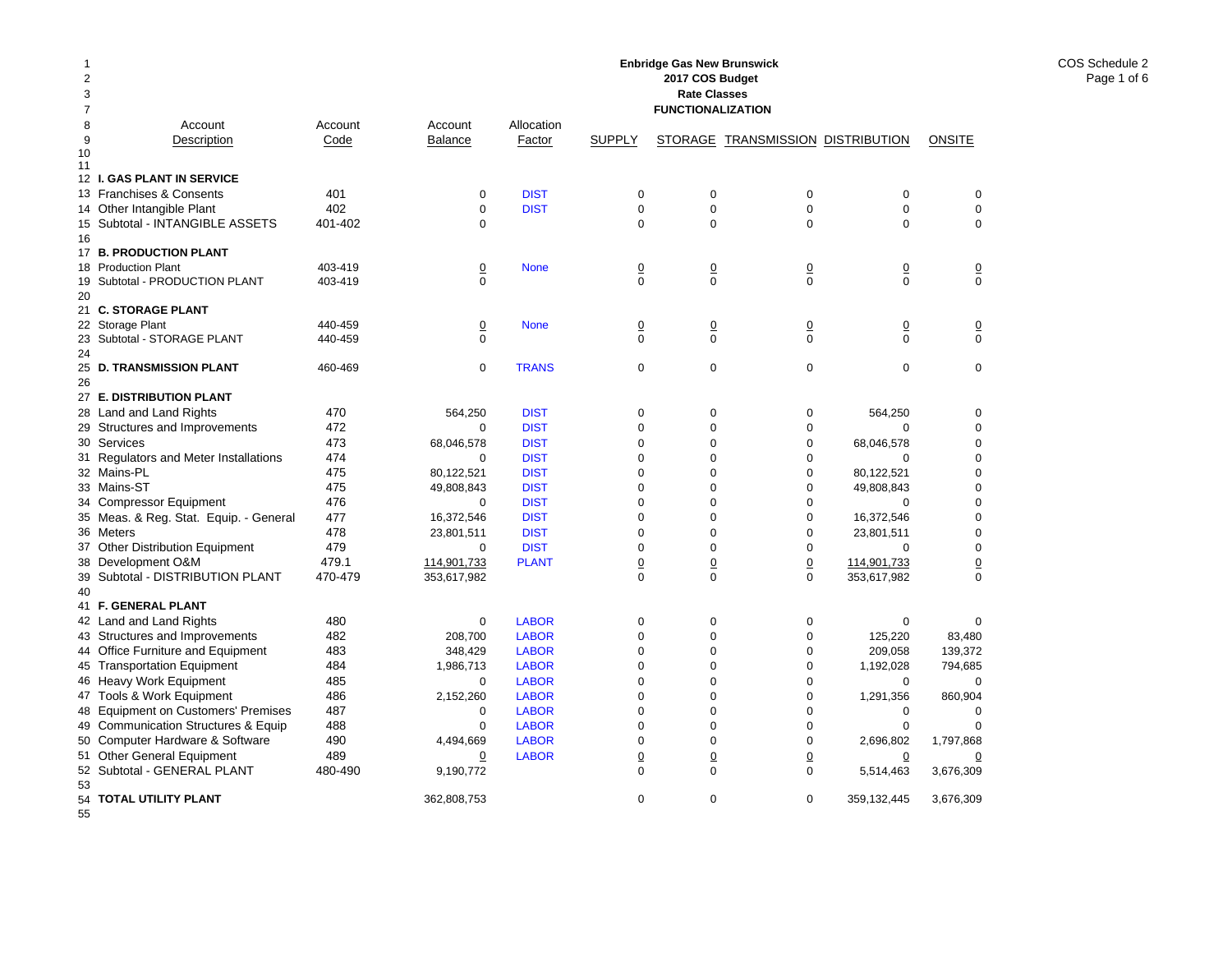| 1<br>2<br>3<br>7 |                                                                      |                |                     |                    |                | <b>Enbridge Gas New Brunswick</b><br>2017 COS Budget<br><b>Rate Classes</b><br><b>FUNCTIONALIZATION</b> |                                   |                     |               |
|------------------|----------------------------------------------------------------------|----------------|---------------------|--------------------|----------------|---------------------------------------------------------------------------------------------------------|-----------------------------------|---------------------|---------------|
| 8                | Account                                                              | Account        | Account             | Allocation         |                |                                                                                                         |                                   |                     |               |
| 9                | Description                                                          | Code           | <b>Balance</b>      | Factor             | <b>SUPPLY</b>  |                                                                                                         | STORAGE TRANSMISSION DISTRIBUTION |                     | <b>ONSITE</b> |
| 10<br>11         |                                                                      |                |                     |                    |                |                                                                                                         |                                   |                     |               |
| 56               | <b>II. DEPRECIATION RESERVE</b>                                      |                |                     |                    |                |                                                                                                         |                                   |                     |               |
|                  | 57 Intangible Plant                                                  |                | 0                   | <b>DIST</b>        | 0              | $\pmb{0}$                                                                                               | 0                                 | 0                   | 0             |
|                  | 58 Production Plant                                                  |                | $\mathbf 0$         | <b>None</b>        | $\mathbf 0$    | $\mathbf 0$                                                                                             | $\mathbf 0$                       | $\mathbf 0$         | 0             |
|                  | 59 Local Storage Plant                                               |                | $\mathbf 0$         | <b>None</b>        | 0              | $\mathbf 0$                                                                                             | $\mathbf 0$                       | $\mathbf 0$         | 0             |
|                  | 60 Transmission Plant                                                |                | $\mathbf 0$         | <b>TRANS</b>       | 0              | $\mathbf 0$                                                                                             | $\mathbf 0$                       | $\Omega$            | 0             |
|                  | 61 Mains-PL                                                          |                | 20,624,498          | <b>DIST</b>        | 0              | $\mathbf 0$                                                                                             | $\mathbf 0$                       | 20,624,498          | 0             |
|                  | 62 Mains-ST                                                          |                | 11,391,593          | <b>DIST</b>        | $\mathbf 0$    | $\mathbf 0$                                                                                             | 0                                 | 11,391,593          | 0             |
|                  | 63 Development O&M                                                   |                | 28,918,588          | <b>PLANT</b>       | 0              | $\mathbf 0$                                                                                             | $\mathbf 0$                       | 28,918,588          | 0             |
|                  | 64 Services                                                          |                | 18,763,461          | <b>DIST</b>        | 0              | $\mathbf 0$                                                                                             | 0                                 | 18,763,461          | 0             |
|                  | 65 Meters                                                            |                | 5,584,923           | <b>DIST</b>        | 0              | $\mathbf 0$                                                                                             | $\mathbf 0$                       | 5,584,923           | 0             |
|                  | 66 Distr Other                                                       |                | 6,788,579           | <b>DIST</b>        | 0              | $\mathbf 0$                                                                                             | 0                                 | 6,788,579           | 0             |
|                  | 67 General Plant                                                     |                | 5,788,882           | <b>LABOR</b>       | $\overline{0}$ | $\overline{0}$                                                                                          | $\overline{0}$                    | 3,473,329           | 2,315,553     |
| 68               | TOTAL - DEPRECIATION RESERVE                                         |                | 97,860,523          |                    | $\Omega$       | $\mathbf 0$                                                                                             | $\mathbf 0$                       | 95,544,971          | 2,315,553     |
| 69               |                                                                      |                |                     |                    |                |                                                                                                         |                                   |                     |               |
|                  | 70 III. OTHER RATE BASE ITEMS                                        |                |                     |                    |                |                                                                                                         |                                   |                     |               |
|                  | 71 Gas Storage Inventory                                             |                | 0                   | <b>STOR</b>        | 0              | $\mathbf 0$                                                                                             | 0                                 | 0                   | 0             |
|                  | 72 CWIP                                                              |                | $\mathbf 0$         | <b>PLANT</b>       | 0              | $\mathbf 0$                                                                                             | 0                                 | $\mathbf 0$         | 0             |
|                  | 73 Customer Deposits                                                 |                | $\mathbf 0$         | <b>DIST</b>        | 0              | $\mathbf 0$                                                                                             | $\mathbf 0$                       | 0                   | 0             |
|                  | 74 Franchise fee                                                     |                | 125,000             | <b>DIST</b>        | 0              | $\mathbf 0$                                                                                             | 0                                 | 125,000             | 0             |
|                  | 75 Deferred development costs                                        |                | 0                   | <b>STOR</b>        | 0              | $\mathbf 0$                                                                                             | 0                                 | 0                   | 0             |
|                  | 76 Deferred carrying costs                                           |                | $\mathbf 0$         | <b>PLANT</b>       | 0              | $\mathbf 0$                                                                                             | $\mathbf 0$                       | 0                   | 0             |
|                  | 77 Deferred equity offering costs                                    |                | $\mathbf 0$         | <b>PLANT</b>       | 0              | $\mathbf 0$                                                                                             | 0                                 | 0                   | 0             |
|                  | 78 Term deposit                                                      |                | 2,969,136           | <b>DIST</b>        | 0              | $\mathbf 0$                                                                                             | $\mathbf 0$                       | 2,969,136           | 0             |
|                  | 79 Deferral account                                                  |                | <u>0</u>            | <b>PLANT</b>       | $\overline{0}$ | $\overline{0}$                                                                                          | $\overline{0}$                    | <u>0</u>            | 0             |
| 80               | Total - OTHER RATE BASE ITEMS                                        |                | 3,094,136           |                    | 0              | $\mathbf 0$                                                                                             | $\mathbf 0$                       | 3,094,136           | 0             |
| 81               |                                                                      |                |                     |                    |                |                                                                                                         |                                   |                     |               |
|                  | 82 IV. TOTAL RATE BASE (Excl. Working Capital)                       |                | 268,042,366         |                    | 0              | $\mathbf 0$                                                                                             | 0                                 | 266,681,610         | 1,360,756     |
|                  | 83 Working Capital                                                   | 131            | 1,557,965           | <b>O&amp;MXGAS</b> | 0              | $\mathbf 0$                                                                                             | $\mathbf 0$                       | 915,926             | 642,039       |
| 84               |                                                                      |                |                     |                    |                |                                                                                                         |                                   |                     |               |
|                  | 85 V. TOTAL RATE BASE                                                |                | 269,600,330         |                    | 0              | $\mathbf 0$                                                                                             | $\mathbf 0$                       | 267,597,536         | 2,002,794     |
| 86               |                                                                      |                |                     |                    |                |                                                                                                         |                                   |                     |               |
|                  | 87 I. OPERATION & MAINTENANCE EXPENSE                                |                |                     |                    |                |                                                                                                         |                                   |                     |               |
|                  | 88 A. PRODUCTION EXPENSES                                            |                |                     |                    |                |                                                                                                         |                                   |                     |               |
|                  | 89 1. Manufactured Gas Production                                    |                |                     |                    |                |                                                                                                         |                                   |                     |               |
|                  | 90 Operation Supv and Engineering                                    | 610            | 0                   | <b>None</b>        | $\mathbf 0$    | 0                                                                                                       | 0                                 | 0                   | 0             |
|                  | 91 Gas Wells                                                         | 614            | $\mathbf 0$         | <b>None</b>        | 0              | $\mathbf 0$                                                                                             | $\mathbf 0$                       | $\mathbf 0$         | 0             |
|                  | 92 Other Gas Production                                              | 619            | $\overline{0}$      | <b>None</b>        | 0              | $\overline{0}$                                                                                          | $\overline{0}$                    | <u>0</u>            | 0             |
| 93               | Subtotal - Production                                                | 610-619        | $\mathbf 0$         |                    | 0              | $\mathbf 0$                                                                                             | 0                                 | 0                   | 0             |
|                  | 94 Supervision                                                       | 810            | $\mathbf 0$         | <b>None</b>        | $\Omega$       | $\mathbf 0$                                                                                             | $\mathbf 0$                       | 0                   | 0             |
| 95<br>96         | <b>Gas Production Maintenance</b><br>Subtotal - O&M Accounts 617-618 | 814<br>810-819 | $\overline{0}$<br>0 | <b>None</b>        | 0<br>0         | 0<br>0                                                                                                  | $\overline{0}$<br>0               | $\overline{0}$<br>0 | 0<br>0        |
|                  | 97 Subtotal - Manufactured Gas Production                            | 610-819        | $\mathbf 0$         |                    | 0              | $\mathbf 0$                                                                                             | 0                                 | $\mathbf 0$         | $\mathbf 0$   |
| 98               |                                                                      |                |                     |                    |                |                                                                                                         |                                   |                     |               |
|                  | 99 Gas Supply Expenses                                               |                |                     |                    |                |                                                                                                         |                                   |                     |               |
|                  | 100 Natural Gas Purchases                                            | 623            | 0                   | <b>SUPP</b>        | 0              | $\mathbf 0$                                                                                             | 0                                 | 0                   | 0             |
|                  | 101 Gas Supply Operation                                             | 624            | 140,923             | <b>DIST</b>        | 0              | $\pmb{0}$                                                                                               | 0                                 | 140,923             | 0             |
|                  | 102 Natural Gas W/D from Storage                                     | 627-628        | 0                   | <b>SUPP</b>        | 0              | $\mathbf 0$                                                                                             | 0                                 | 0                   | 0             |
|                  | 103 Gas Used for Other Util Operations                               | 629            | 0                   | <b>SUPP</b>        | 0              | $\mathbf 0$                                                                                             | 0                                 | 0                   | 0             |
|                  | 104 Other Gas Supply Expenses                                        |                | $\overline{0}$      | <b>SUPP</b>        | $\overline{0}$ | $\overline{0}$                                                                                          | 0                                 | $\overline{0}$      | 0             |

COS Schedule 2 Page 2 of 6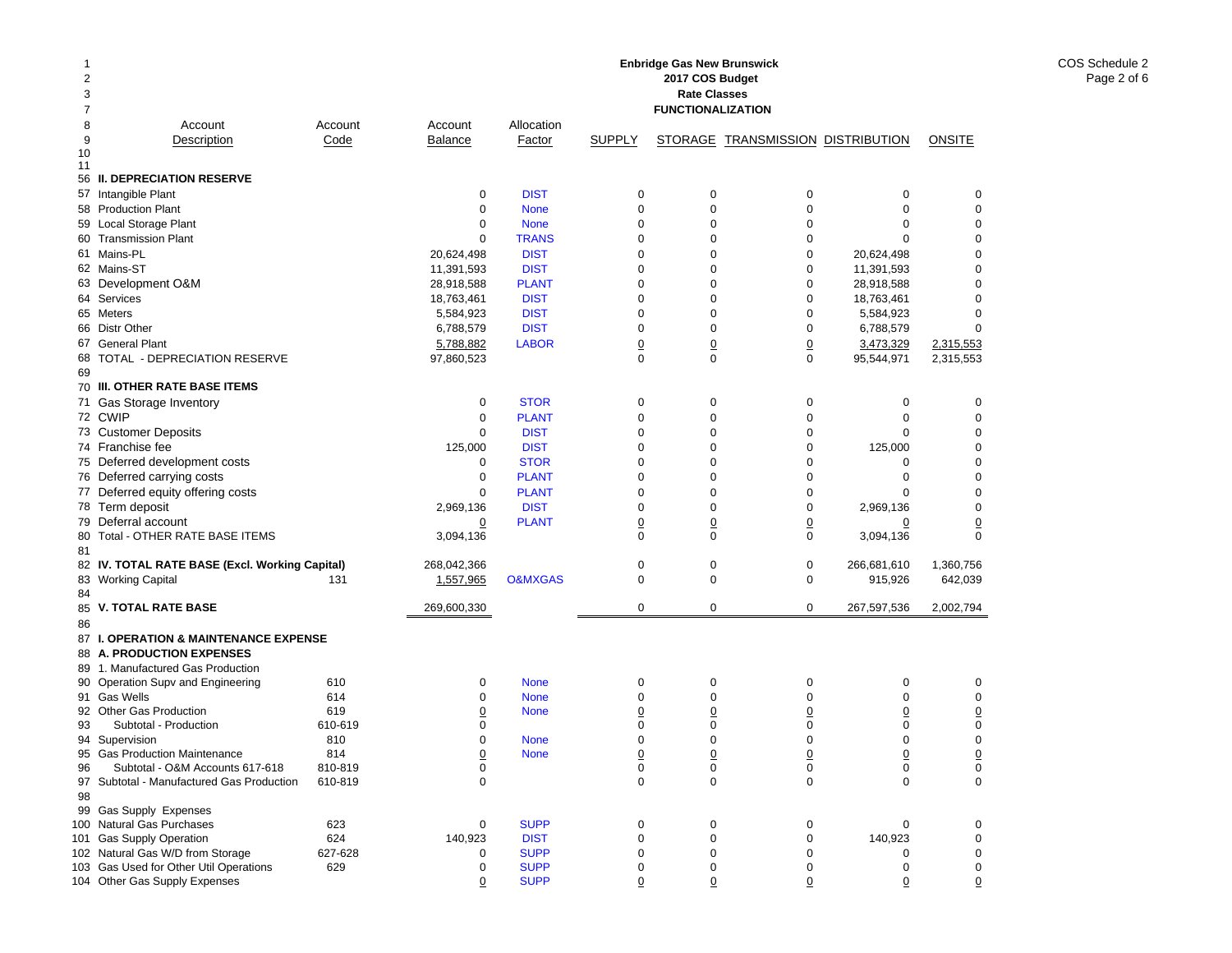| 2              |                                                             |         |                |                |                | 2017 COS Budget          |                                   |                 |               |
|----------------|-------------------------------------------------------------|---------|----------------|----------------|----------------|--------------------------|-----------------------------------|-----------------|---------------|
| 3              |                                                             |         |                |                |                | <b>Rate Classes</b>      |                                   |                 |               |
| $\overline{7}$ |                                                             |         |                |                |                | <b>FUNCTIONALIZATION</b> |                                   |                 |               |
| 8              | Account                                                     | Account | Account        | Allocation     |                |                          |                                   |                 |               |
| 9              | Description                                                 | Code    | <b>Balance</b> | Factor         | <b>SUPPLY</b>  |                          | STORAGE TRANSMISSION DISTRIBUTION |                 | <b>ONSITE</b> |
| 10<br>11       |                                                             |         |                |                |                |                          |                                   |                 |               |
| 105            | Subtotal - PRODUCTION EXPENSES                              | 623-629 | 140,923        |                | 0              | $\mathbf 0$              | $\mathbf 0$                       | 140,923         | $\mathbf 0$   |
| 106            |                                                             |         |                |                |                |                          |                                   |                 |               |
| 107            | <b>B. NATURAL GAS STORAGE, TERMINALING &amp; PROCESSIES</b> |         |                |                |                |                          |                                   |                 |               |
| 108            | Storage Operation & Maintenance                             | 640-859 | $\mathbf 0$    | <b>SUPP</b>    | 0              | $\mathbf 0$              | 0                                 | 0               | $\mathbf 0$   |
| 109            | Subtotal - NATURAL GAS STORAGE                              | 640-859 | $\Omega$       |                | $\Omega$       | $\Omega$                 | $\Omega$                          | $\Omega$        | $\Omega$      |
| 110            |                                                             |         |                |                |                |                          |                                   |                 |               |
| 111            | <b>C. TRANSMISSION EXPENSES</b>                             | 660-869 | 1,794,114      | <b>DIST</b>    | 0              | $\mathbf 0$              | 0                                 | 1,794,114       | $\mathbf 0$   |
| 112            |                                                             |         |                |                |                |                          |                                   |                 |               |
|                | 113 D. DISTRIBUTION EXPENSES                                |         |                |                |                |                          |                                   |                 |               |
| 114            | Supervision                                                 | 670-870 | 1,065,434      | <b>DIST</b>    | 0              | $\mathbf 0$              | 0                                 | 1,065,434       | $\mathbf 0$   |
|                | 115 Load Dispatching                                        | 671     | 0              | <b>DIST</b>    | $\Omega$       | $\Omega$                 | $\Omega$                          | $\Omega$        | $\mathbf 0$   |
| 116            | Meter and Regulator Work                                    | 673-878 | 0              | <b>DIST</b>    | 0              | $\Omega$                 | $\mathbf 0$                       | $\Omega$        | 0             |
|                | 117 Service Work                                            | 674     | 0              | <b>DIST</b>    | 0              | 0                        | $\mathbf 0$                       | $\Omega$        | $\mathbf 0$   |
|                | 118 Mains and Services                                      | 675-875 | 148,450        | <b>DIST</b>    | 0              | $\Omega$                 | $\mathbf 0$                       | 148,450         | $\Omega$      |
| 119            | <b>Compressor Equipment</b>                                 | 676-876 | 0              | <b>DIST</b>    | 0              | 0                        | $\mathbf 0$                       | $\Omega$        | $\mathbf 0$   |
| 120            | <b>Measuring and Regulation</b>                             | 677-877 | 1,100,179      | <b>DIST</b>    | 0              | 0                        | $\mathbf 0$                       | 1,100,179       | $\Omega$      |
| 121            | <b>Other Distribution Equipment</b>                         | 679-879 | 0              | <b>DIST</b>    | 0              | $\Omega$                 | $\mathbf 0$                       | 0               | $\Omega$      |
|                | 122 Structures and Improvements                             | 872     | $\mathbf 0$    | <b>DIST_PT</b> | 0              | $\Omega$                 | $\mathbf 0$                       | $\mathbf 0$     | $\Omega$      |
|                | 123 General Maintenance                                     | 884-889 | 2,925,494      | <b>LABOR</b>   | 0              | $\overline{0}$           | $\underline{0}$                   | 1,755,296       | 1,170,198     |
|                | 124 Subtotal - DISTRIBUTION EXPENSES                        | 670-889 | 5,239,557      |                | 0              | $\mathbf 0$              | $\boldsymbol{0}$                  | 4,069,359       | 1,170,198     |
|                | 125 Total - OPERATION & MAINTENANCE EXPENSES                |         | 7,033,671      |                | 0              | $\mathbf 0$              | $\mathbf 0$                       | 5,863,473       | 1,170,198     |
| 126            |                                                             |         |                |                |                |                          |                                   |                 |               |
|                | 127 II. SALES & MARKETING                                   |         |                |                |                |                          |                                   |                 |               |
|                | 128 Supervision                                             | 700     | 372,351        | <b>ONSITE</b>  | 0              | $\mathbf 0$              | $\mathbf 0$                       | $\mathbf 0$     | 372,351       |
|                | 129 Advertising - Natural Gas Promotion                     | 701     | 693,438        | <b>ONSITE</b>  | $\Omega$       | $\Omega$                 | $\mathbf 0$                       | $\Omega$        | 693,438       |
| 130            | Demonstration and Selling Exp                               | 702     | 229,464        | <b>ONSITE</b>  | 0              | $\Omega$                 | $\mathbf 0$                       | 0               | 229,464       |
| 131            | Revenue from Merchandising                                  | 703     | 0              | <b>ONSITE</b>  | 0              | 0                        | $\mathbf 0$                       | $\mathbf 0$     | $\mathbf 0$   |
|                | 132 Expense of Merchandising                                | 704     | $\Omega$       | <b>ONSITE</b>  | $\Omega$       | $\Omega$                 | $\Omega$                          | $\Omega$        | $\Omega$      |
|                | 133 Advertising - Other                                     | 705     | 40,000         | <b>ONSITE</b>  | 0              | $\mathbf 0$              | $\mathbf 0$                       | 0               | 40,000        |
|                | 134 Other Sales Promotion                                   | 709     | 0              | <b>ONSITE</b>  | $\overline{0}$ | $\overline{0}$           | $\overline{0}$                    | $\underline{0}$ | 0             |
| 135            | Total - CUSTOMER ACCOUNTS EXPENSES                          |         | 1,335,253      |                | $\Omega$       | $\Omega$                 | $\mathbf 0$                       | $\Omega$        | 1,335,253     |
| 136            |                                                             |         |                |                |                |                          |                                   |                 |               |
|                | 137 III. CUSTOMER SERVICE & INFORMATIONAL EXPENSES          |         |                |                |                |                          |                                   |                 |               |
| 138            | <b>Operatin Supervision</b>                                 | 710     | 131,486        | <b>ONSITE</b>  | 0              | $\mathbf 0$              | $\mathbf 0$                       | 0               | 131,486       |
| 139            | <b>Customers' Contracts and Orders</b>                      | 711     | 0              | <b>ONSITE</b>  | 0              | 0                        | 0                                 | $\Omega$        | 0             |
| 140            | <b>Meter Reading</b>                                        | 712     | 1,200          | <b>ONSITE</b>  | 0              | $\mathbf 0$              | $\mathbf 0$                       | 0               | 1,200         |
| 141            | Customers' Billing and Accounting                           | 713     | 1,181,969      | <b>ONSITE</b>  | $\Omega$       | $\Omega$                 | $\Omega$                          | 0               | 1,181,969     |
|                | 142 Credit and Collection                                   | 714     | 0              | <b>ONSITE</b>  | $\Omega$       | $\Omega$                 | $\Omega$                          | $\Omega$        | 0             |
| 143            | Uncollectable Accounts                                      | 718     | 277,546        | <b>ONSITE</b>  | $\overline{0}$ | $\Omega$                 | $\mathbf 0$                       | $\mathbf 0$     | 277,546       |
|                | 144 Other Customer Accounting                               | 719     | $\Omega$       | <b>ONSITE</b>  | $\Omega$<br>0  | 0                        | $\mathbf 0$<br>$\mathbf 0$        | $\Omega$        |               |
| 145<br>146     | Total - CUSTOMER SERVICE & INFORMATIONAL EXP.               |         | 1,592,201      |                |                | $\Omega$                 |                                   | 0               | 1,592,201     |
|                | 147 Total - CUSTOMER ACCOUNTS, SERVICES & SALES EXPI        |         | 2,927,454      |                | 0              | 0                        | $\mathbf 0$                       | 0               | 2,927,454     |
|                |                                                             |         |                |                |                |                          |                                   |                 |               |

**Enbridge Gas New Brunswick** 

148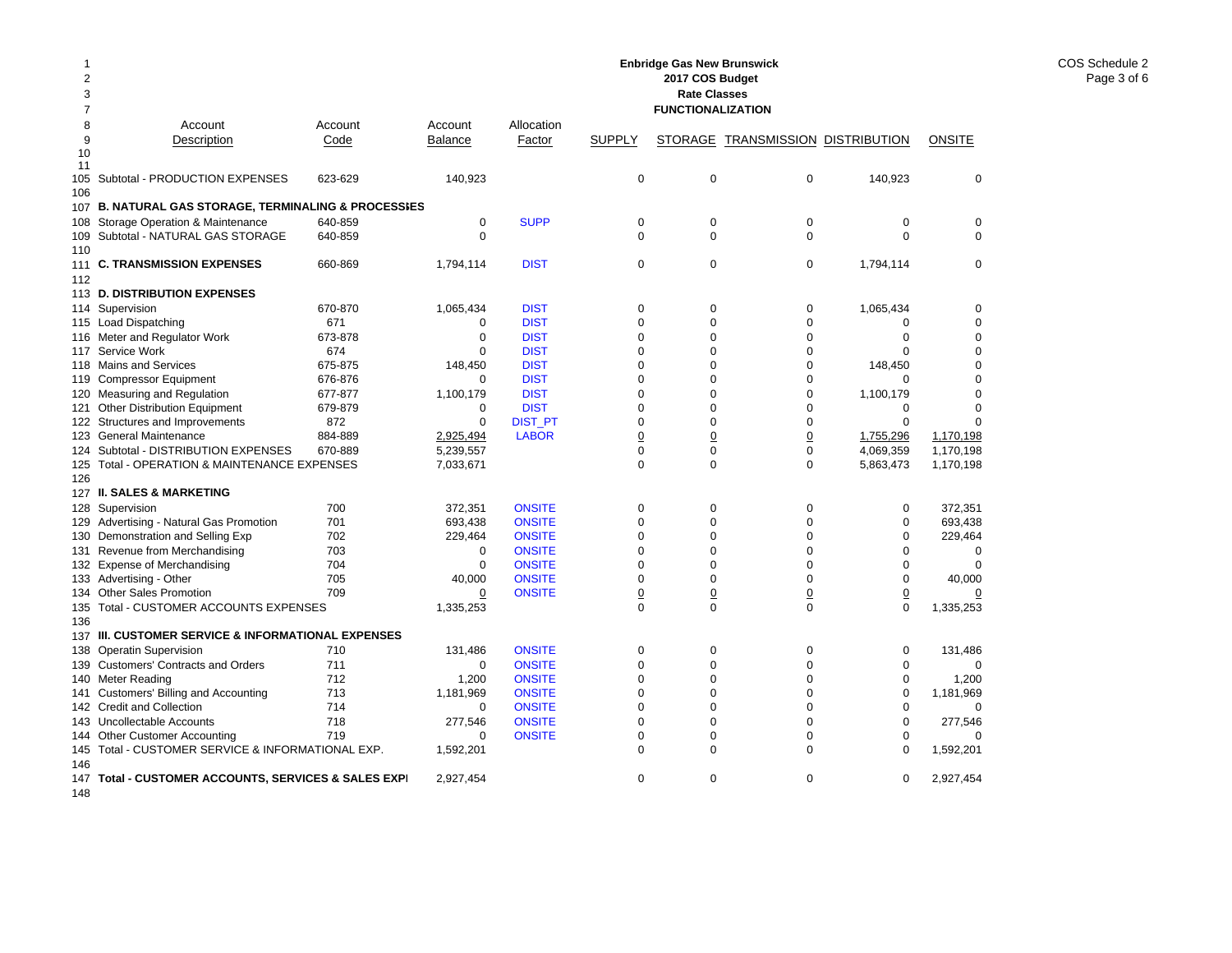| 1<br>2<br>3<br>7 | <b>Enbridge Gas New Brunswick</b><br>2017 COS Budget<br><b>Rate Classes</b><br><b>FUNCTIONALIZATION</b> |            |                |                              |                      |                     |                                   |                  |                  |  |
|------------------|---------------------------------------------------------------------------------------------------------|------------|----------------|------------------------------|----------------------|---------------------|-----------------------------------|------------------|------------------|--|
| 8                | Account                                                                                                 | Account    | Account        | Allocation                   |                      |                     |                                   |                  |                  |  |
| 9                | Description                                                                                             | Code       | <b>Balance</b> | Factor                       | <b>SUPPLY</b>        |                     | STORAGE TRANSMISSION DISTRIBUTION |                  | <b>ONSITE</b>    |  |
| 10               |                                                                                                         |            |                |                              |                      |                     |                                   |                  |                  |  |
| 11               |                                                                                                         |            |                |                              |                      |                     |                                   |                  |                  |  |
| 149              | IV. ADMINISTRATIVE & GENERAL EXPENSES                                                                   |            |                |                              |                      |                     |                                   |                  |                  |  |
| 150              |                                                                                                         |            |                |                              |                      |                     |                                   |                  |                  |  |
| 151              | Administrative & General                                                                                | 721        | 6,000          | <b>LABOR</b>                 | 0                    | 0                   | 0                                 | 3,600            | 2,400            |  |
|                  | 152 Special Services<br>153 Insurance                                                                   | 722        | 982,744        | <b>LABOR</b>                 | $\mathbf 0$          | 0<br>0              | 0                                 | 589,646          | 393,098          |  |
|                  | 154 Injuries & Damages                                                                                  | 723<br>724 | 0<br>0         | <b>PLANT</b><br><b>LABOR</b> | 0<br>0               | 0                   | 0<br>0                            | 0<br>$\mathbf 0$ | 0<br>$\mathbf 0$ |  |
|                  | 155 Employee Pensions and Benefits                                                                      | 725        | 2,690,813      | <b>LABOR</b>                 | 0                    | 0                   | 0                                 | 1,614,488        | 1,076,325        |  |
|                  | 156 Other Admin & Gen Expenses                                                                          | 728        | 3,930,202      | <b>LABOR</b>                 | 0                    | 0                   | 0                                 | 2,358,121        | 1,572,081        |  |
|                  | 157 Admin & Gen Expenses Transferred                                                                    | 729        | (3,416,844)    | <b>LABOR</b>                 | 0                    | $\underline{0}$     | <u>0</u>                          | (2,050,107)      | (1,366,738)      |  |
|                  | 158 Subtotal - O&M Accounts 721-729                                                                     |            | 4,192,915      |                              | $\Omega$             | 0                   | 0                                 | 2,515,749        | 1,677,166        |  |
| 159              |                                                                                                         |            |                |                              |                      |                     |                                   |                  |                  |  |
| 160              | <b>TOTAL - OPERATING EXPENSES (Excl Depr, Tax and Gas</b>                                               |            | 14,154,039     |                              | 0                    | 0                   | 0                                 | 8,379,222        | 5,774,817        |  |
| 161              |                                                                                                         |            |                |                              |                      |                     |                                   |                  |                  |  |
|                  | 162 VI. DEPRECIATION EXPENSE                                                                            |            |                |                              |                      |                     |                                   |                  |                  |  |
|                  | 163 Intangible Plant                                                                                    | 403.10     | 0              | <b>INTANG_PT</b>             | 0                    | 0                   | 0                                 | 0                | 0                |  |
|                  | 164 Production Plant                                                                                    | 403.20     | $\mathbf 0$    | <b>None</b>                  | $\mathbf 0$          | 0                   | 0                                 | $\mathbf 0$      | 0                |  |
|                  | 165 Local Storage Plant                                                                                 | 403.30     | 0              | <b>None</b>                  | 0                    | 0                   | 0                                 | $\mathbf 0$      | 0                |  |
|                  | 166 Transmission Plant                                                                                  | 403.40     | 0              | <b>TRANS</b>                 | $\mathbf 0$          | 0                   | 0                                 | $\Omega$         | 0                |  |
|                  | 167 Mains-PL                                                                                            | 403.51     | 1,638,447      | <b>DIST</b>                  | $\mathbf 0$          | 0                   | 0                                 | 1,638,447        | $\mathbf 0$      |  |
|                  | 168 Mains-ST                                                                                            | 403.51     | 471,747        | <b>DIST</b>                  | $\Omega$             | 0                   | 0                                 | 471,747          | $\mathbf 0$      |  |
|                  | 169 Development O&M                                                                                     | 403.52     | 2,792,099      | <b>PLANT</b>                 | 0                    | 0                   | 0                                 | 2,792,099        | 0                |  |
|                  | 170 Services                                                                                            | 403.53     | 1,227,723      | <b>DIST</b>                  | 0                    | 0                   | 0                                 | 1,227,723        | $\mathbf 0$      |  |
|                  | 171 Meters                                                                                              | 403.54     | 1,843,205      | <b>DIST</b>                  | 0                    | 0                   | 0                                 | 1,843,205        | $\mathbf 0$      |  |
|                  | 172 Distr Other                                                                                         | 403.55     | 461,998        | <b>DIST</b>                  | 0                    | 0                   | 0                                 | 461,998          | $\Omega$         |  |
|                  | 173 General Plant                                                                                       | 403.60     | 620,439        | <b>LABOR</b>                 | $\mathbf 0$          | 0                   | 0                                 | 372,264          | 248,176          |  |
|                  | 174 Amort Ltd-Term Elect/Gas Plant                                                                      | 404.00     | 129,868        | <b>PLANT</b>                 | $\mathbf 0$          | 0                   | 0                                 | 129,868          | 0                |  |
|                  | 175 Adjustment                                                                                          |            | <u>0</u>       | <b>PLANT</b>                 | $\overline{0}$       | $\overline{0}$      | $\overline{0}$                    | $\overline{0}$   | 0                |  |
| 176              | Total - DEPRECIATION EXPENSE                                                                            | 403-404    | 9,185,527      |                              | 0                    | $\mathbf 0$         | $\Omega$                          | 8,937,352        | 248,176          |  |
| 177              |                                                                                                         |            |                |                              |                      |                     |                                   |                  |                  |  |
|                  | 178 VII. TAXES OTHER THAN INCOME TAXES                                                                  |            |                |                              |                      |                     |                                   |                  |                  |  |
|                  | 179 A. General Taxes                                                                                    |            |                |                              |                      |                     |                                   |                  |                  |  |
|                  | 180 Property Tax- Plant                                                                                 |            | 1,240,850      | <b>DIST</b>                  | $\mathbf 0$          | 0                   | 0                                 | 1,240,850        | 0                |  |
|                  | 181 Distribution Tax                                                                                    |            | 0              | <b>PLANT</b>                 | $\mathbf 0$          | $\mathbf 0$         | 0                                 | 0                | $\mathbf 0$      |  |
|                  | 182 Payroll related                                                                                     |            | 0              | <b>LABOR</b>                 | $\mathbf 0$          | 0                   | 0                                 | $\mathbf 0$      | $\mathbf 0$      |  |
|                  | 183 Other taxes                                                                                         |            | 0              | <b>PLANT</b>                 | 0                    | 0                   | 0                                 | 0                | $\mathbf 0$      |  |
|                  | 184 Property Tax- Gas                                                                                   |            | $\overline{0}$ | <b>STOR</b>                  | 0                    | $\overline{0}$      | 0                                 | $\overline{0}$   | $\overline{0}$   |  |
| 185              | Total Taxes Other Than Income Taxes                                                                     | 408        | 1,240,850      |                              | $\Omega$             | $\mathbf 0$         | 0                                 | 1,240,850        | $\Omega$         |  |
| 186              | 187 B. Franchise and Revenue Taxes                                                                      |            |                |                              |                      |                     |                                   |                  |                  |  |
|                  | 188 Gross Receipts Tax                                                                                  |            |                | <b>REVENUE</b>               | 0                    | 0                   | 0                                 | 0                | 0                |  |
|                  | 189 GRT- Uncoll Rider                                                                                   |            | 0              |                              |                      |                     |                                   |                  |                  |  |
|                  | 190 Subtotal- Franchise and Gross Receipts Tax                                                          |            | <u>0</u><br>0  | <b>None</b>                  | $\underline{0}$<br>0 | $\overline{0}$<br>0 | 0<br>0                            | $\pmb{0}$<br>0   | 0<br>$\mathbf 0$ |  |
| 191              |                                                                                                         |            |                |                              |                      |                     |                                   |                  |                  |  |
|                  | 192 C. Income Tax Expense                                                                               |            |                |                              |                      |                     |                                   |                  |                  |  |
|                  | 193 State Income Tax expense                                                                            |            | 0              | Pre-Tax                      | 0                    | 0                   | 0                                 | 0                | 0                |  |
|                  | 194 Federal Income Tax expense                                                                          |            | <u>0</u>       | Pre-Tax                      | 0                    | $\underline{0}$     | 0                                 | 0                | $\overline{0}$   |  |
|                  | 195 Subtotal- Income tax expense                                                                        |            | 0              |                              | 0                    | 0                   | 0                                 | 0                | 0                |  |
|                  | 196 Total- TAX EXPENSE                                                                                  |            | 1,240,850      |                              | $\mathbf 0$          | 0                   | $\mathbf 0$                       | 1,240,850        | 0                |  |
| 197              |                                                                                                         |            |                |                              |                      |                     |                                   |                  |                  |  |
|                  | 198 TOTAL EXPENSES                                                                                      |            | 24,721,339     |                              | $\mathbf 0$          | $\pmb{0}$           | $\mathbf 0$                       | 18,698,346       | 6,022,993        |  |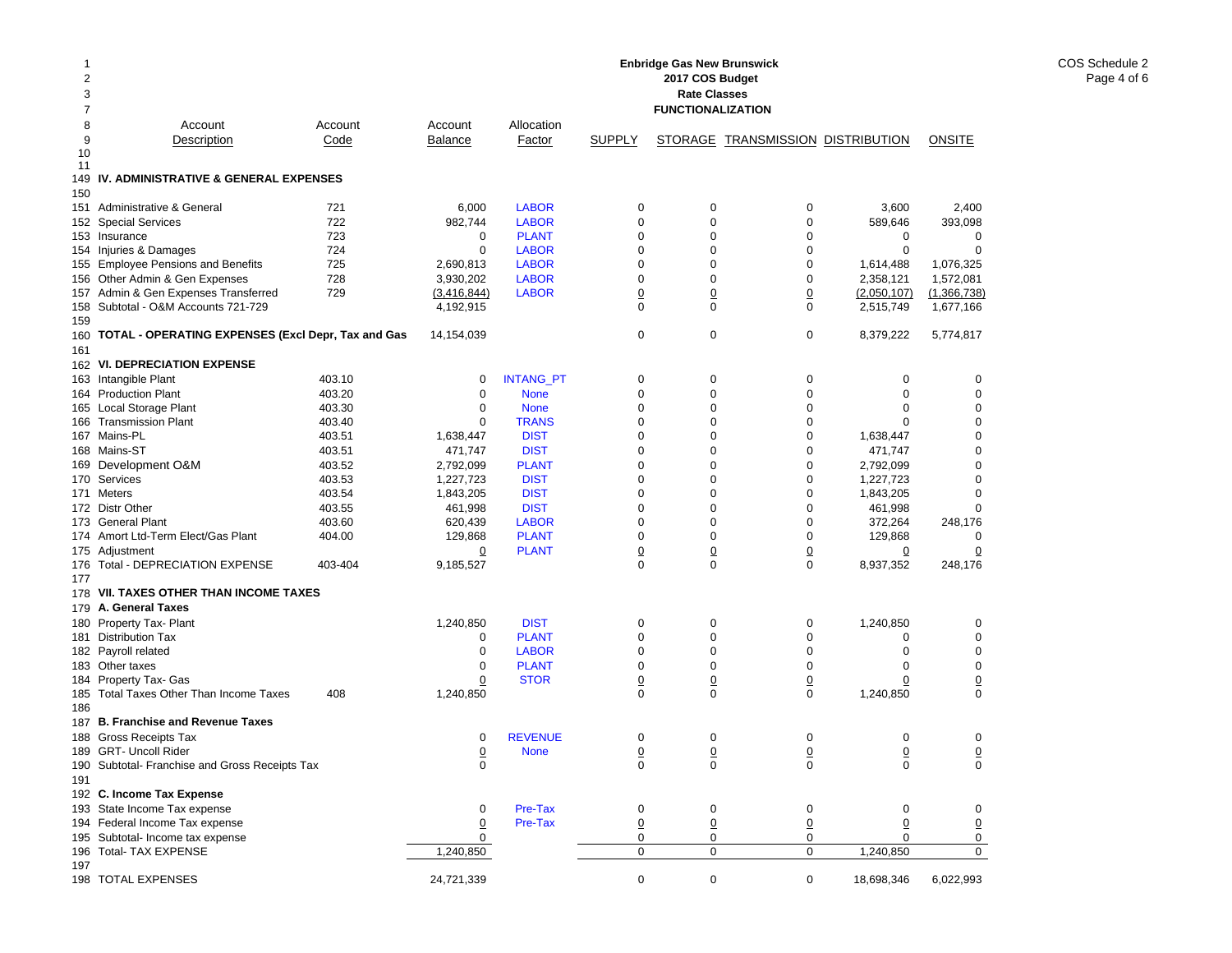|          |             |             |                |               |               | <b>Enbridge Gas New Brunswick</b> | COS Schedule 2 |
|----------|-------------|-------------|----------------|---------------|---------------|-----------------------------------|----------------|
| っ        |             |             |                |               |               | 2017 COS Budget                   | Page 5 of 6    |
| 3        |             |             |                |               |               | <b>Rate Classes</b>               |                |
|          |             |             |                |               |               | <b>FUNCTIONALIZATION</b>          |                |
| 8        | Account     | Account     | Account        | Allocation    |               |                                   |                |
| $\Omega$ | Description | <u>Code</u> | <b>Balance</b> | <b>Factor</b> | <b>SUPPLY</b> | STORAGE TRANSMISSION DISTRIBUTION | <b>ONSITE</b>  |
| 10       |             |             |                |               |               |                                   |                |

10<br>11<br>199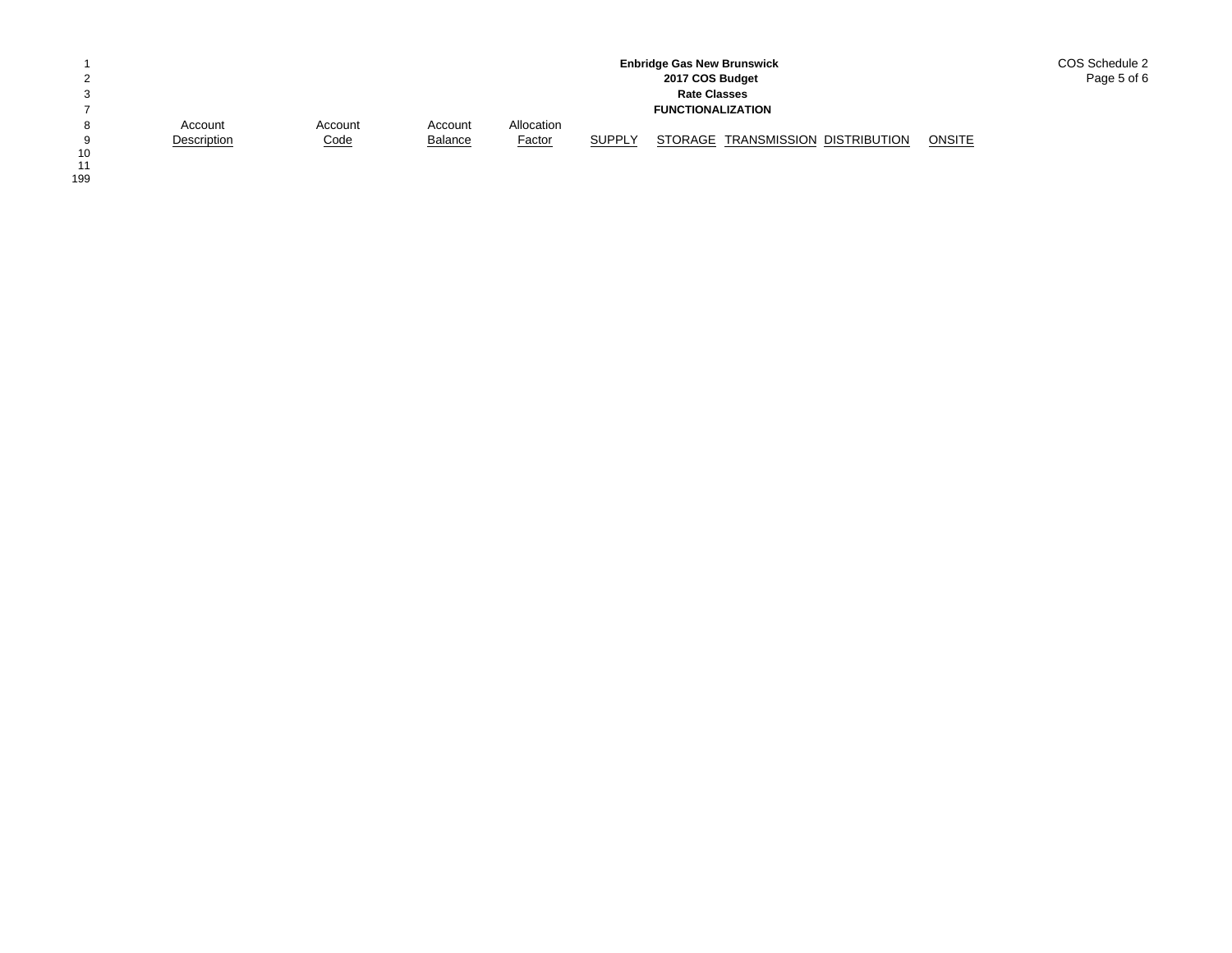|     |                                     |         |                |                   |                | <b>Enbridge Gas New Brunswick</b><br>2017 COS Budget |                           |            |               |
|-----|-------------------------------------|---------|----------------|-------------------|----------------|------------------------------------------------------|---------------------------|------------|---------------|
| 3   |                                     |         |                |                   |                | <b>Rate Classes</b>                                  |                           |            |               |
|     |                                     |         |                |                   |                | <b>FUNCTIONALIZATION</b>                             |                           |            |               |
| 8   | Account                             | Account | Account        | Allocation        |                |                                                      |                           |            |               |
| 9   | Description                         | Code    | <b>Balance</b> | Factor            | <b>SUPPLY</b>  | <b>STORAGE</b>                                       | TRANSMISSION DISTRIBUTION |            | <b>ONSITE</b> |
| 10  |                                     |         |                |                   |                |                                                      |                           |            |               |
| 11  |                                     |         |                |                   |                |                                                      |                           |            |               |
| 200 | V. REVENUES at Present Rates        |         |                |                   |                |                                                      |                           |            |               |
| 201 | <b>Retail Revenue</b>               | 520     | 44,042,769     | <b>RevRegxGas</b> | 0              | 0                                                    | 0                         | 38,009,747 | 6,033,022     |
|     | 202 Commercial Sales                | 521     | 0              | <b>RevRegxGas</b> | 0              | U                                                    | 0                         | 0          |               |
|     | 203 Industrial Sales                | 522     | $\Omega$       | <b>RevRegxGas</b> | 0              | $\Omega$                                             | O                         |            | 0             |
|     | 204 Other Sales                     | 529     | 175,513        | <b>RevRegxGas</b> | 0              |                                                      |                           | 151,471    | 24,042        |
|     | 205 Late Payment Penalties          | 560     | 303,000        | <b>RevRegxGas</b> | 0              |                                                      |                           | 261,495    | 41,505        |
|     | 206 Revenue from Service Work       | 561     | 219,091        | <b>RevRegxGas</b> | 0              |                                                      |                           | 189,080    | 30,011        |
| 207 | <b>Transportation Revenue</b>       | 570     | 0              | <b>RevRegxGas</b> | 0              |                                                      |                           |            |               |
|     | 208 Miscellaneous Operating Revenue | 579     | 0              | <b>RevRegxGas</b> | 0              |                                                      |                           |            |               |
|     | 209 Other Revenue                   |         | 17,416         | <b>RevRegxGas</b> | 0              | 0                                                    |                           | 15,030     | 2,386         |
|     | 210 Rent from Gas Ppty / Other Rev  |         | 466,936        | <b>DIST_PT</b>    | $\overline{0}$ | $\overline{0}$                                       | $\overline{0}$            | 466,936    | 0             |
| 211 | Subtotal Gas Revenues, net          |         | 45,224,725     |                   | $\Omega$       | $\Omega$                                             | $\mathbf 0$               | 39,093,759 | 6,130,966     |
| 212 |                                     |         |                |                   |                |                                                      |                           |            |               |
|     | 213 Non-Operating Income            |         | 0              | <b>None</b>       | 0              | 0                                                    | 0                         | $\Omega$   | 0             |
|     | 214 Non-Operating Income            |         | <u>0</u>       | <b>None</b>       | <u>0</u>       | 0                                                    | <u>0</u>                  |            | <u>0</u>      |
| 215 | Total Non-Oper Income               |         |                |                   | $\Omega$       | $\Omega$                                             | $\Omega$                  | $\Omega$   | $\Omega$      |
| 216 |                                     |         |                |                   |                |                                                      |                           |            |               |
| 217 | <b>Total Revenue</b>                |         | 45,224,725     |                   | 0              | 0                                                    | $\mathbf 0$               | 39,093,759 | 6,130,966     |
| 218 |                                     |         |                |                   |                |                                                      |                           |            |               |
| 219 | <b>Total Expenses</b>               |         | 24,721,339     |                   | 0              | $\Omega$                                             | $\mathbf 0$               | 18,698,346 | 6,022,993     |
| 220 |                                     |         |                |                   |                |                                                      |                           |            |               |
| 221 | <b>NET INCOME at Present Rates</b>  |         | 20.503.385     |                   | ₫              | $\overline{0}$                                       | $\Omega$                  | 20.395.412 | 107.973       |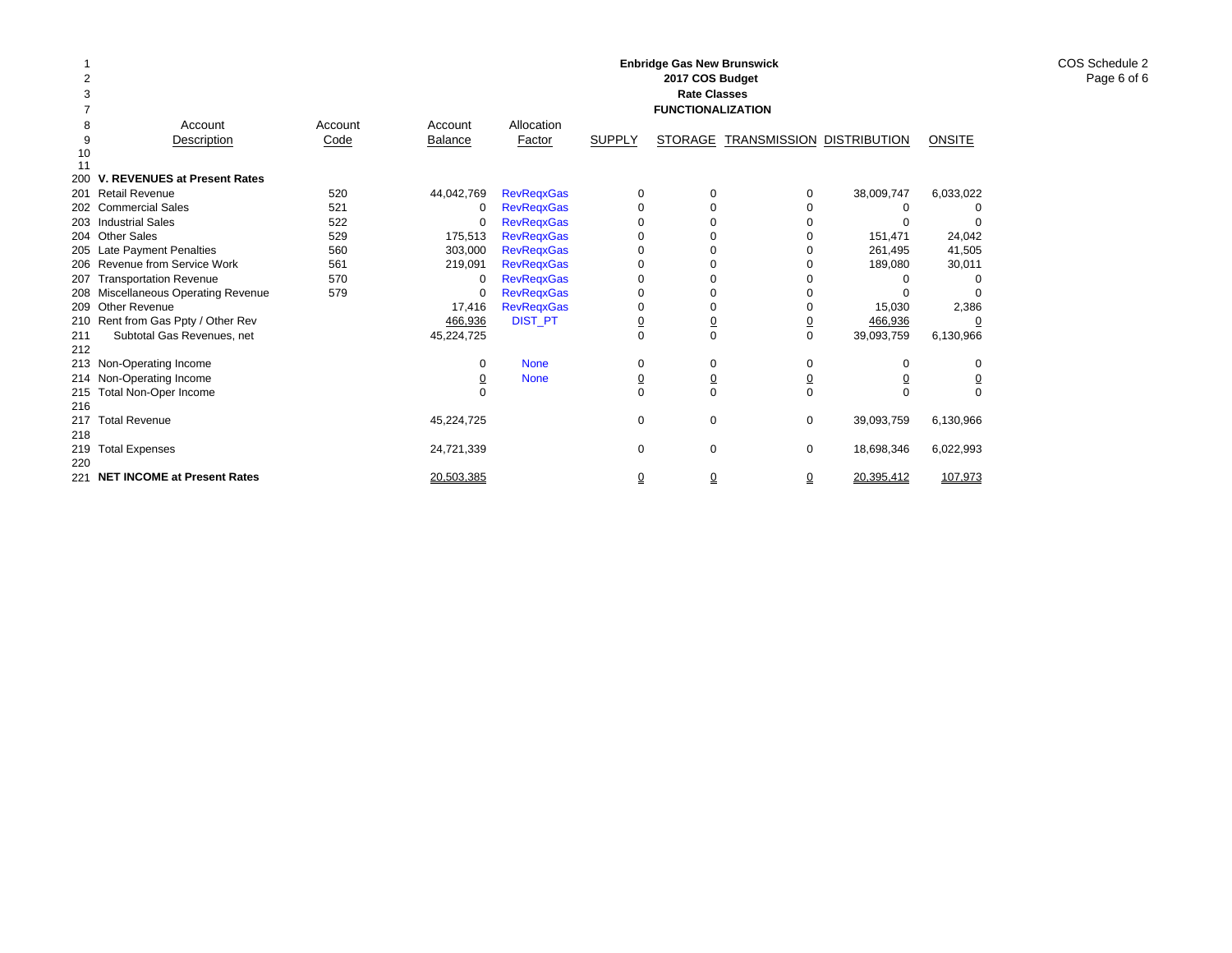COS Schedule 3Page 1 of 5

### Account Account Description Code 13 Franchises & Consents 401 14 Other Intangible Plant 402 Subtotal - INTANGIBLE ASSETS 401-402 17 B. PRODUCTION PLANT 18 Production Plant 403-419 Subtotal - PRODUCTION PLANT 403-419 21 C. STORAGE PLANT 22 Storage Plant 440-459 23 Subtotal - STORAGE PLANT 440-459 25 D. TRANSMISSION PLANT 460-469 27 E. DISTRIBUTION PLANT 28 Land and Land Rights 470 29 Structures and Improvements 472 Services 473 Regulators and Meter Installations 474 Mains-PL 475 33 Mains-ST 475 Compressor Equipment 476 Meas. & Reg. Stat. Equip. - General 477 36 Meters 478 Other Distribution Equipment 479 Development O&M 479 Subtotal - DISTRIBUTION PLANT 470-479 41 F. GENERAL PLANT 42 Land and Land Rights 480 43 Structures and Improvements 482 44 Office Furniture and Equipment 483 45 Transportation Equipment 484 46 Heavy Work Equipment 485 47 Tools & Work Equipment 486 48 Equipment on Customers' Premises 487 49 Communication Structures & Equip 488 Computer Hardware & Software 490 51 Other General Equipment 489 52 Subtotal - GENERAL PLANT 480-490 **2017 COS Budget Rate Classes**ClassificationDISTRIBUTION Allocation DISTRIBUTION**Dollars** Factor Demand Commodity Customer 0**CUST** T 0 0 0 0**DEMAND** D 0 0 0 0 0000**None** e 0 0 0 0 00000 None 0 0 0  $\begin{array}{ccccccc}\n0 & 0 & 0 & 0\n\end{array}$ 0 None 000 564,250 DEMAND 564,250 0 0 0 DEMANDD 0 0 0 68,046,578 CUST 0 0 68,046,578 0 DEMANDD 0 0 0 80,122,521 MAINS-PL 26,265,691 0 53,856,829 49,808,843 DEMAND 49,808,843 0 0  $\Omega$  DEMANDD 0 0 0 16,372,546 DEMAND 16,372,546 0 0 0 23,801,511 CUST 0 0 23,801,511 0 DEMANDD 0 0 0 114,901,733 DISTPT 44,769,316 0 70,132,418 353,617,982 137,780,646 0 215,837,336 0**DISTLABOR** R 0 0 0 125,220 DISTLABOR 85,779 0 39,441 209,058 DISTLABOR 143,210 0 65,848 1,192,028 DISTLABOR 816,568 0 375,460  $\Omega$ **DISTLABOR** R 0 0 0 1,291,356 DISTLABOR 884,610 0 406,746 0**DISTLABOR** R 0 0 0 0**DISTLABOR** R 0 0 0 2,696,802 DISTLABOR 1,847,375 0 849,427 0 DISTLABORR 0 0 0 0 5,514,463 3,777,541 0 1,736,922

**Enbridge Gas New Brunswick** 

359,132,445 141,558,187 0 217,574,258

54 TOTAL UTILITY PLANT

55

50

53

9

1011

15

16

19

20

24

26

30

31

32

34

35

37

38

39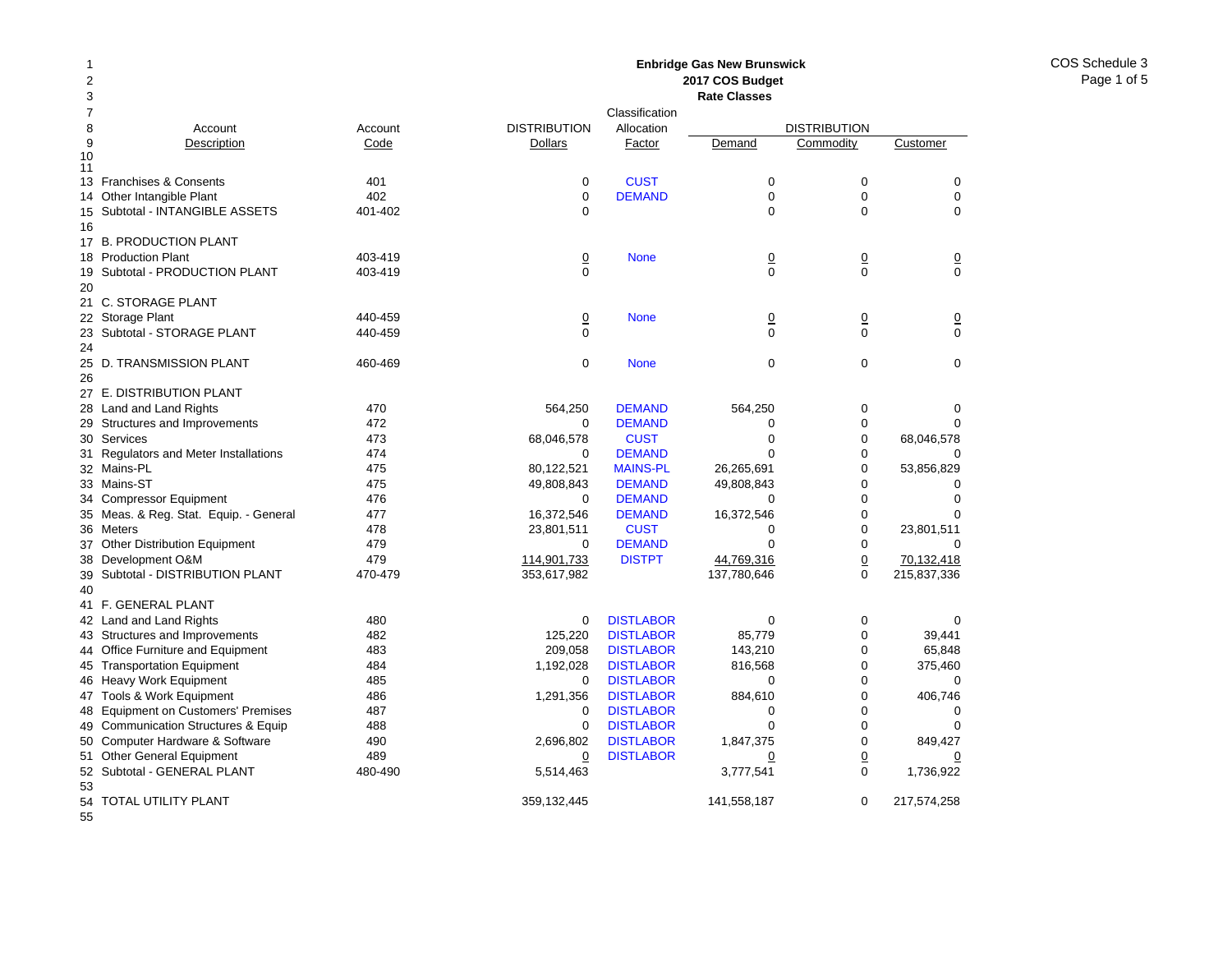### **Enbridge Gas New Brunswick 2017 COS Budget Rate Classes** ClassificationDISTRIBUTION Allocationn DISTRIBUTION **Dollars** Factor Demand Commodity Customer

| 10<br>11 |                                           |         |                |                     |                |                |                |
|----------|-------------------------------------------|---------|----------------|---------------------|----------------|----------------|----------------|
| 56       | II. DEPRECIATION RESERVE                  |         |                |                     |                |                |                |
|          | 57 Intangible Plant                       |         | 0              | <b>DISTPT_INT</b>   | 0              | 0              | 0              |
|          | 58 Production Plant                       |         | $\mathbf 0$    | <b>None</b>         | $\mathbf 0$    | $\mathbf 0$    | 0              |
|          | 59 Local Storage Plant                    |         | 0              | <b>None</b>         | $\mathbf 0$    | 0              | $\overline{0}$ |
|          | 60 Transmission Plant                     |         | $\mathbf 0$    | <b>None</b>         | $\mathbf 0$    | 0              | $\Omega$       |
|          | 61 Mains-PL                               |         | 20,624,498     | <b>MAINS-PL</b>     | 6,761,104      | $\mathbf 0$    | 13,863,394     |
|          | 62 Mains-ST                               |         | 11,391,593     | <b>DEMAND</b>       | 11,391,593     | 0              | $\Omega$       |
|          | 63 Development O&M                        |         | 28,918,588     | <b>DISTPT</b>       | 11,267,588     | 0              | 17,651,000     |
|          | 64 Services                               |         | 18,763,461     | <b>CUST</b>         | 0              | $\mathbf 0$    | 18,763,461     |
|          | 65 Meters                                 |         | 5,584,923      | <b>CUST</b>         | $\mathbf 0$    | $\Omega$       | 5,584,923      |
|          | 66 Distr Other                            |         | 6,788,579      | <b>DISTOnlyPT</b>   | 2,635,226      | 0              | 4,153,353      |
|          | 67 General Plant                          |         | 3,473,329      | <b>DISTLABOR</b>    | 2,379,315      | $\overline{0}$ | 1,094,014      |
| 68       | TOTAL - DEPRECIATION RESERVE              |         | 95,544,971     |                     | 34,434,825     | $\Omega$       | 61,110,145     |
| 69       |                                           |         |                |                     |                |                |                |
|          | 70 III. OTHER RATE BASE ITEMS             |         |                |                     |                |                |                |
|          | 71 Gas Storage Inventory                  |         | 0              | <b>COMMODITY</b>    | $\mathbf 0$    | 0              | 0              |
|          | 72 CWIP                                   |         | $\mathbf 0$    | <b>DISTOnlyPT</b>   | $\mathbf 0$    | $\mathbf 0$    | $\Omega$       |
|          | 73 Customer Deposits                      |         | $\Omega$       | <b>CUST</b>         | $\Omega$       | $\Omega$       | $\Omega$       |
|          | 74 Franchise fee                          |         | 125,000        | <b>DISTOnlyPT</b>   | 48,523         | $\Omega$       | 76,477         |
|          | 75 Deferred development costs             |         | 0              | <b>COMMODITY</b>    | 0              | 0              | $\Omega$       |
|          | 76 Deferred carrying costs                |         | $\mathbf 0$    | <b>DISTPT</b>       | $\mathbf 0$    | 0              | $\Omega$       |
|          | 77 Deferred equity offering costs         |         | 0              | <b>DISTOnlyPT</b>   | $\mathbf 0$    | $\mathbf 0$    | $\Omega$       |
|          | 78 Term deposit                           |         | 2,969,136      | <b>DISTOnlyPT</b>   | 1,152,574      | $\mathbf 0$    | 1,816,561      |
|          | 79 Deferral account                       |         | $\overline{0}$ | <b>DISTPT</b>       | $\overline{0}$ | $\overline{0}$ | <u>0</u>       |
| 80       | Total - OTHER RATE BASE ITEMS             |         | 3,094,136      |                     | 1,201,098      | 0              | 1,893,038      |
| 81       |                                           |         |                |                     |                |                |                |
|          | 82 IV. TOTAL RATE BASE (Excl. Working Car |         | 266,681,610    |                     | 108,324,459    | 0              | 158,357,150    |
|          | 83 Working Capital                        | 131     |                | 915,926 DISTO&MXGAS | 687,630        | $\mathbf 0$    | 228,296        |
| 84       |                                           |         |                |                     |                |                |                |
|          | 85 V. TOTAL RATE BASE                     |         | 267,597,536    |                     | 109,012,090    | 0              | 158,585,446    |
| 86       |                                           |         |                |                     |                |                |                |
|          | 87 I. OPERATION & MAINTENANCE EXPENS      |         |                |                     |                |                |                |
|          | 88 A. PRODUCTION EXPENSES                 |         |                |                     |                |                |                |
|          | 89 1. Manufactured Gas Production         |         |                |                     |                |                |                |
|          | 90 Operation Supv and Engineering         | 610     | $\mathbf 0$    | <b>None</b>         | $\mathbf 0$    | $\mathbf 0$    | 0              |
|          | 91 Gas Wells                              | 614     | $\Omega$       | <b>None</b>         | $\mathbf 0$    | $\Omega$       | $\mathbf 0$    |
|          | 92 Other Gas Production                   | 619     | $\overline{0}$ | <b>None</b>         | $\overline{0}$ | $\overline{0}$ | $\overline{0}$ |
| 93       | Subtotal - Production                     | 610-619 | $\Omega$       |                     | $\mathbf 0$    | $\mathbf 0$    | $\mathbf 0$    |
|          | 94 Supervision                            | 810     | $\Omega$       | <b>None</b>         | $\mathbf 0$    | $\mathbf 0$    | $\mathbf 0$    |
|          | 95 Gas Production Maintenance             | 814     | $\overline{0}$ | <b>None</b>         | $\overline{0}$ | $\overline{0}$ | $\overline{0}$ |
| 96       | Subtotal - O&M Accounts 617-618           | 810-819 | 0              |                     | $\pmb{0}$      | $\mathbf 0$    | $\mathbf 0$    |
|          | 97 Subtotal - Manufactured Gas Production | 610-819 | $\Omega$       |                     | $\mathbf 0$    | $\mathbf 0$    | $\mathbf 0$    |
| 98       |                                           |         |                |                     |                |                |                |

9

Account Account<br>
<u>Description</u> Code

Description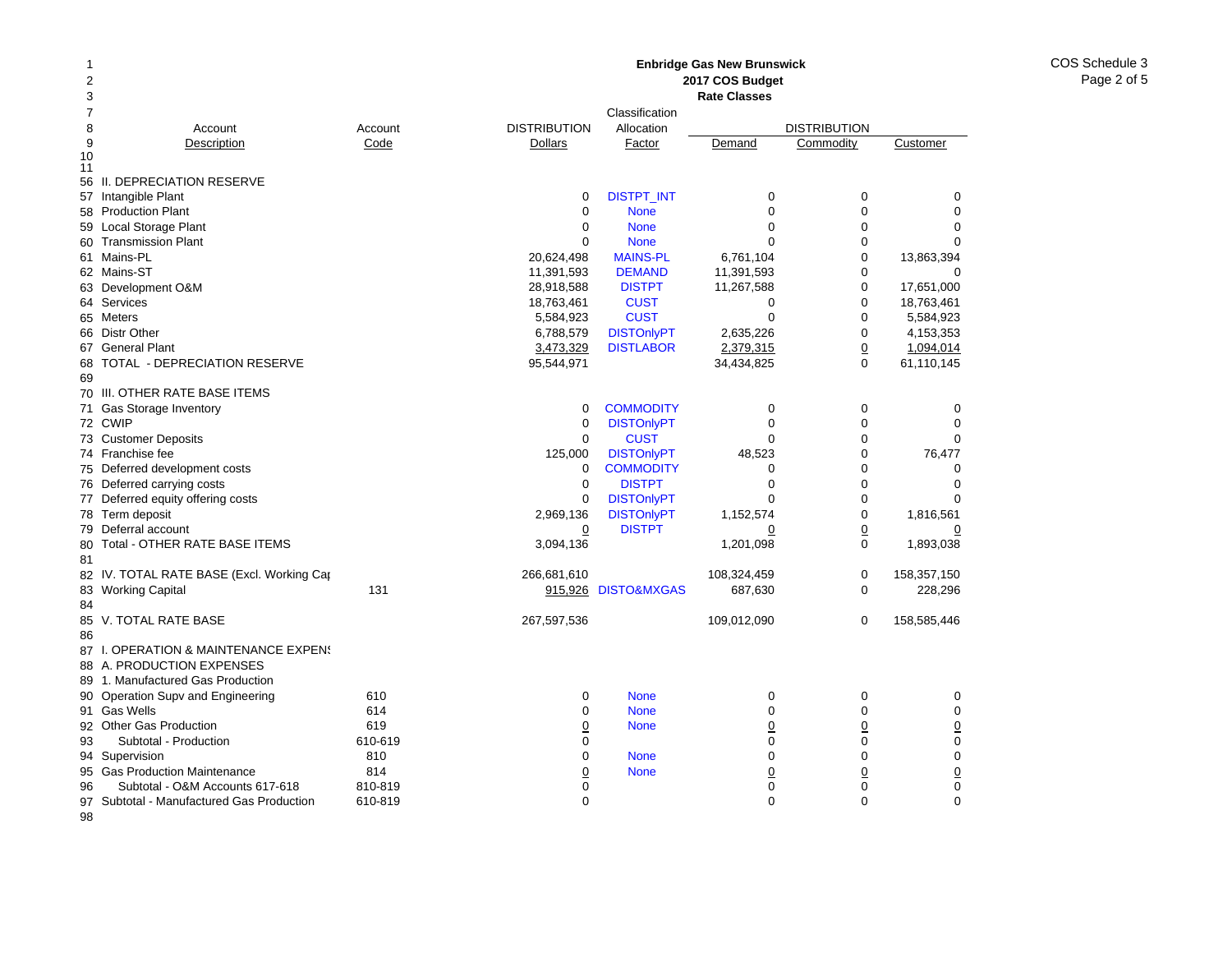#### 12378 Account Account 9Description Code 10 1199 Gas Supply Expenses 100Natural Gas Purchases 623 101Gas Supply Operation 624 102 Natural Gas W/D from Storage 627-628 103Gas Used for Other Util Operations 629 104 Other Gas Supply Expenses 105Subtotal - PRODUCTION EXPENSES 623-629 106107 B. NATURAL GAS STORAGE, TERMINAL 108 Storage Operation & Maintenance 640-859 109Subtotal - NATURAL GAS STORAGE 640-859 110111 C. TRANSMISSION EXPENSES 660-869 112113 D. DISTRIBUTION EXPENSES 114 Supervision 670-870 115 Load Dispatching 671 116Meter and Regulator Work 673-878 117Service Work 674 118Mains and Services 675-875 119Compressor Equipment 676-876 120Measuring and Regulation 677-877 121 Other Distribution Equipment 679-879 122 Structures and Improvements 872 123General Maintenance 884-889 124 Subtotal - DISTRIBUTION EXPENSES 670-889 125 Total - OPERATION & MAINTENANCE EX 126127 II. SALES & MARKETING128Supervision 700 129Advertising - Natural Gas Promotion 701 130Demonstration and Selling Exp 702 131Revenue from Merchandising 703 132 Expense of Merchandising metal of the 704 133Advertising - Other 705 134Other Sales Promotion **709** 135 Total - CUSTOMER ACCOUNTS EXPENS 136137 III. CUSTOMER SERVICE & INFORMATIO138Operatin Supervision 710 139 Customers' Contracts and Orders 711 140Meter Reading **712** 141 Customers' Billing and Accounting 713 142 Credit and Collection 714 143Uncollectable Accounts 718 144Other Customer Accounting T19 **Enbridge Gas New Brunswick 2017 COS Budget Rate Classes**ClassificationDISTRIBUTION Allocation DISTRIBUTION**Dollars** Factor Demand Commodity Customer 0 None 000 140,923 DISTPT 54,908 0 86,015 0 None 000 0 None 000 0**None** e 0 0 0 140,923 54,908 0 86,015 0 None 000  $\begin{array}{ccccccc}\n0 & 0 & 0 & 0\n\end{array}$ 1,794,114 **DEMAND** 1,794,114 0 0 0 1,065,434 DISTOnlyPT 413,586 0 651,848 0 None 000 0 MAIN&SERVICEE 0 0 0  $\Omega$  DEMANDD 0 0 0 148,450 MAIN&SERVICE 57,043 0 91,407 0 DEMANDD 0 0 0 1,100,179 **DEMAND** 1,100,179 0 0 0  $\Omega$  DEMANDD 0 0 0 0DISTONIVPT 0 0 0 0 1,755,296 DISTLABOR 1,202,421 0 552,876 4,069,359 2,773,228 0 1,296,131 5,863,473 4,567,342 0 1,296,131 0 None 000 0 None 000 0 None 000 0**CUST** T 0 0 0 0**CUST** T 0 0 0 0 None 000 0**None** e 0 0 0  $\begin{array}{ccccccc}\n0 & 0 & 0 & 0\n\end{array}$ 0**CUST** T 0 0 0 0**CUST** T 0 0 0 0**CUST** T 0 0 0 0**CUST** T 0 0 0 0**CUST** T 0 0 0 0**CUST** T 0 0 0 0**CUST** T 0 0 0

0 000

145 Total - CUSTOMER SERVICE & INFORMA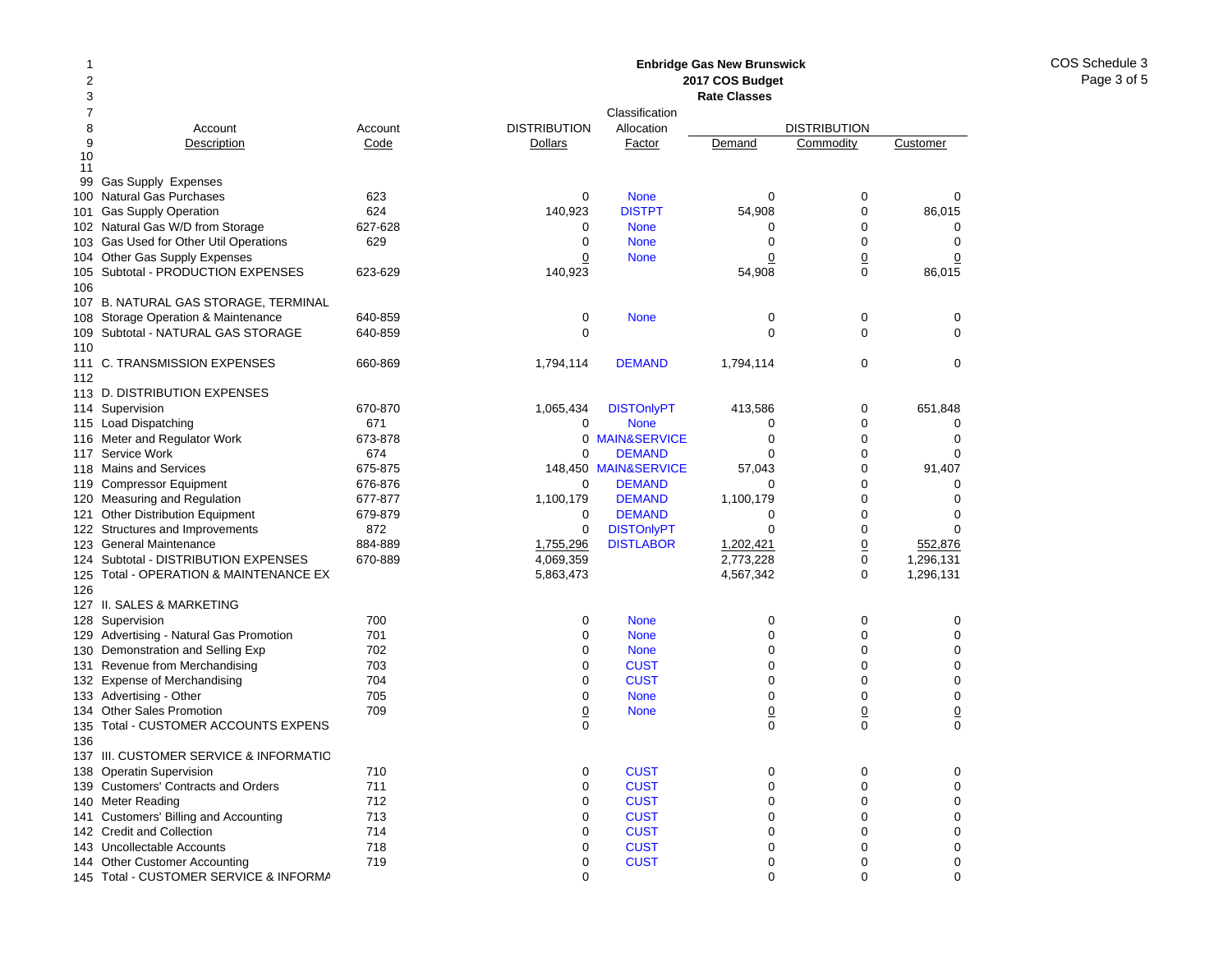COS Schedule 3Page 4 of 5

#### 12 378 Account Account 9Description Code 10 11 146147 Total - CUSTOMER ACCOUNTS, SERVIC 148149IV. ADMINISTRATIVE & GENERAL EXPEI 150151 Administrative & General 721 152Special Services 722 153 Insurance 723 154 Injuries & Damages 724 155 Employee Pensions and Benefits 725 156Other Admin & Gen Expenses 728 157Admin & Gen Expenses Transferred 729 158 Subtotal - O&M Accounts 721-729 159160 TOTAL - OPERATING EXPENSES (Excl D 161162 VI. DEPRECIATION EXPENSE 163 Intangible Plant 163 Ann an 403 164Production Plant 403 165Local Storage Plant 403 166Transmission Plant 403 167Mains-PL 404 168 Mains-ST 404 169Development O&M 404 170Services 404 171 Meters 404 172 Distr Other **404** 173 General Plant 404 174 Amort Ltd-Term Elect/Gas Plant 174 Amort Ltd-Term Elect/Gas 175 Adjustment 176Total - DEPRECIATION EXPENSE 403-404 177178 VII. TAXES OTHER THAN INCOME TAXES 179 A. General Taxes 180 Property Tax- Plant 181 Distribution Tax 182 Payroll related 183 Other taxes 184 Property Tax- Gas 185Total Taxes Other Than Income Taxes 408 186187 B. Franchise and Revenue Taxes 188 Gross Receipts Tax 189 GRT- Uncoll Rider 190 Subtotal- Franchise and Gross Receipts Ta **Enbridge Gas New Brunswick 2017 COS Budget Rate Classes**ClassificationDISTRIBUTION Allocation DISTRIBUTION**Dollars** Factor Demand Commodity Customer 0 0003,600 DISTLABOR 2,466 0 1,134 589,646 DISTLABOR 403,922 0 185,724 0**DISTPT** T 0 0 0 0**DISTLABOR** R 0 0 0 1,614,488 DISTLABOR 1,105,963 0 508,524 2,358,121 DISTLABOR 1,615,371 0 742,751 (2,050,107) DISTLABOR (1,404,373) 0 (645,734) 2,515,749 1,723,349 0 792,400 8,379,222 6,290,691 0 2,088,531 0DISTPT\_INT 0 0 0 0 0 None 000 0 None 000 0 None 000 1,638,447 MAINS-PL 537,114 0 1,101,333 471,747 DEMAND 471,747 0 0 2,792,099 DISTPT 1,087,889 0 1,704,210 1,227,723 CUST 0 0 1,227,723 1,843,205 CUST 0 0 1,843,205 461,998 DISTPT 180,009 0 281,989 372,264 DISTLABOR 255,010 0 117,254 129,868 DISTPT 50,601 0 79,267 0 DISTPT 0 0 0 8,937,352 2,582,370 0 6,354,982 1,240,850 PropertyTax 552,320 0 688,530 0 DISTPTT 0 0 0 0**DISTLABOR** R 0 0 0 0 DISTPTT 0 0 0 0**COMMODITY**  0 0 0 1,240,850 552,320 0 688,530 0**CUST** T 0 0 0 0**CUST**  0 0 0 0 000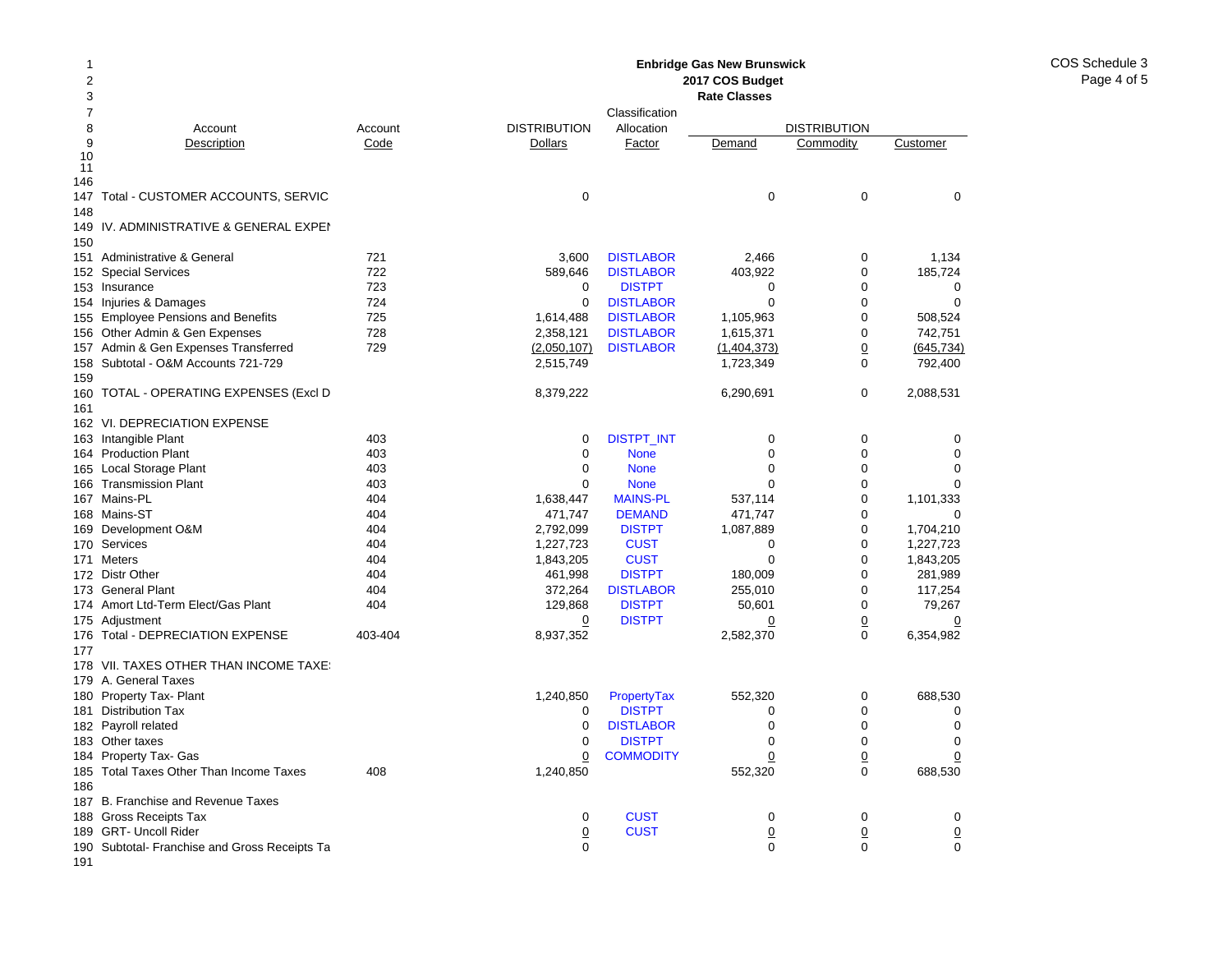COS Schedule 3Page 5 of 5

12 378 Account Account 9Description Code 10 11 192 C. Income Tax Expense 193 State Income Tax expense 194 Federal Income Tax expense 195 Subtotal- Income tax expense 196 Total- TAX EXPENSE 197 198 TOTAL EXPENSES 199 200 V. REVENUES at Present Rates 201 Retail Revenue 520 202 Commercial Sales 521 203 Industrial Sales 522 204 Other Sales 529 205 Late Payment Penalties 660 206 Revenue from Service Work 561 207 Transportation Revenue 670 208 Miscellaneous Operating Revenue 579 209 Other Revenue 210 Rent from Gas Ppty / Other Rev 211 Subtotal Gas Revenues, net 212 213 Non-Operating Income 214 Non-Operating Income 215 Total Non-Oper Income 216217 Total Revenue 218219 Total Expenses 220221 NET INCOME at Present Rates **Enbridge Gas New Brunswick 2017 COS Budget Rate Classes**ClassificationDISTRIBUTION Allocation DISTRIBUTION**Dollars** Factor Demand Commodity Customer 0 PreTax-DISTT 0 0 0 0 PreTax-DISTT 0 0 0 0 000 $\mathbf 0$ 1,240,850 552,320 0 688,530 18,698,346 9,480,289 0 9,218,057 38,009,747 RevReq\_Dist 17,297,747 0 20,712,000 0 RevReq\_Dist 000 0 RevReq\_Dist 000 151,471 RevReq\_Dist 68,932 0 82,538 261,495 RevReq\_Dist 119,003 0 142,492 189,080 RevReq\_Dist 86,048 0 103,032 0 RevReq\_Dist 000 0 RevReq\_Dist 000 15,030 RevReq\_Dist 6,840 0 8,190 466,936 DISTPT 181,933 0 285,003 39,093,759 17,760,503 0 21,333,256 0 None 000 0 None 0 0 0  $\begin{array}{ccccccc}\n0 & 0 & 0 & 0\n\end{array}$ 39,093,759 17,760,503 0 21,333,256 18,698,346 9,480,289 0 9,218,057 20,395,412 8,280,214 0 12,115,198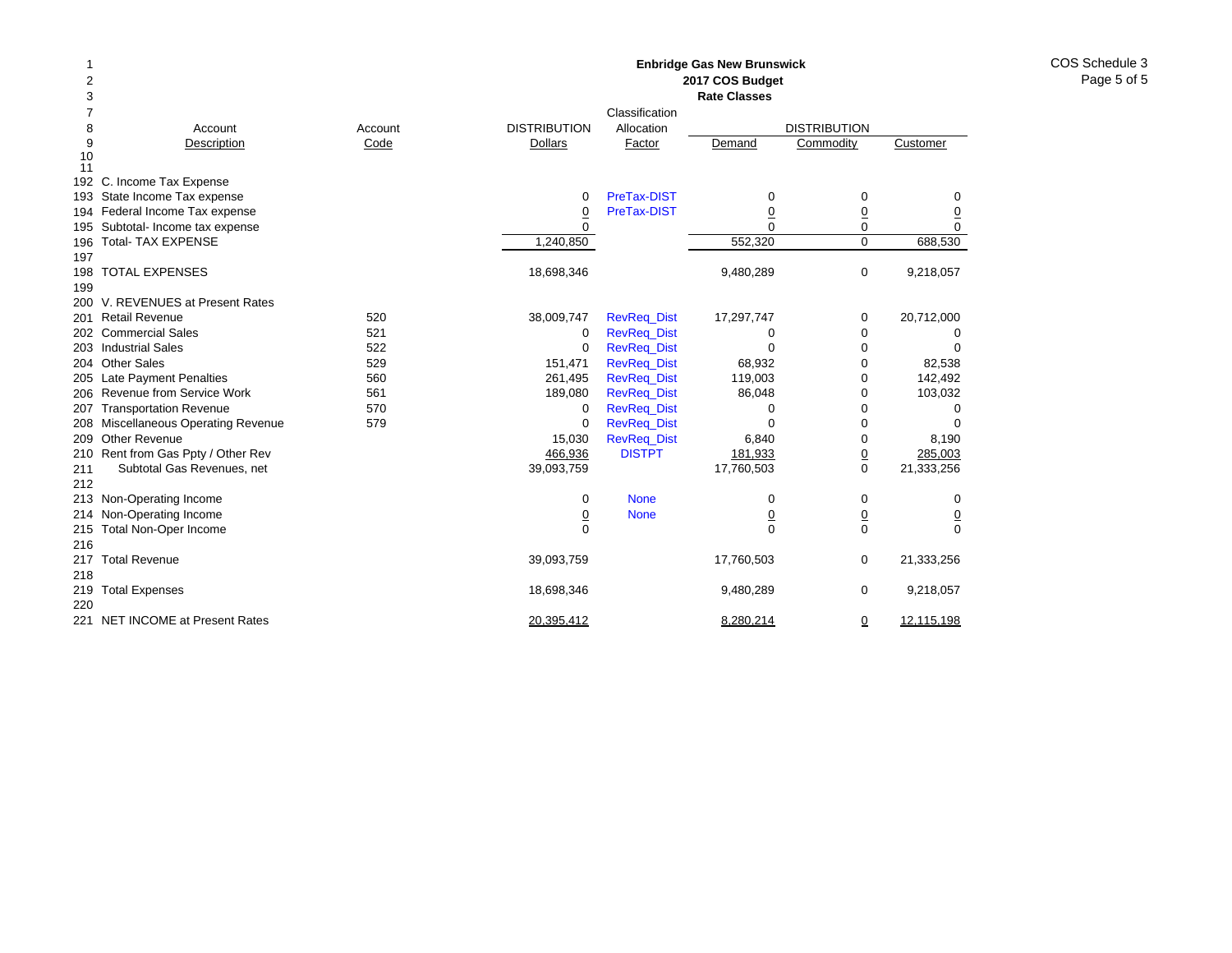| -1<br>$\overline{2}$<br>3 |                                        |         |                     |                           | <b>Enbridge Gas New Brunswick</b><br>2017 COS Budget<br><b>Rate Classes</b> |                |                                            |                |                     |                | COS Schedule 4<br>Page 1 of 18 |
|---------------------------|----------------------------------------|---------|---------------------|---------------------------|-----------------------------------------------------------------------------|----------------|--------------------------------------------|----------------|---------------------|----------------|--------------------------------|
| $\overline{7}$            |                                        |         | <b>DISTRIBUTION</b> | Allocation                | <b>DISTRIBUTION DEMAND Class Allocation</b>                                 |                |                                            |                |                     |                |                                |
| 8                         | Account                                | Account | <b>DEMAND</b>       | Allocation                | Small General                                                               |                |                                            | Contract       | Industrial          |                |                                |
| 9                         | Description                            | Code    | <b>Dollars</b>      | Factor                    | Residential                                                                 |                | Mid General Large General                  | General        | Contract<br>General | <b>OPS</b>     | $\mathbf 0$                    |
| 10                        |                                        |         |                     | Embedded                  |                                                                             |                |                                            |                |                     |                |                                |
| 11                        |                                        |         |                     |                           | 3                                                                           | 4              | 5                                          | 6              | $\overline{7}$      | 8              | 9                              |
|                           | 12 I. GAS PLANT IN SERVICE             |         |                     |                           |                                                                             |                |                                            |                |                     |                |                                |
|                           | 13 Franchises & Consents               | 401     | 0                   | <b>None</b>               | 0                                                                           | 0              | 0                                          | 0              | 0                   | 0              | 0                              |
|                           | 14 Other Intangible Plant              | 402     | $\Omega$            | Peak                      | $\Omega$                                                                    | $\Omega$       | $\Omega$                                   | $\Omega$       | $\Omega$            | $\Omega$       | $\Omega$                       |
|                           | 15 Subtotal - INTANGIBLE ASSETS        | 401-402 | 0                   |                           | $\Omega$                                                                    | $\Omega$       | 0                                          | 0              | $\Omega$            | $\Omega$       | $\Omega$                       |
| 16                        |                                        |         |                     |                           |                                                                             |                |                                            |                |                     |                |                                |
|                           | 17 B. PRODUCTION PLANT                 |         |                     |                           |                                                                             |                |                                            |                |                     |                |                                |
|                           | 18 Production Plant                    | 403-419 | $\overline{0}$      | <b>None</b>               | $\overline{0}$                                                              | $\overline{0}$ | <u>0</u>                                   | $\overline{0}$ | $\overline{0}$      | $\overline{0}$ | $\overline{0}$                 |
|                           | 19 Subtotal - PRODUCTION PLANT         | 403-419 | $\mathbf 0$         |                           | $\Omega$                                                                    | $\mathbf 0$    | 0                                          | $\mathbf 0$    | $\Omega$            | $\mathbf 0$    | $\mathbf 0$                    |
| 20                        |                                        |         |                     |                           |                                                                             |                |                                            |                |                     |                |                                |
|                           | 21 C. STORAGE PLANT                    |         |                     |                           |                                                                             |                |                                            |                |                     |                |                                |
|                           | 22 Storage Plant                       | 440-459 | <u>0</u>            | <b>None</b>               | 0                                                                           | $\overline{0}$ | $\overline{0}$                             | $\overline{0}$ | 0                   | $\overline{0}$ | $\overline{0}$                 |
|                           | 23 Subtotal - STORAGE PLANT            | 440-459 | $\Omega$            |                           | $\Omega$                                                                    | $\Omega$       | $\Omega$                                   | $\Omega$       | $\Omega$            | $\Omega$       | $\mathbf 0$                    |
| 24                        |                                        |         |                     |                           |                                                                             |                |                                            |                |                     |                |                                |
|                           | 25 D. TRANSMISSION PLANT               | 460-469 | $\mathbf 0$         | <b>None</b>               | $\mathbf 0$                                                                 | $\mathbf 0$    | 0                                          | $\mathbf 0$    | $\mathbf 0$         | $\mathbf 0$    | $\mathbf 0$                    |
| 26                        |                                        |         |                     |                           |                                                                             |                |                                            |                |                     |                |                                |
|                           | 27 E. DISTRIBUTION PLANT               |         |                     |                           |                                                                             |                |                                            |                |                     |                |                                |
|                           | 28 Land and Land Rights                | 470     | 564,250             | Peak                      | 67,858                                                                      | 118,697        | 131,037                                    | 76,838         | 169.821             | $\Omega$       | $\Omega$                       |
|                           | 29 Structures and Improvements         | 472     | 0                   | Peak                      | 0                                                                           | 0              | 0                                          | 0              | $\Omega$            | $\Omega$       | $\Omega$                       |
|                           | 30 Services                            | 473     | $\Omega$            | Peak                      | $\Omega$                                                                    | $\Omega$       | $\Omega$                                   | ∩              | $\Omega$            | $\Omega$       | $\Omega$                       |
|                           | 31 Regulators and Meter Installations  | 474     | $\Omega$            | Peak                      | ∩                                                                           | ∩              | 0                                          |                | $\Omega$            | $\Omega$       | $\Omega$                       |
|                           | 32 Mains-PL                            | 475     |                     | 26,265,691 MainsDemand-PL | 0                                                                           | 9,546,591      | 10,539,130                                 | 6,179,970      | ∩                   | ∩              | $\Omega$                       |
|                           | 33 Mains-ST                            | 475     | 49,808,843          | <b>MainsDemand</b>        | $\Omega$                                                                    | 11,910,205     | 13,148,483                                 | 7,710,051      | 17,040,104          | $\Omega$       | $\Omega$                       |
|                           | 34 Compressor Equipment                | 476     | $\Omega$            | Peak                      | ∩                                                                           | 0              | 0                                          |                |                     | $\Omega$       | $\Omega$                       |
|                           | 35 Meas. & Reg. Stat. Equip. - General | 477     | 16,372,546          | Peak                      | 1,968,996                                                                   | 3,444,152      | 3,802,233                                  | 2,229,566      | 4,927,599           | $\Omega$       | $\Omega$                       |
|                           | 36 Meters                              | 478     | 0                   | Peak                      | $\Omega$                                                                    | $\Omega$       | $\Omega$                                   | $\Omega$       | $\Omega$            | $\Omega$       | $\Omega$                       |
|                           | 37 Other Distribution Equipment        | 479     | 0                   | Peak                      | $\Omega$                                                                    | $\Omega$       | $\Omega$                                   | $\Omega$       | $\Omega$            | $\Omega$       | $\Omega$                       |
|                           | 38 Development O&M                     | 479     | 44,769,316          | <b>DISTPT-D</b>           | 980,403                                                                     | 12,042,752     | 13,294,811                                 | 7,795,855      | 10,655,495          | $\overline{0}$ | $\underline{0}$                |
|                           | 39 Subtotal - DISTRIBUTION PLANT       | 470-479 | 137,780,646         |                           | 3,017,257                                                                   | 37,062,397     | 40,915,694                                 | 23,992,279     | 32,793,019          | $\mathbf 0$    | $\mathbf 0$                    |
| 40                        |                                        |         |                     |                           |                                                                             |                |                                            |                |                     |                |                                |
|                           | 41 F. GENERAL PLANT                    |         |                     |                           |                                                                             |                |                                            |                |                     |                |                                |
|                           | 42 Land and Land Rights                | 480     | $\mathbf 0$         | <b>DISTLABOR-D</b>        | $\mathbf 0$                                                                 | 0              | 0                                          | $\mathbf 0$    | ∩                   | $\mathbf 0$    | $\mathbf 0$                    |
|                           | 43 Structures and Improvements         | 482     | 85,779              | <b>DISTLABOR-D</b>        | 7,873                                                                       | 19,501         | 21,528                                     | 12,624         | 24,253              | $\mathbf 0$    | $\Omega$                       |
|                           | 44 Office Furniture and Equipment      | 483     | 143,210             | <b>DISTLABOR-D</b>        | 13,144                                                                      | 32,557         | 35,942                                     | 21,076         | 40,491              | 0              | 0                              |
|                           | 45 Transportation Equipment            | 484     | 816,568             | <b>DISTLABOR-D</b>        | 74,948                                                                      | 185,636        | 204,937                                    | 120,171        | 230,876             | $\Omega$       | $\Omega$                       |
|                           | 46 Heavy Work Equipment                | 485     | 0                   | <b>DISTLABOR-D</b>        | 0                                                                           | 0              | 0                                          | 0              | $\Omega$            | $\Omega$       | $\Omega$                       |
|                           | 47 Tools & Work Equipment              | 486     | 884,610             | <b>DISTLABOR-D</b>        | 81,193                                                                      | 201,105        | 222,013                                    | 130,185        | 250,114             | $\Omega$       | $\Omega$                       |
|                           | 48 Equipment on Customers' Premises    | 487     | 0                   | <b>DISTLABOR-D</b>        | 0                                                                           | $\Omega$       | 0                                          | 0              | $\Omega$            | $\Omega$       | $\Omega$                       |
|                           | 49 Communication Structures & Equip    | 488     | $\mathbf 0$         | <b>DISTLABOR-D</b>        | $\mathbf 0$                                                                 | 0              | 0                                          | 0              | $\Omega$            | $\Omega$       | $\Omega$                       |
|                           | 50 Computer Hardware & Software        | 490     | 1,847,375           | <b>DISTLABOR-D</b>        | 169,559                                                                     | 419,977        | 463,641                                    | 271,872        | 522,326             | $\Omega$       | $\Omega$                       |
|                           | 51 Other General Equipment             | 489     | 0                   | <b>DISTLABOR-D</b>        | 0                                                                           | 0              | 0                                          | $\overline{0}$ | 0                   | $\overline{0}$ | $\overline{0}$                 |
| 53                        | 52 Subtotal - GENERAL PLANT            | 480-490 | 3,777,541           |                           | 346,717                                                                     | 858,776        | 948,061                                    | 555,927        | 1,068,060           | $\Omega$       | $\mathbf 0$                    |
| 55                        | 54 TOTAL UTILITY PLANT                 |         | 141,558,187         |                           |                                                                             |                | 3,363,974 37,921,173 41,863,756 24,548,206 |                | 33,861,079          | $\Omega$       | $\Omega$                       |

56 II. DEPRECIATION RESERVE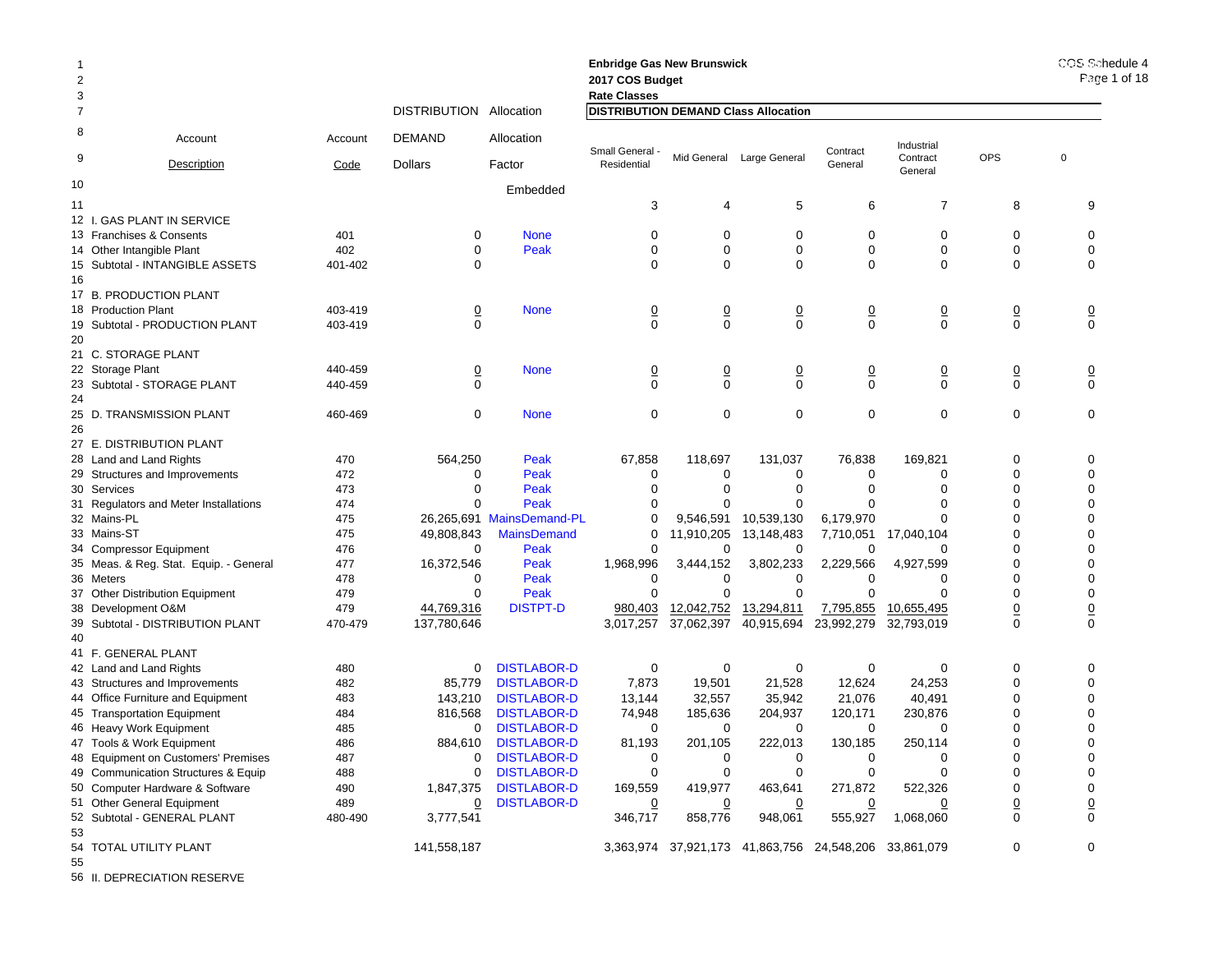|                |                                           |         |                                |                          | <b>Enbridge Gas New Brunswick</b>           |                 |                           |                 |                     |                 | COS Schedule 4 |
|----------------|-------------------------------------------|---------|--------------------------------|--------------------------|---------------------------------------------|-----------------|---------------------------|-----------------|---------------------|-----------------|----------------|
| $\overline{2}$ |                                           |         |                                |                          | 2017 COS Budget                             |                 |                           |                 |                     |                 | Page 2 of 18   |
| 3              |                                           |         |                                |                          | <b>Rate Classes</b>                         |                 |                           |                 |                     |                 |                |
| $\overline{7}$ |                                           |         | <b>DISTRIBUTION Allocation</b> |                          | <b>DISTRIBUTION DEMAND Class Allocation</b> |                 |                           |                 |                     |                 |                |
| 8              | Account                                   | Account | DEMAND                         | Allocation               | Small General                               |                 |                           | Contract        | Industrial          |                 |                |
| 9              | <b>Description</b>                        | Code    | <b>Dollars</b>                 | Factor                   | Residential                                 |                 | Mid General Large General | General         | Contract<br>General | <b>OPS</b>      | 0              |
| 10             |                                           |         |                                | Embedded                 |                                             |                 |                           |                 |                     |                 |                |
| 11             |                                           |         |                                |                          | 3                                           | 4               | 5                         | 6               | 7                   | 8               | 9              |
|                | 57 Intangible Plant                       |         | 0                              | <b>DISTPT-D INT</b>      | $\mathbf 0$                                 | $\Omega$        | $\mathbf 0$               | $\Omega$        | 0                   | $\Omega$        | $\mathbf 0$    |
|                | 58 Production Plant                       |         | 0                              | <b>None</b>              | 0                                           | $\Omega$        | $\Omega$                  | $\Omega$        | $\Omega$            | $\Omega$        | $\Omega$       |
|                | 59 Local Storage Plant                    |         | 0                              | <b>None</b>              | $\Omega$                                    | $\Omega$        | $\Omega$                  | $\Omega$        | $\Omega$            | $\Omega$        | $\Omega$       |
|                | 60 Transmission Plant                     |         | 0                              | <b>None</b>              | 0                                           | $\Omega$        | $\mathbf 0$               | $\Omega$        | 0                   | $\Omega$        | $\Omega$       |
|                | 61 Mains-PL                               |         |                                | 6,761,104 MainsDemand-PL | 0                                           | 2,457,407       | 2,712,899                 | 1,590,798       | $\Omega$            | $\Omega$        | $\Omega$       |
|                | 62 Mains-ST                               |         | 11,391,593                     | <b>MainsDemand</b>       | 0                                           | 2,723,938       | 3,007,140                 | 1,763,337       | 3,897,178           | $\Omega$        | $\mathbf 0$    |
|                | 63 Development O&M                        |         | 11,267,588                     | <b>DISTPT-D</b>          | 246,749                                     | 3,030,932       | 3,346,052                 | 1,962,069       | 2,681,786           | $\Omega$        | $\Omega$       |
|                | 64 Services                               |         | 0                              | <b>None</b>              | 0                                           | 0               | 0                         | 0               | 0                   | $\Omega$        | $\Omega$       |
|                | 65 Meters                                 |         | 0                              | <b>None</b>              | 0                                           | $\mathbf 0$     | $\mathbf 0$               | 0               | 0                   | $\mathbf 0$     | $\mathbf 0$    |
|                | 66 Distr Other                            |         | 2,635,226                      | <b>DISTPT-D</b>          | 57,709                                      | 708,864         | 782,563                   | 458,882         | 627,207             | $\mathbf 0$     | $\mathbf 0$    |
|                | 67 General Plant                          |         | 2,379,315                      | <b>DISTLABOR-D</b>       | 218,383                                     | 540,907         | 597,144                   | 350,155         | 672,726             | $\underline{0}$ | $\overline{0}$ |
|                | 68 TOTAL - DEPRECIATION RESERVE           |         | 34,434,825                     |                          | 522,840                                     | 9,462,049       | 10,445,798                | 6,125,241       | 7,878,897           | $\mathbf 0$     | $\mathbf 0$    |
| 69             |                                           |         |                                |                          |                                             |                 |                           |                 |                     |                 |                |
|                | 70 III. OTHER RATE BASE ITEMS             |         |                                |                          |                                             |                 |                           |                 |                     |                 |                |
|                | 71 Gas Storage Inventory                  |         | 0                              | <b>Gas_Deliveries</b>    | 0                                           | 0               | 0                         | 0               | 0                   | 0               | 0              |
|                | 72 CWIP                                   |         | 0                              | <b>DISTPT-D</b>          | 0                                           | $\mathbf 0$     | 0                         | $\Omega$        | $\mathbf 0$         | $\mathbf 0$     | $\mathbf 0$    |
|                | 73 Customer Deposits                      |         | 0                              | <b>None</b>              | 0                                           | 0               | $\Omega$                  | $\Omega$        | $\Omega$            | 0               | $\Omega$       |
|                | 74 Franchise fee                          |         | 48,523                         | <b>DISTPT-D</b>          | 1,063                                       | 13,053          | 14,410                    | 8,450           | 11,549              | $\Omega$        | $\Omega$       |
|                | 75 Deferred development costs             |         | 0                              | <b>Gas_Deliveries</b>    | 0                                           | 0               | 0                         | 0               | 0                   | $\Omega$        | $\Omega$       |
|                |                                           |         | $\mathbf 0$                    | <b>DISTPT-D</b>          | 0                                           | $\Omega$        | 0                         | $\Omega$        | 0                   | $\Omega$        | $\mathbf 0$    |
|                | 76 Deferred carrying costs                |         |                                |                          |                                             | $\Omega$        | $\Omega$                  | $\Omega$        | $\Omega$            | $\Omega$        | $\mathbf 0$    |
|                | 77 Deferred equity offering costs         |         | 0                              | <b>DISTPT-D</b>          | $\Omega$                                    |                 |                           |                 |                     | $\Omega$        | $\mathbf 0$    |
|                | 78 Term deposit                           |         | 1,152,574                      | <b>DISTPT-D</b>          | 25,240                                      | 310,038         | 342,271                   | 200,702         | 274,323             |                 |                |
|                | 79 Deferral account                       |         | 0                              | <b>DISTPT-D</b>          | $\overline{0}$                              | 0               | 0                         | 0               | 0                   | $\underline{0}$ | $\overline{0}$ |
| 81             | 80 Total - OTHER RATE BASE ITEMS          |         | 1,201,098                      |                          | 26,303                                      | 323,090         | 356,681                   | 209,152         | 285,872             | $\mathbf 0$     | $\mathbf 0$    |
|                | 82 IV. TOTAL RATE BASE (Excl. Working Ca  |         | 108,324,459                    |                          | 2,867,437                                   | 28,782,214      | 31,774,639                | 18,632,117      | 26,268,053          | $\overline{0}$  | $\overline{0}$ |
|                | 83 Working Capital                        | 131     |                                | 687,630 DISTO&MXGAS-D    | 50,887                                      | 167,298         | 184,691                   | 108,300         | 176,454             | $\mathbf 0$     | $\mathbf 0$    |
| 84             |                                           |         |                                |                          |                                             |                 |                           |                 |                     |                 |                |
|                | 85 V. TOTAL RATE BASE                     |         | 109,012,090                    |                          | 2,918,324                                   |                 | 28,949,512 31,959,330     | 18,740,417      | 26,444,508          | $\mathbf 0$     | 0              |
| 86             |                                           |         |                                |                          |                                             |                 |                           |                 |                     |                 |                |
|                | 87 I. OPERATION & MAINTENANCE EXPEN       |         |                                |                          |                                             |                 |                           |                 |                     |                 |                |
|                | 88 A. PRODUCTION EXPENSES                 |         |                                |                          |                                             |                 |                           |                 |                     |                 |                |
|                | 89 1. Manufactured Gas Production         |         |                                |                          |                                             |                 |                           |                 |                     |                 |                |
|                | 90 Operation Supv and Engineering         | 610     | 0                              | <b>None</b>              | 0                                           | 0               | 0                         | 0               | 0                   | 0               | 0              |
|                | 91 Gas Wells                              | 614     | 0                              | <b>None</b>              | $\Omega$                                    | $\Omega$        | $\Omega$                  | $\Omega$        | $\Omega$            | $\Omega$        | $\Omega$       |
|                | 92 Other Gas Production                   | 619     | <u>0</u>                       | <b>None</b>              | $\overline{0}$                              | $\overline{0}$  | $\overline{0}$            | 0               | 0                   | $\overline{0}$  | $\overline{0}$ |
| 93             | Subtotal - Production                     | 610-619 | 0                              |                          | 0                                           | 0               | 0                         | 0               | 0                   | 0               | $\mathbf 0$    |
|                | 94 Supervision                            | 810     | 0                              | <b>None</b>              | $\mathbf 0$                                 | 0               | 0                         | 0               | 0                   | 0               | $\mathbf 0$    |
|                | 95 Gas Production Maintenance             | 814     | <u>0</u>                       | <b>None</b>              |                                             | $\overline{0}$  | $\overline{0}$            | $\underline{0}$ | $\underline{0}$     | $\underline{0}$ |                |
| 96             | Subtotal - O&M Accounts 617-618           | 810-819 | $\overline{0}$                 | <b>None</b>              |                                             | $\underline{0}$ | $\underline{0}$           | $\overline{0}$  | $\underline{0}$     | $\underline{0}$ |                |
|                | 97 Subtotal - Manufactured Gas Production | 610-819 | $\mathbf 0$                    |                          | $\frac{0}{0}$                               | $\Omega$        | $\mathbf 0$               | $\Omega$        | $\mathbf 0$         | $\mathbf 0$     | $\frac{0}{0}$  |
| 98             |                                           |         |                                |                          |                                             |                 |                           |                 |                     |                 |                |
|                | 99 Gas Supply Expenses                    |         |                                |                          |                                             |                 |                           |                 |                     |                 |                |
|                | 100 Natural Gas Purchases                 | 623     | 0                              | <b>None</b>              | 0                                           | 0               | 0                         | 0               | 0                   | 0               | 0              |
|                | 101 Gas Supply Operation                  | 624     | 54,908                         | Peak                     | 6,603                                       | 11,550          | 12,751                    | 7,477           | 16,525              | 0               | $\mathbf 0$    |
|                |                                           |         |                                |                          |                                             |                 |                           |                 |                     |                 |                |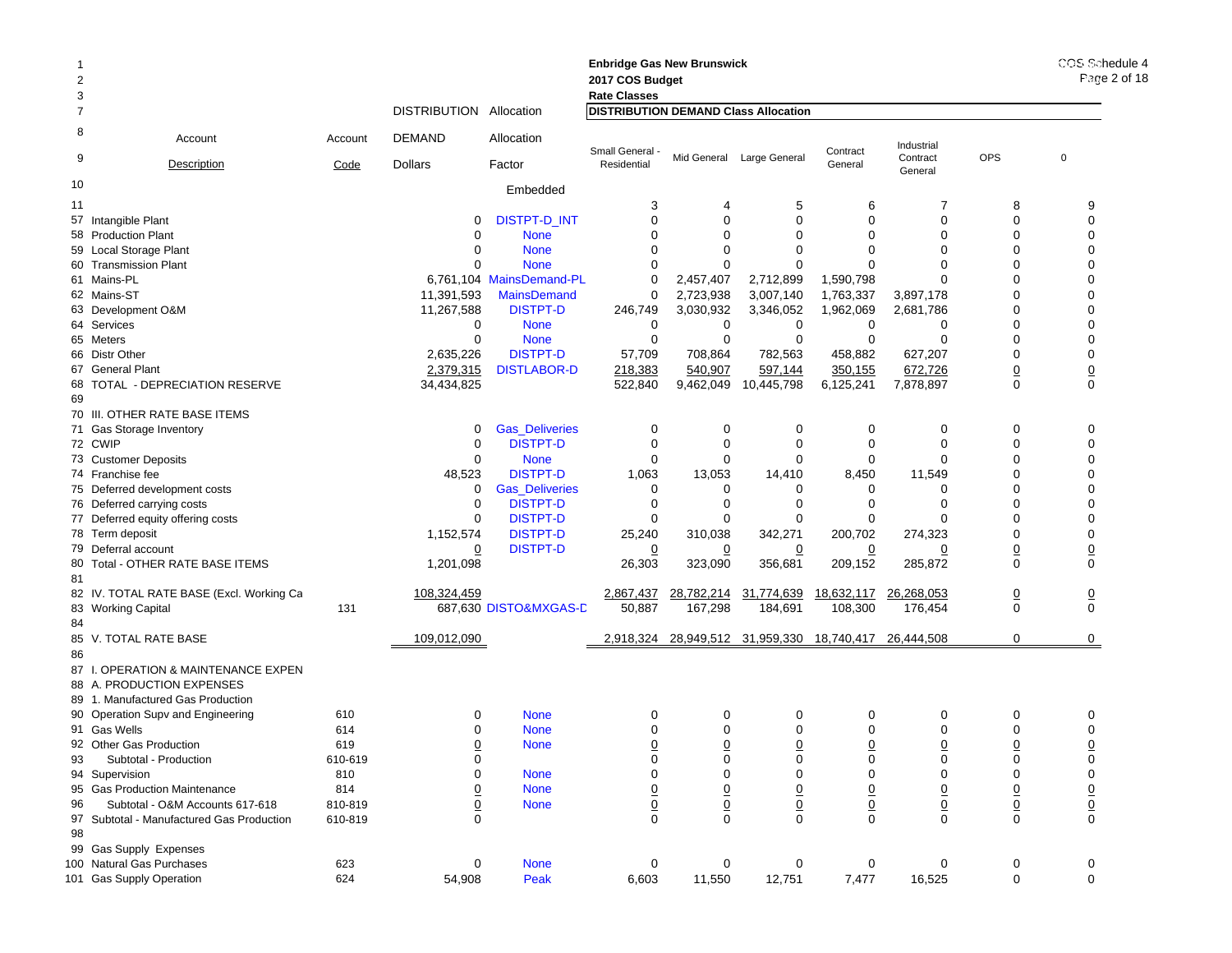| $\overline{2}$<br>3 |                                                            |            |                         |                            | <b>Enbridge Gas New Brunswick</b><br>2017 COS Budget<br><b>Rate Classes</b> |                  |                           |                |                        |                | COS Sche<br>Page 3 |
|---------------------|------------------------------------------------------------|------------|-------------------------|----------------------------|-----------------------------------------------------------------------------|------------------|---------------------------|----------------|------------------------|----------------|--------------------|
| 7                   |                                                            |            | DISTRIBUTION Allocation |                            | <b>DISTRIBUTION DEMAND Class Allocation</b>                                 |                  |                           |                |                        |                |                    |
| 8                   | Account                                                    | Account    | <b>DEMAND</b>           | Allocation                 | Small General -                                                             |                  |                           | Contract       | Industrial<br>Contract | <b>OPS</b>     | 0                  |
| 9                   | <b>Description</b>                                         | Code       | <b>Dollars</b>          | Factor                     | Residential                                                                 |                  | Mid General Large General | General        | General                |                |                    |
| 10                  |                                                            |            |                         | Embedded                   |                                                                             |                  |                           |                |                        |                |                    |
| 11                  |                                                            |            |                         |                            | 3                                                                           | 4                | 5                         | 6              | 7                      | 8              | 9                  |
|                     | 102 Natural Gas W/D from Storage                           | 627-628    | $\mathbf 0$             | <b>None</b>                | $\Omega$                                                                    | $\mathbf 0$      | $\Omega$                  | $\Omega$       | $\mathbf 0$            | $\Omega$       | $\mathbf 0$        |
|                     | 103 Gas Used for Other Util Operations                     | 629        | $\mathbf 0$             | <b>None</b>                | 0                                                                           | $\mathbf 0$      | $\mathbf 0$               | 0              | $\mathbf 0$            | $\Omega$       | $\mathbf 0$        |
|                     | 104 Other Gas Supply Expenses                              |            | $\mathbf 0$             | <b>None</b>                | 0                                                                           | 0                | 0                         | 0              | 0                      | $\overline{0}$ | $\overline{0}$     |
| 106                 | 105 Subtotal - PRODUCTION EXPENSES                         | 623-629    | 54,908                  |                            | 6,603                                                                       | 11,550           | 12,751                    | 7,477          | 16,525                 | $\mathbf 0$    | $\Omega$           |
|                     | 107 B. NATURAL GAS STORAGE, TERMINAL                       |            |                         |                            |                                                                             |                  |                           |                |                        |                |                    |
|                     | 108 Storage Operation & Maintenance                        | 640-859    | 0                       | <b>None</b>                | 0                                                                           | 0                | $\mathbf 0$               | 0              | 0                      | $\mathbf 0$    | 0                  |
|                     | 109 Subtotal - NATURAL GAS STORAGE                         | 640-859    | $\mathbf 0$             |                            | 0                                                                           | $\mathbf 0$      | $\mathbf 0$               | $\mathbf 0$    | $\mathbf 0$            | $\mathbf 0$    | 0                  |
| 110<br>112          | 111 C. TRANSMISSION EXPENSES                               | 660-869    | 1,794,114               | Peak                       | 215,764                                                                     | 377,412          | 416,651                   | 244,317        | 539,969                | $\mathbf 0$    | 0                  |
|                     | 113 D. DISTRIBUTION EXPENSES                               |            |                         |                            |                                                                             |                  |                           |                |                        |                |                    |
|                     | 114 Supervision                                            | 670-870    | 413,586                 | <b>DISTOnlyPT-D</b>        | 8,809                                                                       | 111,401          | 122,983                   | 72,115         | 98,278                 | $\mathbf 0$    | 0                  |
|                     | 115 Load Dispatching                                       | 671        | 0                       | Peak                       | $\mathbf 0$                                                                 | 0                | 0                         | 0              | 0                      | $\Omega$       | $\mathbf 0$        |
|                     | 116 Meter and Regulator Work                               | 673-878    | $\mathbf 0$             | Peak                       | $\Omega$                                                                    | 0                | $\mathbf 0$               | $\Omega$       | 0                      | $\Omega$       | $\mathbf 0$        |
|                     | 117 Service Work                                           | 674        | $\Omega$                | Peak                       | $\Omega$                                                                    | 0                | $\Omega$                  | 0              | 0                      | $\Omega$       | 0                  |
|                     | 118 Mains and Services                                     | 675-875    |                         | 57,043 STMAIN-SERVICE      | $\Omega$                                                                    | 16,089           | 17,762                    | 10,415         | 12,777                 | $\Omega$       | $\Omega$           |
|                     | 119 Compressor Equipment                                   | 676-876    | 0                       | Peak                       | 0                                                                           | 0                | 0                         | 0              | 0                      | $\mathbf 0$    | 0                  |
|                     | 120 Measuring and Regulation                               | 677-877    | 1,100,179               | Peak                       | 132,310                                                                     | 231,435          | 255,497                   | 149,819        | 331,118                | $\Omega$       | $\Omega$           |
|                     | 121 Other Distribution Equipment                           | 679-879    | 0                       | Peak                       | 0                                                                           | $\mathbf 0$      | 0                         | 0              | 0                      | $\mathbf 0$    | 0                  |
|                     | 122 Structures and Improvements                            | 872        | $\Omega$                | Peak                       | 0                                                                           | 0                | $\Omega$                  | 0              | $\Omega$               | $\Omega$       | 0                  |
|                     | 123 General Maintenance                                    | 884-889    | 1,202,421               | <b>DISTLABOR-D</b>         | 110,363                                                                     | 273,355          | 301,775                   | 176,956        | 339,972                | $\overline{0}$ | $\overline{0}$     |
|                     | 124 Subtotal - DISTRIBUTION EXPENSES                       | 670-889    | 2,773,228               |                            | 251,481                                                                     | 632,280          | 698,017                   | 409,305        | 782,145                | $\overline{0}$ | $\underline{0}$    |
|                     | 125 Total - OPERATION & MAINTENANCE E>                     |            | 4,567,342               |                            | 467,245                                                                     | 1,009,692        | 1,114,668                 | 653,623        | 1,322,114              | $\overline{0}$ | $\overline{0}$     |
| 126                 |                                                            |            |                         |                            |                                                                             |                  |                           |                |                        |                |                    |
|                     | 127 II. SALES & MARKETING                                  |            |                         |                            |                                                                             |                  |                           |                |                        |                |                    |
|                     | 128 Supervision                                            | 700        | 0                       | <b>None</b>                | $\Omega$                                                                    | 0                | $\mathbf 0$               | $\Omega$       | 0                      | $\Omega$       | $\Omega$           |
|                     | 129 Advertising - Natural Gas Promotion                    | 701        | $\mathbf 0$             | <b>None</b>                | $\Omega$                                                                    | $\mathbf 0$      | $\mathbf 0$               | $\mathbf 0$    | $\mathbf 0$            | $\Omega$       | $\mathbf 0$        |
|                     | 130 Demonstration and Selling Exp                          | 702        | 0                       | <b>None</b>                | $\Omega$                                                                    | 0                | 0                         | 0              | 0                      | $\mathbf 0$    | 0                  |
|                     | 131 Revenue from Merchandising                             | 703        | $\Omega$                | <b>None</b>                | $\Omega$                                                                    | 0                | $\mathbf 0$               | $\Omega$       | 0                      | $\Omega$       | 0                  |
|                     | 132 Expense of Merchandising                               | 704        | $\Omega$                | <b>None</b>                | $\Omega$                                                                    | $\mathbf 0$      | $\Omega$                  | $\Omega$       | $\Omega$               | $\Omega$       | $\mathbf 0$        |
|                     | 133 Advertising - Other                                    | 705        | $\mathbf 0$             | <b>None</b>                | $\Omega$                                                                    | $\mathbf 0$      | $\mathbf 0$               | $\Omega$       | 0                      | $\Omega$       | $\mathbf 0$        |
|                     | 134 Other Sales Promotion                                  | 709        | $\overline{0}$          | <b>None</b>                | $\overline{0}$                                                              | $\underline{0}$  | $\overline{0}$            | $\overline{0}$ | $\overline{0}$         | $\overline{0}$ | $\overline{0}$     |
|                     | 135 Total - CUSTOMER ACCOUNTS EXPENS                       |            | 0                       |                            | $\Omega$                                                                    | $\mathbf 0$      | $\mathbf 0$               | $\mathbf 0$    | $\mathbf 0$            | 0              | 0                  |
| 136                 |                                                            |            |                         |                            |                                                                             |                  |                           |                |                        |                |                    |
|                     | 137 III. CUSTOMER SERVICE & INFORMATI(                     |            |                         |                            | $\mathbf 0$                                                                 | $\mathbf 0$      | $\mathbf 0$               | $\mathbf 0$    | $\mathbf 0$            | $\mathbf 0$    |                    |
|                     | 138 Operatin Supervision                                   | 710        | 0                       | <b>None</b>                | $\Omega$                                                                    |                  | $\Omega$                  | $\Omega$       |                        | $\Omega$       | 0                  |
|                     | 139 Customers' Contracts and Orders                        | 711<br>712 | $\mathbf 0$<br>0        | <b>None</b><br><b>None</b> | 0                                                                           | 0<br>$\mathbf 0$ | $\mathbf 0$               | 0              | 0<br>$\mathbf 0$       | $\Omega$       | 0<br>$\mathbf 0$   |
|                     | 140 Meter Reading<br>141 Customers' Billing and Accounting | 713        | 0                       | <b>None</b>                | $\Omega$                                                                    | 0                | 0                         | $\Omega$       | 0                      | $\Omega$       | 0                  |
|                     | 142 Credit and Collection                                  | 714        | $\Omega$                | <b>None</b>                | $\Omega$                                                                    | $\Omega$         | $\Omega$                  | $\Omega$       | $\Omega$               | $\Omega$       | $\Omega$           |
|                     | 143 Uncollectable Accounts                                 | 718        | 0                       | <b>None</b>                | 0                                                                           | 0                | 0                         | $\Omega$       | 0                      | $\Omega$       | 0                  |
|                     | 144 Other Customer Accounting                              | 719        | $\mathbf 0$             | <b>None</b>                | 0                                                                           | $\mathbf 0$      | $\mathbf 0$               | 0              | 0                      | $\mathbf 0$    | $\mathbf 0$        |
|                     | 145 Total - CUSTOMER SERVICE & INFORM,                     |            | $\Omega$                |                            | $\Omega$                                                                    | $\Omega$         | $\Omega$                  | $\Omega$       | $\Omega$               | $\Omega$       | $\Omega$           |

146

COS Schedule 4 8 of 18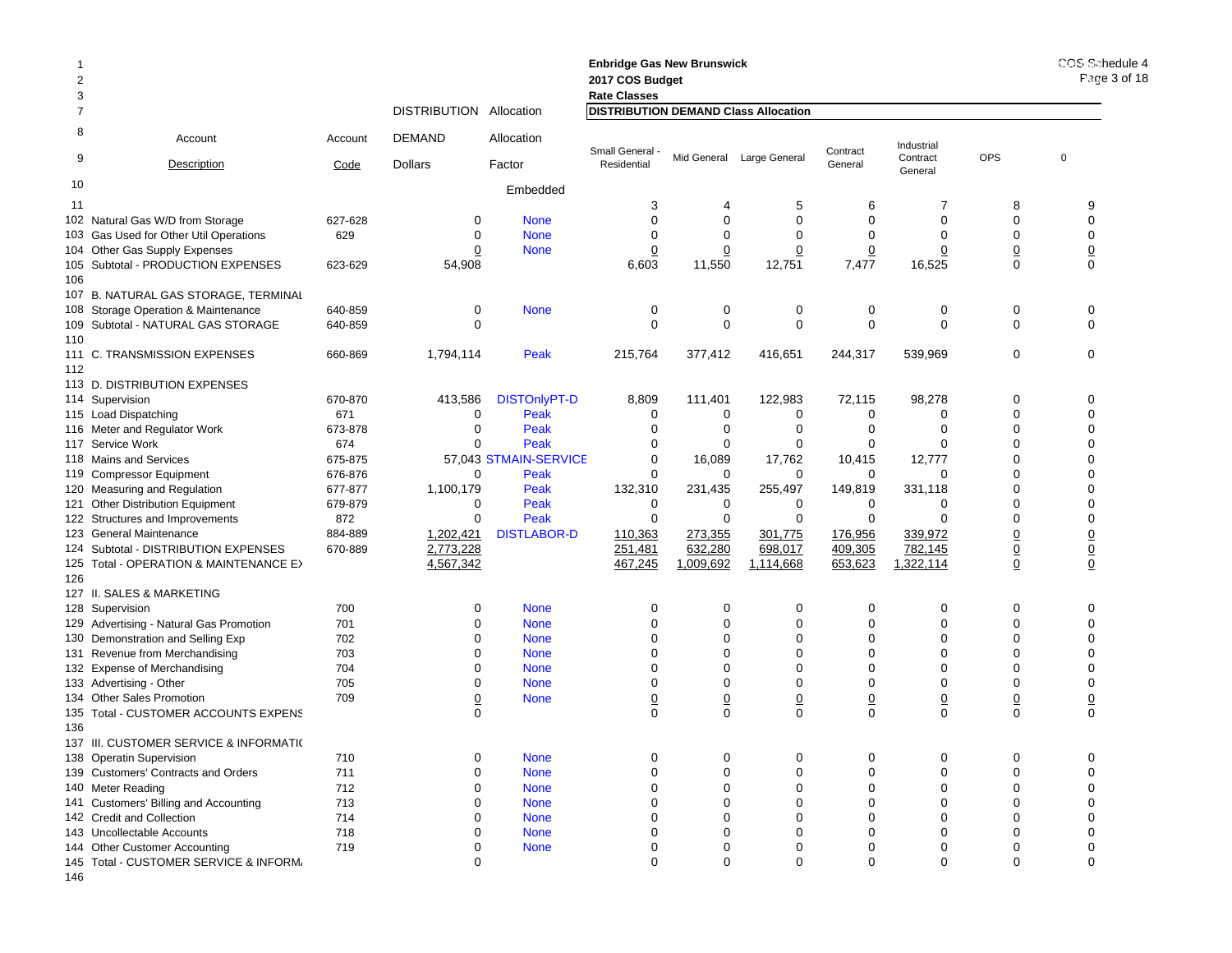| $\overline{2}$<br>3 |                                                      |         |                         |                                    | <b>Enbridge Gas New Brunswick</b><br>2017 COS Budget<br><b>Rate Classes</b> |                           | COS Schedule 4<br>Page 4 of $18$ |                |                     |                 |                               |
|---------------------|------------------------------------------------------|---------|-------------------------|------------------------------------|-----------------------------------------------------------------------------|---------------------------|----------------------------------|----------------|---------------------|-----------------|-------------------------------|
| 7                   |                                                      |         | DISTRIBUTION Allocation |                                    | <b>DISTRIBUTION DEMAND Class Allocation</b>                                 |                           |                                  |                |                     |                 |                               |
| 8                   | Account                                              | Account | <b>DEMAND</b>           | Allocation                         | Small General -                                                             |                           |                                  | Contract       | Industrial          |                 |                               |
| 9                   | Description                                          | Code    | <b>Dollars</b>          | Factor                             | Residential                                                                 |                           | Mid General Large General        | General        | Contract<br>General | <b>OPS</b>      | 0                             |
| 10                  |                                                      |         |                         | Embedded                           |                                                                             |                           |                                  |                |                     |                 |                               |
| 11                  |                                                      |         |                         |                                    | 3                                                                           | 4                         | 5                                | 6              | 7                   | 8               | 9                             |
| 148                 | 147 Total - CUSTOMER ACCOUNTS, SERVIC                |         | 0                       |                                    | $\mathbf 0$                                                                 | $\mathbf 0$               | $\mathbf 0$                      | $\mathbf 0$    | $\mathbf 0$         | 0               | 0                             |
| 150                 | 149 IV. ADMINISTRATIVE & GENERAL EXPE                |         |                         |                                    |                                                                             |                           |                                  |                |                     |                 |                               |
|                     | 151 Administrative & General                         | 721     | 2,466                   | <b>DISTLABOR-D</b>                 | 226                                                                         | 561                       | 619                              | 363            | 697                 | 0               | 0                             |
|                     | 152 Special Services                                 | 722     | 403,922                 | <b>DISTLABOR-D</b>                 | 37,074                                                                      | 91,827                    | 101,374                          | 59,444         | 114,205             | 0               | $\mathbf 0$                   |
|                     | 153 Insurance                                        | 723     | 0                       | <b>DISTPT-D</b>                    | 0                                                                           | 0                         | 0                                | 0              | 0                   | 0               | $\mathbf 0$                   |
|                     | 154 Injuries & Damages                               | 724     | 0                       | <b>DISTLABOR-D</b>                 | $\mathbf 0$                                                                 | $\mathbf 0$               | $\mathbf 0$                      | 0              | $\Omega$            | 0               | 0                             |
|                     | 155 Employee Pensions and Benefits                   | 725     | 1,105,963               | <b>DISTLABOR-D</b>                 | 101,510                                                                     | 251,427                   | 277,567                          | 162,761        | 312,699             | 0               | $\mathbf 0$                   |
|                     | 156 Other Admin & Gen Expenses                       | 728     | 1,615,371               | <b>DISTLABOR-D</b>                 | 148,265                                                                     | 367,234                   | 405,415                          | 237,728        | 456,729             | 0               | 0                             |
|                     | 157 Admin & Gen Expenses Transferred                 | 729     |                         | (1,404,373) IST-TRANSFER-I         | (137, 666)                                                                  | (314, 040)                | (346, 690)                       | (203, 294)     | (402, 683)          | (0)             | $\overline{0}$                |
| 159                 | 158 Subtotal - O&M Accounts 721-729                  |         | 1,723,349               |                                    | 149,409                                                                     | 397,008                   | 438,284                          | 257,002        | 481,647             | $\mathbf 0$     | 0                             |
|                     | 160 TOTAL - OPERATING EXPENSES (Excl [               |         | 6,290,691               |                                    | 616,654                                                                     | 1,406,700                 | 1,552,951                        | 910,625        | 1,803,761           | 0               | 0                             |
| 161                 |                                                      |         |                         |                                    |                                                                             |                           |                                  |                |                     |                 |                               |
|                     | 162 VI. DEPRECIATION EXPENSE                         |         |                         |                                    |                                                                             |                           |                                  |                |                     |                 |                               |
|                     | 163 Intangible Plant                                 | 403     | 0                       | DISTPT-D_INT                       | 0                                                                           | 0                         | 0                                | 0              | 0                   | 0               | 0                             |
|                     | 164 Production Plant                                 | 403     | $\Omega$                | <b>None</b>                        | 0                                                                           | 0                         | 0                                | 0              | 0                   | 0               | $\mathbf 0$                   |
|                     | 165 Local Storage Plant                              | 403     | 0                       | <b>None</b>                        | 0                                                                           | 0                         | 0                                | 0              | 0                   | 0               | $\mathbf 0$                   |
|                     | 166 Transmission Plant                               | 403     | $\Omega$                | <b>None</b>                        | 0                                                                           | $\Omega$                  | $\Omega$                         | 0              | 0                   | 0               | $\mathbf 0$                   |
|                     | 167 Mains-PL                                         | 404     |                         | 537,114 MainsDemand-PL             | 0                                                                           | 195,221                   | 215,517                          | 126,376        | 0                   | 0               | $\mathbf 0$                   |
|                     | 168 Mains-ST                                         | 404     | 471,747                 | <b>MainsDemand</b>                 | 0                                                                           | 112,803                   | 124,531                          | 73,023         | 161,389             | 0               | $\mathbf 0$                   |
|                     | 169 Development O&M                                  | 404     | 1,087,889               | <b>DISTPT-D</b>                    | 23,824                                                                      | 292,638                   | 323,062                          | 189,438        | 258,927             | 0               | 0                             |
|                     | 170 Services                                         | 404     | 0                       | <b>None</b>                        | 0                                                                           | 0                         | 0                                | 0              | 0                   | 0               | $\mathbf 0$                   |
|                     | 171 Meters                                           | 404     | 0                       | <b>None</b>                        | 0                                                                           | 0                         | 0                                | 0              | 0                   | 0               | 0                             |
|                     | 172 Distr Other                                      | 404     | 180,009                 | <b>DISTPT-D</b>                    | 3,942                                                                       | 48,422                    | 53,456                           | 31,346         | 42,844              | 0               | $\mathbf 0$                   |
|                     | 173 General Plant                                    | 404     | 255,010                 | <b>DISTLABOR-D</b>                 | 23,406                                                                      | 57,973                    | 64,001                           | 37,529         | 72,101              | 0<br>0          | $\mathbf 0$                   |
|                     | 174 Amort Ltd-Term Elect/Gas Plant<br>175 Adjustment | 404     | 50,601<br>0             | <b>DISTPT-D</b><br><b>DISTPT-D</b> | 1,108                                                                       | 13,611                    | 15,026<br>0                      | 8,811<br>0     | 12,043<br>0         |                 | $\mathbf 0$                   |
|                     | 176 Total - DEPRECIATION EXPENSE                     | 403-404 | 2,582,370               |                                    | $\overline{0}$<br>52,280                                                    | $\overline{0}$<br>720,668 | 795,594                          | 466,523        | 547,305             | <u>0</u><br>0   | $\overline{0}$<br>$\mathbf 0$ |
| 177                 |                                                      |         |                         |                                    |                                                                             |                           |                                  |                |                     |                 |                               |
| 179                 | 178 VII. TAXES OTHER THAN INCOME TAXE                |         |                         |                                    |                                                                             |                           |                                  |                |                     |                 |                               |
|                     | 180 Property Tax- Plant                              |         | 552,320                 | PropertyTax-D                      | 26,040                                                                      | 167,597                   | 185,022                          | 108,494        | 65,168              | 0               | 0                             |
|                     | 181 Distribution Tax                                 |         | 0                       | <b>RATEBASE</b>                    | 0                                                                           | 0                         | 0                                | 0              | 0                   | 0               | 0                             |
|                     | 182 Payroll related                                  |         | 0                       | <b>DISTLABOR-D</b>                 | 0                                                                           | 0                         | 0                                | $\mathbf 0$    | 0                   | 0               | $\mathbf 0$                   |
|                     | 183 Other taxes                                      |         | 0                       | <b>DISTPT-D</b>                    | 0                                                                           | 0                         | 0                                | 0              | 0                   | 0               | 0                             |
|                     | 184 Property Tax- Gas                                |         | 0                       | <b>Gas_Deliveries</b>              | 0                                                                           | $\overline{0}$            | 0                                | 0              | 0                   | $\overline{0}$  | $\overline{0}$                |
| 186                 | 185 Total Taxes Other Than Income Taxes              | 408     | 552,320                 |                                    | 26,040                                                                      | 167,597                   | 185,022                          | 108,494        | 65,168              | $\mathbf 0$     | $\mathbf 0$                   |
|                     | 187 B. Franchise and Revenue Taxes                   |         |                         |                                    |                                                                             |                           |                                  |                |                     |                 |                               |
|                     | 188 Gross Receipts Tax                               |         | 0                       | <b>None</b>                        | 0                                                                           | 0                         | 0                                | 0              | 0                   | 0               | 0                             |
|                     | 189 GRT- Uncoll Rider                                |         | $\overline{0}$          | <b>None</b>                        | 0                                                                           | $\underline{0}$           | $\underline{0}$                  | $\overline{0}$ | $\underline{0}$     | $\underline{0}$ | $\overline{0}$                |
| 191                 | 190 Subtotal- Franchise and Gross Receipts Ta        |         | 0                       |                                    | $\mathbf 0$                                                                 | $\mathbf 0$               | $\mathbf 0$                      | $\mathbf 0$    | $\mathbf 0$         | $\mathbf 0$     | $\mathbf 0$                   |

192 C. Income Tax Expense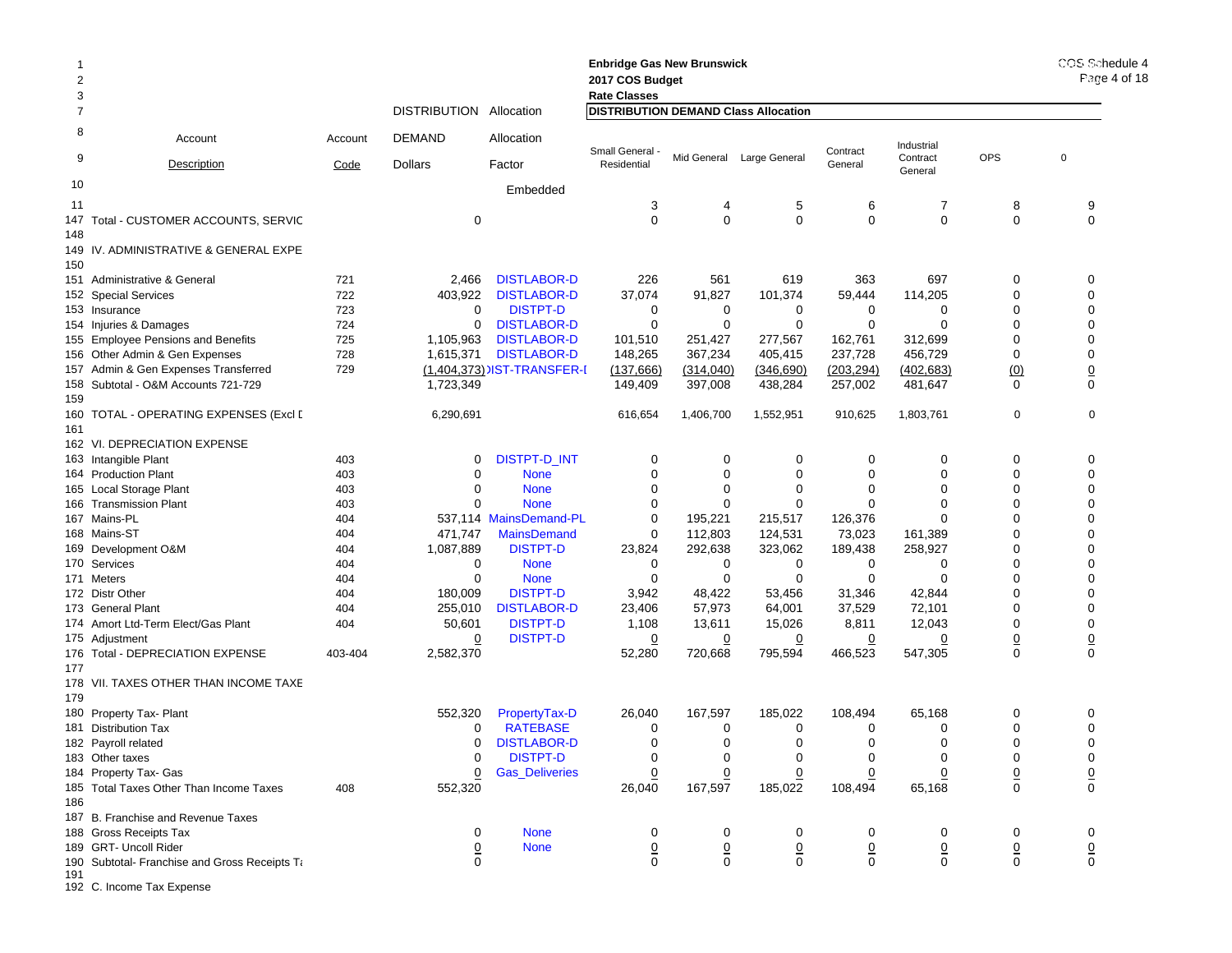| $\overline{2}$<br>3 |                                                             |            | <b>Enbridge Gas New Brunswick</b><br>2017 COS Budget<br><b>Rate Classes</b> |                              | COS Schedule 4<br>Page 5 of 18              |                       |                           |                    |                      |                                |                         |
|---------------------|-------------------------------------------------------------|------------|-----------------------------------------------------------------------------|------------------------------|---------------------------------------------|-----------------------|---------------------------|--------------------|----------------------|--------------------------------|-------------------------|
|                     |                                                             |            | DISTRIBUTION Allocation                                                     |                              | <b>DISTRIBUTION DEMAND Class Allocation</b> |                       |                           |                    |                      |                                |                         |
| 8                   | Account                                                     | Account    | <b>DEMAND</b>                                                               | Allocation                   | Small General -                             |                       |                           | Contract           | Industrial           |                                |                         |
| 9                   | <b>Description</b>                                          | Code       | <b>Dollars</b>                                                              | Factor                       | Residential                                 |                       | Mid General Large General | General            | Contract<br>General  | <b>OPS</b>                     | $\mathbf 0$             |
| 10                  |                                                             |            |                                                                             | Embedded                     |                                             |                       |                           |                    |                      |                                |                         |
| 11                  |                                                             |            |                                                                             |                              | 3                                           |                       | 5                         | 6                  | 7                    | 8                              | 9                       |
| 193                 | State Income Tax expense                                    |            | $\Omega$                                                                    | PreTax-Dist-D                | $\mathbf 0$                                 | $\Omega$              | $\mathbf 0$               | $\Omega$           | $\mathbf 0$          | $\mathbf 0$                    | $\mathbf 0$             |
|                     | 194 Federal Income Tax expense                              |            | $\overline{0}$                                                              | <b>PreTax-Dist-D</b>         | $\overline{0}$                              | 0                     | $\overline{0}$            | 0                  | $\overline{0}$       | $\overline{0}$                 | $\underline{0}$         |
| 195                 | Subtotal- Income tax expense                                |            | 0                                                                           |                              | $\overline{0}$                              | $\overline{0}$        | $\overline{0}$            | $\overline{0}$     | $\overline{0}$       | $\underline{0}$<br>$\Omega$    | $\underline{0}$         |
| 197                 | 196 Total- TAX EXPENSE                                      |            | 552,320                                                                     |                              | 26,040                                      | 167,597               | 185,022                   | 108,494            | 65,168               |                                | $\mathbf 0$             |
|                     | 198 TOTAL EXPENSES                                          |            | 9,480,289                                                                   |                              | 701,577                                     | 2,306,515             | 2,546,319                 | 1,493,119          | 2,432,760            | $\mathbf 0$                    | $\mathbf 0$             |
| 199                 |                                                             |            |                                                                             |                              |                                             |                       |                           |                    |                      |                                |                         |
|                     | 200 V. REVENUES at Present Rates                            |            |                                                                             |                              |                                             |                       |                           |                    |                      |                                |                         |
|                     | 201 Retail Revenue                                          | 520        | 17,297,747                                                                  | Delivery_Rev                 | 2,837,652                                   | 5,097,684             | 4,715,830                 | 2,013,972          | 2,548,777            | 83,833                         | 0                       |
|                     | 202 Commercial Sales                                        | 521        | 0                                                                           | Delivery_Rev                 | 0                                           | 0                     | 0                         | 0                  | 0                    | 0                              | $\mathbf 0$             |
|                     | 203 Industrial Sales                                        | 522        | $\mathbf 0$                                                                 | <b>Delivery Rev</b>          | $\mathbf 0$                                 | $\mathbf 0$           | $\mathbf 0$               | $\mathbf 0$        | $\mathbf 0$          | $\mathbf 0$                    | $\mathbf 0$             |
|                     | 204 Other Sales                                             | 529        | 68,932                                                                      | Delivery_Rev                 | 11,308                                      | 20,315                | 18,793                    | 8,026              | 10,157               | 334                            | $\mathbf 0$             |
|                     | 205 Late Payment Penalties                                  | 560        |                                                                             | 119,003 ENALTY CHARG         | 37,365                                      | 50,061                | 21,172                    | 6,501              | 3,898                | 6                              | $\mathbf 0$<br>$\Omega$ |
|                     | 206 Revenue from Service Work<br>207 Transportation Revenue | 561<br>570 | 86,048<br>0                                                                 | Delivery_Rev<br>Delivery_Rev | 14,116<br>0                                 | 25,358<br>$\mathbf 0$ | 23,459<br>0               | 10,019<br>0        | 12,679<br>0          | 417<br>$\mathbf 0$             | $\mathbf 0$             |
|                     | 208 Miscellaneous Operating Revenue                         | 579        | $\Omega$                                                                    | Delivery_Rev                 | $\mathbf 0$                                 | $\Omega$              | $\Omega$                  | $\mathbf 0$        | $\Omega$             | $\mathbf 0$                    | $\mathbf 0$             |
|                     | 209 Other Revenue                                           |            | 6,840                                                                       | Delivery_Rev                 | 1,122                                       | 2,016                 | 1,865                     | 796                | 1,008                | 33                             | $\mathbf 0$             |
|                     | 210 Rent from Gas Ppty / Other Rev                          |            | 181,933                                                                     | <b>DISTPT-D</b>              | 3,984                                       | 48,939                | 54,027                    | 31,681             | 43,302               | $\overline{0}$                 | $\overline{0}$          |
| 211                 | Subtotal Gas Revenues, net                                  |            | 17,760,503                                                                  |                              | 2,905,547                                   | 5,244,373             | 4,835,145                 | 2,070,994          | 2,619,821            | 84,623                         | $\mathbf 0$             |
| 212                 |                                                             |            |                                                                             |                              |                                             |                       |                           |                    |                      |                                |                         |
|                     | 213 Non-Operating Income                                    |            | $\mathbf 0$                                                                 | <b>None</b>                  | 0                                           | $\mathbf 0$           | $\mathbf 0$               | $\mathbf 0$        | 0                    | $\mathbf 0$                    | $\mathbf 0$             |
|                     | 214 Non-Operating Income                                    |            | $\overline{0}$                                                              | <b>None</b>                  | $\underline{0}$                             | $\underline{0}$       | $\overline{0}$            | $\underline{0}$    | $\overline{0}$       | $\underline{0}$                | $\overline{0}$          |
|                     | 215 Total Non-Oper Income                                   |            | $\Omega$                                                                    |                              | $\Omega$                                    | $\Omega$              | $\mathbf 0$               | $\mathbf 0$        | $\mathbf 0$          | $\Omega$                       | $\mathbf 0$             |
| 216                 |                                                             |            |                                                                             |                              |                                             |                       |                           |                    |                      |                                |                         |
| 217                 | <b>Total Revenue</b>                                        |            | 17,760,503                                                                  |                              | 2,905,547                                   | 5,244,373             | 4,835,145                 | 2,070,994          | 2,619,821            | 84,623                         | 0                       |
| 218                 |                                                             |            |                                                                             |                              |                                             |                       |                           |                    |                      |                                |                         |
| 220                 | 219 Total Expenses                                          |            | 9,480,289                                                                   |                              | 701,577                                     | 2,306,515             | 2,546,319                 | 1,493,119          | 2,432,760            | $\mathbf 0$                    | $\mathbf 0$             |
|                     | 221 NET INCOME at Present Rates                             |            | 8,280,214                                                                   |                              | 2,203,970                                   | 2,937,858             | 2,288,826                 | 577,876            | 187,061              | 84,623                         | 0                       |
| 222                 |                                                             |            |                                                                             |                              |                                             |                       |                           |                    |                      |                                |                         |
| 223                 | <b>Tariff Revenue Requirements</b>                          |            | 9,024,373                                                                   |                              | 634,804                                     | 2,161,842             | 2,428,868                 | 1,436,893          | 2,362,724            | (757)                          | 0                       |
| 224                 |                                                             |            |                                                                             |                              |                                             |                       |                           |                    |                      |                                |                         |
|                     | 225 SUMMARY                                                 |            |                                                                             |                              |                                             |                       |                           |                    |                      |                                |                         |
| 226                 | Revenues                                                    |            |                                                                             |                              |                                             |                       |                           |                    |                      |                                |                         |
|                     | 227 Gas revenues                                            |            | 17,760,503                                                                  |                              | 2,905,547                                   | 5,244,373             | 4,835,145                 | 2,070,994          | 2,619,821            | 84,623                         | 0                       |
|                     | 228 Non-operating income                                    |            | 0                                                                           |                              | $\overline{0}$                              | 0                     | 0                         | 0                  | 0                    | 0                              | $\overline{0}$          |
|                     | 229 Total revenues                                          |            | 17,760,503                                                                  |                              | 2,905,547                                   | 5,244,373             | 4,835,145                 | 2,070,994          | 2,619,821            | 84,623                         | 0                       |
| 230                 |                                                             |            |                                                                             |                              |                                             |                       |                           |                    |                      |                                |                         |
|                     | 231 Operating Expenses                                      |            |                                                                             |                              |                                             |                       |                           |                    |                      |                                |                         |
|                     | 232 Production Expenses                                     |            | 54,908                                                                      |                              | 6,603                                       | 11,550                | 12,751                    | 7,477              | 16,525               | 0                              | 0                       |
|                     | 233 Natural Gas Storage, Terminaling & Proc.                |            | 0                                                                           |                              | 0                                           | $\mathbf 0$           | $\mathbf 0$               | $\mathbf 0$        | $\mathbf 0$          | $\mathbf 0$                    | 0                       |
|                     | 234 Transmission Expenses                                   |            | 1,794,114                                                                   |                              | 215,764                                     | 377,412               | 416,651                   | 244,317            | 539,969              | $\mathbf 0$                    | $\pmb{0}$               |
|                     | 235 Distribution Expenses<br>236 Total Operating Expenses   |            | 2,773,228<br>4,622,250                                                      |                              | 251,481<br>473,848                          | 632,280<br>1,021,243  | 698,017<br>1,127,419      | 409,305<br>661,100 | 782,145<br>1,338,639 | $\underline{0}$<br>$\mathbf 0$ | $\underline{0}$<br>0    |
| 237                 |                                                             |            |                                                                             |                              |                                             |                       |                           |                    |                      |                                |                         |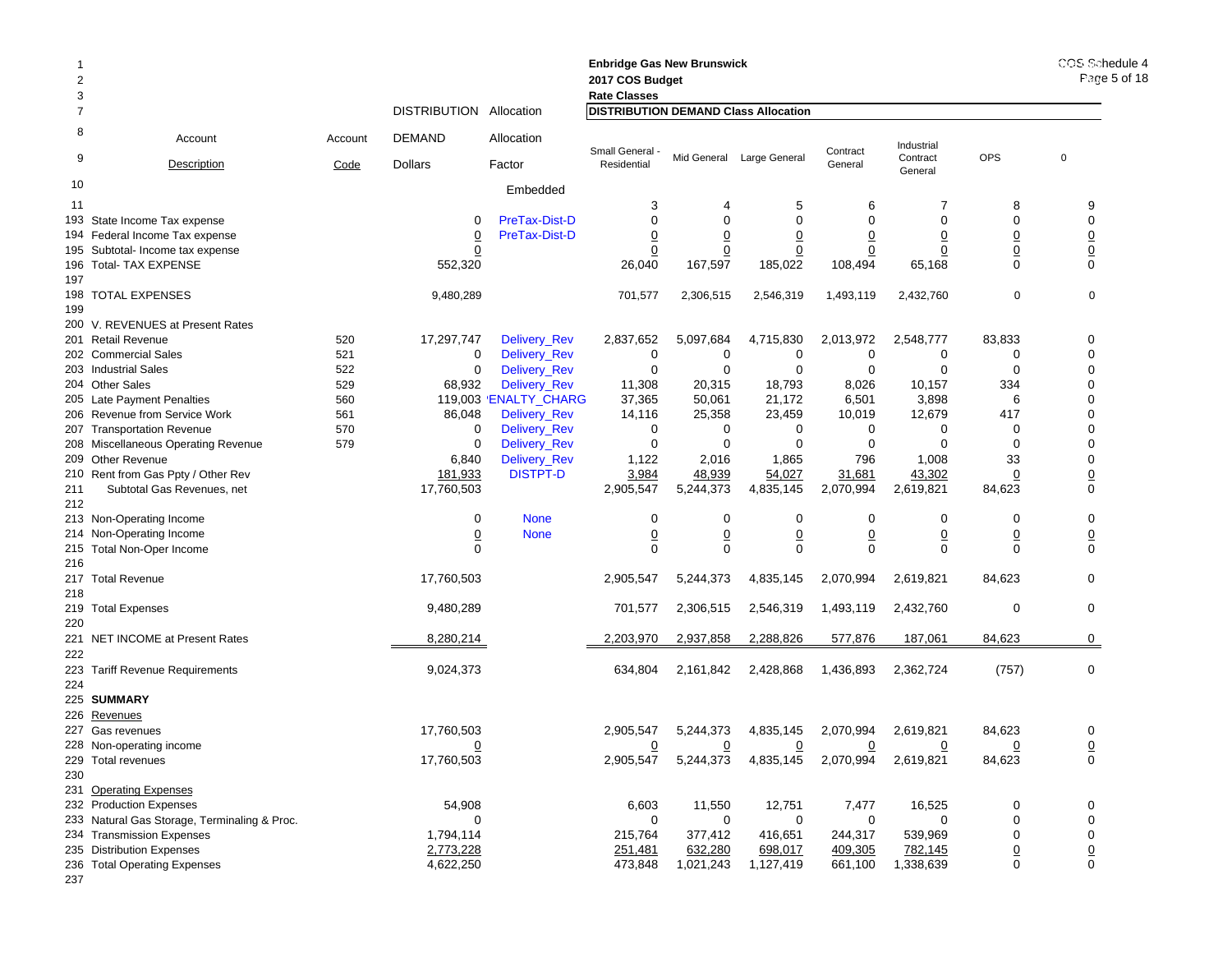| $\overline{2}$<br>3 |                                                |         |                     |             | <b>Enbridge Gas New Brunswick</b><br>2017 COS Budget<br><b>Rate Classes</b> |                     |                           |                     |                     |                               | COS Schedule 4<br>Page 6 of 18 |
|---------------------|------------------------------------------------|---------|---------------------|-------------|-----------------------------------------------------------------------------|---------------------|---------------------------|---------------------|---------------------|-------------------------------|--------------------------------|
| $\overline{7}$      |                                                |         | <b>DISTRIBUTION</b> | Allocation  | <b>DISTRIBUTION DEMAND Class Allocation</b>                                 |                     |                           |                     |                     |                               |                                |
| 8                   | Account                                        | Account | <b>DEMAND</b>       | Allocation  |                                                                             |                     |                           |                     | Industrial          |                               |                                |
| 9                   | Description                                    | Code    | <b>Dollars</b>      | Factor      | Small General -<br>Residential                                              |                     | Mid General Large General | Contract<br>General | Contract<br>General | <b>OPS</b>                    | $\mathbf 0$                    |
| 10                  |                                                |         |                     | Embedded    |                                                                             |                     |                           |                     |                     |                               |                                |
| 11                  |                                                |         |                     |             | 3                                                                           | 4                   | 5                         | 6                   | $\overline{7}$      | 8                             | 9                              |
| 238                 | Customer Accounts, Services, & Sales Exp       |         | $\Omega$            |             | $\Omega$                                                                    | $\Omega$            | $\Omega$                  | $\Omega$            | $\Omega$            | $\Omega$                      | $\Omega$                       |
| 239                 | Administrative & General Expenses              |         | 1,723,349           |             | 149,409                                                                     | 397,008             | 438,284                   | 257,002             | 481,647             | $\Omega$                      | $\mathbf 0$                    |
| 240                 | <b>Depreciation Expense</b>                    |         | 2,582,370           |             | 52,280                                                                      | 720,668             | 795,594                   | 466,523             | 547,305             | $\Omega$                      | $\mathbf 0$                    |
|                     | 241 Taxes other than Income, GRT               |         | 552,320             |             | 26,040                                                                      | 167,597             | 185,022                   | 108,494             | 65,168              | $\overline{0}$                | $\underline{0}$                |
|                     | 242 Total Other Expenses                       |         | 4,858,039           |             | 227,728                                                                     | 1,285,272           | 1,418,899                 | 832,019             | 1,094,120           | $\mathbf 0$                   | $\mathbf 0$                    |
| 243                 |                                                |         |                     |             |                                                                             |                     |                           |                     |                     |                               |                                |
|                     | 244 Income tax expense                         |         | 0                   |             | $\Omega$                                                                    | $\Omega$            | 0                         | $\mathbf 0$         | $\mathbf 0$         | $\Omega$                      | $\mathbf 0$                    |
| 245                 | Gross receipts tax expense                     |         |                     |             |                                                                             |                     |                           | 0                   |                     | $\overline{0}$                | $\overline{0}$                 |
|                     | 246 Total expenses                             |         | 9,480,289           |             | 701,577                                                                     | 2,306,515           | 2,546,319                 | 1,493,119           | 2,432,760           | $\Omega$                      | $\mathbf 0$                    |
| 247                 |                                                |         |                     |             |                                                                             |                     |                           |                     |                     |                               |                                |
| 248                 | <b>NET INCOME at Present Rates</b>             |         | 8,280,214           |             | 2,203,970                                                                   | 2,937,858           | 2,288,826                 | 577,876             | 187,061             | 84,623                        | $\Omega$                       |
| 249                 |                                                |         |                     |             |                                                                             |                     |                           |                     |                     |                               |                                |
| 250                 | <b>Total Rate Base</b>                         |         | 109,012,090         |             | 2,918,324                                                                   |                     | 28,949,512 31,959,330     | 18,740,417          | 26,444,508          | $\mathbf 0$                   | $\mathbf{0}$                   |
| 251                 |                                                |         |                     |             |                                                                             |                     |                           |                     |                     |                               |                                |
| 252                 | <b>Return at Present Rates</b>                 |         |                     |             |                                                                             |                     |                           |                     |                     |                               |                                |
| 253                 |                                                |         |                     |             |                                                                             |                     |                           |                     |                     |                               |                                |
| 254                 | REVENUE REQUIREMENTS                           |         |                     |             |                                                                             |                     |                           |                     |                     |                               |                                |
| 255                 |                                                |         |                     |             |                                                                             |                     |                           |                     |                     |                               |                                |
|                     | 256 Target ROR                                 |         | 7.60%               |             | 7.60%                                                                       | 7.60%               | 7.60%                     | 7.60%               | 7.60%               | 7.60%                         | 7.60%                          |
| 257                 | Using Target for System                        |         |                     |             |                                                                             |                     |                           |                     |                     |                               |                                |
|                     | 258 Rate Base                                  |         | 109,012,090         |             | 2,918,324                                                                   |                     | 28,949,512 31,959,330     | 18,740,417          | 26,444,508          | $\Omega$                      | $\mathbf 0$                    |
| 259                 |                                                |         |                     |             |                                                                             |                     |                           |                     |                     |                               |                                |
|                     | 260 Operating expenses                         |         | 6,345,599           |             | 623,257                                                                     | 1,418,250           | 1,565,703                 | 918,102             | 1,820,287           | $\mathbf 0$<br>$\Omega$       | $\mathbf 0$                    |
| 261                 | Depreciation expense                           |         | 2,582,370           |             | 52,280<br>$\Omega$                                                          | 720,668<br>$\Omega$ | 795,594<br>$\Omega$       | 466,523             | 547,305<br>$\Omega$ | $\Omega$                      | $\mathbf 0$                    |
|                     | 262 Additional Bad Debt expense                |         | $\Omega$            | <b>None</b> |                                                                             |                     |                           | $\Omega$            |                     |                               | $\mathbf 0$                    |
| 263                 | Taxes other than Income, GRT                   |         | 552,320             |             | 26,040                                                                      | 167,597             | 185,022                   | 108,494             | 65,168              | $\overline{0}$                | $\overline{0}$                 |
| 264<br>265          | Operating expenses to recover                  |         | 9,480,289           |             | 701,577                                                                     | 2,306,515           | 2,546,319                 | 1,493,119           | 2,432,760           | $\Omega$                      | $\Omega$                       |
| 266                 |                                                |         |                     |             | 221,915                                                                     | 2,201,378           | 2,430,251                 | 1,425,059           | 2,010,893           | $\mathbf 0$                   | $\mathbf 0$                    |
|                     | Target Return on Rate Base- After taxes        |         | 8,289,496           |             |                                                                             |                     |                           |                     |                     |                               |                                |
| 267<br>268          |                                                |         |                     | 0.0%<br>0   | 0                                                                           | 0                   | 0                         | 0                   | $\mathbf 0$         | 0                             | 0                              |
| 269                 | Income taxes to recover                        |         | 17,769,785          |             | 923,492                                                                     | 4,507,894           | 4,976,570                 | 2,918,177           | 4,443,653           |                               |                                |
|                     | Subtotal- Rev Req before GRT<br>270 GRT needed |         |                     | $\Omega$    | $\Omega$                                                                    |                     | <sup>0</sup>              | $\Omega$            | ∩                   | $\overline{0}$<br>$\mathbf 0$ | $\underline{0}$<br>$\mathbf 0$ |
|                     | 271 TOTAL REVENUE REQUIREMENT                  |         | 17,769,785          |             | 923.492                                                                     | 4.507.894           | 4,976,570                 | 2.918.177           | 4,443,653           | $\Omega$                      | $\Omega$                       |
|                     |                                                |         |                     |             |                                                                             |                     |                           |                     |                     |                               |                                |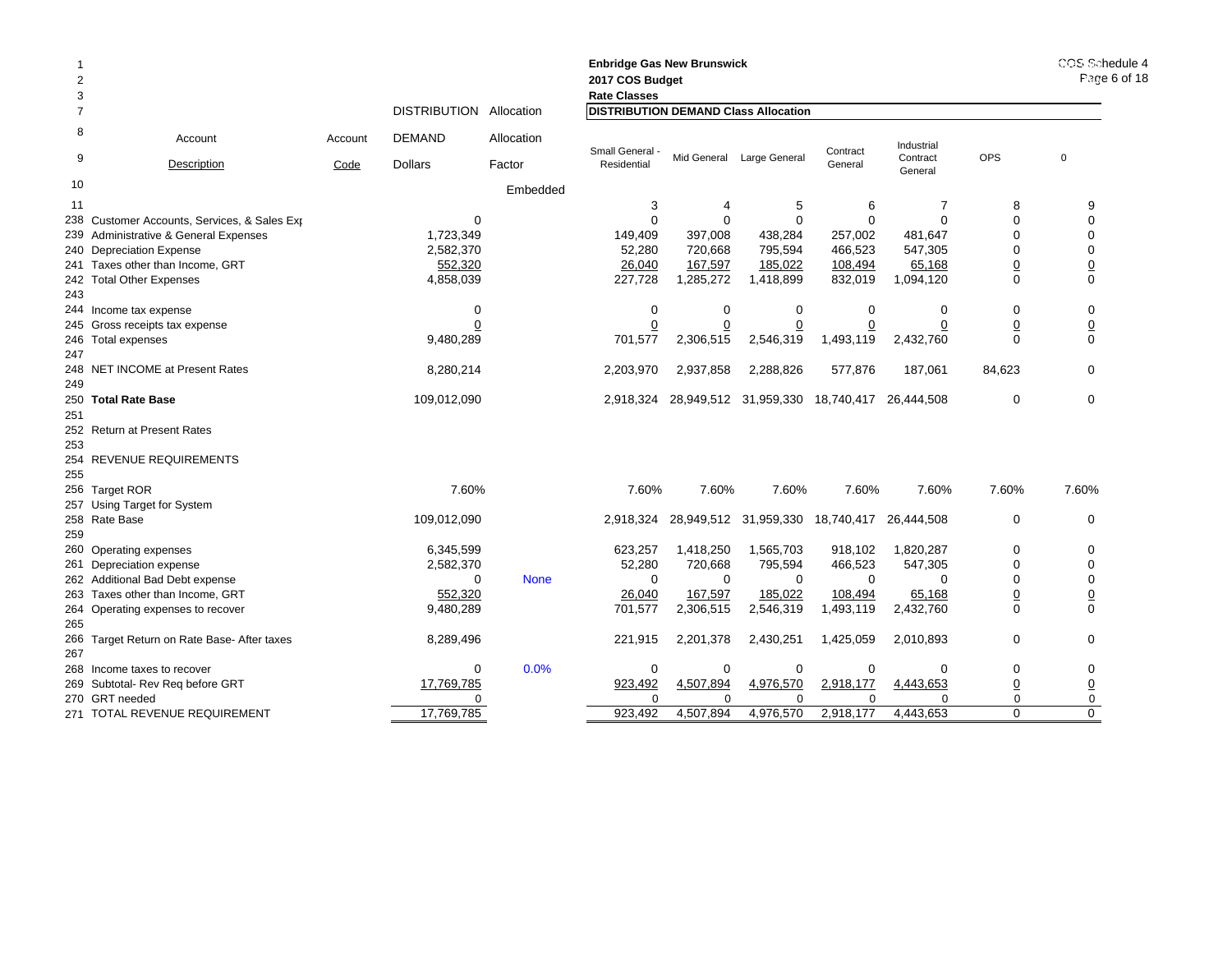| 2<br>3 |                                        |         |                                |                             | <b>Enbridge Gas New Brunswick</b><br>2017 COS Budget<br><b>Rate Classes</b> |                |                            |                |                     |                               | COS I<br>Pa     |
|--------|----------------------------------------|---------|--------------------------------|-----------------------------|-----------------------------------------------------------------------------|----------------|----------------------------|----------------|---------------------|-------------------------------|-----------------|
| 7      |                                        |         | <b>DISTRIBUTION Allocation</b> |                             | <b>DISTRIBUTION CUSTOMER Class Allocation</b>                               |                |                            |                |                     |                               |                 |
| 8      | Account                                | Account | <b>CUSTOMER</b>                | Allocation                  | Small General                                                               |                |                            | Contract       | Industrial          |                               |                 |
| 9      | Description                            | Code    | Dollars                        | Factor                      | Residential                                                                 |                | Mid General Large General  | General        | Contract<br>General | <b>OPS</b>                    | $\mathbf 0$     |
| 10     |                                        |         |                                | Embedded                    |                                                                             |                |                            |                |                     |                               |                 |
|        | 12 I. GAS PLANT IN SERVICE             |         |                                |                             |                                                                             |                |                            |                |                     |                               |                 |
|        | 13 Franchises & Consents               | 401     | 0                              | <b>TOTALPLANT</b>           | 0                                                                           | 0              | 0                          | 0              | 0                   | 0                             | 0               |
|        | 14 Other Intangible Plant              | 402     | $\mathbf 0$                    | <b>None</b>                 | 0                                                                           | $\mathbf 0$    | $\mathbf 0$                | 0              | 0                   | 0                             | 0               |
|        | 15 Subtotal - INTANGIBLE ASSETS        | 401-402 | $\Omega$                       |                             | $\Omega$                                                                    | $\Omega$       | $\mathbf 0$                | $\Omega$       | 0                   | 0                             | $\mathbf 0$     |
| 16     | 17 B. PRODUCTION PLANT                 |         |                                |                             |                                                                             |                |                            |                |                     |                               |                 |
|        | 18 Production Plant                    | 403-419 |                                | <b>None</b>                 |                                                                             |                |                            |                |                     |                               |                 |
| 19     | Subtotal - PRODUCTION PLANT            | 403-419 | $\overline{0}$<br>$\Omega$     |                             | $\overline{0}$<br>$\Omega$                                                  | $\frac{0}{0}$  | $\overline{0}$<br>$\Omega$ | $\frac{0}{0}$  | $\frac{0}{0}$       | $\overline{0}$<br>$\mathbf 0$ | $\frac{0}{0}$   |
| 20     |                                        |         |                                |                             |                                                                             |                |                            |                |                     |                               |                 |
|        | 21 C. STORAGE PLANT                    |         |                                |                             |                                                                             |                |                            |                |                     |                               |                 |
|        | 22 Storage Plant                       | 440-459 | $\overline{0}$                 | <b>None</b>                 | $\overline{0}$                                                              | $\overline{0}$ | $\overline{0}$             | $\overline{0}$ | $\overline{0}$      | $\overline{0}$                | $\overline{0}$  |
|        | 23 Subtotal - STORAGE PLANT            | 440-459 | $\Omega$                       |                             | $\Omega$                                                                    | $\Omega$       | $\Omega$                   | $\Omega$       | $\Omega$            | $\mathbf 0$                   | $\Omega$        |
| 24     |                                        |         |                                |                             |                                                                             |                |                            |                |                     |                               |                 |
|        | 25 D. TRANSMISSION PLANT               | 460-469 | 0                              | <b>None</b>                 | $\mathbf 0$                                                                 | $\mathbf 0$    | $\mathbf 0$                | $\mathbf 0$    | 0                   | 0                             | $\mathbf 0$     |
| 26     |                                        |         |                                |                             |                                                                             |                |                            |                |                     |                               |                 |
|        | 27 E. DISTRIBUTION PLANT               |         |                                |                             |                                                                             |                |                            |                |                     |                               |                 |
|        | 28 Land and Land Rights                | 470     | 0                              | <b>DISTOnlyPT-C</b>         | 0                                                                           | 0              | 0                          | 0              | 0                   | 0                             | 0               |
|        | 29 Structures and Improvements         | 472     | 0                              | <b>DISTOnlyPT-C</b>         | $\Omega$                                                                    | 0              | $\mathbf 0$                | $\mathbf 0$    | 0                   | 0                             | 0               |
|        | 30 Services                            | 473     | 68,046,578                     | Service_Invest              | 40,424,695                                                                  | 19,799,513     | 3,693,974                  | 2,317,434      | 1,707,266           | 103,696                       | $\mathbf 0$     |
|        | 31 Regulators and Meter Installations  | 474     | 0                              | Service_Invest              | 0                                                                           | 0              | 0                          | $\Omega$       | 0                   | 0                             | 0               |
|        | 32 Mains-PL                            | 475     |                                | 53,856,829 MainsCustomer-PL | 37,569,185                                                                  | 14,048,208     | 1,807,184                  | 358,678        | 0                   | 73,575                        | 0               |
|        | 33 Mains-ST                            | 475     | 0                              | <b>MainsCustomer</b>        | 0                                                                           | 0              | 0                          | 0              | 0                   | 0                             | $\mathbf 0$     |
|        | 34 Compressor Equipment                | 476     | 0                              | Service_Invest              | 0                                                                           | $\Omega$       | $\mathbf 0$                | 0              | $\Omega$            | $\Omega$                      | 0               |
|        | 35 Meas. & Reg. Stat. Equip. - General | 477     | 0                              | Service_Invest              | O                                                                           |                | 0                          | 0              | 0                   | $\Omega$                      | $\pmb{0}$       |
|        | 36 Meters                              | 478     | 23,801,511                     | Meter_Invest                | 5,937,406                                                                   | 13,424,274     | 2,775,027                  | 723,197        | 871,300             | 70,307                        | 0               |
|        | 37 Other Distribution Equipment        | 479     | 0                              | <b>None</b>                 | $\Omega$                                                                    | $\mathbf 0$    | 0                          | 0              | 0                   | $\Omega$                      | $\mathbf 0$     |
|        | 38 Development O&M                     | 479     | 70,132,418                     | <b>DISTPT-C</b>             | 40,398,801                                                                  | 22,753,517     | 3,983,591                  | 1,636,196      | 1,241,146           | 119,167                       | $\underline{0}$ |
|        | 39 Subtotal - DISTRIBUTION PLANT       | 470-479 | 215,837,336                    |                             | 124,330,087                                                                 | 70,025,512     | 12,259,775                 | 5,035,504      | 3,819,711           | 366,746                       | $\mathbf 0$     |
| 40     | 41 F. GENERAL PLANT                    |         |                                |                             |                                                                             |                |                            |                |                     |                               |                 |
|        | 42 Land and Land Rights                | 480     | 0                              | <b>DISTLABOR-C</b>          | 0                                                                           | 0              | 0                          | 0              | 0                   | 0                             | 0               |
|        | 43 Structures and Improvements         | 482     | 39,441                         | <b>DISTLABOR-C</b>          | 22,973                                                                      | 12,611         | 2,194                      | 915            | 683                 | 66                            | $\mathbf 0$     |
|        | 44 Office Furniture and Equipment      | 483     | 65,848                         | <b>DISTLABOR-C</b>          | 38,353                                                                      | 21,054         | 3,663                      | 1,527          | 1,141               | 110                           | 0               |
|        | 45 Transportation Equipment            | 484     | 375,460                        | <b>DISTLABOR-C</b>          | 218,687                                                                     | 120,046        | 20,886                     | 8,707          | 6,505               | 629                           | 0               |
|        | 46 Heavy Work Equipment                | 485     | 0                              | <b>DISTLABOR-C</b>          | 0                                                                           | 0              | 0                          | 0              | 0                   | 0                             | 0               |
|        | 47 Tools & Work Equipment              | 486     | 406,746                        | <b>DISTLABOR-C</b>          | 236,909                                                                     | 130,049        | 22,626                     | 9,433          | 7,047               | 681                           | 0               |
|        | 48 Equipment on Customers' Premises    | 487     | 0                              | <b>DISTLABOR-C</b>          | 0                                                                           | 0              | 0                          | 0              | 0                   | 0                             | $\mathbf 0$     |
|        | 49 Communication Structures & Equip    | 488     | 0                              | <b>DISTLABOR-C</b>          | $\mathbf 0$                                                                 | 0              |                            | $\mathbf 0$    | 0                   | 0                             | 0               |
|        | 50 Computer Hardware & Software        | 490     | 849,427                        | <b>DISTLABOR-C</b>          | 494,750                                                                     | 271,588        | 47,251                     | 19,700         | 14,717              | 1,422                         | 0               |
|        | 51 Other General Equipment             | 489     | $\overline{0}$                 | <b>DISTLABOR-C</b>          |                                                                             |                | $\overline{0}$             |                |                     | 0                             | $\underline{0}$ |
|        | 52 Subtotal - GENERAL PLANT            | 480-490 | 1,736,922                      |                             | 1,011,672                                                                   | 555,347        | 96,619                     | 40,282         | 30,093              | 2,909                         | $\mathbf 0$     |
| 53     |                                        |         |                                |                             |                                                                             |                |                            |                |                     |                               |                 |
| 55     | 54 TOTAL UTILITY PLANT                 |         | 217,574,258                    |                             | 125,341,759 70,580,859 12,356,394                                           |                |                            | 5,075,786      | 3,849,805           | 369,654                       | 0               |
|        | 56 II. DEPRECIATION RESERVE            |         |                                |                             |                                                                             |                |                            |                |                     |                               |                 |
|        | 57 Intangible Plant                    |         |                                | 0 DISTPT-C_INT              | 0                                                                           | 0              | $\mathbf 0$                | $\mathbf 0$    | 0                   | 0                             | 0               |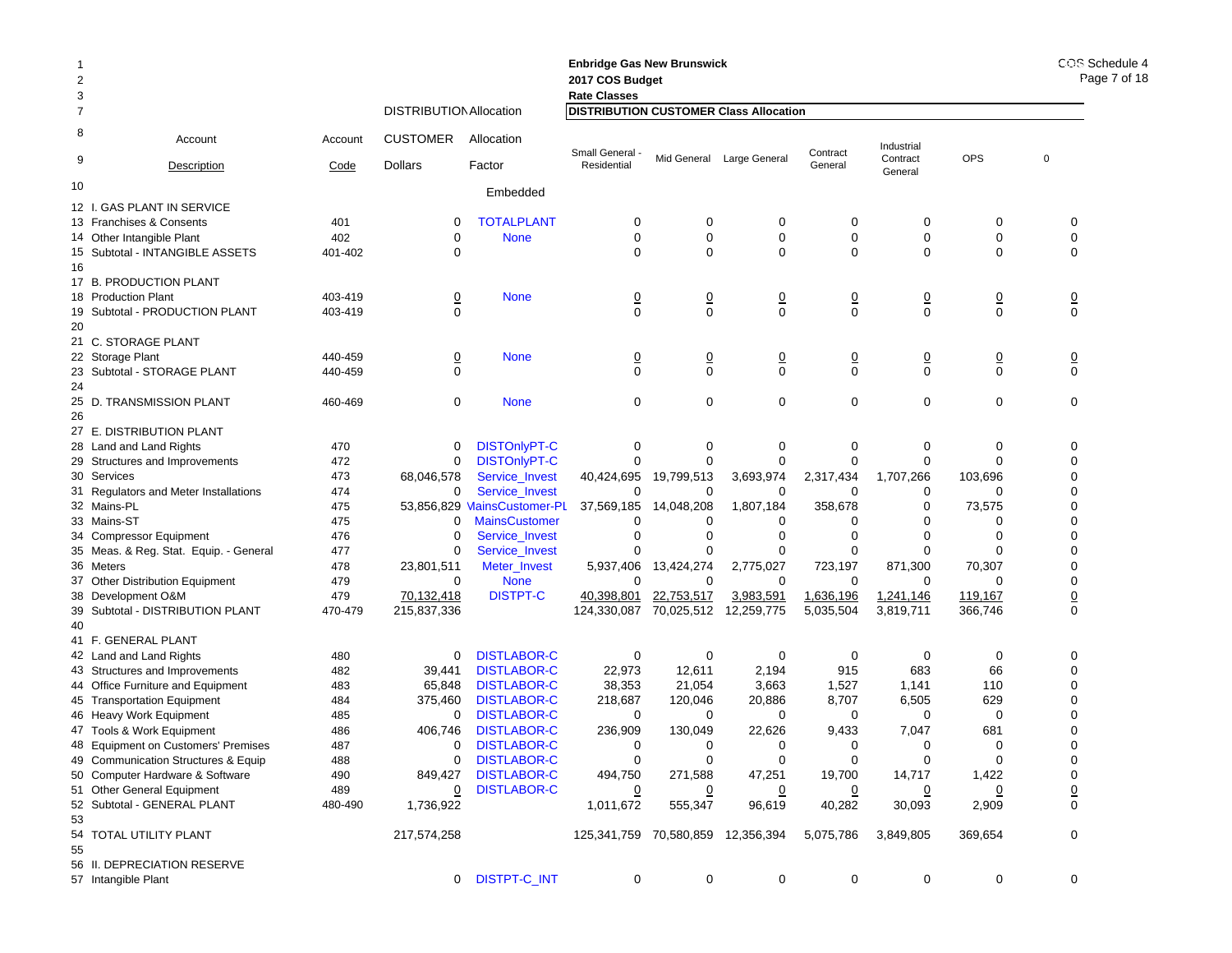|                |                                           |         |                                   |                             | <b>Enbridge Gas New Brunswick</b> |                       |                                               |                     |                        |                | COS Schedule 4  |
|----------------|-------------------------------------------|---------|-----------------------------------|-----------------------------|-----------------------------------|-----------------------|-----------------------------------------------|---------------------|------------------------|----------------|-----------------|
| $\overline{2}$ |                                           |         |                                   |                             | 2017 COS Budget                   |                       |                                               |                     |                        |                | Page 8 of 18    |
| 3              |                                           |         |                                   |                             | <b>Rate Classes</b>               |                       |                                               |                     |                        |                |                 |
| 7              |                                           |         | <b>DISTRIBUTION Allocation</b>    |                             |                                   |                       | <b>DISTRIBUTION CUSTOMER Class Allocation</b> |                     |                        |                |                 |
| 8<br>9         | Account                                   | Account | <b>CUSTOMER</b><br><b>Dollars</b> | Allocation<br>Factor        | Small General -<br>Residential    |                       | Mid General Large General                     | Contract<br>General | Industrial<br>Contract | <b>OPS</b>     | $\mathbf 0$     |
|                | Description                               | Code    |                                   |                             |                                   |                       |                                               |                     | General                |                |                 |
| 10             |                                           |         |                                   | Embedded                    |                                   |                       |                                               |                     |                        |                |                 |
|                | 58 Production Plant                       |         | 0                                 | <b>None</b>                 | 0                                 | 0                     | 0                                             | $\mathbf 0$         | 0                      | 0              | 0               |
|                | 59 Local Storage Plant                    |         | $\Omega$                          | <b>None</b>                 | $\mathbf 0$                       | 0                     | $\mathbf 0$                                   | $\mathbf 0$         | $\mathbf 0$            | $\mathbf 0$    | 0               |
|                | 60 Transmission Plant                     |         | 0                                 | <b>None</b>                 | 0                                 | 0                     | 0                                             | $\mathbf 0$         | 0                      | $\Omega$       | 0               |
|                | 61 Mains-PL                               |         |                                   | 13,863,394 MainsCustomer-PL | 9,670,759                         | 3,616,177             | 465,191                                       | 92,328              | $\Omega$               | 18,939         | 0               |
|                | 62 Mains-ST                               |         | 0                                 | <b>MainsCustomer</b>        | 0                                 | 0                     | 0                                             | 0                   | 0                      | 0              | 0               |
|                | 63 Development O&M                        |         | 17,651,000                        | <b>DISTPT-C</b>             | 10,167,612                        | 5,726,629             | 1,002,594                                     | 411.799             | 312,373                | 29,992         | 0               |
|                | 64 Services                               |         | 18,763,461                        | Service_Invest              | 11,146,882                        | 5,459,604             | 1,018,592                                     | 639,019             | 470,769                | 28,594         | 0               |
|                | 65 Meters                                 |         | 5,584,923                         | Meter_Invest                | 1,393,187                         | 3,149,949             | 651,148                                       | 169,695             | 204,447                | 16,497         | 0               |
|                | 66 Distr Other                            |         | 4,153,353                         | <b>DISTPT-C</b>             | 2,392,481                         | 1,347,499             | 235,915                                       | 96,898              | 73,503                 | 7,057          | 0               |
|                | 67 General Plant                          |         | 1,094,014                         | <b>DISTLABOR-C</b>          | 637,210                           | 349,790               | 60,856                                        | 25,372              | 18,955                 | 1,832          | $\underline{0}$ |
|                | 68 TOTAL - DEPRECIATION RESERVE           |         | 61,110,145                        |                             | 35,408,131                        | 19,649,648            | 3,434,297                                     | 1,435,112           | 1,080,046              | 102,911        | 0               |
| 69             |                                           |         |                                   |                             |                                   |                       |                                               |                     |                        |                |                 |
|                | 70 III. OTHER RATE BASE ITEMS             |         |                                   |                             |                                   |                       |                                               |                     |                        |                |                 |
|                | 71 Gas Storage Inventory                  |         | 0                                 | <b>None</b>                 | 0                                 | 0                     | 0                                             | 0                   | 0                      | 0              | 0               |
|                | 72 CWIP                                   |         | $\mathbf 0$                       | <b>DISTPT-C</b>             | 0                                 | 0                     | 0                                             | $\mathbf 0$         | 0                      | 0              | 0               |
|                | 73 Customer Deposits                      |         | $\mathbf 0$                       | <b>DISTPT-C</b>             | $\mathbf 0$                       | $\mathbf 0$           | $\mathbf 0$                                   | $\mathbf 0$         | $\mathbf 0$            | $\Omega$       | 0               |
|                | 74 Franchise fee                          |         | 76,477                            | <b>DISTPT-C</b>             | 44,053                            | 24,812                | 4,344                                         | 1,784               | 1,353                  | 130            | 0               |
|                | 75 Deferred development costs             |         | 0                                 | <b>DISTPT-C</b>             | 0                                 | 0                     | 0                                             | 0                   | 0                      | 0              | 0               |
|                | 76 Deferred carrying costs                |         | 0                                 | <b>DISTPT-C</b>             | 0                                 | 0                     | $\mathbf 0$                                   | 0                   | 0                      | $\Omega$       | 0               |
|                | 77 Deferred equity offering costs         |         | $\mathbf 0$                       | <b>DISTPT-C</b>             | 0                                 | 0                     | 0                                             | 0                   | 0                      | $\Omega$       | 0               |
|                | 78 Term deposit                           |         | 1,816,561                         | <b>DISTPT-C</b>             | 1,046,405                         | 589,359               | 103,182                                       | 42,381              | 32,148                 | 3,087          | 0               |
|                | 79 Deferral account                       |         | 0                                 | <b>DISTPT-C</b>             | 0                                 | 0                     | 0                                             | 0                   | 0                      | 0              | $\overline{0}$  |
|                | 80 Total - OTHER RATE BASE ITEMS          |         | 1,893,038                         |                             | 1,090,458                         | 614,171               | 107,526                                       | 44,165              | 33,501                 | 3,217          | 0               |
| 81             |                                           |         |                                   |                             |                                   |                       |                                               |                     |                        |                |                 |
|                | 82 IV. TOTAL RATE BASE (Excl. Working Ca  |         | 158,357,150                       |                             | 91,024,086                        | 51,545,381            | 9,029,624                                     | 3,684,839           | 2,803,260              | 269,959        | $\underline{0}$ |
|                | 83 Working Capital                        | 131     |                                   | 228,296 DISTO&MXGAS-C       | 122,889                           | 80,887                | 14,521                                        | 5,227               | 4,322                  | 450            | 0               |
| 84             |                                           |         |                                   |                             |                                   |                       |                                               |                     |                        |                |                 |
|                | 85 V. TOTAL RATE BASE                     |         | 158,585,446                       |                             |                                   | 91,146,975 51,626,268 | 9,044,145                                     | 3,690,066           | 2,807,582              | 270,410        | 0               |
| 86             |                                           |         |                                   |                             |                                   |                       |                                               |                     |                        |                |                 |
|                | 87 I. OPERATION & MAINTENANCE EXPEN       |         |                                   |                             |                                   |                       |                                               |                     |                        |                |                 |
|                | 88 A. PRODUCTION EXPENSES                 |         |                                   |                             |                                   |                       |                                               |                     |                        |                |                 |
|                | 89 1. Manufactured Gas Production         |         |                                   |                             |                                   |                       |                                               |                     |                        |                |                 |
|                | 90 Operation Supv and Engineering         | 610     | 0                                 | <b>None</b>                 | 0                                 | 0                     | 0                                             | 0                   | 0                      | 0              | 0               |
|                | 91 Gas Wells                              | 614     | $\Omega$                          | <b>None</b>                 | 0                                 | 0                     | $\mathbf 0$                                   | 0                   | 0                      | 0              | 0               |
|                | 92 Other Gas Production                   | 619     | $\overline{0}$                    | <b>None</b>                 | $\overline{0}$                    | $\underline{0}$       | $\overline{0}$                                | $\overline{0}$      | $\overline{0}$         | $\overline{0}$ | $\overline{0}$  |
| 93             | Subtotal - Production                     | 610-619 | 0                                 |                             | 0                                 | 0                     | 0                                             | 0                   | $\mathbf 0$            | 0              | 0               |
|                | 94 Supervision                            | 810     | $\mathbf 0$                       | <b>None</b>                 | 0                                 | $\mathbf 0$           | 0                                             | $\mathbf 0$         | $\Omega$               | $\mathbf 0$    | 0               |
|                | 95 Gas Production Maintenance             | 814     | $\frac{0}{0}$                     | None                        | $\frac{0}{0}$                     | $\frac{0}{0}$         | $\overline{0}$                                | $\overline{0}$      | $\overline{0}$         | $\overline{0}$ | $\frac{0}{0}$   |
| 96             | Subtotal - O&M Accounts 617-618           | 810-819 |                                   | <b>None</b>                 |                                   |                       | $\pmb{0}$                                     | $\underline{0}$     | $\overline{0}$         | $\overline{0}$ |                 |
|                | 97 Subtotal - Manufactured Gas Production | 610-819 | $\Omega$                          |                             | $\mathbf 0$                       | $\Omega$              | $\Omega$                                      | $\Omega$            | $\Omega$               | $\Omega$       | 0               |
| 98             |                                           |         |                                   |                             |                                   |                       |                                               |                     |                        |                |                 |
|                | 99 Gas Supply Expenses                    |         |                                   |                             |                                   |                       |                                               |                     |                        |                |                 |
|                | 100 Natural Gas Purchases                 | 623     | 0                                 | <b>None</b>                 | 0                                 | 0                     | 0                                             | 0                   | 0                      | 0              | 0               |
|                | 101 Gas Supply Operation                  | 624     | 86,015                            | <b>DISTPT-C</b>             | 49,548                            | 27,906                | 4,886                                         | 2,007               | 1,522                  | 146            | 0               |
|                | 102 Natural Gas W/D from Storage          | 627-628 | 0                                 | <b>None</b>                 | 0                                 | 0                     | 0                                             | 0                   | 0                      | 0              | 0               |
|                | 103 Gas Used for Other Util Operations    | 629     | $\mathbf 0$                       | <b>None</b>                 | $\mathbf 0$                       | $\mathbf 0$           | $\mathbf 0$                                   | $\mathbf 0$         | $\mathbf 0$            | $\mathbf 0$    | 0               |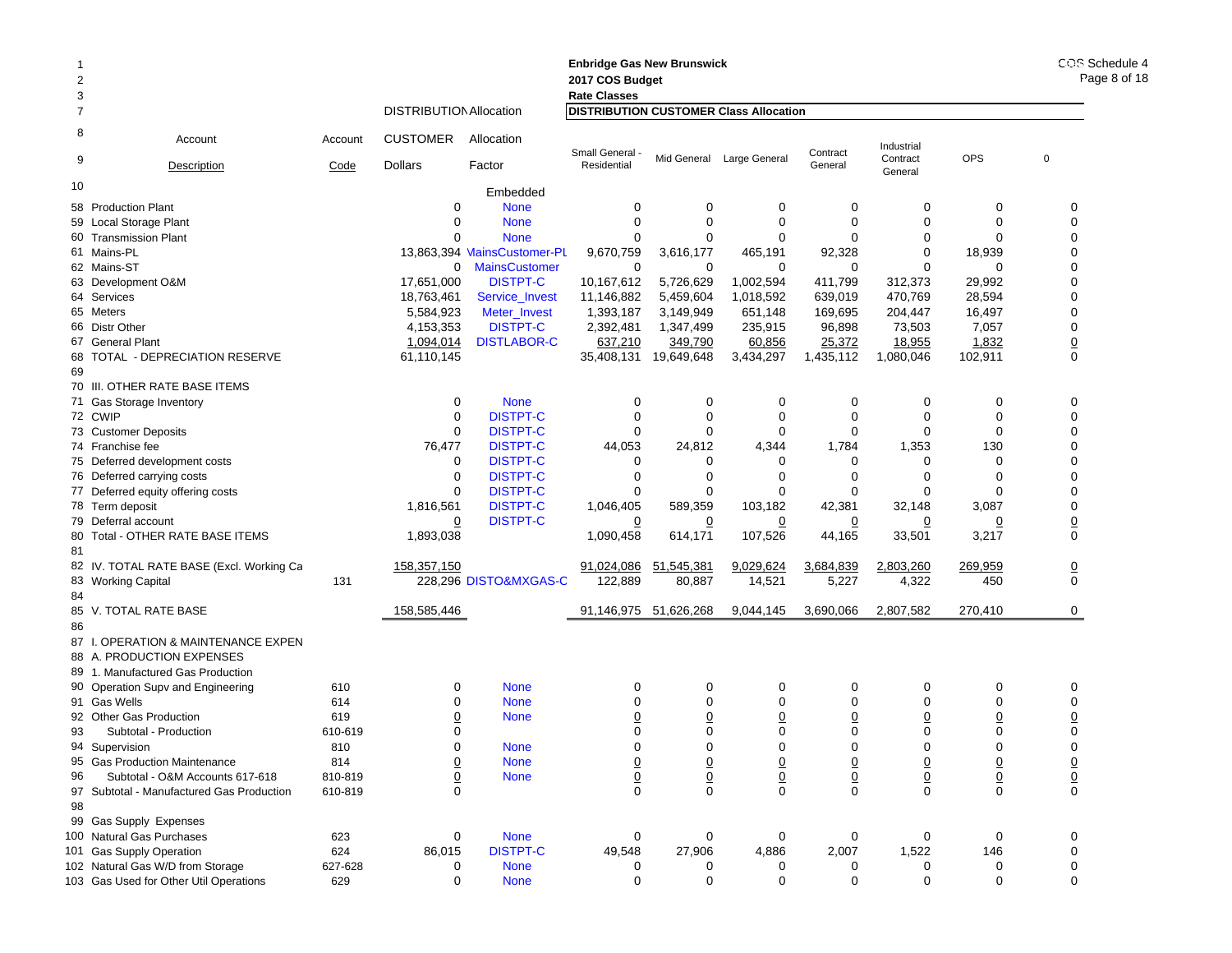|                |                                                                   |         |                                |                       | <b>Enbridge Gas New Brunswick</b>             |                                |                                |                                |                            |                               | COS Schedule 4                       |
|----------------|-------------------------------------------------------------------|---------|--------------------------------|-----------------------|-----------------------------------------------|--------------------------------|--------------------------------|--------------------------------|----------------------------|-------------------------------|--------------------------------------|
| $\overline{2}$ |                                                                   |         |                                |                       | 2017 COS Budget                               |                                |                                |                                |                            |                               | Page 9 of 18                         |
| 3              |                                                                   |         |                                |                       | <b>Rate Classes</b>                           |                                |                                |                                |                            |                               |                                      |
| 7              |                                                                   |         | <b>DISTRIBUTION Allocation</b> |                       | <b>DISTRIBUTION CUSTOMER Class Allocation</b> |                                |                                |                                |                            |                               |                                      |
| 8              | Account                                                           | Account | <b>CUSTOMER</b>                | Allocation            | Small General -                               |                                | Mid General Large General      | Contract                       | Industrial                 | OPS                           | $\mathbf 0$                          |
| 9              | Description                                                       | Code    | <b>Dollars</b>                 | Factor                | Residential                                   |                                |                                | General                        | Contract<br>General        |                               |                                      |
| 10             |                                                                   |         |                                | Embedded              |                                               |                                |                                |                                |                            |                               |                                      |
|                | 104 Other Gas Supply Expenses                                     |         | <u>0</u>                       | <b>None</b>           | $\overline{0}$                                | $\overline{0}$                 | $\overline{0}$                 | $\overline{0}$                 | $\overline{0}$             | $\overline{0}$                | $\frac{0}{0}$                        |
|                | 105 Subtotal - PRODUCTION EXPENSES                                | 623-629 | 86,015                         |                       | 49,548                                        | 27,906                         | 4,886                          | 2,007                          | 1,522                      | 146                           |                                      |
| 106            |                                                                   |         |                                |                       |                                               |                                |                                |                                |                            |                               |                                      |
|                | 107 B. NATURAL GAS STORAGE, TERMINAL                              |         |                                |                       |                                               |                                |                                |                                |                            |                               |                                      |
|                | 108 Storage Operation & Maintenance                               | 640-859 | 0                              | <b>None</b>           | 0                                             | 0                              | 0                              | 0                              | 0                          | 0                             | 0                                    |
|                | 109 Subtotal - NATURAL GAS STORAGE                                | 640-859 | $\mathbf 0$                    |                       | $\mathbf 0$                                   | 0                              | 0                              | 0                              | $\mathbf 0$                | 0                             | 0                                    |
| 110            |                                                                   |         | $\mathbf 0$                    |                       | 0                                             | 0                              | $\mathbf 0$                    | $\mathbf 0$                    | $\mathbf 0$                | 0                             | 0                                    |
| 112            | 111 C. TRANSMISSION EXPENSES                                      | 660-869 |                                | <b>None</b>           |                                               |                                |                                |                                |                            |                               |                                      |
|                | 113 D. DISTRIBUTION EXPENSES                                      |         |                                |                       |                                               |                                |                                |                                |                            |                               |                                      |
|                | 114 Supervision                                                   | 670-870 | 651,848                        | <b>DISTOnlyPT-C</b>   | 375,488                                       | 211,483                        | 37,026                         | 15,208                         | 11,536                     | 1,108                         | 0                                    |
|                | 115 Load Dispatching                                              | 671     | 0                              | <b>DISTPT-C</b>       | 0                                             | 0                              | 0                              | 0                              | 0                          | 0                             | 0                                    |
|                | 116 Meter and Regulator Work                                      | 673-878 | 0                              | Meter_Invest          | 0                                             | 0                              | 0                              | 0                              | 0                          | 0                             | 0                                    |
|                | 117 Service Work                                                  | 674     | $\mathbf 0$                    | <b>None</b>           | $\mathbf 0$                                   | 0                              | $\mathbf 0$                    | 0                              | 0                          | $\Omega$                      | 0                                    |
|                | 118 Mains and Services                                            | 675-875 |                                | 91,407 STMAIN-SERVICE | 58,482                                        | 25,380                         | 4,125                          | 2,007                          | 1,280                      | 133                           | 0                                    |
|                | 119 Compressor Equipment                                          | 676-876 | 0                              | <b>None</b>           | 0                                             | $\Omega$                       | 0                              | 0                              | $\Omega$                   | 0                             | 0                                    |
|                | 120 Measuring and Regulation                                      | 677-877 | $\mathbf 0$                    | <b>None</b>           | $\Omega$                                      | $\mathbf 0$                    | $\Omega$                       | $\Omega$                       | $\Omega$                   | $\Omega$                      | 0                                    |
|                | 121 Other Distribution Equipment                                  | 679-879 | 0                              | <b>None</b>           | 0                                             | 0                              | 0                              | 0                              | 0                          | 0                             | 0                                    |
|                | 122 Structures and Improvements                                   | 872     | 0                              | <b>DISTPT-C</b>       | $\mathbf 0$                                   | $\mathbf 0$                    | $\mathbf 0$                    | $\mathbf 0$                    | $\Omega$                   | $\Omega$                      | 0                                    |
|                | 123 General Maintenance                                           | 884-889 | 552,876                        | <b>DISTLABOR-C</b>    | 322,023                                       | 176,771                        | 30,755                         | 12,822                         | 9,579                      | 926                           | $\underline{0}$                      |
|                | 124 Subtotal - DISTRIBUTION EXPENSES                              | 670-889 | 1,296,131                      |                       | 755,994                                       | 413,635                        | 71,905                         | 30,036                         | 22,395                     | 2,166                         | $\frac{0}{0}$                        |
| 126            | 125 Total - OPERATION & MAINTENANCE E>                            |         | 1,296,131                      |                       | 755,994                                       | 413,635                        | 71,905                         | 30,036                         | 22,395                     | 2,166                         |                                      |
|                | 127 II. SALES & MARKETING                                         |         |                                |                       |                                               |                                |                                |                                |                            |                               |                                      |
|                | 128 Supervision                                                   | 700     | 0                              | <b>None</b>           | 0                                             | 0                              | 0                              | 0                              | 0                          | 0                             | 0                                    |
|                | 129 Advertising - Natural Gas Promotion                           | 701     | $\mathbf 0$                    | <b>None</b>           | $\Omega$                                      | $\mathbf 0$                    | $\mathbf 0$                    | $\mathbf 0$                    | $\Omega$                   | $\Omega$                      | 0                                    |
|                | 130 Demonstration and Selling Exp                                 | 702     | $\mathbf 0$                    | <b>None</b>           | $\Omega$                                      | 0                              | $\mathbf 0$                    | $\mathbf 0$                    | $\Omega$                   | $\Omega$                      | 0                                    |
|                | 131 Revenue from Merchandising                                    | 703     | 0                              | Delivery_Rev          | 0                                             | 0                              | $\mathbf 0$                    | 0                              | 0                          | 0                             | 0                                    |
|                | 132 Expense of Merchandising                                      | 704     | 0                              | Delivery_Rev          | $\Omega$                                      | 0                              | $\Omega$                       | $\mathbf 0$                    | $\Omega$                   | $\Omega$                      | 0                                    |
|                | 133 Advertising - Other                                           | 705     | 0                              | <b>None</b>           | 0                                             | 0                              | $\mathbf 0$                    | 0                              | $\Omega$                   | 0                             | 0                                    |
|                | 134 Other Sales Promotion<br>135 Total - CUSTOMER ACCOUNTS EXPENS | 709     | $\overline{0}$<br>$\Omega$     | <b>None</b>           | $\overline{0}$<br>$\mathbf 0$                 | $\underline{0}$<br>$\mathbf 0$ | $\underline{0}$<br>$\mathbf 0$ | $\underline{0}$<br>$\mathbf 0$ | $\overline{0}$<br>$\Omega$ | $\overline{0}$<br>$\mathbf 0$ | $\overline{\mathbf{0}}$<br>$\pmb{0}$ |
| 136            |                                                                   |         |                                |                       |                                               |                                |                                |                                |                            |                               |                                      |
|                | 137 III. CUSTOMER SERVICE & INFORMATI(                            |         |                                |                       |                                               |                                |                                |                                |                            |                               |                                      |
|                | 138 Operatin Supervision                                          | 710     | 0                              | <b>None</b>           | 0                                             | 0                              | 0                              | 0                              | 0                          | 0                             | 0                                    |
|                | 139 Customers' Contracts and Orders                               | 711     | $\mathbf 0$                    | <b>None</b>           | 0                                             | $\mathbf 0$                    | $\Omega$                       | $\Omega$                       | 0                          |                               | 0                                    |
|                | 140 Meter Reading                                                 | 712     | $\mathbf 0$                    | <b>None</b>           | $\mathbf 0$                                   | 0                              | $\mathbf 0$                    | $\mathbf 0$                    | $\mathbf 0$                | $\mathbf 0$                   | 0                                    |
|                | 141 Customers' Billing and Accounting                             | 713     | 0                              | <b>None</b>           |                                               |                                |                                |                                |                            |                               |                                      |
|                | 142 Credit and Collection                                         | 714     | 0                              | <b>None</b>           | 0                                             | 0                              | 0                              |                                |                            |                               | 0                                    |
|                | 143 Uncollectable Accounts                                        | 718     | 0                              | <b>None</b>           | 0                                             | 0                              | 0                              |                                | O                          |                               | 0                                    |
|                | 144 Other Customer Accounting                                     | 719     |                                | <b>None</b>           | 0                                             | 0                              | 0                              | 0                              | 0                          |                               | 0                                    |
| 146            | 145 Total - CUSTOMER SERVICE & INFORM,                            |         | ∩                              |                       | $\Omega$                                      | 0                              | $\Omega$                       | 0                              | 0                          | 0                             | $\Omega$                             |
| 148            | 147 Total - CUSTOMER ACCOUNTS, SERVIC                             |         | 0                              |                       | 0                                             | 0                              | 0                              | 0                              | 0                          | 0                             | 0                                    |
|                |                                                                   |         |                                |                       |                                               |                                |                                |                                |                            |                               |                                      |

149 IV. ADMINISTRATIVE & GENERAL EXPE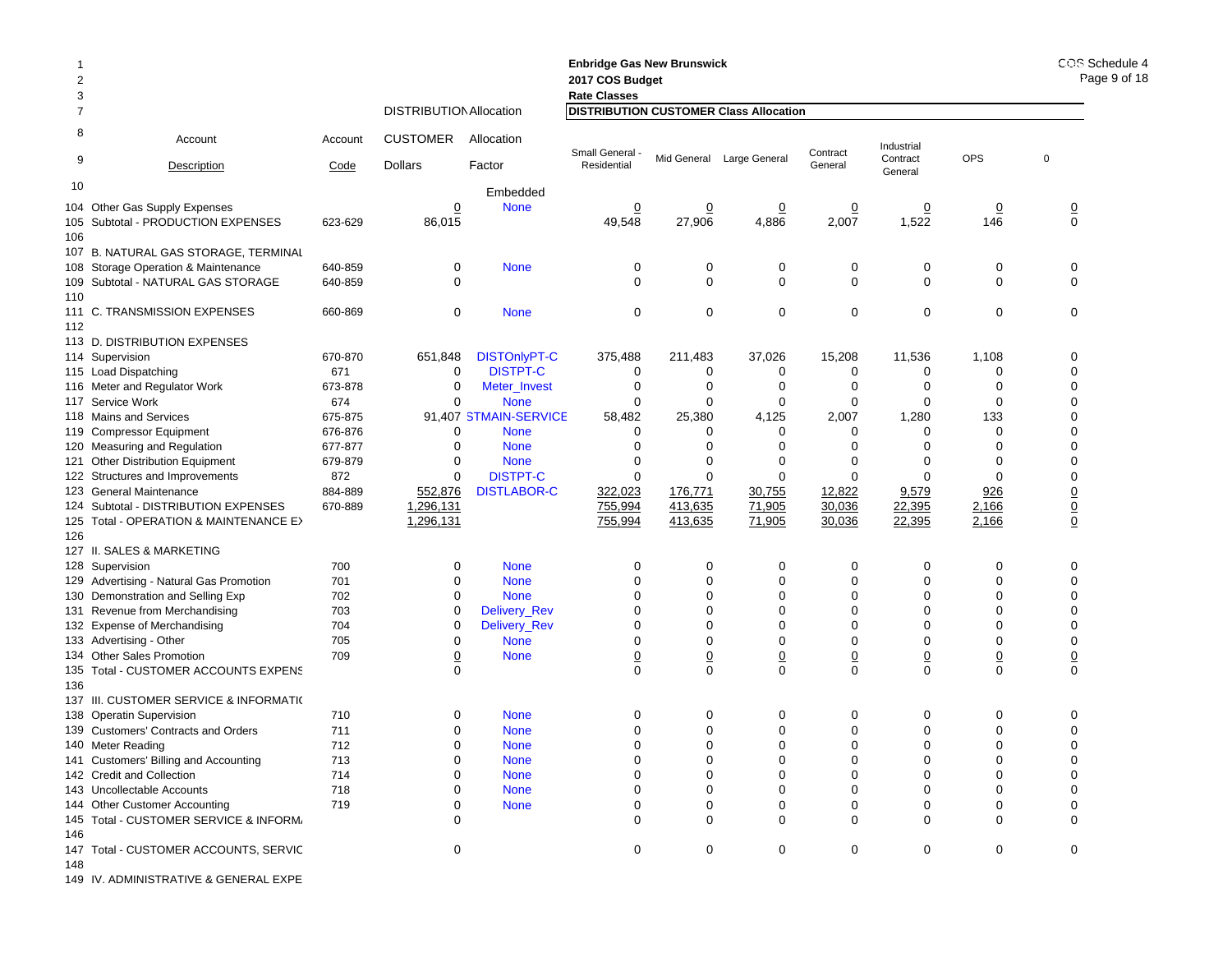### 1 **Enbridge Gas New Brunswick Enbridge Gas**  2 **2017 COS Budget 2017 COS Bud** 3 **Rate Classes Rate Classes** 7 DISTRIBUTIONAllocation **DISTRIBUTION CUSTOMER Class Allocation** 8 Account Account CUSTOMER Allocation9Description Code Dollars Factor 10 Embedded Industrial **Contract General** Small General - Mid General Large General Contract in additional Contract COPS of the Contract COPS of the Contract COPS of the Residential Contract COPS of the General Contract COPS of the General Contract COPS of the Gen 150151 Administrative & General 721 1,134 DISTLABOR-C 660 363 63 26 20 2 0 **152 Special Services** 2 Special Services 722 185,724 DISTLABOR-C 108,175 59,382 10,331 4,307 3,218 311 0 153 Insurance 723 00 DISTPT-C  $\begin{array}{ccccccccccccccccccccc} C & & & 0 & & 0 & & 0 & & 0 & & 0 & & 0 \end{array}$ 154 Injuries&Damages 724 0 DISTLABOR-C 0 0 0 0 0 155 Employee Pensions and Benefits 725 508,524 DISTLABOR-C 296,191 162,591 28,287 11,793 8,811 852 0 156 Other Admin & Gen Expenses 728 742,751 DISTLABOR-C 432,616 237,480 41,317 17,226 12,869 1,244 0 157 Admin & Gen Expenses Transferred 729 <u>(645,734)</u> JIST-TRANSFER-( <u>(376,989)</u> <u>(206,623) (35,934)</u> (<u>14,995) (11,192)</u> <u>0</u> <u>0</u> 158 Subtotal - O&M Accounts 721-729 792,400 460,653 253,193 44,064 18,357 13,725 2,408 0 159160 TOTAL - OPERATING EXPENSES (Excl I 2,088,531 1,216,646 666,827 115,969 48,394 36,120 4,575 0 161162 VI. DEPRECIATION EXPENSE163 Intangible Plant Intangible Plant 403 0 DISTPT-C\_INT 000000 0 164 Production Plant 403 0 None 000000 0 165 Local Storage Plant 5 Local Storage Plant 403 0 None 0 0 0 0 0 0 166 Transmission Plant 166 Transmission Plant 0 None 000000 0 167 Mains-PL 404 1,101,333 MainsCustomer-PL 768,262 287,276 36,956 7,335 0 1,505 0 168 Mains-ST 404 0 MainsCustomer 000000 0 169 Development O&M 9 Development O&M 404 1,704,210 DISTPT-C 981,686 552,908 96,801 39,759 30,160 2,896 0 170 Services 404 1,227,723 Service\_Invest 729,358 357,231 66,648 41,812 30,803 1,871 0 171 Meters 404 1,843,205 Meter\_Invest 459,797 1,039,585 214,900 56,005 67,474 5,445 0 172 Distr Other 404 281,989 DISTPT-C 162,436 91,488 16,017 6,579 4,990 479 0 173 General Plant 404 117,254 DISTLABOR-C 68,295 37,490 6,522 2,719 2,032 196 0 174 Amort Ltd-Term Elect/Gas Plant 174 Amort Ltd-Term 79,267 DISTPT-C 45,661 25,717 4,502 1,849 1,403 135 0 175 Adiustment 5 Adjustment <u>0</u> DISTPT-C <u>0</u> <u>0</u> <u>0</u> <u>0</u> 0 0 176 Total - DEPRECIATION EXPENSE 403-404 6,354,982 3,215,495 2,391,694 442,347 156,058 136,862 12,526 0 177178 VII. TAXES OTHER THAN INCOME TAXE179180 Property Tax- Plant 0 Property Tax- Plant 688,530 PropertyTax-C 480,301 179,599 23,104 4,585 0 941 0 181 Distribution Tax $\mathsf{x}$  0 0 RATEBASE E 0 0 0 0 0 0 0 182 Payroll related 2 Payroll related 0 DISTLABOR-C 0 0 0 0 0 0 183 Other taxes $\sim$  0  $\sim$ 0 DISTPT-C  $\begin{array}{ccccccccccccccccccccc} C & & & 0 & & 0 & & 0 & & 0 & & 0 & & 0 \end{array}$ 184 Property Tax- Gas 4 Property Tax- Gas <u>0</u> None <u>0</u> <u>0</u> <u>0</u> <u>0</u> <u>0</u> <u>0</u> 185 Total Taxes Other Than Income Taxes  $\hspace{1.6cm}$  408 688,530 480,301 179,599 23,104 4,585 0 941 0 186187 B. Franchise and Revenue Taxes 188 Gross Receipts Tax 0 None 000000 0 189 GRT- Uncoll Riderr 0 None 0 0 0 0 0 0 0 190 Subtotal- Franchise and Gross Receipts Ta 0 000000 0 191192 C. Income Tax Expense 193 State Income Tax expense 0 PreTax-Dist-C 000000 0 194 Federal Income Tax expense 0 PreTax-Dist-C 0 0 0 0 0 0 0

195 Subtotal- Income tax expense 0 0 0 0 0 0 0 0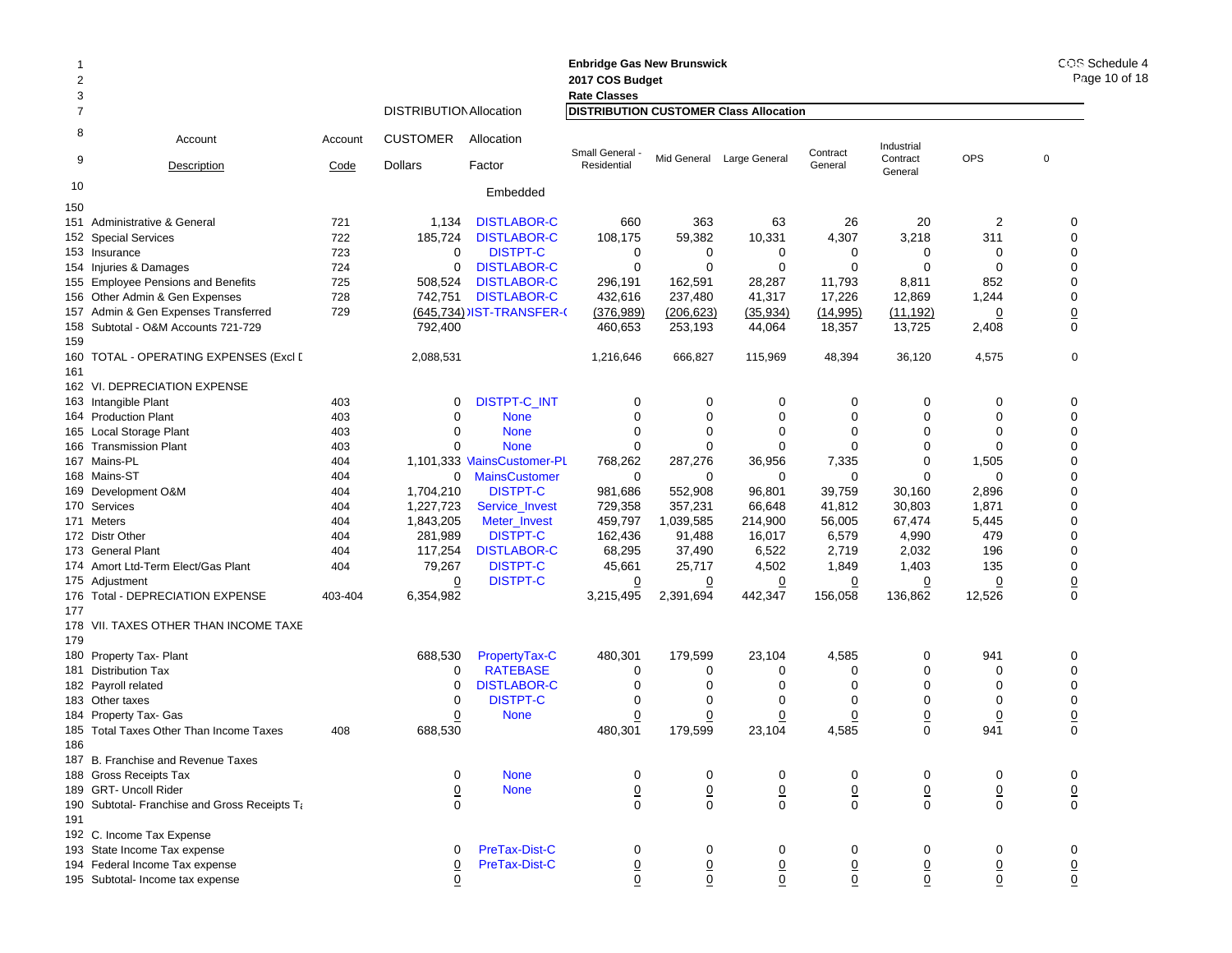| 2<br>3         |                                                              |         |                                |                       | <b>Enbridge Gas New Brunswick</b><br>2017 COS Budget<br><b>Rate Classes</b> | COS Schedule 4<br>Page 11 of 18 |                           |                  |                     |                |                 |
|----------------|--------------------------------------------------------------|---------|--------------------------------|-----------------------|-----------------------------------------------------------------------------|---------------------------------|---------------------------|------------------|---------------------|----------------|-----------------|
| $\overline{7}$ |                                                              |         | <b>DISTRIBUTION Allocation</b> |                       | <b>DISTRIBUTION CUSTOMER Class Allocation</b>                               |                                 |                           |                  |                     |                |                 |
| 8              | Account                                                      | Account | <b>CUSTOMER</b>                | Allocation            | Small General -                                                             |                                 |                           | Contract         | Industrial          | <b>OPS</b>     | $\pmb{0}$       |
| 9              | Description                                                  | Code    | <b>Dollars</b>                 | Factor                | Residential                                                                 |                                 | Mid General Large General | General          | Contract<br>General |                |                 |
| 10             |                                                              |         |                                | Embedded              |                                                                             |                                 |                           |                  |                     |                |                 |
|                | 196 Total- TAX EXPENSE                                       |         | 688,530                        |                       | 480,301                                                                     | 179,599                         | 23,104                    | 4,585            | 0                   | 941            | 0               |
| 197            | 198 TOTAL EXPENSES                                           |         | 9,218,057                      |                       | 4,961,991                                                                   | 3,266,026                       | 586,306                   | 211,044          | 174,504             | 18,187         | $\mathbf 0$     |
| 199            |                                                              |         |                                |                       |                                                                             |                                 |                           |                  |                     |                |                 |
|                | 200 V. REVENUES at Present Rates                             |         |                                |                       |                                                                             |                                 |                           |                  |                     |                |                 |
|                | 201 Retail Revenue                                           | 520     | 20,712,000                     | Delivery_Rev          | 3,397,752                                                                   | 6,103,872                       | 5,646,647                 | 2,411,492        | 3,051,858           | 100,380        | 0               |
|                | 202 Commercial Sales                                         | 521     | 0                              | Delivery_Rev          | 0                                                                           | 0                               | 0                         | 0                | 0                   | 0              | 0               |
|                | 203 Industrial Sales                                         | 522     | 0                              | Delivery_Rev          | 0                                                                           | 0                               | 0                         | $\mathbf 0$      | $\mathbf 0$         | 0              | 0               |
|                | 204 Other Sales                                              | 529     | 82,538                         | <b>Delivery_Rev</b>   | 13,540                                                                      | 24,324                          | 22,502                    | 9,610            | 12,162              | 400            | 0               |
|                | 205 Late Payment Penalties                                   | 560     |                                | 142,492 'ENALTY_CHARG | 44,740                                                                      | 59,942                          | 25,351                    | 7,784            | 4,667               | 7              | 0               |
|                | 206 Revenue from Service Work                                | 561     | 103,032                        | <b>Delivery_Rev</b>   | 16,902                                                                      | 30,364                          | 28,089                    | 11,996           | 15,181              | 499            | 0               |
| 207            | <b>Transportation Revenue</b>                                | 570     | 0                              | Delivery_Rev          | 0                                                                           | 0                               | 0                         | 0                | 0                   | 0              | 0               |
|                | 208 Miscellaneous Operating Revenue                          | 579     | 0                              | Delivery_Rev          | $\mathbf 0$                                                                 | 0                               | 0                         | 0                | 0                   | 0              | 0               |
|                | 209 Other Revenue                                            |         | 8,190                          | Delivery_Rev          | 1,344                                                                       | 2,414                           | 2,233                     | 954              | 1,207               | 40             | 0               |
|                | 210 Rent from Gas Ppty / Other Rev                           |         | 285,003                        | <b>DISTPT-C</b>       | 164,172                                                                     | 92,465                          | 16,188                    | 6,649            | 5,044               | 484            | $\underline{0}$ |
| 211            | Subtotal Gas Revenues, net                                   |         | 21,333,256                     |                       | 3,638,450                                                                   | 6,313,381                       | 5,741,010                 | 2,448,485        | 3,090,120           | 101,810        | 0               |
| 212            |                                                              |         |                                |                       |                                                                             |                                 |                           |                  |                     |                |                 |
|                | 213 Non-Operating Income                                     |         | 0                              | <b>RATEBASE</b>       | 0                                                                           | 0                               | 0                         | 0                | 0                   | 0              | 0               |
|                | 214 Non-Operating Income                                     |         | $\underline{0}$                | <b>RATEBASE</b>       | $\underline{0}$                                                             | $\underline{0}$                 | $\underline{0}$           | $\underline{0}$  | $\underline{0}$     | $\overline{0}$ | $\underline{0}$ |
| 216            | 215 Total Non-Oper Income                                    |         | $\mathbf 0$                    |                       | $\mathbf 0$                                                                 | $\mathbf 0$                     | $\mathbf 0$               | $\mathbf 0$      | $\mathbf 0$         | $\mathbf 0$    | 0               |
|                | 217 Total Revenue                                            |         | 21,333,256                     |                       | 3,638,450                                                                   | 6,313,381                       | 5,741,010                 | 2,448,485        | 3,090,120           | 101,810        | 0               |
| 218            |                                                              |         |                                |                       |                                                                             |                                 |                           |                  |                     |                |                 |
|                | 219 Total Expenses                                           |         | 9,218,057                      |                       | 4,961,991                                                                   | 3,266,026                       | 586,306                   | 211,044          | 174,504             | 18,187         | 0               |
| 220            |                                                              |         |                                |                       |                                                                             |                                 |                           |                  |                     |                |                 |
|                | 221 NET INCOME at Present Rates                              |         | 12,115,198                     |                       | (1,323,541)                                                                 | 3,047,355                       | 5,154,704                 | 2,237,441        | 2,915,616           | 83,623         | (0)             |
| 222            |                                                              |         |                                |                       |                                                                             |                                 |                           |                  |                     |                |                 |
|                | 223 Tariff Revenue Requirements                              |         | 8,604,992                      |                       | 4,722,636                                                                   | 3,058,930                       | 494,175                   | 175,005          | 137,449             | 16,797         | 0               |
| 224            |                                                              |         |                                |                       |                                                                             |                                 |                           |                  |                     |                |                 |
|                | 225 SUMMARY                                                  |         |                                |                       |                                                                             |                                 |                           |                  |                     |                |                 |
|                | 226 Revenues                                                 |         |                                |                       |                                                                             |                                 |                           |                  |                     |                |                 |
|                | 227 Gas revenues                                             |         | 21,333,256                     |                       | 3,638,450                                                                   | 6,313,381                       | 5,741,010                 | 2,448,485        | 3,090,120           | 101,810        | 0               |
|                | 228 Non-operating income                                     |         | $\overline{0}$                 |                       | $\overline{0}$                                                              | $\overline{0}$                  | $\overline{0}$            | $\overline{0}$   | $\overline{0}$      | $\overline{0}$ | $\overline{0}$  |
|                | 229 Total revenues                                           |         | 21,333,256                     |                       | 3,638,450                                                                   | 6,313,381                       | 5,741,010                 | 2,448,485        | 3,090,120           | 101,810        | $\pmb{0}$       |
| 230            |                                                              |         |                                |                       |                                                                             |                                 |                           |                  |                     |                |                 |
|                | 231 Operating Expenses                                       |         |                                |                       |                                                                             |                                 |                           |                  |                     |                |                 |
|                | 232 Production Expenses                                      |         | 86,015                         |                       | 49,548                                                                      | 27,906                          | 4,886                     | 2,007            | 1,522               | 146            | 0               |
|                | 233 Natural Gas Storage, Terminaling & Proc.                 |         | 0                              |                       | 0                                                                           | 0                               | 0                         | 0                | 0                   | 0              | 0               |
|                | 234 Transmission Expenses                                    |         | $\mathbf 0$                    |                       | 0                                                                           | 0                               | $\mathbf 0$               | $\mathbf 0$      | $\Omega$            | $\Omega$       | 0               |
|                | 235 Distribution Expenses                                    |         | 1,296,131                      |                       | 755,994                                                                     | 413,635                         | 71,905                    | 30,036           | 22,395              | 2,166          | $\overline{0}$  |
|                | 236 Total Operating Expenses                                 |         | 1,382,146                      |                       | 805,541                                                                     | 441,541                         | 76,791                    | 32,043           | 23,917              | 2,312          | 0               |
| 237            |                                                              |         |                                |                       |                                                                             |                                 |                           |                  |                     |                |                 |
|                | 238 Customer Accounts, Services, & Sales Exp                 |         | 0                              |                       | 0                                                                           | 0                               | 0                         | 0                | 0                   | 0              | 0               |
|                | 239 Administrative & General Expenses                        |         | 792,400                        |                       | 460,653<br>3,215,495                                                        | 253,193                         | 44,064                    | 18,357           | 13,725              | 2,408          | 0<br>0          |
|                | 240 Depreciation Expense<br>241 Taxes other than Income, GRT |         | 6,354,982<br>688,530           |                       | 480,301                                                                     | 2,391,694<br>179,599            | 442,347<br>23,104         | 156,058<br>4,585 | 136,862<br>0        | 12,526<br>941  | $\Omega$        |
|                |                                                              |         |                                |                       |                                                                             |                                 |                           |                  |                     |                |                 |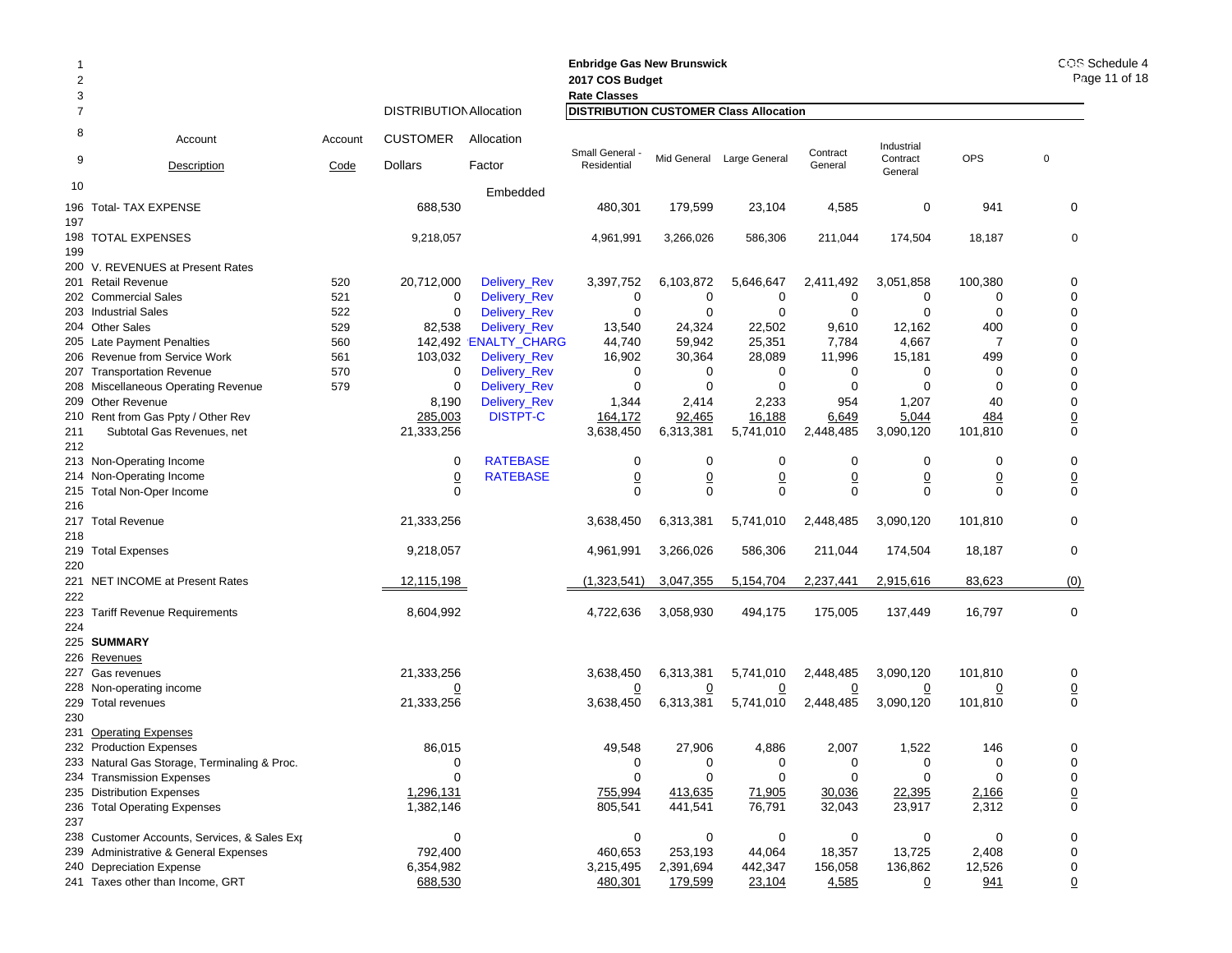| 2<br>3         |                                             |         |                                |             | <b>Enbridge Gas New Brunswick</b><br>2017 COS Budget<br><b>Rate Classes</b> |                       | COS Schedule 4<br>Page 12 of 18 |                 |                     |                |                 |
|----------------|---------------------------------------------|---------|--------------------------------|-------------|-----------------------------------------------------------------------------|-----------------------|---------------------------------|-----------------|---------------------|----------------|-----------------|
| $\overline{7}$ |                                             |         | <b>DISTRIBUTION Allocation</b> |             | <b>DISTRIBUTION CUSTOMER Class Allocation</b>                               |                       |                                 |                 |                     |                |                 |
| 8              | Account                                     | Account | <b>CUSTOMER</b>                | Allocation  | Small General -                                                             |                       |                                 | Contract        | Industrial          |                |                 |
| 9              | Description                                 | Code    | <b>Dollars</b>                 | Factor      | Residential                                                                 |                       | Mid General Large General       | General         | Contract<br>General | <b>OPS</b>     | $\mathbf 0$     |
| 10             |                                             |         |                                | Embedded    |                                                                             |                       |                                 |                 |                     |                |                 |
| 243            | 242 Total Other Expenses                    |         | 7,835,911                      |             | 4,156,450                                                                   | 2,824,485             | 509,515                         | 179,001         | 150,586             | 15,875         | 0               |
|                | 244 Income tax expense                      |         | 0                              |             | 0                                                                           | 0                     | 0                               | 0               | 0                   | 0              | 0               |
|                | 245 Gross receipts tax expense              |         | $\overline{0}$                 |             | $\overline{0}$                                                              | $\overline{0}$        | $\overline{0}$                  | $\underline{0}$ | $\overline{0}$      | $\overline{0}$ | $\underline{0}$ |
| 247            | 246 Total expenses                          |         | 9,218,057                      |             | 4,961,991                                                                   | 3,266,026             | 586,306                         | 211,044         | 174,504             | 18,187         | 0               |
| 249            | 248 NET INCOME at Present Rates             |         | 12,115,198                     |             | (1,323,541)                                                                 | 3,047,355             | 5,154,704                       | 2,237,441       | 2,915,616           | 83,623         | (0)             |
| 251            | 250 Total Rate Base                         |         | 158,585,446                    |             | 91,146,975                                                                  | 51,626,268            | 9,044,145                       | 3,690,066       | 2,807,582           | 270,410        | $\mathbf 0$     |
| 253            | 252 Return at Present Rates                 |         |                                |             |                                                                             |                       |                                 |                 |                     |                |                 |
| 255            | 254 REVENUE REQUIREMENTS                    |         |                                |             |                                                                             |                       |                                 |                 |                     |                |                 |
|                | 256 Target ROR                              |         | 7.60%                          |             | 7.60%                                                                       | 7.60%                 | 7.60%                           | 7.60%           | 7.60%               | 7.60%          | 7.60%           |
|                | 257 Using Target for System                 |         |                                |             |                                                                             |                       |                                 |                 |                     |                |                 |
|                | 258 Rate Base                               | 391,531 | 158,585,446                    |             |                                                                             | 91,146,975 51,626,268 | 9,044,145                       | 3,690,066       | 2,807,582           | 270,410        | 0               |
| 259            |                                             |         |                                |             |                                                                             |                       |                                 |                 |                     |                |                 |
|                | 260 Operating expenses                      | 156,757 | 2,174,546                      |             | 1,266,194                                                                   | 694,734               | 120,855                         | 50,400          | 37,642              | 4,721          | 0               |
|                | 261 Depreciation expense                    | 22,095  | 6,354,982                      |             | 3,215,495                                                                   | 2,391,694             | 442,347                         | 156,058         | 136,862             | 12,526         | 0               |
|                | 262 Additional Bad Debt expense             |         | $\Omega$                       | <b>None</b> | $\Omega$                                                                    | $\Omega$              | 0                               | $\Omega$        | 0                   | $\Omega$       | 0               |
|                | 263 Taxes other than Income, GRT            | 19,364  | 688,530                        |             | 480,301                                                                     | 179,599               | 23,104                          | 4,585           | 0                   | 941            | $\underline{0}$ |
| 265            | 264 Operating expenses to recover           | 198,216 | 9,218,057                      |             | 4,961,991                                                                   | 3,266,026             | 586,306                         | 211,044         | 174,504             | 18,187         | 0               |
| 267            | 266 Target Return on Rate Base- After taxes | 35,915  | 12,059,153                     |             | 6,930,997                                                                   | 3,925,764             | 687,735                         | 280,600         | 213,494             | 20,563         | 0               |
|                | 268 Income taxes to recover                 | 13,559  | 0                              | 0.0%        | 0                                                                           | 0                     | 0                               | 0               | 0                   | 0              | 0               |
|                | 269 Subtotal- Rev Req before GRT            | 247,690 | 21,277,210                     |             | 11,892,988                                                                  | 7,191,790             | 1,274,040                       | 491,644         | 387,998             | 38,750         | $\overline{0}$  |
|                | 270 GRT needed                              | 11,474  | $\Omega$                       |             | $\Omega$                                                                    | 0                     | $\Omega$                        | $\Omega$        | $\Omega$            | $\Omega$       | 0               |
|                | 271 TOTAL REVENUE REQUIREMENT               | 259.165 | 21,277,210                     |             | 11.892.988                                                                  | 7,191,790             | 1.274.040                       | 491.644         | 387.998             | 38.750         | 0               |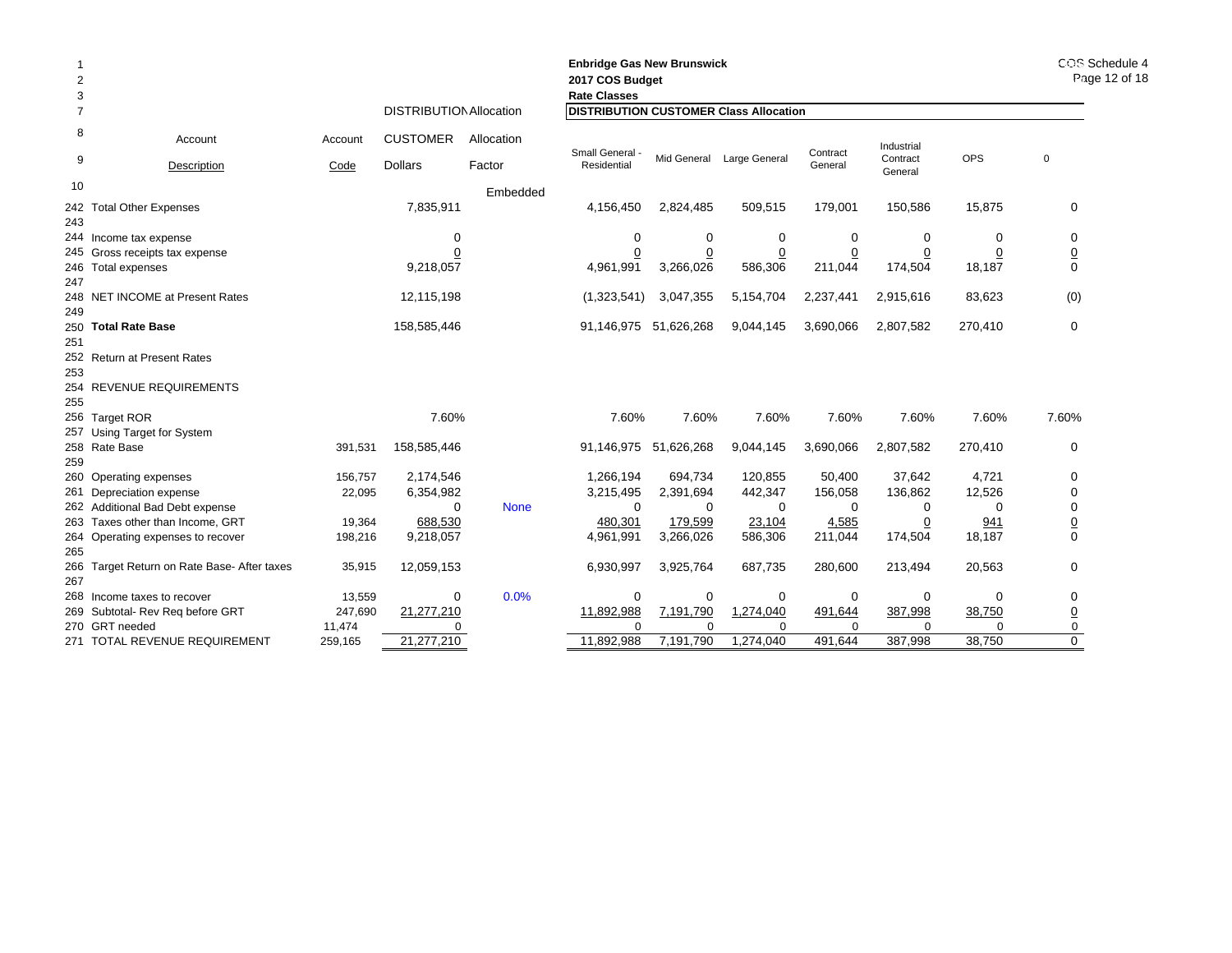| $\mathbf{1}$<br>2<br>3 |                                        |         |                 |                         | <b>Enbridge Gas New Brunswick</b><br>2017 COS Budget<br><b>Rate Classes</b> |                |                           |                     |                            |                |             |                     |
|------------------------|----------------------------------------|---------|-----------------|-------------------------|-----------------------------------------------------------------------------|----------------|---------------------------|---------------------|----------------------------|----------------|-------------|---------------------|
| $\overline{7}$         |                                        |         | <b>ONSITE</b>   | Allocation              | <b>ONSITE CUSTOMER Class Allocation</b>                                     |                |                           |                     |                            |                |             |                     |
| 8                      | Account                                | Account | <b>CUSTOMER</b> | Allocation              |                                                                             |                |                           |                     | Industrial                 |                |             |                     |
| 9                      | Description                            | Code    | <b>Dollars</b>  | Factor                  | Small General -<br>Residential                                              |                | Mid General Large General | Contract<br>General | Contract<br>General        | <b>OPS</b>     | $\mathbf 0$ |                     |
| 10                     |                                        |         |                 | Embedded                |                                                                             |                |                           |                     |                            |                |             |                     |
|                        | 12 I. GAS PLANT IN SERVICE             |         |                 |                         |                                                                             |                |                           |                     |                            |                |             |                     |
|                        | 13 Franchises & Consents               | 401     | 0               | <b>None</b>             | 0                                                                           | 0              | 0                         | 0                   | 0                          | 0              |             | 0                   |
|                        | 14 Other Intangible Plant              | 402     | 0               | <b>None</b>             | 0                                                                           | 0              | $\mathbf 0$               | $\mathbf 0$         | 0                          | 0              |             | 0                   |
|                        | 15 Subtotal - INTANGIBLE ASSETS        | 401-402 | 0               |                         | 0                                                                           | 0              | 0                         | 0                   | $\mathbf 0$                | $\mathbf 0$    |             | $\mathbf 0$         |
| 16                     |                                        |         |                 |                         |                                                                             |                |                           |                     |                            |                |             |                     |
|                        | 17 B. PRODUCTION PLANT                 |         |                 |                         |                                                                             |                |                           |                     |                            |                |             |                     |
|                        | 18 Production Plant                    | 403-419 | $\overline{0}$  | <b>None</b>             | $\overline{0}$                                                              | $\overline{0}$ | $\overline{0}$            | $\overline{0}$      | $\overline{0}$             | $\overline{0}$ |             | $\overline{0}$      |
|                        | 19 Subtotal - PRODUCTION PLANT         | 403-419 | $\Omega$        |                         | $\Omega$                                                                    | $\Omega$       | $\mathbf 0$               | $\Omega$            | $\mathbf 0$                | $\mathbf 0$    |             | $\mathbf 0$         |
| 20                     |                                        |         |                 |                         |                                                                             |                |                           |                     |                            |                |             |                     |
|                        | 21 C. STORAGE PLANT                    |         |                 |                         |                                                                             |                |                           |                     |                            |                |             |                     |
|                        | 22 Storage Plant                       | 440-459 | $\overline{0}$  | <b>None</b>             | <u>0</u>                                                                    | $\overline{0}$ | $\overline{0}$            | <u>0</u>            | $\overline{0}$             | $\overline{0}$ |             | $\overline{0}$      |
|                        | 23 Subtotal - STORAGE PLANT            | 440-459 | 0               |                         | 0                                                                           | 0              | $\mathbf 0$               | 0                   | 0                          | 0              |             | $\mathbf 0$         |
|                        |                                        |         |                 |                         |                                                                             |                |                           |                     |                            |                |             |                     |
|                        | 25 D. TRANSMISSION PLANT               | 460-469 | 0               | <b>None</b>             | 0                                                                           | 0              | 0                         | 0                   | 0                          | 0              |             | $\mathbf 0$         |
| 26                     |                                        |         |                 |                         |                                                                             |                |                           |                     |                            |                |             |                     |
|                        | 27 E. DISTRIBUTION PLANT               |         |                 |                         |                                                                             |                |                           |                     |                            |                |             |                     |
|                        | 28 Land and Land Rights                | 470     | 0               | <b>None</b>             | 0                                                                           | 0              | 0                         | 0                   | 0                          | 0              |             | 0                   |
|                        | 29 Structures and Improvements         | 472     | $\Omega$        | <b>None</b>             | 0                                                                           | 0              | 0                         | $\Omega$            | $\Omega$                   | $\Omega$       |             | 0                   |
|                        | 30 Services                            | 473     | 0               | <b>None</b>             | 0                                                                           | 0              | 0                         | 0                   | 0                          | 0              |             | 0                   |
|                        | 31 Regulators and Meter Installations  | 474     | 0               | <b>None</b>             | 0                                                                           | 0              | 0                         | 0                   | 0                          | $\Omega$       |             | 0                   |
|                        | 32 Mains-PL                            | 475     | 0               | <b>None</b>             | 0                                                                           | 0              | 0                         | 0                   | 0                          | 0              |             | 0                   |
|                        | 33 Mains-ST                            | 475     | 0               | <b>None</b>             | 0                                                                           | 0              | 0                         | 0                   | 0                          | $\Omega$       |             | 0                   |
|                        | 34 Compressor Equipment                | 476     | $\Omega$        | <b>None</b>             | 0                                                                           | 0              | $\Omega$                  | $\Omega$            | $\Omega$                   | $\Omega$       |             | 0                   |
|                        | 35 Meas. & Reg. Stat. Equip. - General | 477     | 0               | Meter_Invest            | 0                                                                           | 0              | 0                         | 0                   | 0                          | 0              |             | 0                   |
|                        | 36 Meters                              | 478     |                 | 0 Meter_Invest_Res      | 0                                                                           | 0              | 0                         | $\Omega$            | $\mathbf 0$                | $\Omega$       |             | 0                   |
|                        | 37 Other Distribution Equipment        | 479     | 0               | <b>None</b>             | 0                                                                           | 0              | 0                         | 0                   | 0                          | 0              |             | 0                   |
|                        | 38 Development O&M                     | 479     | <u>0</u>        | <b>None</b>             | <u>0</u>                                                                    | <u>0</u>       | $\overline{0}$            | $\overline{0}$      |                            | $\overline{0}$ |             | $\overline{0}$      |
|                        | 39 Subtotal - DISTRIBUTION PLANT       | 470-479 | $\Omega$        |                         | $\Omega$                                                                    | $\Omega$       | $\Omega$                  | $\Omega$            | $\overline{0}$<br>$\Omega$ | $\Omega$       |             | $\Omega$            |
| 40                     |                                        |         |                 |                         |                                                                             |                |                           |                     |                            |                |             |                     |
|                        | 41 F. GENERAL PLANT                    |         |                 |                         |                                                                             |                |                           |                     |                            |                |             |                     |
|                        | 42 Land and Land Rights                | 480     |                 | 0 ONSITELABOR-C         | 0                                                                           | 0              | 0                         | 0                   | 0                          | 0              |             | 0                   |
|                        | 43 Structures and Improvements         | 482     |                 | 83,480 ONSITELABOR-C    | 44,630                                                                      | 22,336         | 6,623                     | 5,497               | 3,796                      | 598            |             | 0                   |
|                        | 44 Office Furniture and Equipment      | 483     |                 | 139.372 ONSITELABOR-C   | 74,511                                                                      | 37,291         | 11,057                    | 9,177               | 6,337                      | 999            |             | 0                   |
|                        | 45 Transportation Equipment            | 484     |                 | 794,685 ONSITELABOR-C   | 424,854                                                                     | 212,630        | 63,047                    | 52,326              | 36,134                     | 5,694          |             | 0                   |
|                        | 46 Heavy Work Equipment                | 485     |                 | 0 ONSITELABOR-C         | 0                                                                           | 0              | 0                         | 0                   | 0                          | 0              |             | 0                   |
|                        | 47 Tools & Work Equipment              | 486     |                 | 860,904 ONSITELABOR-C   | 460,255                                                                     | 230,348        | 68,301                    | 56,687              | 39,145                     | 6,168          |             | 0                   |
|                        | 48 Equipment on Customers' Premises    | 487     |                 | 0 ONSITELABOR-C         | 0                                                                           | 0              | 0                         | 0                   | 0                          | 0              |             | 0                   |
|                        | 49 Communication Structures & Equip    | 488     |                 | 0 ONSITELABOR-C         | 0                                                                           | $\Omega$       | $\Omega$                  | $\Omega$            | $\Omega$                   | U              |             | U                   |
|                        | 50 Computer Hardware & Software        | 490     |                 | 1,797,868 ONSITELABOR-C | 961,174                                                                     | 481,047        | 142,635                   | 118,382             | 81,749                     | 12,882         |             | 0                   |
|                        | 51 Other General Equipment             | 489     |                 | 0 ONSITELABOR-C         | $\overline{0}$                                                              | $\overline{0}$ | $\Omega$                  | $\overline{0}$      | $\overline{0}$             | $\overline{0}$ |             |                     |
|                        | 52 Subtotal - GENERAL PLANT            | 480-490 | 3,676,309       |                         |                                                                             | 983,653        | 291,663                   | 242,068             | 167,161                    | 26,340         |             | $\overline{0}$<br>0 |
| 53                     |                                        |         |                 |                         | 1,965,423                                                                   |                |                           |                     |                            |                |             |                     |
|                        | 54 TOTAL UTILITY PLANT                 |         | 3,676,309       |                         | 1,965,423                                                                   | 983,653        | 291,663                   | 242,068             | 167,161                    | 26,340         |             | 0                   |
| 55                     |                                        |         |                 |                         |                                                                             |                |                           |                     |                            |                |             |                     |
|                        | 56 II. DEPRECIATION RESERVE            |         |                 |                         |                                                                             |                |                           |                     |                            |                |             |                     |
|                        | 57 Intangible Plant                    |         |                 | 0 ONSITEPT-C_INT        | 0                                                                           | 0              | 0                         | 0                   | 0                          | 0              |             | 0                   |
|                        | 58 Production Plant                    |         | 0               | <b>None</b>             | 0                                                                           | 0              | 0                         | 0                   | 0                          | 0              |             | 0                   |
|                        |                                        |         |                 |                         |                                                                             |                |                           |                     |                            |                |             |                     |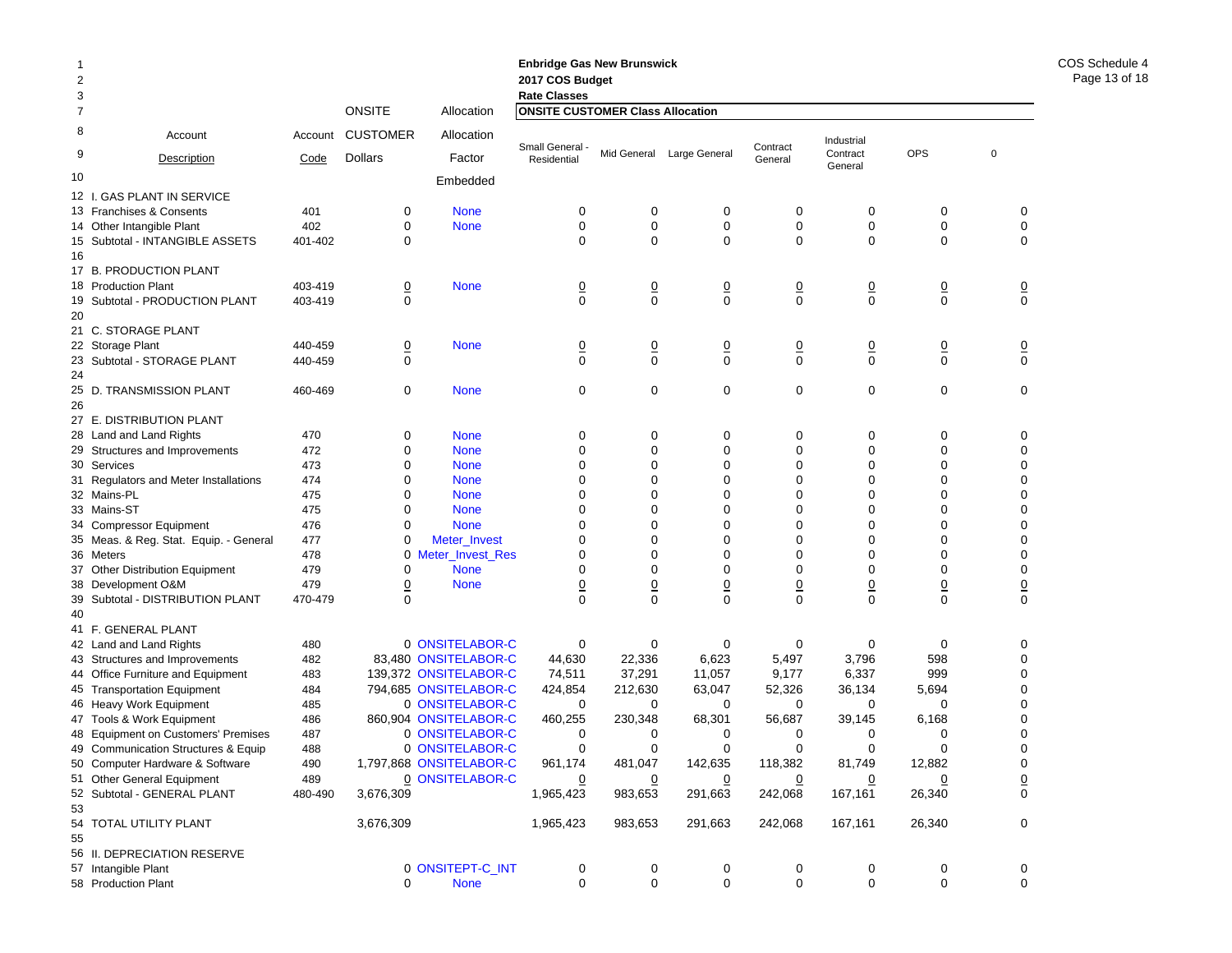# **Enbridge Gas New Brunswick Enbridge Gas N 2017 COS Budget 2017 COS Budg**

1

| 3              |                                                                     |         |                 |                       | <b>Rate Classes</b>                     |                            |                            |                     |                     |                            |                     |
|----------------|---------------------------------------------------------------------|---------|-----------------|-----------------------|-----------------------------------------|----------------------------|----------------------------|---------------------|---------------------|----------------------------|---------------------|
| $\overline{7}$ |                                                                     |         | <b>ONSITE</b>   | Allocation            | <b>ONSITE CUSTOMER Class Allocation</b> |                            |                            |                     |                     |                            |                     |
| 8              | Account                                                             | Account | <b>CUSTOMER</b> | Allocation            |                                         |                            |                            |                     | Industrial          |                            |                     |
| 9              | Description                                                         | Code    | <b>Dollars</b>  | Factor                | Small General -<br>Residential          |                            | Mid General Large General  | Contract<br>General | Contract<br>General | <b>OPS</b>                 | $\mathbf 0$         |
| 10             |                                                                     |         |                 | Embedded              |                                         |                            |                            |                     |                     |                            |                     |
|                | 59 Local Storage Plant                                              |         | $\mathbf 0$     | <b>None</b>           | $\mathbf 0$                             | 0                          | 0                          | 0                   | $\mathbf 0$         | $\mathbf 0$                | 0                   |
|                | 60 Transmission Plant                                               |         | $\Omega$        | <b>None</b>           | $\mathbf 0$                             | $\mathbf 0$                | $\mathbf 0$                | 0                   | $\mathbf 0$         | $\mathbf 0$                | $\mathbf 0$         |
|                | 61 Mains-PL                                                         |         | $\Omega$        | <b>None</b>           | $\Omega$                                | $\Omega$                   | $\mathbf{0}$               | $\Omega$            | $\Omega$            | $\Omega$                   | 0                   |
|                | 62 Mains-ST                                                         |         | $\Omega$        | <b>None</b>           | $\Omega$                                | 0                          | 0                          | $\Omega$            | $\Omega$            | $\Omega$                   | 0                   |
|                | 63 Development O&M                                                  |         | $\Omega$        | <b>None</b>           | $\Omega$                                | $\Omega$                   | $\Omega$                   | $\Omega$            | O                   | $\Omega$                   | 0                   |
|                | 64 Services                                                         |         | $\Omega$        | <b>None</b>           | $\Omega$                                | $\Omega$                   | $\Omega$                   | 0                   | $\Omega$            | $\Omega$                   | 0                   |
|                | 65 Meters                                                           |         | 0               | Meter_Invest          | $\mathbf 0$                             | $\mathbf 0$                | 0                          | 0                   | $\Omega$            | $\Omega$                   | 0                   |
|                | 66 Distr Other                                                      |         | $\Omega$        | <b>ONSITE-CxMSM</b>   | $\Omega$                                | $\Omega$                   | $\Omega$                   | $\Omega$            | $\Omega$            | $\Omega$                   | 0                   |
|                | 67 General Plant                                                    |         | 2,315,553       | <b>ONSITELABOR-C</b>  | 1,237,938                               | 619,561                    | 183,706                    | 152,469             | 105,288             | 16,591                     | $\frac{0}{0}$       |
| 68<br>69       | TOTAL - DEPRECIATION RESERVE                                        |         | 2,315,553       |                       | 1,237,938                               | 619,561                    | 183,706                    | 152,469             | 105,288             | 16,591                     |                     |
|                | 70 III. OTHER RATE BASE ITEMS                                       |         |                 |                       |                                         |                            |                            |                     |                     |                            |                     |
|                | 71 Gas Storage Inventory                                            |         | $\mathbf 0$     | <b>None</b>           | 0                                       | $\mathbf 0$                | $\mathbf 0$                | 0                   | $\mathbf 0$         | $\mathbf 0$                | $\mathbf 0$         |
|                | 72 CWIP                                                             |         | $\mathbf 0$     | <b>ONSITEPT-C</b>     | $\mathbf 0$                             | $\mathbf 0$                | 0                          | 0                   | $\mathbf 0$         | $\mathbf 0$                | $\mathbf 0$         |
|                | 73 Customer Deposits                                                |         | $\Omega$        | <b>ONSITEPT-C</b>     | $\Omega$                                | $\Omega$                   | $\Omega$                   | $\Omega$            | $\Omega$            | $\Omega$                   | 0                   |
|                | 74 Franchise fee                                                    |         | $\mathbf 0$     | <b>ONSITEPT-C</b>     | $\mathbf 0$                             | $\mathbf 0$                | 0                          | 0                   | $\mathbf 0$         | $\mathbf 0$                | 0                   |
|                | 75 Deferred development costs                                       |         | 0               | ONSITEPT-C            | $\mathbf 0$                             | 0                          | 0                          | 0                   | 0                   | $\Omega$                   | 0                   |
|                | 76 Deferred carrying costs                                          |         | $\Omega$        | <b>ONSITEPT-C</b>     | $\Omega$                                | $\Omega$                   | $\Omega$                   | $\Omega$            | $\Omega$            | $\Omega$                   | 0                   |
|                | 77 Deferred equity offering costs                                   |         | $\mathbf 0$     | <b>ONSITEPT-C</b>     | $\mathbf 0$                             | $\Omega$                   | 0                          | 0                   | $\Omega$            | $\Omega$                   | 0                   |
|                | 78 Term deposit                                                     |         | $\Omega$        | <b>ONSITEPT-C</b>     | $\Omega$                                | $\Omega$                   | $\Omega$                   | $\Omega$            | $\Omega$            | $\Omega$                   | 0                   |
|                | 79 Deferral account                                                 |         | 0               | <b>ONSITELABOR-C</b>  | $\overline{0}$                          | $\overline{0}$             | $\overline{0}$             | $\overline{0}$      | $\overline{0}$      | $\overline{0}$             | $\overline{0}$      |
| 81             | 80 Total - OTHER RATE BASE ITEMS                                    |         | 0               |                       | $\Omega$                                | $\Omega$                   | $\Omega$                   | $\Omega$            | $\Omega$            | $\Omega$                   | $\mathbf 0$         |
|                | 82 IV. TOTAL RATE BASE (Excl. Working                               |         | 1,360,756       |                       | 727,485                                 | 364,091                    | 107,957                    | 89,600              | 61,873              | 9,750                      | $\underline{0}$     |
|                | 83 Working Capital                                                  | 131     |                 | 642,039 NSITEO&MXGAS- | 326,992                                 | 173,497                    | 58,208                     | 44,186              | 33,843              | 5,313                      | $\Omega$            |
| 84             |                                                                     |         |                 |                       |                                         |                            |                            |                     |                     |                            |                     |
|                | 85 V. TOTAL RATE BASE                                               |         | 2,002,794       |                       | 1,054,478                               | 537,588                    | 166,164                    | 133,785             | 95,717              | 15,063                     | 0                   |
| 86             |                                                                     |         |                 |                       |                                         |                            |                            |                     |                     |                            |                     |
|                | 87 I. OPERATION & MAINTENANCE EXI                                   |         |                 |                       |                                         |                            |                            |                     |                     |                            |                     |
|                | 88 A. PRODUCTION EXPENSES                                           |         |                 |                       |                                         |                            |                            |                     |                     |                            |                     |
|                | 89 1. Manufactured Gas Production                                   |         |                 |                       |                                         |                            |                            |                     |                     |                            |                     |
|                | 90 Operation Supv and Engineering                                   | 610     | 0               | <b>None</b>           | 0                                       | 0                          | 0                          | 0                   | $\mathbf 0$         | $\mathbf 0$                | 0                   |
|                | 91 Gas Wells                                                        | 614     | $\mathbf 0$     | <b>None</b>           | 0                                       | $\mathbf 0$                | 0                          | 0                   | $\mathbf 0$         | $\mathbf 0$                | $\mathbf 0$         |
|                | 92 Other Gas Production                                             | 619     | 0               | <b>None</b>           | $\mathbf 0$                             | $\mathbf 0$                | 0                          | 0                   | 0                   | 0                          | $\underline{0}$     |
| 93             | Subtotal - Production                                               | 610-619 | $\Omega$        |                       | $\Omega$                                | $\Omega$                   | $\Omega$                   | $\Omega$            | $\Omega$            | $\Omega$                   | $\pmb{0}$           |
|                | 94 Supervision                                                      | 810     | $\Omega$        | <b>None</b>           | $\mathbf 0$                             | $\Omega$                   | 0                          | 0                   | $\Omega$            | $\Omega$                   | $\pmb{0}$           |
|                | 95 Gas Production Maintenance                                       | 814     | 0               | <b>None</b>           | $\overline{0}$                          | $\overline{0}$             | $\overline{0}$             | $\overline{0}$      | $\overline{0}$      | $\overline{0}$             | $\overline{0}$      |
| 96             | Subtotal - O&M Accounts 617-618                                     | 810-819 | 0               | <b>None</b>           | $\underline{0}$                         | $\Omega$                   | $\underline{0}$            | <u>0</u>            | $\overline{0}$      | $\overline{0}$             | $\overline{0}$      |
| 97             | Subtotal - Manufactured Gas Productic 610-819                       |         | $\Omega$        |                       | $\Omega$                                | $\Omega$                   | $\Omega$                   | $\Omega$            | $\Omega$            | $\Omega$                   | 0                   |
| 98             |                                                                     |         |                 |                       |                                         |                            |                            |                     |                     |                            |                     |
|                | 99 Gas Supply Expenses                                              |         |                 |                       |                                         |                            |                            |                     |                     |                            |                     |
|                | 100 Natural Gas Purchases                                           | 623     | $\Omega$        | <b>None</b>           | 0                                       | 0                          | 0                          | $\Omega$            | $\Omega$            | $\Omega$                   | 0                   |
| 101            | <b>Gas Supply Operation</b>                                         | 624     | $\mathbf 0$     | <b>None</b>           | $\mathbf 0$                             | $\mathbf 0$                | 0                          | 0                   | $\mathbf 0$         | $\mathbf 0$                | $\mathbf 0$         |
|                | 102 Natural Gas W/D from Storage                                    | 627-628 | $\Omega$        | <b>None</b>           | $\mathbf 0$                             | $\mathbf 0$                | 0                          | 0                   | $\mathbf 0$         | $\Omega$                   | 0                   |
|                | 103 Gas Used for Other Util Operations                              | 629     | 0               | <b>None</b>           | $\mathbf 0$                             | $\Omega$                   | $\Omega$                   | 0                   | $\Omega$            | $\Omega$                   | 0                   |
|                | 104 Other Gas Supply Expenses<br>105 Subtotal - PRODUCTION EXPENSES | 623-629 | 0<br>U          | <b>None</b>           | $\overline{0}$<br>$\Omega$              | $\overline{0}$<br>$\Omega$ | $\overline{0}$<br>$\Omega$ | 0<br>U              | 0<br>U              | $\overline{0}$<br>$\Omega$ | $\overline{0}$<br>0 |
|                |                                                                     |         |                 |                       |                                         |                            |                            |                     |                     |                            |                     |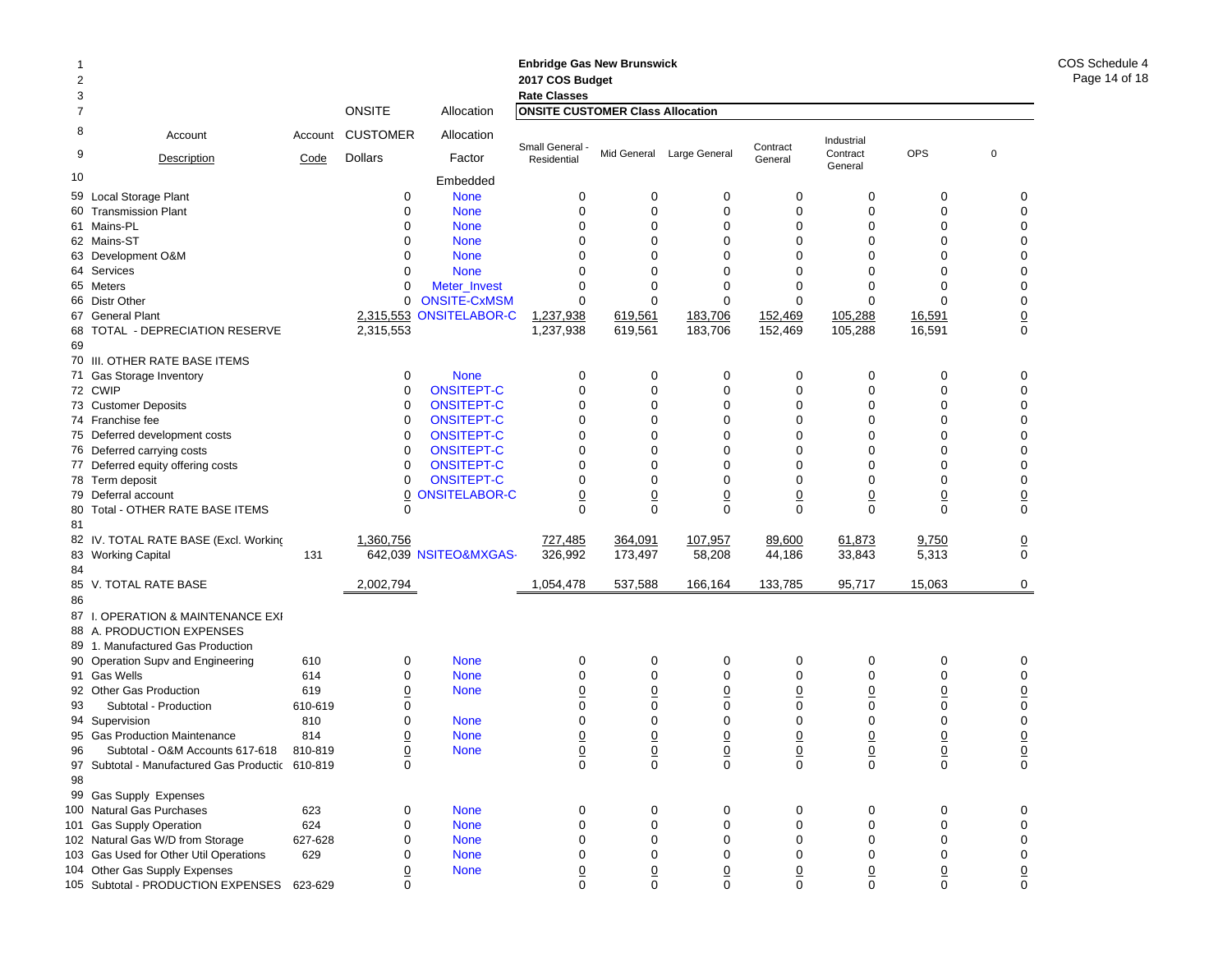| 2<br>3         |                                                             |            |                    |                                        | <b>Enbridge Gas New Brunswick</b><br>2017 COS Budget<br><b>Rate Classes</b> |                    |                   |                  |                     |             |             |               |
|----------------|-------------------------------------------------------------|------------|--------------------|----------------------------------------|-----------------------------------------------------------------------------|--------------------|-------------------|------------------|---------------------|-------------|-------------|---------------|
| $\overline{7}$ |                                                             |            | <b>ONSITE</b>      | Allocation                             | <b>ONSITE CUSTOMER Class Allocation</b>                                     |                    |                   |                  |                     |             |             |               |
| 8              | Account                                                     | Account    | <b>CUSTOMER</b>    | Allocation                             | Small General -                                                             |                    |                   | Contract         | Industrial          |             |             |               |
| 9              | Description                                                 | Code       | Dollars            | Factor                                 | Residential                                                                 | Mid General        | Large General     | General          | Contract<br>General | <b>OPS</b>  | $\mathbf 0$ |               |
| 10<br>106      |                                                             |            |                    | Embedded                               |                                                                             |                    |                   |                  |                     |             |             |               |
| 107            | <b>B. NATURAL GAS STORAGE, TERMI</b>                        |            |                    |                                        |                                                                             |                    |                   |                  |                     |             |             |               |
| 108            | Storage Operation & Maintenance                             | 640-859    | 0                  | <b>None</b>                            | 0                                                                           | 0                  | 0                 | 0                | 0                   | 0           |             | 0             |
| 109            | Subtotal - NATURAL GAS STORAGE                              | 640-859    | 0                  |                                        | 0                                                                           | $\mathbf 0$        | 0                 | $\mathbf 0$      | 0                   | $\mathbf 0$ |             | $\mathbf 0$   |
| 110            |                                                             |            |                    |                                        |                                                                             |                    |                   |                  |                     |             |             |               |
|                | 111 C. TRANSMISSION EXPENSES                                | 660-869    | 0                  | <b>None</b>                            | 0                                                                           | $\mathbf 0$        | 0                 | 0                | 0                   | $\mathbf 0$ |             | 0             |
| 112            |                                                             |            |                    |                                        |                                                                             |                    |                   |                  |                     |             |             |               |
|                | 113 D. DISTRIBUTION EXPENSES                                |            |                    |                                        |                                                                             |                    |                   |                  |                     |             |             |               |
|                | 114 Supervision                                             | 670-870    | 0                  | <b>ONSITEDistPT-C</b>                  | 0                                                                           | 0                  | 0                 | 0                | 0                   | 0           |             | 0             |
|                | 115 Load Dispatching                                        | 671        | $\mathbf 0$        | <b>None</b>                            | $\mathbf 0$                                                                 | $\mathbf 0$        | $\mathbf 0$       | $\mathbf 0$      | $\mathbf 0$         | $\mathbf 0$ |             | $\mathbf 0$   |
|                | 116 Meter and Regulator Work                                | 673-878    | 0                  | <b>None</b>                            | $\mathbf 0$                                                                 | 0                  | 0                 | 0                | 0                   | 0           |             | 0             |
| 117            | Service Work                                                | 674        | $\Omega$           | <b>None</b>                            | 0                                                                           | $\Omega$           | 0                 | 0                | 0                   | 0           |             | 0             |
| 118            | <b>Mains and Services</b>                                   | 675-875    | 0                  | <b>None</b>                            | $\Omega$                                                                    | $\Omega$           | $\Omega$          | 0                | $\Omega$            | 0           |             | 0             |
|                | 119 Compressor Equipment                                    | 676-876    | 0                  | <b>None</b>                            | $\Omega$                                                                    | $\Omega$           | 0                 | 0                | $\Omega$            | 0           |             | 0             |
|                | 120 Measuring and Regulation                                | 677-877    | $\mathbf 0$        | Meter_Invest                           | $\Omega$                                                                    | $\Omega$           | $\Omega$          | $\Omega$         | $\Omega$            | $\Omega$    |             | 0             |
| 121            | <b>Other Distribution Equipment</b>                         | 679-879    | 0                  | Meter Invest                           | 0                                                                           | 0                  | 0                 | 0                | $\Omega$            | $\mathbf 0$ |             | 0             |
| 122            | Structures and Improvements                                 | 872        | $\mathbf 0$        | <b>ONSITEPT-C</b>                      | $\Omega$                                                                    | $\Omega$           | $\Omega$          | $\Omega$         | $\Omega$            | 0           |             | 0             |
| 123            | <b>General Maintenance</b>                                  | 884-889    | 1,170,198          | <b>ONSITELABOR-C</b>                   | 625,609                                                                     | 313,104            | 92,839            | 77,052           | 53,209              | 8,384       |             | $\frac{0}{0}$ |
| 124            | Subtotal - DISTRIBUTION EXPENSES                            | 670-889    | 1,170,198          |                                        | 625,609                                                                     | 313,104            | 92,839            | 77,052           | 53,209              | 8,384       |             |               |
| 125            | Total - OPERATION & MAINTENANCI                             |            | 1,170,198          |                                        | 625,609                                                                     | 313,104            | 92,839            | 77,052           | 53,209              | 8,384       |             |               |
| 126            |                                                             |            |                    |                                        |                                                                             |                    |                   |                  |                     |             |             |               |
|                | 127 II. SALES & MARKETING                                   |            |                    |                                        |                                                                             |                    |                   |                  |                     |             |             |               |
|                | 128 Supervision                                             | 700<br>701 | 372,351<br>693,438 | <b>TOTALPLANT</b><br><b>TOTALPLANT</b> | 134,094<br>249,726                                                          | 112,761<br>209,997 | 55,992<br>104,276 | 30,566<br>56,923 | 38,552<br>71,797    | 386<br>719  |             | 0<br>0        |
| 129            | Advertising - Natural Gas Promotion                         | 702        | 229,464            | <b>TOTALPLANT</b>                      | 82,636                                                                      | 69,490             | 34,506            | 18,836           | 23,758              | 238         |             | 0             |
| 130<br>131     | Demonstration and Selling Exp<br>Revenue from Merchandising | 703        | 0                  | <b>TOTALPLANT</b>                      | 0                                                                           | 0                  | 0                 | 0                | 0                   | $\mathbf 0$ |             | 0             |
| 132            | <b>Expense of Merchandising</b>                             | 704        | $\mathbf 0$        | <b>TOTALPLANT</b>                      | 0                                                                           | 0                  | 0                 | $\Omega$         | $\Omega$            | $\Omega$    |             | 0             |
|                | 133 Advertising - Other                                     | 705        | 40,000             | <b>TOTALPLANT</b>                      | 14,405                                                                      | 12,113             | 6,015             | 3,284            | 4,142               | 41          |             | $\mathbf 0$   |
| 134            | <b>Other Sales Promotion</b>                                | 709        | 0                  | <b>Incentives</b>                      | 0                                                                           | 0                  | 0                 | 0                | 0                   | 0           |             |               |
| 135            | Total - CUSTOMER ACCOUNTS EXP                               |            | 1,335,253          |                                        | 480,861                                                                     | 404,361            | 200,789           | 109,608          | 138,249             | 1,385       |             | $\frac{0}{0}$ |
| 136            |                                                             |            |                    |                                        |                                                                             |                    |                   |                  |                     |             |             |               |
| 137            | III. CUSTOMER SERVICE & INFORM.                             |            |                    |                                        |                                                                             |                    |                   |                  |                     |             |             |               |
| 138            | <b>Operatin Supervision</b>                                 | 710        | 131,486            | <b>Bills All</b>                       | 91,651                                                                      | 34,271             | 4,409             | 875              | 101                 | 179         |             | 0             |
| 139            | <b>Customers' Contracts and Orders</b>                      | 711        | 0                  | <b>Bills_All</b>                       | 0                                                                           | 0                  | 0                 | 0                | 0                   | $\mathbf 0$ |             | 0             |
| 140            | Meter Reading                                               | 712        | 1,200              | <b>MetersRead</b>                      | 802                                                                         | 300                | 58                | 23               | 9                   | 8           |             | 0             |
| 141            | Customers' Billing and Accounting                           | 713        | 1,181,969          | <b>Billing</b>                         | 763,495                                                                     | 285,493            | 36,726            | 72,892           | 8,411               | 14,952      |             | 0             |
|                | 142 Credit and Collection                                   | 714        |                    | 0 'ENALTY_CHARG                        | $\Omega$                                                                    | 0                  | 0                 | 0                | 0                   | 0           |             | 0             |
|                | 143 Uncollectable Accounts                                  | 718        | 277,546            | Write-offs                             | 45,531                                                                      | 81,793             | 75,666            | 32,315           | 40.896              | 1.345       |             | 0             |
|                | 144 Other Customer Accounting                               | 719        | 0                  | <b>Bills_All</b>                       | 0                                                                           | 0                  | 0                 | 0                | 0                   | 0           |             | 0             |
|                | 145 Total - CUSTOMER SERVICE & INFO                         |            | 1,592,201          |                                        | 901,479                                                                     | 401,857            | 116,859           | 106,104          | 49,416              | 16,485      |             | 0             |
| 146            |                                                             |            |                    |                                        |                                                                             |                    |                   |                  |                     |             |             |               |
| 148            | 147 Total - CUSTOMER ACCOUNTS, SEF                          |            | 2,927,454          |                                        | 1,382,339                                                                   | 806,219            | 317,649           | 215,713          | 187,665             | 17,869      |             | 0             |
| 150            | 149 IV. ADMINISTRATIVE & GENERAL EX                         |            |                    |                                        |                                                                             |                    |                   |                  |                     |             |             |               |
|                | 151 Administrative & General                                | 721        |                    | 2,400 ONSITELABOR-C                    | 1,283                                                                       | 642                | 190               | 158              | 109                 | 17          |             | 0             |
|                | 152 Special Services                                        | 722        |                    | 393,098 ONSITELABOR-C                  | 210,157                                                                     | 105,179            | 31,187            | 25,884           | 17,874              | 2,817       |             | 0             |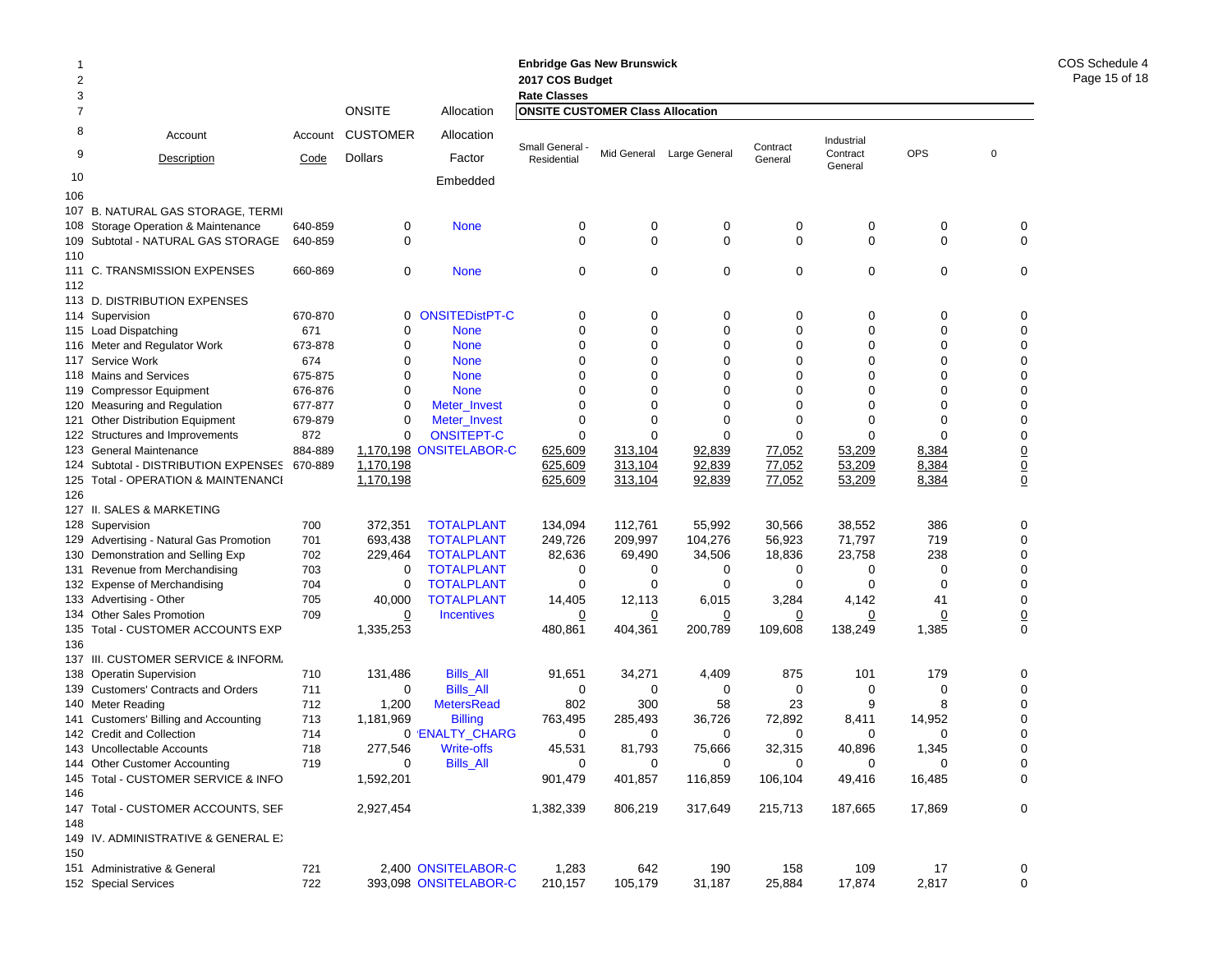|     |                                           |         |                 |                                   | <b>Enbridge Gas New Brunswick</b>       |                 |                           |                 |                     |                 |                                  |
|-----|-------------------------------------------|---------|-----------------|-----------------------------------|-----------------------------------------|-----------------|---------------------------|-----------------|---------------------|-----------------|----------------------------------|
| 2   |                                           |         |                 |                                   | 2017 COS Budget                         |                 |                           |                 |                     |                 |                                  |
| 3   |                                           |         |                 |                                   | <b>Rate Classes</b>                     |                 |                           |                 |                     |                 |                                  |
| 7   |                                           |         | <b>ONSITE</b>   | Allocation                        | <b>ONSITE CUSTOMER Class Allocation</b> |                 |                           |                 |                     |                 |                                  |
| 8   | Account                                   | Account | <b>CUSTOMER</b> | Allocation                        | Small General                           |                 |                           | Contract        | Industrial          |                 |                                  |
| 9   | Description                               | Code    | <b>Dollars</b>  | Factor                            | Residential                             |                 | Mid General Large General | General         | Contract<br>General | <b>OPS</b>      | $\mathbf 0$                      |
| 10  |                                           |         |                 | Embedded                          |                                         |                 |                           |                 |                     |                 |                                  |
|     | 153 Insurance                             | 723     | 0               | <b>ONSITEPT-C</b>                 | 0                                       | 0               | 0                         | 0               | 0                   | 0               | 0                                |
|     | 154 Injuries & Damages                    | 724     |                 | 0 ONSITELABOR-C                   | $\mathbf 0$                             | $\mathbf 0$     | $\mathbf 0$               | $\Omega$        | $\mathbf 0$         | $\Omega$        | 0                                |
| 155 | <b>Employee Pensions and Benefits</b>     | 725     |                 | 1,076,325 ONSITELABOR-C           | 575,423                                 | 287,987         | 85,391                    | 70,871          | 48,940              | 7,712           | $\mathbf 0$                      |
|     | 156 Other Admin & Gen Expenses            | 728     |                 | 1,572,081 ONSITELABOR-C           | 840,464                                 | 420,634         | 124,722                   | 103,514         | 71,482              | 11,264          | 0                                |
|     | 157 Admin & Gen Expenses Transferred      | 729     |                 | (1,366,738) <b>JSITE-TRANSFER</b> | (700, 426)                              | (372, 588)      | (125, 620)                | (95,026)        | (73,078)            | $\overline{0}$  | $\overline{0}$                   |
| 159 | 158 Subtotal - O&M Accounts 721-729       |         | 1,677,166       |                                   | 926,901                                 | 441,855         | 115,871                   | 105,402         | 65,328              | 21,809          | 0                                |
| 160 | TOTAL - OPERATING EXPENSES (E)            |         | 5,774,817       |                                   | 2,934,850                               | 1,561,178       | 526,358                   | 398,167         | 306,202             | 48,063          | $\mathbf 0$                      |
| 161 | 162 VI. DEPRECIATION EXPENSE              |         |                 |                                   |                                         |                 |                           |                 |                     |                 |                                  |
|     | 163 Intangible Plant                      | 403     |                 | 0 ONSITEPT-C_INT                  | 0                                       | 0               | 0                         | 0               | 0                   | 0               | 0                                |
|     | 164 Production Plant                      | 403     | 0               | <b>None</b>                       | 0                                       | $\mathbf 0$     | 0                         | 0               | 0                   | 0               | 0                                |
| 165 | Local Storage Plant                       | 403     | 0               | <b>None</b>                       | $\mathbf 0$                             | 0               | 0                         | 0               | 0                   | 0               | $\mathbf 0$                      |
|     | 166 Transmission Plant                    | 403     | $\mathbf 0$     | <b>None</b>                       | 0                                       | 0               | 0                         | 0               | 0                   | 0               | $\mathbf 0$                      |
|     | 167 Mains-PL                              | 404     | $\mathbf 0$     | <b>None</b>                       | $\mathbf 0$                             | 0               | 0                         | 0               | 0                   | 0               | $\mathbf 0$                      |
|     | 168 Mains-ST                              | 404     | $\mathbf 0$     | <b>None</b>                       | 0                                       | 0               | 0                         | 0               | 0                   | 0               | $\mathbf 0$                      |
|     | 169 Development O&M                       | 404     | $\mathbf 0$     | <b>None</b>                       | $\mathbf 0$                             | $\mathbf 0$     | 0                         | 0               | 0                   | 0               | $\mathbf 0$                      |
|     | 170 Services                              | 404     | $\mathbf 0$     | <b>None</b>                       | $\mathbf 0$                             | 0               | 0                         | 0               | 0                   | 0               | $\mathbf 0$                      |
|     | 171 Meters                                | 404     | $\mathbf 0$     | Meter Invest                      | 0                                       | $\mathbf 0$     | 0                         | 0               | 0                   | 0               | $\mathbf 0$                      |
|     | 172 Distr Other                           |         | 0               | <b>ONSITE-CxMSM</b>               | $\mathbf 0$                             | 0               | 0                         | 0               | $\mathbf 0$         | 0               | $\mathbf 0$                      |
|     |                                           | 404     |                 |                                   |                                         |                 |                           |                 |                     |                 |                                  |
|     | 173 General Plant                         | 404     |                 | 248,176 ONSITELABOR-C             | 132,679                                 | 66,403          | 19,689                    | 16,341          | 11,284              | 1,778           | $\mathbf 0$                      |
|     | 174 Amort Ltd-Term Elect/Gas Plant        | 404     | 0               | ONSITEPT-C                        | 0                                       | 0               | 0                         | 0               | 0                   | 0               | 0                                |
|     | 175 Adjustment                            |         | $\underline{0}$ | <b>ONSITEPT-C</b>                 | $\overline{0}$                          | <u>0</u>        | $\overline{0}$            | $\overline{0}$  | $\overline{0}$      | $\overline{0}$  | $\overline{0}$<br>$\overline{0}$ |
| 177 | 176 Total - DEPRECIATION EXPENSE          | 403-404 | 248,176         |                                   | 132,679                                 | 66,403          | 19,689                    | 16,341          | 11,284              | 1,778           |                                  |
|     | 178 VII. TAXES OTHER THAN INCOME T.       |         |                 |                                   |                                         |                 |                           |                 |                     |                 |                                  |
| 179 |                                           |         |                 |                                   |                                         |                 |                           |                 |                     |                 |                                  |
| 180 | Property Tax- Plant                       |         | 0               | <b>ONSITEPT-C</b>                 | 0                                       | 0               | 0                         | 0               | 0                   | 0               | 0                                |
|     | 181 Distribution Tax                      |         | $\Omega$        | <b>RATEBASE</b>                   | 0                                       | $\mathbf 0$     | 0                         | 0               | 0                   | 0               | $\mathbf 0$                      |
|     | 182 Payroll related                       |         | 0               | <b>ONSITELABOR-C</b>              | $\mathbf 0$                             | 0               | 0                         | 0               | 0                   | 0               | $\mathbf 0$                      |
|     | 183 Other taxes                           |         | $\mathbf 0$     | <b>ONSITEPT-C</b>                 | $\mathbf 0$                             | 0               | 0                         | 0               | 0                   | 0               | 0                                |
|     | 184 Property Tax- Gas                     |         | $\overline{0}$  | <b>None</b>                       | $\underline{0}$                         | $\underline{0}$ | $\overline{0}$            | <u>0</u>        | $\underline{0}$     | $\overline{0}$  | $\underline{0}$                  |
| 186 | 185 Total Taxes Other Than Income Taxes   | 408     | $\mathbf 0$     |                                   | $\mathbf 0$                             | $\mathbf 0$     | $\mathbf 0$               | 0               | $\mathbf 0$         | 0               | $\mathbf 0$                      |
|     | 187 B. Franchise and Revenue Taxes        |         |                 |                                   |                                         |                 |                           |                 |                     |                 |                                  |
|     | 188 Gross Receipts Tax                    |         |                 | 0 NSITE-C_Rev_GR                  | 0                                       | 0               | 0                         | 0               | 0                   | 0               | 0                                |
|     | 189 GRT- Uncoll Rider                     |         | $\overline{0}$  | <b>None</b>                       | $\overline{0}$                          | $\underline{0}$ | $\overline{0}$            | $\overline{0}$  | $\overline{0}$      | $\overline{0}$  | $\overline{0}$                   |
|     | 190 Subtotal- Franchise and Gross Receipt |         | $\mathbf 0$     |                                   | $\mathbf 0$                             | $\mathbf 0$     | 0                         | 0               | 0                   | 0               | $\mathbf 0$                      |
| 191 |                                           |         |                 |                                   |                                         |                 |                           |                 |                     |                 |                                  |
|     | 192 C. Income Tax Expense                 |         |                 |                                   |                                         |                 |                           |                 |                     |                 |                                  |
|     | 193 State Income Tax expense              |         | 0               | PreTax-OnSi-C                     | 0                                       | 0               | 0                         | 0               | 0                   | 0               | 0                                |
|     | 194 Federal Income Tax expense            |         | $\overline{0}$  | PreTax-OnSi-C                     | $\overline{0}$                          | $\underline{0}$ | $\underline{0}$           | $\underline{0}$ | $\overline{0}$      | $\overline{0}$  |                                  |
|     | 195 Subtotal- Income tax expense          |         | $\frac{0}{0}$   |                                   | $\mathbf 0$                             | $\mathbf 0$     | $\underline{0}$           | $\underline{0}$ | $\underline{0}$     | $\underline{0}$ | $\frac{0}{0}$                    |
|     | 196 Total- TAX EXPENSE                    |         |                 |                                   | $\mathsf 0$                             | $\mathbf 0$     | 0                         | $\mathbf 0$     | 0                   | $\mathbf 0$     |                                  |
| 197 |                                           |         |                 |                                   |                                         |                 |                           |                 |                     |                 |                                  |
|     | 198 TOTAL EXPENSES                        |         | 6,022,993       |                                   | 3,067,529                               | 1,627,581       | 546,048                   | 414,508         | 317,486             | 49,841          | 0                                |

COS Schedule 4 Page 16 of 18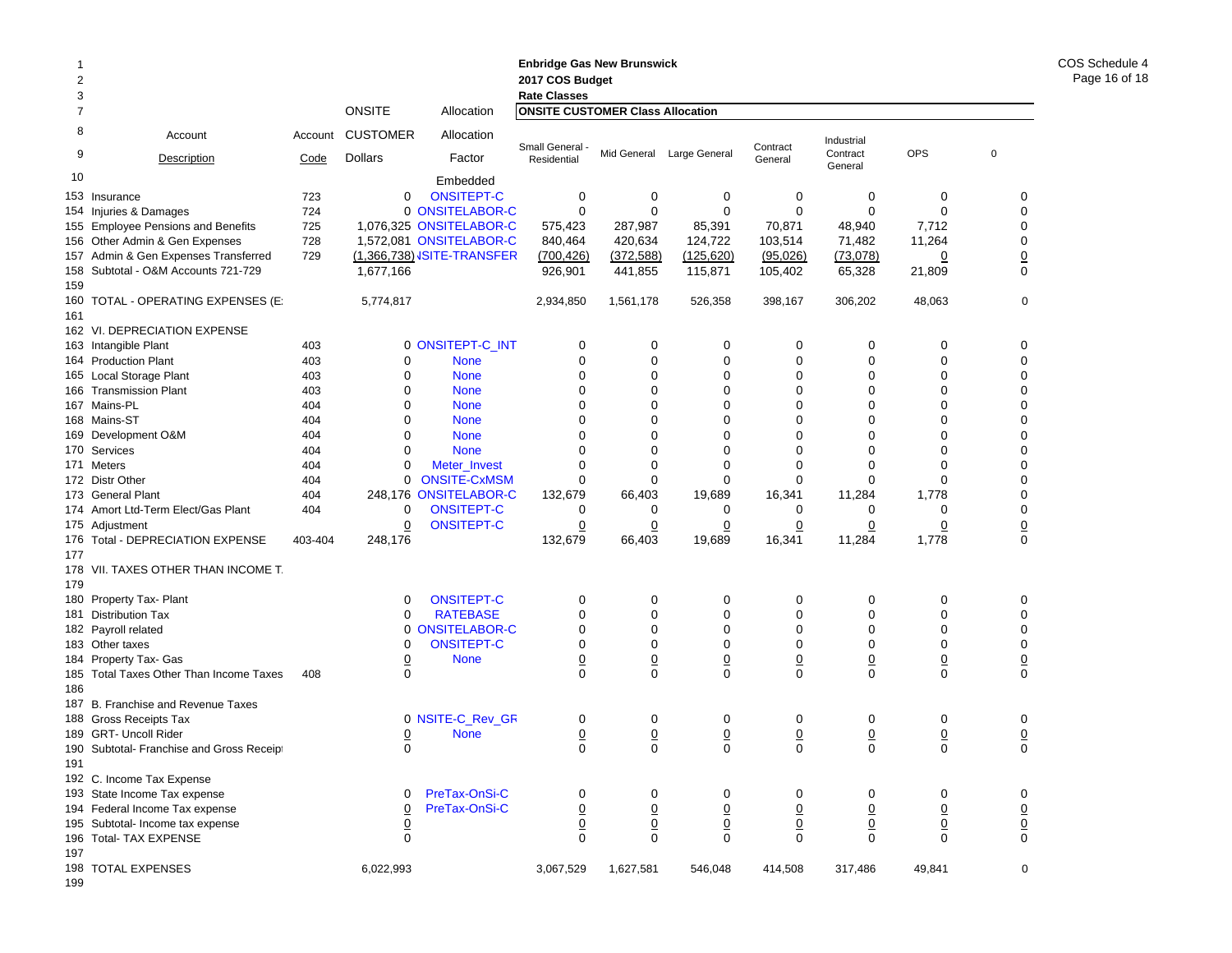| 2          |                                                | <b>Enbridge Gas New Brunswick</b><br>2017 COS Budget<br><b>Rate Classes</b> |                                         |                      |                             |                             |                             |                           |                           |                          |                                |
|------------|------------------------------------------------|-----------------------------------------------------------------------------|-----------------------------------------|----------------------|-----------------------------|-----------------------------|-----------------------------|---------------------------|---------------------------|--------------------------|--------------------------------|
| 3<br>7     |                                                | Allocation                                                                  | <b>ONSITE CUSTOMER Class Allocation</b> |                      |                             |                             |                             |                           |                           |                          |                                |
| 8          | Account                                        | Account                                                                     | <b>CUSTOMER</b>                         | Allocation           | Small General -             |                             |                             | Contract                  | Industrial                |                          |                                |
| 9          | Description                                    | Code                                                                        | <b>Dollars</b>                          | Factor               | Residential                 |                             | Mid General Large General   | General                   | Contract<br>General       | <b>OPS</b>               | $\overline{0}$                 |
| 10         |                                                |                                                                             |                                         | Embedded             |                             |                             |                             |                           |                           |                          |                                |
|            | 200 V. REVENUES at Present Rates               |                                                                             |                                         |                      |                             |                             |                             |                           |                           |                          |                                |
|            | 201 Retail Revenue                             | 520                                                                         | 6,033,022                               | Delivery_Rev         | 989,702                     | 1,777,945                   | 1,644,764                   | 702,423                   | 888,950                   | 29,239                   | 0                              |
|            | 202 Commercial Sales                           | 521                                                                         | 0                                       | <b>Delivery Rev</b>  | $\mathbf 0$                 | 0                           | 0                           | 0                         | 0                         | 0                        | 0                              |
|            | 203 Industrial Sales                           | 522                                                                         | 0                                       | Delivery_Rev         | $\mathbf 0$                 | 0                           | $\mathbf 0$                 | $\mathbf 0$               | $\mathbf 0$               | $\mathbf 0$              | 0                              |
|            | 204 Other Sales                                | 529                                                                         | 24,042                                  | <b>Delivery_Rev</b>  | 3,944                       | 7,085                       | 6,554                       | 2,799                     | 3,543                     | 117                      | 0                              |
|            | 205 Late Payment Penalties                     | 560                                                                         |                                         | 41,505 'ENALTY_CHARG | 13,032                      | 17,460                      | 7,384                       | 2,267                     | 1,360                     | $\overline{2}$           | $\mathbf 0$                    |
|            | 206 Revenue from Service Work                  | 561                                                                         | 30,011                                  | Delivery_Rev         | 4,923                       | 8,844                       | 8,182                       | 3,494                     | 4,422                     | 145                      | 0                              |
| 207        | <b>Transportation Revenue</b>                  | 570                                                                         | 0                                       | Delivery_Rev         | $\mathbf 0$                 | 0                           | 0                           | 0                         | 0                         | 0                        | $\mathbf 0$                    |
|            | 208 Miscellaneous Operating Revenue            | 579                                                                         | 0                                       | Delivery_Rev         | $\mathbf 0$                 | $\mathbf 0$                 | 0                           | 0                         | 0                         | 0                        | 0                              |
|            | 209 Other Revenue                              |                                                                             | 2,386                                   | Delivery_Rev         | 391                         | 703                         | 650                         | 278                       | 352                       | 12                       | 0                              |
|            | 210 Rent from Gas Ppty / Other Rev             |                                                                             | $\overline{0}$                          | <b>ONSITEPT-C</b>    | $\overline{0}$              | $\overline{0}$              | $\overline{0}$              | $\overline{0}$            | $\overline{0}$            | $\overline{0}$           | $\frac{0}{0}$                  |
| 211<br>212 | Subtotal Gas Revenues, net                     |                                                                             | 6,130,966                               |                      | 1,011,993                   | 1,812,038                   | 1,667,534                   | 711,262                   | 898,625                   | 29,514                   |                                |
|            | 213 Non-Operating Income                       |                                                                             | 0                                       | <b>None</b>          | 0                           | 0                           | 0                           | 0                         | 0                         | 0                        | 0                              |
|            | 214 Non-Operating Income                       |                                                                             | $\overline{0}$                          | <b>None</b>          | $\underline{0}$             | $\underline{0}$             | $\overline{0}$              | $\overline{0}$            | $\overline{0}$            | $\overline{0}$           | $\underline{0}$                |
| 215        | <b>Total Non-Oper Income</b>                   |                                                                             | $\Omega$                                |                      | $\Omega$                    | $\Omega$                    | $\Omega$                    | $\Omega$                  | $\Omega$                  | 0                        | $\mathbf 0$                    |
| 216        |                                                |                                                                             |                                         |                      |                             |                             |                             |                           |                           |                          |                                |
| 218        | 217 Total Revenue                              |                                                                             | 6,130,966                               |                      | 1.011.993                   | 1,812,038                   | 1,667,534                   | 711,262                   | 898,625                   | 29,514                   | 0                              |
| 220        | 219 Total Expenses                             |                                                                             | 6,022,993                               |                      | 3,067,529                   | 1,627,581                   | 546,048                     | 414,508                   | 317,486                   | 49,841                   | $\mathbf 0$                    |
| 222        | 221 NET INCOME at Present Rates                |                                                                             | 107,973                                 |                      | (2,055,537)                 | 184,457                     | 1,121,487                   | 296,754                   | 581,139                   | (20, 327)                | (0)                            |
| 224        | 223 Tariff Revenue Requirements                |                                                                             | 5,927,435                               |                      | 3,045,630                   | 1,594,191                   | 523,927                     | 405,947                   | 308,162                   | 49,577                   | 0                              |
|            | 225 SUMMARY                                    |                                                                             |                                         |                      |                             |                             |                             |                           |                           |                          |                                |
|            |                                                |                                                                             |                                         |                      |                             |                             |                             |                           |                           |                          |                                |
| 227        | 226 Revenues                                   |                                                                             | 6,130,966                               |                      |                             | 1,812,038                   | 1,667,534                   | 711,262                   | 898,625                   | 29,514                   |                                |
|            | Gas revenues                                   |                                                                             |                                         |                      | 1,011,993                   |                             |                             |                           |                           |                          | 0                              |
|            | 228 Non-operating income<br>229 Total revenues |                                                                             | <u>0</u><br>6,130,966                   |                      | $\overline{0}$<br>1,011,993 | $\overline{0}$<br>1,812,038 | $\overline{0}$<br>1,667,534 | $\overline{0}$<br>711,262 | $\overline{0}$<br>898,625 | $\overline{0}$<br>29,514 | $\underline{0}$<br>$\mathbf 0$ |
| 230        |                                                |                                                                             |                                         |                      |                             |                             |                             |                           |                           |                          |                                |
| 231        | <b>Operating Expenses</b>                      |                                                                             |                                         |                      |                             |                             |                             |                           |                           |                          |                                |
|            | 232 Production Expenses                        |                                                                             | 0                                       |                      | $\mathbf 0$                 | 0                           | 0                           | 0                         | 0                         | 0                        | 0                              |
| 233        | Natural Gas Storage, Terminaling & Pr          |                                                                             | 0                                       |                      | 0                           | $\mathbf 0$                 | 0                           | 0                         | 0                         | 0                        | 0                              |
|            | 234 Transmission Expenses                      |                                                                             | $\Omega$                                |                      | $\Omega$                    | $\Omega$                    | $\Omega$                    | $\Omega$                  | $\Omega$                  | $\Omega$                 | 0                              |
|            | 235 Distribution Expenses                      |                                                                             | 1,170,198                               |                      | 625,609                     | 313,104                     | 92,839                      | 77,052                    | 53,209                    | 8,384                    | $\underline{0}$                |
| 237        | 236 Total Operating Expenses                   |                                                                             | 1.170.198                               |                      | 625,609                     | 313,104                     | 92,839                      | 77,052                    | 53,209                    | 8,384                    | $\Omega$                       |
|            | 238 Customer Accounts, Services, & Sales       |                                                                             | 2,927,454                               |                      | 1,382,339                   | 806,219                     | 317,649                     | 215,713                   | 187,665                   | 17,869                   | 0                              |
|            | 239 Administrative & General Expenses          |                                                                             | 1,677,166                               |                      | 926,901                     | 441,855                     | 115,871                     | 105,402                   | 65,328                    | 21,809                   | 0                              |
|            | 240 Depreciation Expense                       |                                                                             | 248,176                                 |                      | 132,679                     | 66,403                      | 19,689                      | 16,341                    | 11,284                    | 1,778                    | 0                              |
|            | 241 Taxes other than Income, GRT               |                                                                             |                                         |                      | $\overline{0}$              | $\overline{0}$              | $\overline{0}$              | $\overline{0}$            |                           | 0                        | $\overline{0}$                 |
|            | 242 Total Other Expenses                       |                                                                             | 4,852,795                               |                      | 2,441,920                   | 1,314,477                   | 453,209                     | 337,456                   | 264,277                   | 41,457                   | $\mathbf 0$                    |
| 243        |                                                |                                                                             |                                         |                      |                             |                             |                             |                           |                           |                          |                                |
|            | 244 Income tax expense                         |                                                                             | 0                                       |                      | 0                           | 0                           | 0                           | 0                         | 0                         | 0                        | 0                              |
|            | 245 Gross receipts tax expense                 |                                                                             | $\overline{0}$                          |                      | 0                           | $\overline{0}$              | $\overline{0}$              | $\overline{0}$            | <u>0</u>                  | $\overline{0}$           | $\overline{0}$                 |
|            | 246 Total expenses                             |                                                                             | 6,022,993                               |                      | 3,067,529                   | 1,627,581                   | 546,048                     | 414,508                   | 317,486                   | 49,841                   | 0                              |

COS Schedule 4 Page 17 of 18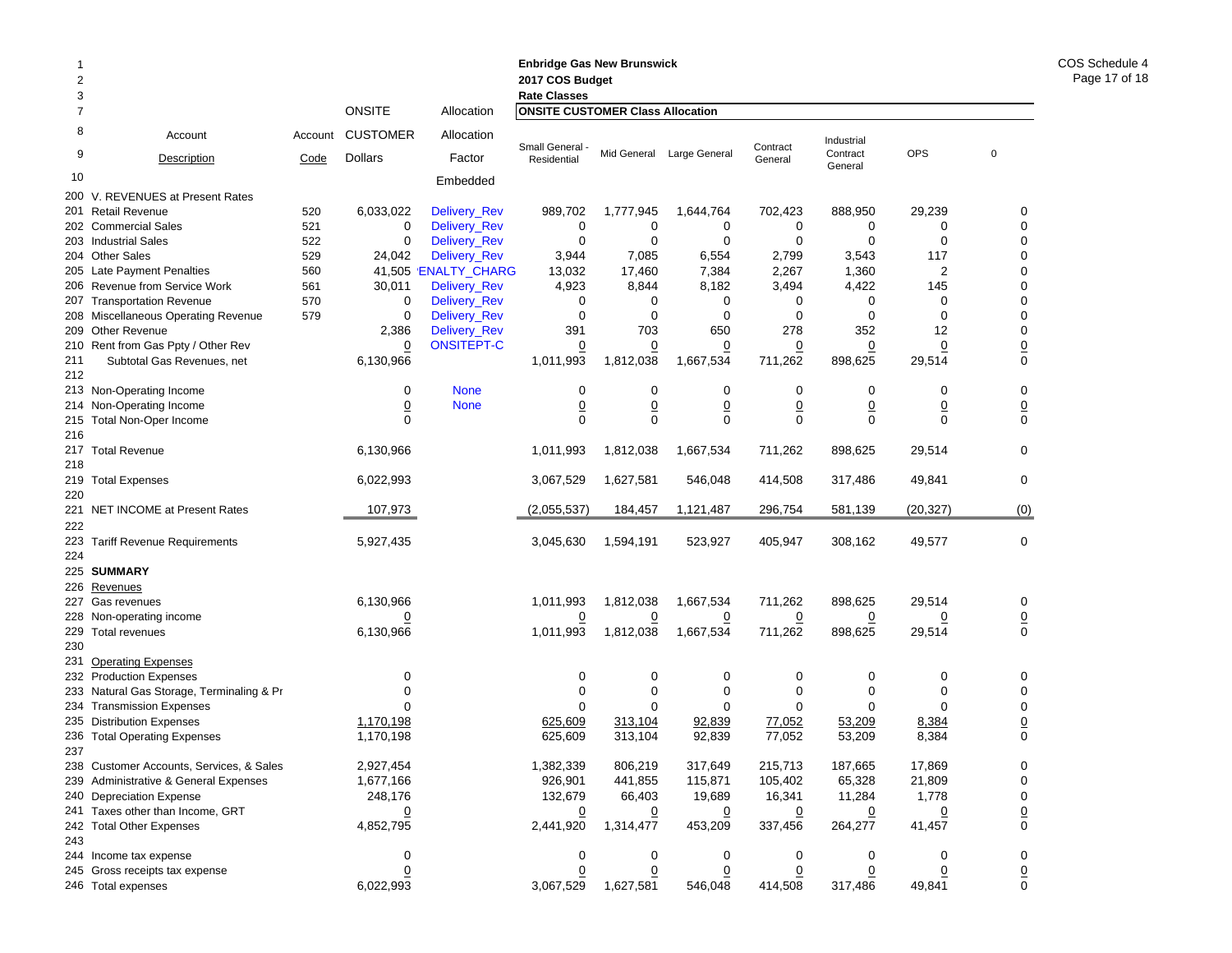| 2<br>3         |                                                 |                             |                 |             | <b>Enbridge Gas New Brunswick</b><br>2017 COS Budget<br><b>Rate Classes</b> |                       |                     |                                         |                     |                    |                |  |  |  |  |  |
|----------------|-------------------------------------------------|-----------------------------|-----------------|-------------|-----------------------------------------------------------------------------|-----------------------|---------------------|-----------------------------------------|---------------------|--------------------|----------------|--|--|--|--|--|
| $\overline{7}$ |                                                 | <b>ONSITE</b><br>Allocation |                 |             |                                                                             |                       |                     | <b>ONSITE CUSTOMER Class Allocation</b> |                     |                    |                |  |  |  |  |  |
| 8              | Account                                         | Account                     | <b>CUSTOMER</b> | Allocation  | Small General -                                                             |                       |                     | Contract                                | Industrial          |                    |                |  |  |  |  |  |
| 9              | Description                                     | Code                        | <b>Dollars</b>  | Factor      | Residential                                                                 | Mid General           | Large General       | General                                 | Contract<br>General | <b>OPS</b>         | $\mathbf 0$    |  |  |  |  |  |
| 10             |                                                 |                             |                 | Embedded    |                                                                             |                       |                     |                                         |                     |                    |                |  |  |  |  |  |
| 247            |                                                 |                             |                 |             |                                                                             |                       |                     |                                         |                     |                    |                |  |  |  |  |  |
|                | 248 NET INCOME at Present Rates                 |                             | 107,973         |             | (2,055,537)                                                                 | 184,457               | 1,121,487           | 296,754                                 | 581,139             | (20, 327)          | (0)            |  |  |  |  |  |
| 249            |                                                 |                             |                 |             |                                                                             | 537,588               | 166,164             | 133,785                                 | 95,717              |                    |                |  |  |  |  |  |
| 251            | 250 Total Rate Base                             |                             | 2,002,794       |             | 1,054,478                                                                   |                       |                     |                                         |                     | 15,063             | 0              |  |  |  |  |  |
|                | 252 Return at Present Rates                     |                             |                 |             |                                                                             |                       |                     |                                         |                     |                    |                |  |  |  |  |  |
| 253            |                                                 |                             |                 |             |                                                                             |                       |                     |                                         |                     |                    |                |  |  |  |  |  |
|                | 254 REVENUE REQUIREMENTS                        |                             |                 |             |                                                                             |                       |                     |                                         |                     |                    |                |  |  |  |  |  |
| 255            |                                                 |                             |                 |             |                                                                             |                       |                     |                                         |                     |                    |                |  |  |  |  |  |
|                | 256 Target ROR                                  |                             | 7.60%           |             | 7.60%                                                                       | 7.60%                 | 7.60%               | 7.60%                                   | 7.60%               | 7.60%              | 7.60%          |  |  |  |  |  |
|                | 257 Using Target for System                     |                             |                 |             |                                                                             |                       |                     |                                         |                     |                    |                |  |  |  |  |  |
| 259            | 258 Rate Base                                   |                             | 2,002,794       |             | 1,054,478                                                                   | 537,588               | 166,164             | 133,785                                 | 95,717              | 15,063             | 0              |  |  |  |  |  |
|                | 260 Operating expenses                          |                             | 5,774,817       |             | 2,934,850                                                                   | 1,561,178             | 526,358             | 398,167                                 | 306,202             | 48,063             | 0              |  |  |  |  |  |
|                | 261 Depreciation expense                        |                             | 248,176         |             | 132,679                                                                     | 66,403                | 19,689              | 16,341                                  | 11,284              | 1,778              | 0              |  |  |  |  |  |
|                | 262 Additional Bad Debt expense                 |                             | 0               | <b>None</b> | $\Omega$                                                                    | 0                     | 0                   | 0                                       | 0                   | 0                  | 0              |  |  |  |  |  |
|                | 263 Taxes other than Income, GRT                |                             |                 |             | 0                                                                           | 0                     | 0                   | 0                                       | 0                   |                    | $\overline{0}$ |  |  |  |  |  |
|                | 264 Operating expenses to recover               |                             | 6,022,993       |             | 3,067,529                                                                   | 1,627,581             | 546,048             | 414,508                                 | 317,486             | 49,841             | $\Omega$       |  |  |  |  |  |
| 265            |                                                 |                             |                 |             |                                                                             |                       |                     |                                         |                     |                    |                |  |  |  |  |  |
|                | 266 Target Return on Rate Base- After taxes     |                             | 152,296         |             | 80,185                                                                      | 40,879                | 12,635              | 10,173                                  | 7,278               | 1,145              | 0              |  |  |  |  |  |
| 267            |                                                 |                             |                 |             |                                                                             |                       |                     |                                         |                     |                    |                |  |  |  |  |  |
|                | 268 Income taxes to recover                     |                             | $\Omega$        | 0.0%        | 0                                                                           | $\Omega$              | 0                   | 0                                       | 0                   | $\Omega$           | 0              |  |  |  |  |  |
|                | 269 Subtotal- Rev Reg before GRT                |                             | 6,175,290       |             | 3,147,714                                                                   | 1,668,460             | 558,683             | 424,681                                 | 324,765             | 50,987             | <u>0</u>       |  |  |  |  |  |
|                | 270 GRT needed<br>271 TOTAL REVENUE REQUIREMENT |                             | 6,175,290       |             | $\Omega$<br>3,147,714                                                       | $\Omega$<br>1,668,460 | $\Omega$<br>558,683 | 424,681                                 | $\Omega$<br>324,765 | $\Omega$<br>50,987 | 0<br>$\Omega$  |  |  |  |  |  |
|                |                                                 |                             |                 |             |                                                                             |                       |                     |                                         |                     |                    |                |  |  |  |  |  |

COS Schedule 4 Page 18 of 18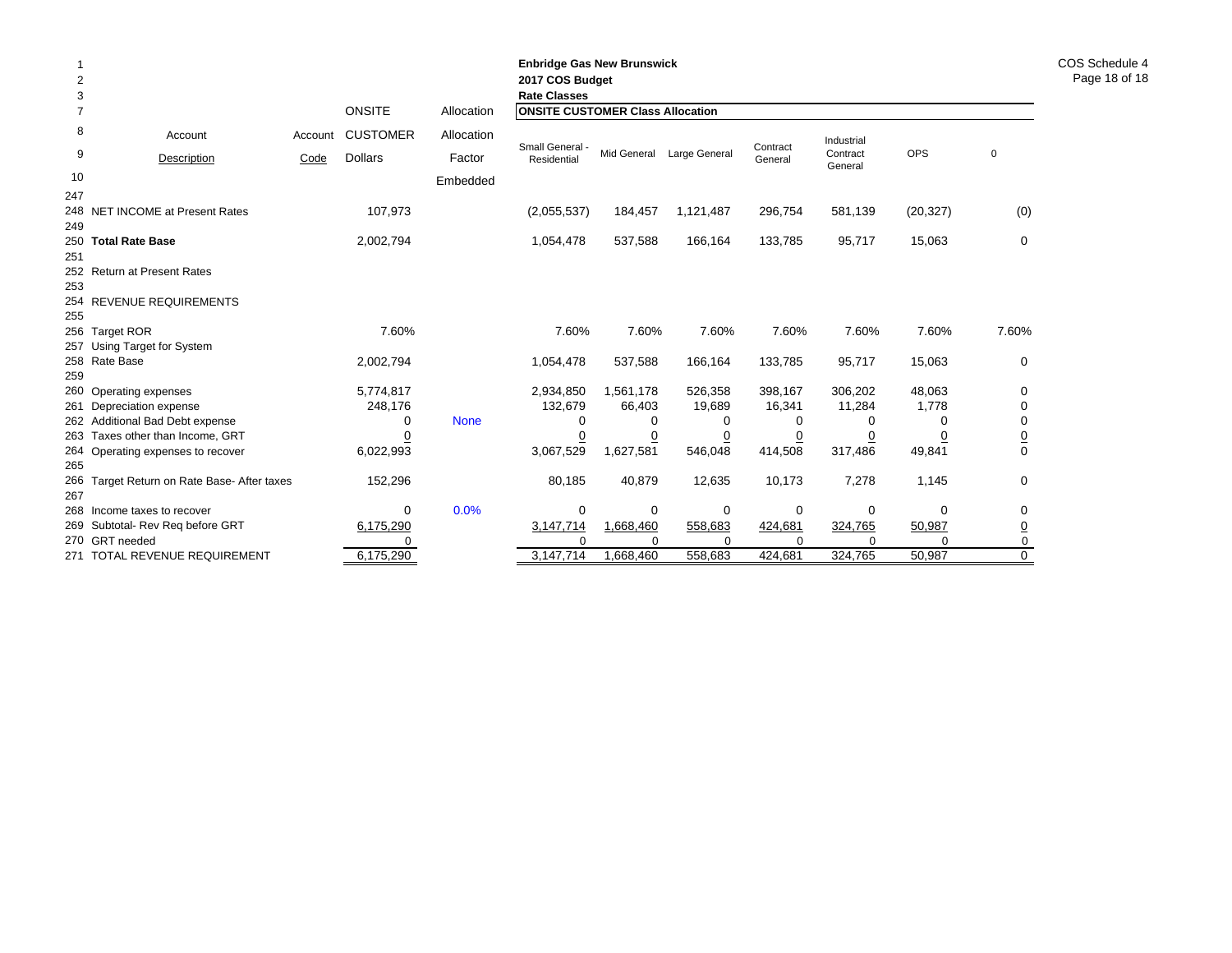# **Enbridge Gas New Brunswick 2017 COS Budget**

**COS Schedule 5Page 1 of 5**

| 3                                      |         |                | <b>Rate Classes</b>      |                  |                     |           |                    |               |
|----------------------------------------|---------|----------------|--------------------------|------------------|---------------------|-----------|--------------------|---------------|
| $\overline{7}$                         |         |                |                          |                  | <b>DISTRIBUTION</b> |           |                    | <b>ONSITE</b> |
| 8<br>Account                           |         | Total          | Functional               | Classification   | Demand              | Commodity | Customer           | Customer      |
| 9<br>Description                       | Account | <b>Dollars</b> | Allocator                | Allocator        | Allocator           | Allocator | Allocator          | Allocator     |
| 10                                     |         |                |                          |                  |                     |           |                    |               |
| 11                                     |         |                |                          |                  |                     |           |                    |               |
| 12 I. GAS PLANT IN SERVICE             |         |                |                          |                  |                     |           |                    |               |
| 13 Franchises & Consents               | 401     | $\mathbf 0$    |                          |                  |                     |           |                    |               |
| 14 Other Intangible Plant              | 402     | $\mathbf 0$    |                          |                  |                     |           |                    |               |
| 15 Subtotal - INTANGIBLE ASSETS        | 401-402 | $\mathbf 0$    |                          |                  |                     |           |                    |               |
| 16                                     |         |                |                          |                  |                     |           |                    |               |
| 17 B. PRODUCTION PLANT                 |         |                |                          |                  |                     |           |                    |               |
| 18 Production Plant                    | 403-419 | $\mathbf 0$    |                          |                  |                     |           |                    |               |
| 19 Subtotal - PRODUCTION PLANT         | 403-419 | $\mathbf 0$    |                          |                  |                     |           |                    |               |
| 20                                     |         |                |                          |                  |                     |           |                    |               |
| 21 C. STORAGE PLANT                    |         |                |                          |                  |                     |           |                    |               |
| 22 Storage Plant                       | 440-459 | 0              |                          |                  |                     |           |                    |               |
| 23 Subtotal - STORAGE PLANT            | 440-459 | $\Omega$       |                          |                  |                     |           |                    |               |
| 24                                     |         |                |                          |                  |                     |           |                    |               |
|                                        |         |                |                          |                  |                     |           |                    |               |
| 25 D. TRANSMISSION PLANT               | 460-469 | 0              |                          |                  |                     |           |                    |               |
| 26                                     |         |                |                          |                  |                     |           |                    |               |
| 27 E. DISTRIBUTION PLANT               |         |                |                          |                  |                     |           |                    |               |
| 28 Land and Land Rights                | 470     | 564,250        | <b>DIST</b>              | <b>DEMAND</b>    | Peak                |           |                    |               |
| 29 Structures and Improvements         | 472     | 0              | $\sim$                   |                  |                     |           |                    |               |
| 30 Services                            | 473     | 68,046,578     | <b>DIST</b>              | <b>CUST</b>      |                     |           | Service_Invest     |               |
| 31 Regulators and Meter Installations  | 474     | 0              | $\sim$                   |                  |                     |           |                    |               |
| 32 Mains-PL                            | 475     | 80,122,521     | <b>DIST</b>              | <b>MAINS-PL</b>  | MainsDemand-PL      |           | MainsCustomer-PL   |               |
| 33 Mains-ST                            | 475     | 49,808,843     | <b>DIST</b>              | <b>DEMAND</b>    | MainsDemand         |           |                    |               |
| 34 Compressor Equipment                | 476     | 0              | $\sim$                   |                  |                     |           |                    |               |
| 35 Meas. & Reg. Stat. Equip. - General | 477     | 16,372,546     | <b>DIST</b>              | <b>DEMAND</b>    | Peak                |           |                    |               |
| 36 Meters                              | 478     | 23,801,511     | <b>DIST</b>              | CUST             |                     |           | Meter_Invest       |               |
| 37 Other Distribution Equipment        | 479     | $\mathbf 0$    | $\overline{\phantom{a}}$ |                  |                     |           |                    |               |
| 38 Development O&M                     | 479     | 114,901,733    | <b>PLANT</b>             | <b>DISTPT</b>    | <b>DISTPT-D</b>     |           | DISTPT-C           |               |
| 39 Subtotal - DISTRIBUTION PLANT       | 470-479 | 353,617,982    |                          |                  |                     |           |                    |               |
| 40                                     |         |                |                          |                  |                     |           |                    |               |
| 41 F. GENERAL PLANT                    |         |                |                          |                  |                     |           |                    |               |
| 42 Land and Land Rights                | 480     | 0              |                          |                  |                     |           |                    |               |
| 43 Structures and Improvements         | 482     | 208,700        | <b>LABOR</b>             | <b>DISTLABOR</b> | DISTLABOR-D         |           | <b>DISTLABOR-C</b> | ONSITELABOR-C |
| 44 Office Furniture and Equipment      | 483     | 348,429        | <b>LABOR</b>             | <b>DISTLABOR</b> | DISTLABOR-D         |           | <b>DISTLABOR-C</b> | ONSITELABOR-C |
| 45 Transportation Equipment            | 484     | 1,986,713      | <b>LABOR</b>             | <b>DISTLABOR</b> | DISTLABOR-D         |           | DISTLABOR-C        | ONSITELABOR-C |
| 46 Heavy Work Equipment                | 485     | $\mathbf 0$    | $\overline{a}$           |                  |                     |           |                    |               |
| 47 Tools & Work Equipment              | 486     | 2,152,260      | <b>LABOR</b>             | <b>DISTLABOR</b> | DISTLABOR-D         |           | DISTLABOR-C        | ONSITELABOR-C |
| 48 Equipment on Customers' Premises    | 487     | 0              |                          |                  |                     |           |                    |               |
| 49 Communication Structures & Equip    | 488     | $\mathbf 0$    |                          |                  |                     |           |                    |               |
| 50 Computer Hardware & Software        | 490     | 4,494,669      | LABOR                    | <b>DISTLABOR</b> | DISTLABOR-D         |           | DISTLABOR-C        | ONSITELABOR-C |
| 51 Other General Equipment             | 489     | $\mathbf 0$    |                          |                  |                     |           |                    |               |
| 52 Subtotal - GENERAL PLANT            | 480-490 |                |                          |                  |                     |           |                    |               |
|                                        |         | 9,190,772      |                          |                  |                     |           |                    |               |
| 53                                     |         |                |                          |                  |                     |           |                    |               |
| 54 TOTAL UTILITY PLANT                 |         |                |                          |                  |                     |           |                    |               |
| 55                                     |         |                |                          |                  |                     |           |                    |               |
| 56 II. DEPRECIATION RESERVE            |         |                |                          |                  |                     |           |                    |               |
| 57 Intangible Plant                    |         | $\mathbf 0$    |                          |                  |                     |           |                    |               |
| 58 Production Plant                    |         | $\mathbf 0$    |                          |                  |                     |           |                    |               |
| 59 Local Storage Plant                 |         | 0              |                          |                  |                     |           |                    |               |
| 60 Transmission Plant                  |         | 0              |                          |                  |                     |           |                    |               |
| 61 Mains-PL                            |         | 20,624,498     | <b>DIST</b>              | <b>MAINS-PL</b>  | MainsDemand-PL      |           | MainsCustomer-PL   |               |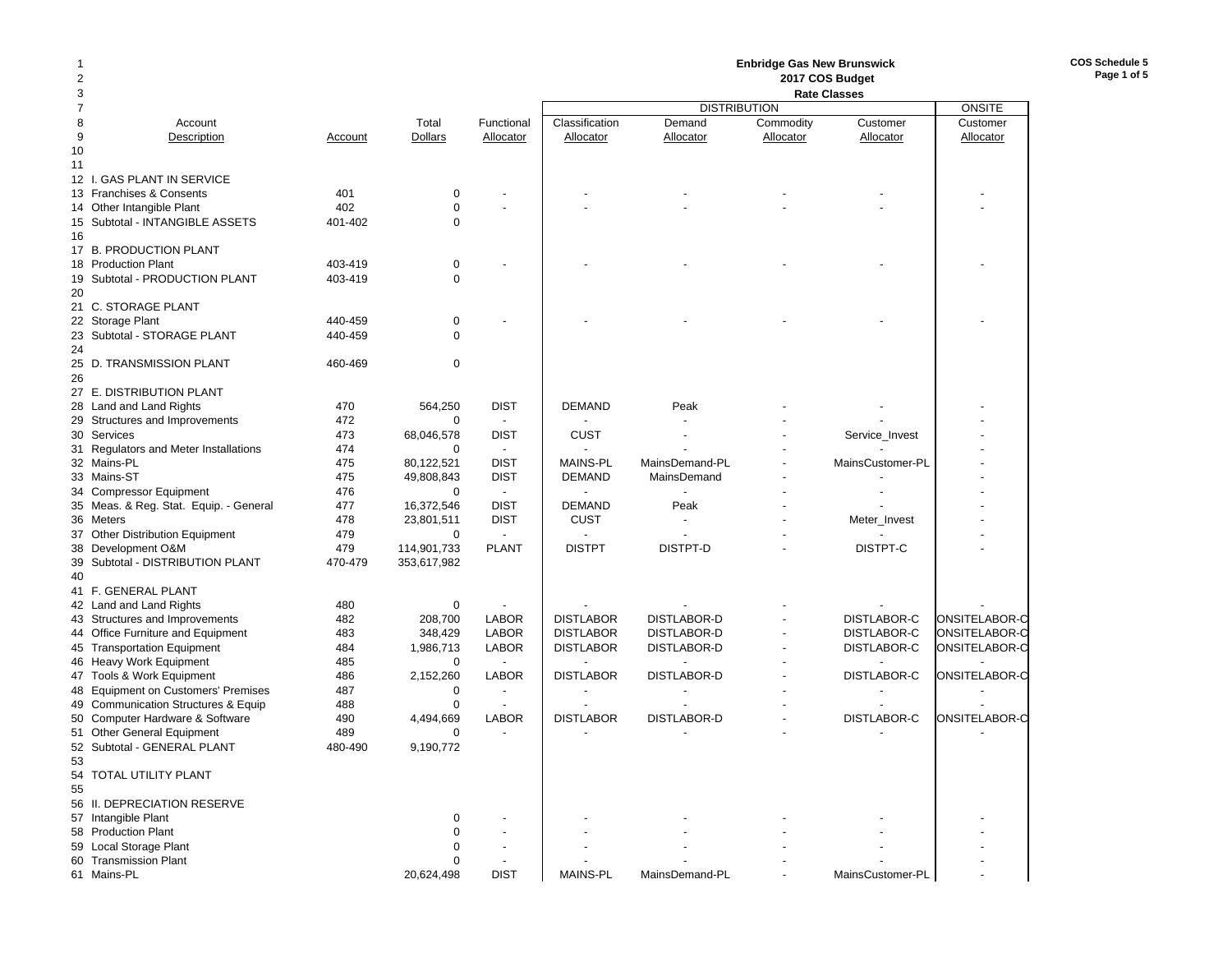| 1<br>2<br>3    |                                                                     |                |                            |                                            | <b>Enbridge Gas New Brunswick</b><br>2017 COS Budget<br><b>Rate Classes</b> |                                |                        |                          |                             |  |
|----------------|---------------------------------------------------------------------|----------------|----------------------------|--------------------------------------------|-----------------------------------------------------------------------------|--------------------------------|------------------------|--------------------------|-----------------------------|--|
| $\overline{7}$ |                                                                     |                |                            |                                            |                                                                             | <b>DISTRIBUTION</b>            |                        |                          | <b>ONSITE</b>               |  |
| 8<br>9<br>10   | Account<br>Description                                              | Account        | Total<br>Dollars           | Functional<br>Allocator                    | Classification<br>Allocator                                                 | Demand<br>Allocator            | Commodity<br>Allocator | Customer<br>Allocator    | Customer<br>Allocator       |  |
|                | 62 Mains-ST<br>63 Development O&M                                   |                | 11,391,593<br>28,918,588   | <b>DIST</b><br><b>PLANT</b>                | <b>DEMAND</b><br><b>DISTPT</b>                                              | <b>MainsDemand</b><br>DISTPT-D |                        | DISTPT-C                 |                             |  |
|                | 64 Services                                                         |                | 18,763,461                 | <b>DIST</b>                                | <b>CUST</b>                                                                 | $\overline{a}$                 |                        | Service_Invest           |                             |  |
|                | 65 Meters<br>66 Distr Other                                         |                | 5,584,923<br>6,788,579     | <b>DIST</b><br><b>DIST</b>                 | <b>CUST</b><br><b>DISTOnlyPT</b>                                            | DISTPT-D                       |                        | Meter_Invest<br>DISTPT-C |                             |  |
|                | 67 General Plant                                                    |                | 5,788,882                  | <b>LABOR</b>                               | <b>DISTLABOR</b>                                                            | DISTLABOR-D                    |                        | DISTLABOR-C              | ONSITELABOR-C               |  |
| 69             | 68 TOTAL - DEPRECIATION RESERVE                                     |                | 97,860,523                 |                                            |                                                                             |                                |                        |                          |                             |  |
|                | 70 III. OTHER RATE BASE ITEMS                                       |                |                            |                                            |                                                                             |                                |                        |                          |                             |  |
|                | 71 Gas Storage Inventory<br>72 CWIP                                 |                | $\mathbf 0$<br>$\mathbf 0$ | $\overline{a}$<br>$\blacksquare$           |                                                                             |                                |                        |                          |                             |  |
|                | 73 Customer Deposits                                                |                | $\mathbf 0$                | $\overline{\phantom{a}}$                   |                                                                             |                                |                        |                          |                             |  |
|                | 74 Franchise fee                                                    |                | 125,000                    | <b>DIST</b>                                | <b>DISTOnlyPT</b>                                                           | DISTPT-D                       |                        | DISTPT-C                 |                             |  |
|                | 75 Deferred development costs                                       |                | $\mathbf 0$                | $\overline{\phantom{a}}$                   |                                                                             |                                |                        |                          |                             |  |
|                | 76 Deferred carrying costs                                          |                | $\mathbf 0$<br>$\Omega$    | $\blacksquare$<br>$\overline{\phantom{a}}$ |                                                                             |                                |                        |                          |                             |  |
|                | 77 Deferred equity offering costs<br>78 Term deposit                |                | 2,969,136                  | <b>DIST</b>                                | <b>DISTOnlyPT</b>                                                           | DISTPT-D                       |                        | DISTPT-C                 |                             |  |
|                | 79 Deferral account                                                 |                | $\mathbf 0$                | $\blacksquare$                             |                                                                             |                                |                        |                          |                             |  |
| 81             | 80 Total - OTHER RATE BASE ITEMS                                    |                | 3,094,136                  |                                            |                                                                             |                                |                        |                          |                             |  |
|                | 82 IV. TOTAL RATE BASE (Excl. Working Ca                            |                | 268,042,366                |                                            |                                                                             |                                |                        |                          |                             |  |
| 84             | 83 Working Capital                                                  | 131            | 1,557,965                  | O&MXGAS                                    |                                                                             | DISTO&MXGAS DISTO&MXGAS-D      |                        |                          | DISTO&MXGAS-C NSITEO&MXGAS- |  |
| 86             | 85 V. TOTAL RATE BASE                                               |                |                            |                                            |                                                                             |                                |                        |                          |                             |  |
|                | 87 I. OPERATION & MAINTENANCE EXPEN<br>88 A. PRODUCTION EXPENSES    |                |                            |                                            |                                                                             |                                |                        |                          |                             |  |
|                | 89 1. Manufactured Gas Production                                   |                |                            |                                            |                                                                             |                                |                        |                          |                             |  |
|                | 90 Operation Supv and Engineering                                   | 610            | 0                          |                                            |                                                                             |                                |                        |                          |                             |  |
|                | 91 Gas Wells                                                        | 614            | $\mathbf 0$                |                                            |                                                                             |                                |                        |                          |                             |  |
| 93             | 92 Other Gas Production<br>Subtotal - Production                    | 619<br>610-619 | $\mathbf 0$<br>$\Omega$    | $\overline{\phantom{a}}$                   |                                                                             |                                |                        |                          |                             |  |
|                | 94 Supervision                                                      | 810            | $\Omega$                   | ٠                                          |                                                                             |                                |                        |                          |                             |  |
|                | 95 Gas Production Maintenance                                       | 814            | $\Omega$                   | $\overline{a}$                             |                                                                             |                                |                        |                          |                             |  |
| 96             | Subtotal - O&M Accounts 617-618                                     | 810-819        | $\mathbf 0$                |                                            |                                                                             |                                |                        |                          |                             |  |
| 98             | 97 Subtotal - Manufactured Gas Production                           | 610-819        | $\mathbf 0$                |                                            |                                                                             |                                |                        |                          |                             |  |
|                | 99 Gas Supply Expenses                                              |                | 0                          |                                            |                                                                             |                                |                        |                          |                             |  |
|                | 100 Natural Gas Purchases                                           | 623            | $\mathbf 0$                | $\overline{\phantom{a}}$                   |                                                                             |                                |                        |                          |                             |  |
|                | 101 Gas Supply Operation                                            | 624            | 140,923                    | <b>DIST</b>                                | <b>DISTPT</b>                                                               | Peak                           |                        | DISTPT-C                 |                             |  |
|                | 102 Natural Gas W/D from Storage                                    | 627-628        | $\mathbf 0$                | $\blacksquare$                             |                                                                             |                                |                        |                          |                             |  |
|                | 103 Gas Used for Other Util Operations                              | 629            | $\mathbf 0$                | $\blacksquare$                             |                                                                             |                                |                        |                          |                             |  |
|                | 104 Other Gas Supply Expenses<br>105 Subtotal - PRODUCTION EXPENSES | 623-629        | 0<br>140,923               |                                            |                                                                             |                                |                        |                          |                             |  |
| 106            | 107 B. NATURAL GAS STORAGE, TERMINAL                                |                |                            |                                            |                                                                             |                                |                        |                          |                             |  |
|                | 108 Storage Operation & Maintenance                                 | 640-859        | 0                          |                                            |                                                                             |                                |                        |                          |                             |  |
| 110            | 109 Subtotal - NATURAL GAS STORAGE                                  | 640-859        | $\mathbf 0$                |                                            |                                                                             |                                |                        |                          |                             |  |
| 112            | 111 C. TRANSMISSION EXPENSES                                        | 660-869        | 1,794,114                  |                                            |                                                                             |                                |                        |                          |                             |  |

**COS Schedule 5 Page 2 of 5**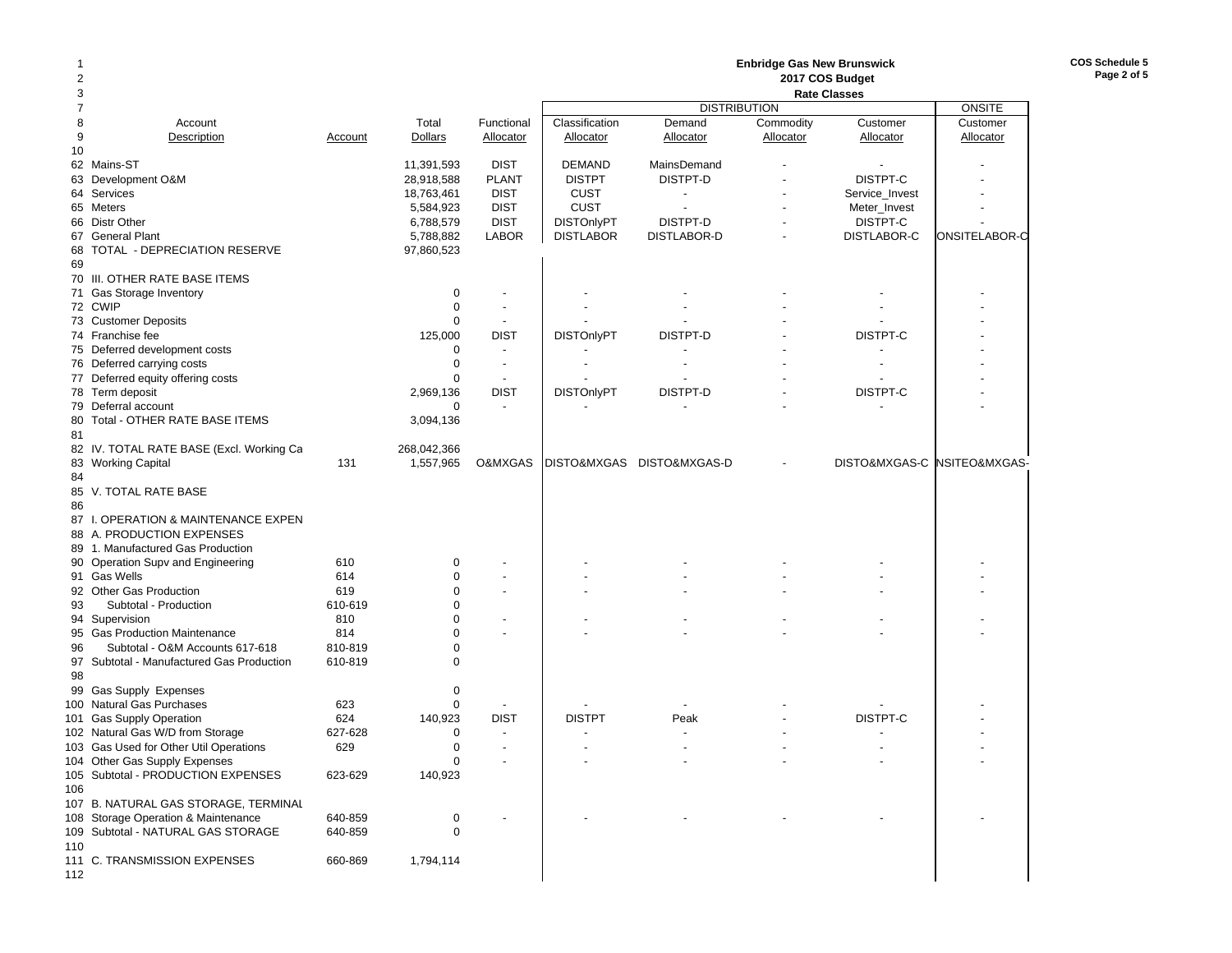### 2 **2017 COS Budget**  3 **Rate ClassesRate Classes** 7 DISTRIBUTION ONSITECustomer 8 Account Total Functional | Classification Demand Commodity Customer | Customer 9 Description Account Dollars Allocator Allocator Allocator Allocator Allocator Allocator 10113 D. DISTRIBUTION EXPENSES114 Supervision 670-870 1,065,434 DIST | DISTOnlyPT DISTOnlyPT-D DISTOnlyPT-C | -115 Load Dispatching the control of the control of the control of the control of the control of the control of the control of the control of the control of the control of the control of the control of the control of the co 116 Meter and Regulator Work 673-878 0 -117 Service Work **674** 0 -118 Mains and Services **675-875** 148,450 DIST MAIN&SERVICEDISTMAIN-SERVICE-C - DISTMAIN-SERVICE-119 Compressor Equipment 676-876 0 -120 Measuring and Regulation 677-877 1,100,179 DIST DEMAND Peak - - - 121 Other Distribution Equipment 679-879 0 - - - - - - 122 Structures and Improvements 872 0 - - - - - - 123 General Maintenance 884-889 2,925,494 LABOR DISTLABOR DISTLABOR-D - DISTLABOR-C ONSITELABOR-C 124 Subtotal - DISTRIBUTION EXPENSES 670-889 5,239,557 125 Total - OPERATION & MAINTENANCE EX 7,033,671 126127 II. SALES & MARKETING128 Supervision 700 372,351 ONSITE - TOTALPLANT 129 Advertising - Natural Gas Promotion and 701 693,438 ONSITE | TOTALPLANT | - TOTALPLANT 130 Demonstration and Selling Exp 702 229,464 ONSITE | Formulation Control of TOTALPLANT 131 Revenue from Merchandising 703 0 -132 Expense of Merchandising 704 704 0 133 Advertising - Other Christian Christian Christian Christian Motor Christian Advertising - Christian Total PLANT 134 Other Sales Promotion **709** 0 -135 Total - CUSTOMER ACCOUNTS EXPENS 1,335,253 136137 III. CUSTOMER SERVICE & INFORMATIO 138 Operatin Supervision **131,486 ONSITE** | The Constitution of the Constitution of the Constitution of the Const 139 Customers' Contracts and Orders 711 711 0 140 Meter Reading 712 1,200 ONSITE | - - MetersRead 141 Customers' Billing and Accounting 713 1,181,969 ONSITE | The Customers' Billing Customers' Billing and Accounting 713 1,181,969 ONSITE | The Customers' Billing and Accounting 713 1,181,969 ONSITE | The Customers' Billi 142 Credit and Collection **142 Credit and Collection 142 Credit and Collection** 143 Uncollectable Accounts 718 277,546 ONSITE - - - - Write-offs 144 Other Customer Accounting  $\overline{719}$   $\overline{0}$  -145 Total - CUSTOMER SERVICE & INFORM 1,592,201 146147 Total - CUSTOMER ACCOUNTS, SERVIC 2,927,454 148149 IV. ADMINISTRATIVE & GENERAL EXPE150151 Administrative & General 721 6,000 LABOR DISTLABOR DISTLABOR-D - DISTLABOR-C ONSITELABOR-C 152 Special Services 722 982,744 LABOR DISTLABOR DISTLABOR-D - DISTLABOR-C ONSITELABOR-C 153 Insurance 723 0 - - - - - -154 Injuries & Damages 724 0 - - - - - - 155 Employee Pensions and Benefits 725 2,690,813 LABOR DISTLABOR DISTLABOR-D - DISTLABOR-C ONSITELABOR-C 156 Other Admin & Gen Expenses 728 3,930,202 LABOR DISTLABOR DISTLABOR-D - DISTLABOR-C ONSITELABOR-C 157 Admin & Gen Expenses Transferred 729 (3,416,844) LABOR DISTLABOR DIST-TRANSFER-D - DIST-TRANSFER-CNSITE-TRANSFER 158 Subtotal - O&M Accounts 721-729 4,192,915 159160 TOTAL - OPERATING EXPENSES (Excl D 14,154,039 161162 VI. DEPRECIATION EXPENSE163 Intangible Plant 403 0 - - - - - -

1

**COS Schedule 5Page 3 of 5**

**Enbridge Gas New Brunswick**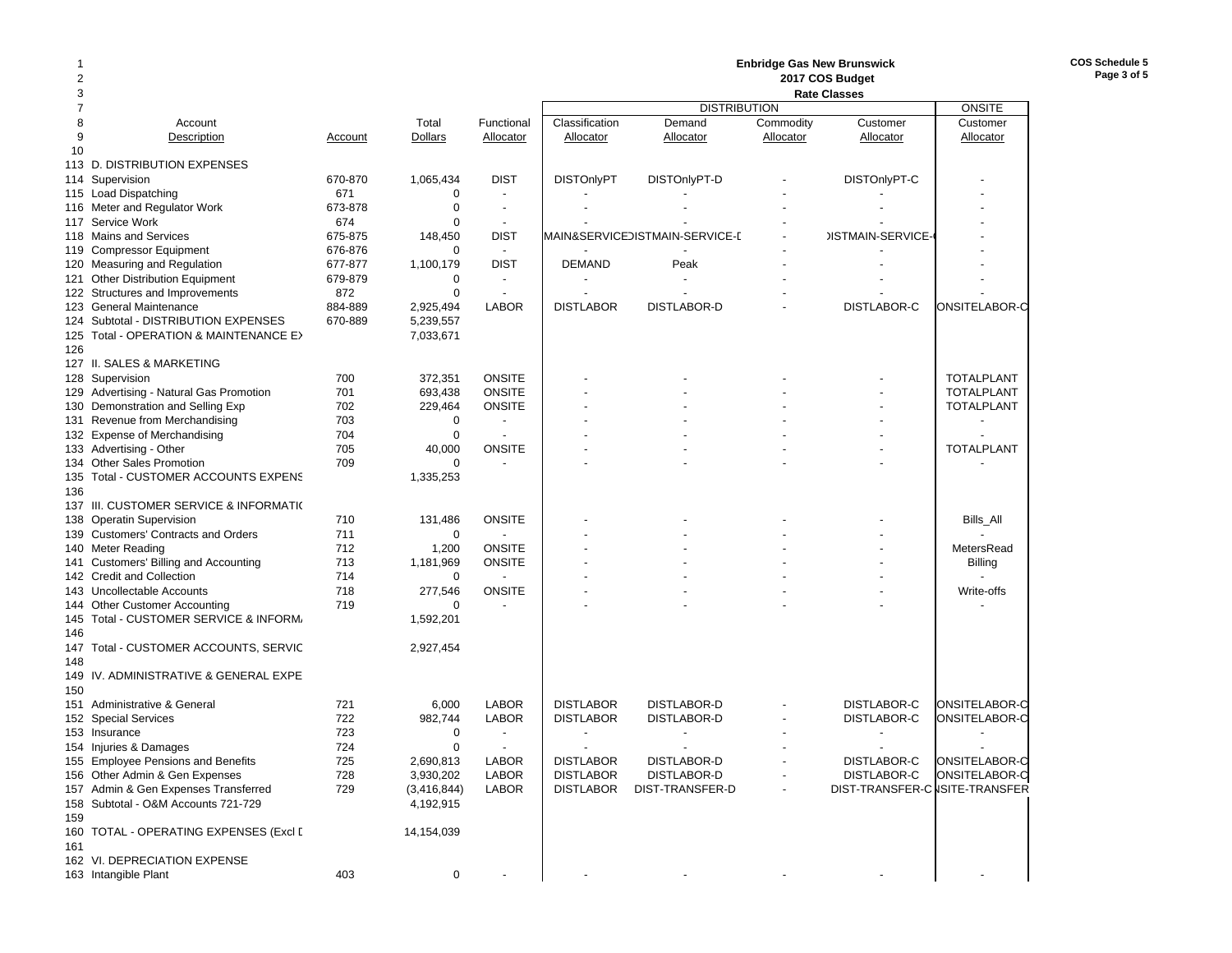|     |                                               |         |             |                          |                  |                          | <b>Enbridge Gas New Brunswick</b> |                              |               |
|-----|-----------------------------------------------|---------|-------------|--------------------------|------------------|--------------------------|-----------------------------------|------------------------------|---------------|
| 2   |                                               |         |             |                          |                  |                          |                                   | 2017 COS Budget              |               |
| 3   |                                               |         |             |                          |                  |                          |                                   | <b>Rate Classes</b>          |               |
| 7   |                                               |         |             |                          |                  | <b>DISTRIBUTION</b>      |                                   |                              | <b>ONSITE</b> |
| 8   | Account                                       |         | Total       | Functional               | Classification   | Demand                   | Commodity                         | Customer                     | Customer      |
| 9   | Description                                   | Account | Dollars     | Allocator                | <b>Allocator</b> | Allocator                | Allocator                         | Allocator                    | Allocator     |
| 10  |                                               |         |             |                          |                  |                          |                                   |                              |               |
|     | 164 Production Plant                          | 403     | 0           |                          |                  |                          |                                   |                              |               |
| 165 | Local Storage Plant                           | 403     | $\mathbf 0$ |                          |                  |                          |                                   |                              |               |
|     | 166 Transmission Plant                        | 403     | $\Omega$    | $\blacksquare$           |                  |                          |                                   |                              |               |
|     | 167 Mains-PL                                  | 404     | 1,638,447   | <b>DIST</b>              | <b>MAINS-PL</b>  | MainsDemand-PL           |                                   | MainsCustomer-PL             |               |
|     | 168 Mains-ST                                  | 404     | 471,747     | <b>DIST</b>              | <b>DEMAND</b>    | MainsDemand              |                                   |                              |               |
|     | 169 Development O&M                           | 404     | 2,792,099   | <b>PLANT</b>             | <b>DISTPT</b>    | DISTPT-D                 |                                   | DISTPT-C                     |               |
|     | 170 Services                                  | 404     | 1,227,723   | <b>DIST</b>              | <b>CUST</b>      | $\overline{\phantom{a}}$ |                                   | Service Invest               |               |
|     | 171 Meters                                    | 404     | 1,843,205   | <b>DIST</b>              | <b>CUST</b>      |                          |                                   | Meter_Invest                 |               |
|     | 172 Distr Other                               | 404     | 461,998     | <b>DIST</b>              | <b>DISTPT</b>    | DISTPT-D                 |                                   | DISTPT-C                     |               |
|     | 173 General Plant                             | 404     | 620,439     | <b>LABOR</b>             | <b>DISTLABOR</b> | DISTLABOR-D              |                                   | DISTLABOR-C                  | ONSITELABOR-C |
|     | 174 Amort Ltd-Term Elect/Gas Plant            | 404     | 129,868     | <b>PLANT</b>             | <b>DISTPT</b>    | DISTPT-D                 |                                   | DISTPT-C                     |               |
|     | 175 Adjustment                                |         | $\mathbf 0$ | $\blacksquare$           |                  |                          |                                   |                              |               |
|     | 176 Total - DEPRECIATION EXPENSE              | 403-404 | 9,185,527   |                          |                  |                          |                                   |                              |               |
| 177 |                                               |         |             |                          |                  |                          |                                   |                              |               |
|     | 178 VII. TAXES OTHER THAN INCOME TAXE         |         |             |                          |                  |                          |                                   |                              |               |
|     | 179 A. General Taxes                          |         |             |                          |                  |                          |                                   |                              |               |
|     | 180 Property Tax- Plant                       |         | 1,240,850   | <b>DIST</b>              | PropertyTax      | PropertyTax-D            |                                   | PropertyTax-C                |               |
|     | 181 Distribution Tax                          |         | $\Omega$    |                          |                  |                          |                                   |                              |               |
|     | 182 Payroll related                           |         | $\mathbf 0$ | $\overline{\phantom{a}}$ |                  |                          |                                   |                              |               |
|     | 183 Other taxes                               |         | 0           |                          |                  |                          |                                   |                              |               |
|     | 184 Property Tax- Gas                         |         | $\mathbf 0$ |                          |                  |                          |                                   |                              |               |
|     | 185 Total Taxes Other Than Income Taxes       | 408     | 1,240,850   |                          |                  |                          |                                   |                              |               |
| 186 |                                               |         |             |                          |                  |                          |                                   |                              |               |
|     | 187 B. Franchise and Revenue Taxes            |         |             |                          |                  |                          |                                   |                              |               |
|     | 188 Gross Receipts Tax                        |         | 0           |                          |                  |                          |                                   |                              |               |
|     | 189 GRT- Uncoll Rider                         |         | $\mathbf 0$ |                          |                  |                          |                                   |                              |               |
|     | 190 Subtotal- Franchise and Gross Receipts Ta |         | $\Omega$    |                          |                  |                          |                                   |                              |               |
| 191 |                                               |         |             |                          |                  |                          |                                   |                              |               |
|     | 192 C. Income Tax Expense                     |         |             |                          |                  |                          |                                   |                              |               |
|     | 193 State Income Tax expense                  |         | 0           |                          |                  |                          |                                   |                              |               |
|     | 194 Federal Income Tax expense                |         | $\mathbf 0$ |                          |                  |                          |                                   |                              |               |
|     | 195 Subtotal- Income tax expense              |         | $\Omega$    |                          |                  |                          |                                   |                              |               |
|     | 196 Total- TAX EXPENSE                        |         | 1,240,850   |                          |                  |                          |                                   |                              |               |
| 197 |                                               |         |             |                          |                  |                          |                                   |                              |               |
|     | 198 TOTAL EXPENSES                            |         |             |                          |                  |                          |                                   |                              |               |
| 199 |                                               |         |             |                          |                  |                          |                                   |                              |               |
|     | 200 V. REVENUES at Present Rates              |         |             |                          |                  |                          |                                   |                              |               |
|     | 201 Retail Revenue                            | 520     | 44,042,769  | <b>RevRegxGas</b>        | RevReq_Dist      | Delivery_Rev             |                                   | Delivery_Rev                 | Delivery_Rev  |
|     | 202 Commercial Sales                          | 521     | 0           |                          |                  |                          |                                   |                              |               |
|     | 203 Industrial Sales                          | 522     | $\Omega$    |                          |                  |                          |                                   |                              |               |
|     | 204 Other Sales                               | 529     | 175,513     | <b>RevRegxGas</b>        | RevReq_Dist      | Delivery_Rev             |                                   | Delivery Rev                 | Delivery_Rev  |
|     | 205 Late Payment Penalties                    | 560     | 303,000     | RevRegxGas               | RevReq_Dist      | PENALTY_CHARGE           |                                   | PENALTY_CHARGE ENALTY_CHARGI |               |
|     | 206 Revenue from Service Work                 | 561     | 219,091     | RevReqxGas               | RevReq_Dist      | Delivery_Rev             |                                   | Delivery_Rev                 | Delivery_Rev  |
|     | 207 Transportation Revenue                    | 570     | 0           |                          |                  |                          |                                   |                              |               |
|     | 208 Miscellaneous Operating Revenue           | 579     | 0           |                          |                  |                          |                                   |                              |               |
|     | 209 Other Revenue                             |         | 17,416      | RevReqxGas               | RevReq_Dist      | Delivery_Rev             |                                   | Delivery_Rev                 | Delivery_Rev  |
|     | 210 Rent from Gas Ppty / Other Rev            |         | 466,936     | DIST_PT                  | <b>DISTPT</b>    | DISTPT-D                 |                                   | DISTPT-C                     |               |
| 211 | Subtotal Gas Revenues, net                    |         | 45,224,725  |                          |                  |                          |                                   |                              |               |
| 212 |                                               |         |             |                          |                  |                          |                                   |                              |               |
|     | 213 Non-Operating Income                      |         | 0           |                          |                  |                          |                                   |                              |               |
|     | 214 Non-Operating Income                      |         | $\mathbf 0$ |                          |                  |                          |                                   |                              |               |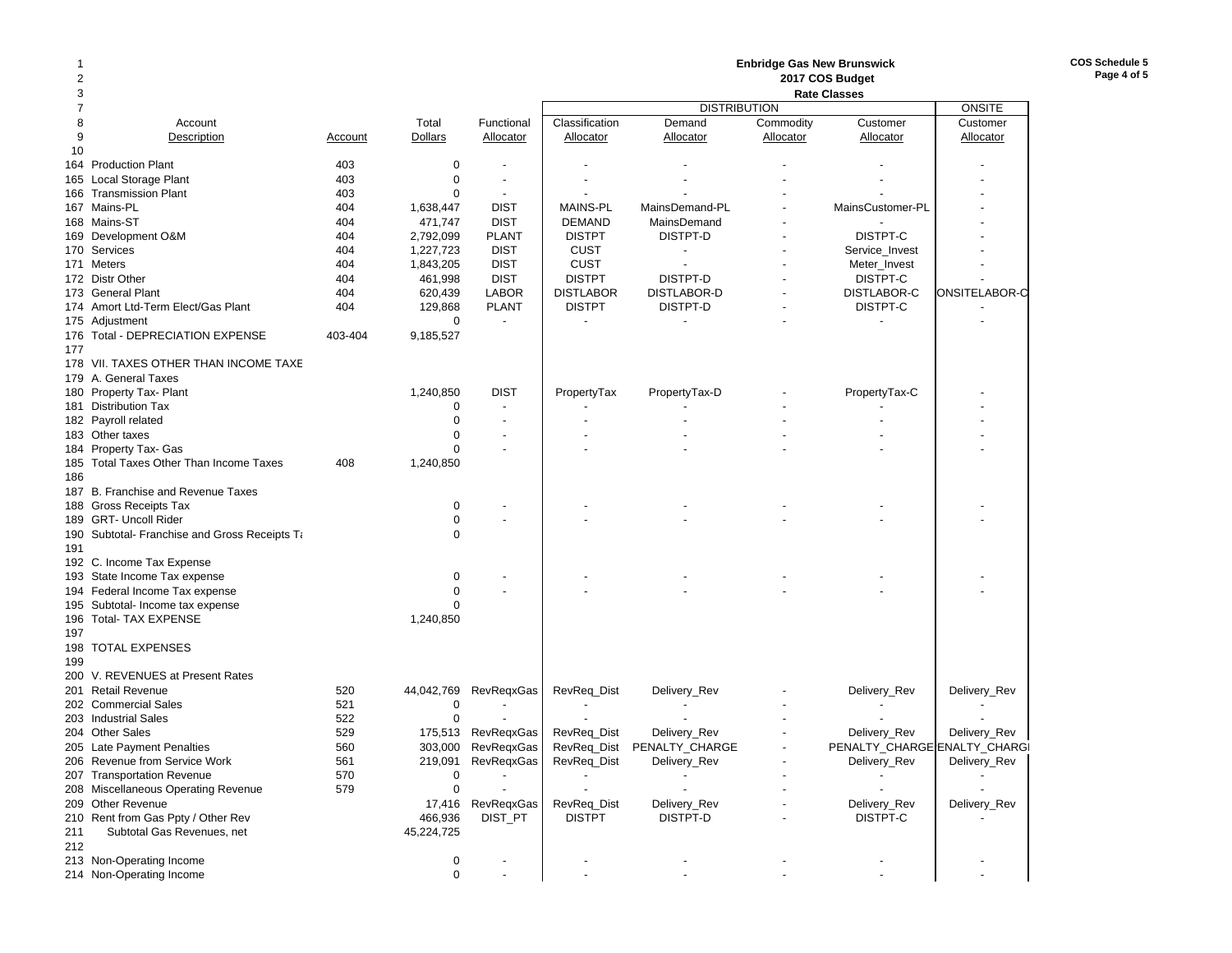|    |                           |         |                |            |                |           | <b>Enbridge Gas New Brunswick</b><br>2017 COS Budget |           |           |
|----|---------------------------|---------|----------------|------------|----------------|-----------|------------------------------------------------------|-----------|-----------|
|    |                           |         |                |            |                |           |                                                      |           |           |
|    |                           |         |                |            |                |           | <b>DISTRIBUTION</b>                                  |           | ONSITE    |
|    | Account                   |         | Total          | Functional | Classification | Demand    | Commodity                                            | Customer  | Customer  |
|    | Description               | Account | <b>Dollars</b> | Allocator  | Allocator      | Allocator | Allocator                                            | Allocator | Allocator |
| 10 |                           |         |                |            |                |           |                                                      |           |           |
|    | 215 Total Non-Oper Income |         |                |            |                |           |                                                      |           |           |
|    |                           |         |                |            |                |           |                                                      |           |           |